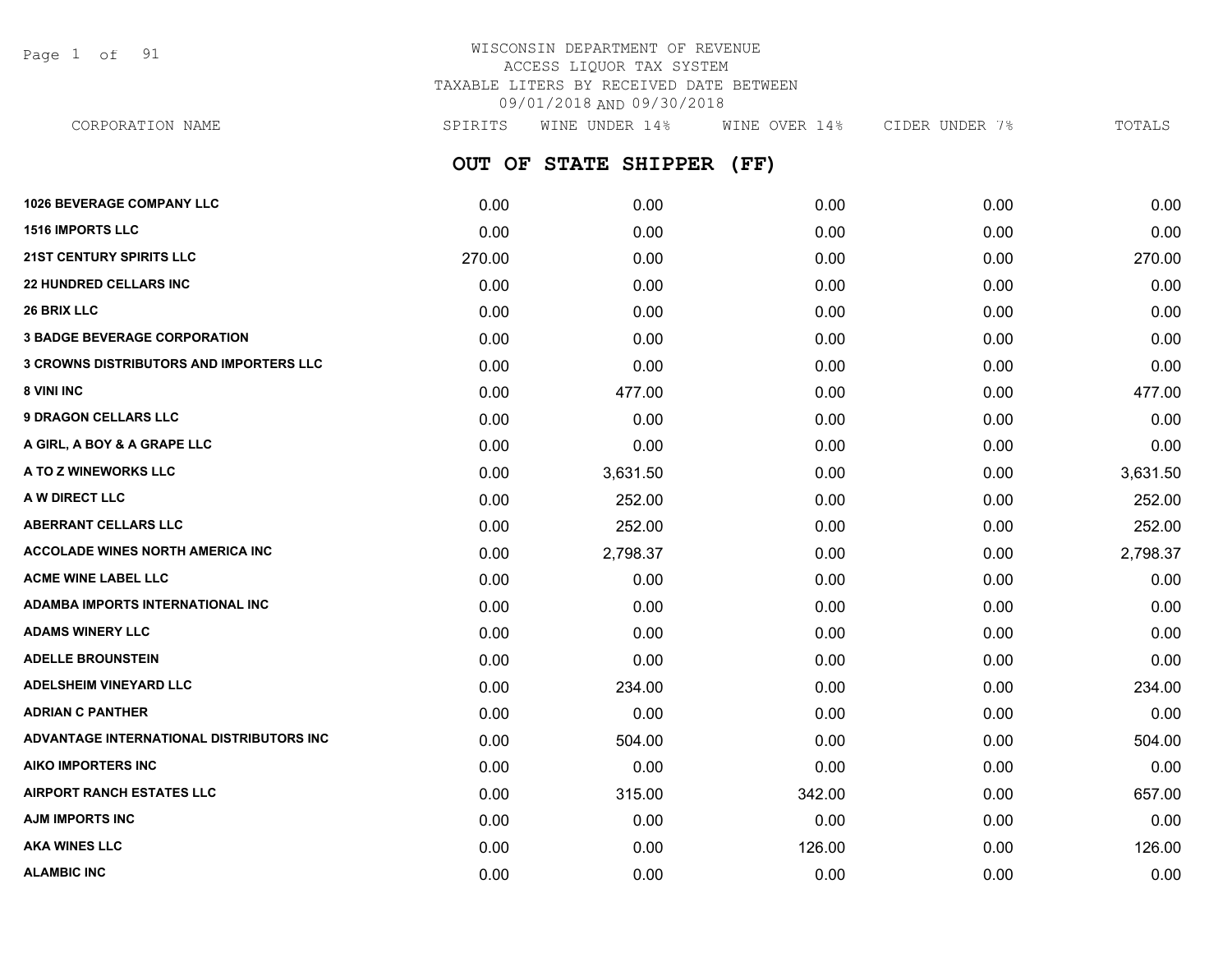Page 2 of 91

| CORPORATION NAME                       | SPIRITS  | WINE UNDER 14% | WINE OVER 14% | CIDER UNDER 7% | TOTALS    |
|----------------------------------------|----------|----------------|---------------|----------------|-----------|
| ALEJANDRO BULGHERONI ESTATE LLC        | 0.00     | 0.00           | 0.00          | 0.00           | 0.00      |
| ALEXANDRIA NICOLE CELLARS LLC          | 0.00     | 0.00           | 0.00          | 0.00           | 0.00      |
| <b>ALFRED G PALMATEER JR</b>           | 0.00     | 0.00           | 0.00          | 0.00           | 0.00      |
| ALLIED IMPORTERS USA LTD               | 0.00     | 306.00         | 0.00          | 0.00           | 306.00    |
| <b>ALLORO VINEYARD INC</b>             | 0.00     | 0.00           | 0.00          | 0.00           | 0.00      |
| <b>ALLTECH'S BEVERAGE DIVISION LLC</b> | 0.00     | 0.00           | 0.00          | 0.00           | 0.00      |
| <b>ALPHA &amp; OMEGA WINERY LLC</b>    | 0.00     | 0.00           | 0.00          | 0.00           | 0.00      |
| <b>ALPHA MARKETING NETWORK INC</b>     | 0.00     | 378.00         | 336.00        | 0.00           | 714.00    |
| <b>ALTAMAR BRANDS LLC</b>              | 94.50    | 0.00           | 0.00          | 0.00           | 94.50     |
| <b>ALTAMURA WINERY INC</b>             | 0.00     | 0.00           | 0.00          | 0.00           | 0.00      |
| <b>AMAVI CELLARS LLC</b>               | 0.00     | 0.00           | 0.00          | 0.00           | 0.00      |
| <b>AMBRABEV LLC</b>                    | 0.00     | 0.00           | 0.00          | 0.00           | 0.00      |
| <b>AMERICAN BEVERAGE CORP</b>          | 0.00     | 19,270.00      | 0.00          | 0.00           | 19,270.00 |
| <b>AMERICAN ESTATES WINES INC</b>      | 0.00     | 503.99         | 0.00          | 0.00           | 503.99    |
| AMERICAN NORTHWEST DISTRIBUTORS INC    | 0.00     | 315.00         | 180.00        | 0.00           | 495.00    |
| AMERICAN VINTAGE BEVERAGE INC.         | 5,670.00 | 0.00           | 0.00          | 0.00           | 5,670.00  |
| <b>AMERICAN VINTNERS LLC</b>           | 0.00     | 378.00         | 900.00        | 0.00           | 1,278.00  |
| <b>AMERICAN WINE TRADE INC</b>         | 0.00     | 9.00           | 0.00          | 0.00           | 9.00      |
| <b>AMICUS CELLARS LLC</b>              | 0.00     | 0.00           | 0.00          | 0.00           | 0.00      |
| <b>AMIR PEAY</b>                       | 0.00     | 0.00           | 0.00          | 0.00           | 0.00      |
| <b>AMUSE BOUCHE LLC</b>                | 0.00     | 0.00           | 0.00          | 0.00           | 0.00      |
| ANCHOR DISTILLING COMPANY LLC          | 0.00     | 0.00           | 0.00          | 0.00           | 0.00      |
| <b>ANCIEN WINES INC</b>                | 0.00     | 63.00          | 126.00        | 0.00           | 189.00    |
| <b>ANCIENT PEAK INC</b>                | 0.00     | 0.00           | 0.00          | 0.00           | 0.00      |
| ANDERSONS CONN VALLEY WINERY INC       | 0.00     | 0.00           | 0.00          | 0.00           | 0.00      |
| <b>ANDIS WINES LLC</b>                 | 0.00     | 0.00           | 0.00          | 0.00           | 0.00      |
| <b>ANDREW J CARINI</b>                 | 0.00     | 0.00           | 0.00          | 0.00           | 0.00      |
| <b>ANDREW T BECKSTOFFER</b>            | 0.00     | 405.00         | 400.50        | 0.00           | 805.50    |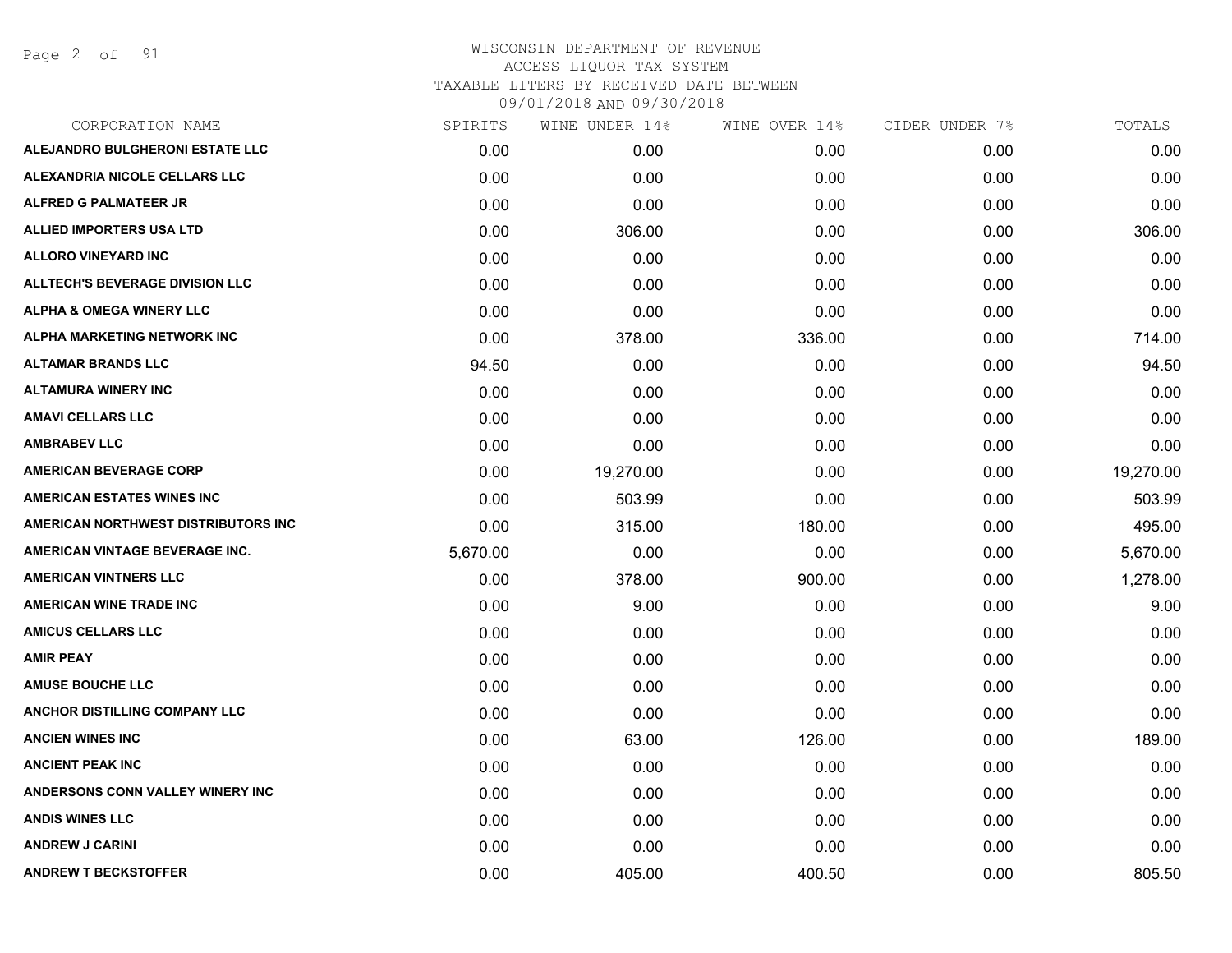Page 3 of 91

| SPIRITS   | WINE UNDER 14% |        | CIDER UNDER 7% | TOTALS    |
|-----------|----------------|--------|----------------|-----------|
| 0.00      | 0.00           | 0.00   | 0.00           | 0.00      |
| 0.00      | 0.00           | 0.00   | 22,795.60      | 22,795.60 |
| 0.00      | 279.00         | 0.00   | 0.00           | 279.00    |
| 0.00      | 0.00           | 0.00   | 0.00           | 0.00      |
| 0.00      | 0.00           | 126.00 | 0.00           | 126.00    |
| 0.00      | 495.00         | 0.00   | 0.00           | 495.00    |
| 504.00    | 0.00           | 0.00   | 0.00           | 504.00    |
| 0.00      | 0.00           | 0.00   | 0.00           | 0.00      |
| 0.00      | 0.00           | 0.00   | 0.00           | 0.00      |
| 0.00      | 0.00           | 0.00   | 0.00           | 0.00      |
| 0.00      | 72.00          | 0.00   | 0.00           | 72.00     |
| 0.00      | 0.00           | 0.00   | 0.00           | 0.00      |
| 0.00      | 2,524.50       | 0.00   | 0.00           | 2,524.50  |
| 0.00      | 0.00           | 0.00   | 0.00           | 0.00      |
| 0.00      | 0.00           | 0.00   | 0.00           | 0.00      |
| 0.00      | 0.00           | 0.00   | 0.00           | 0.00      |
| 0.00      | 0.00           | 0.00   | 0.00           | 0.00      |
| 0.00      | 0.00           | 0.00   | 0.00           | 0.00      |
| 0.00      | 0.00           | 0.00   | 0.00           | 0.00      |
| 0.00      | 0.00           | 0.00   | 0.00           | 0.00      |
| 0.00      | 0.00           | 0.00   | 0.00           | 0.00      |
| 0.00      | 0.00           | 0.00   | 0.00           | 0.00      |
| 0.00      | 0.00           | 0.00   | 0.00           | 0.00      |
| 10,629.44 | 0.00           | 0.00   | 0.00           | 10,629.44 |
| 0.00      | 819.00         | 0.00   | 0.00           | 819.00    |
| 0.00      | 0.00           | 0.00   | 0.00           | 0.00      |
| 0.00      | 0.00           | 0.00   | 0.00           | 0.00      |
| 19,487.29 | 0.00           | 0.00   | 0.00           | 19,487.29 |
|           |                |        | WINE OVER 14%  |           |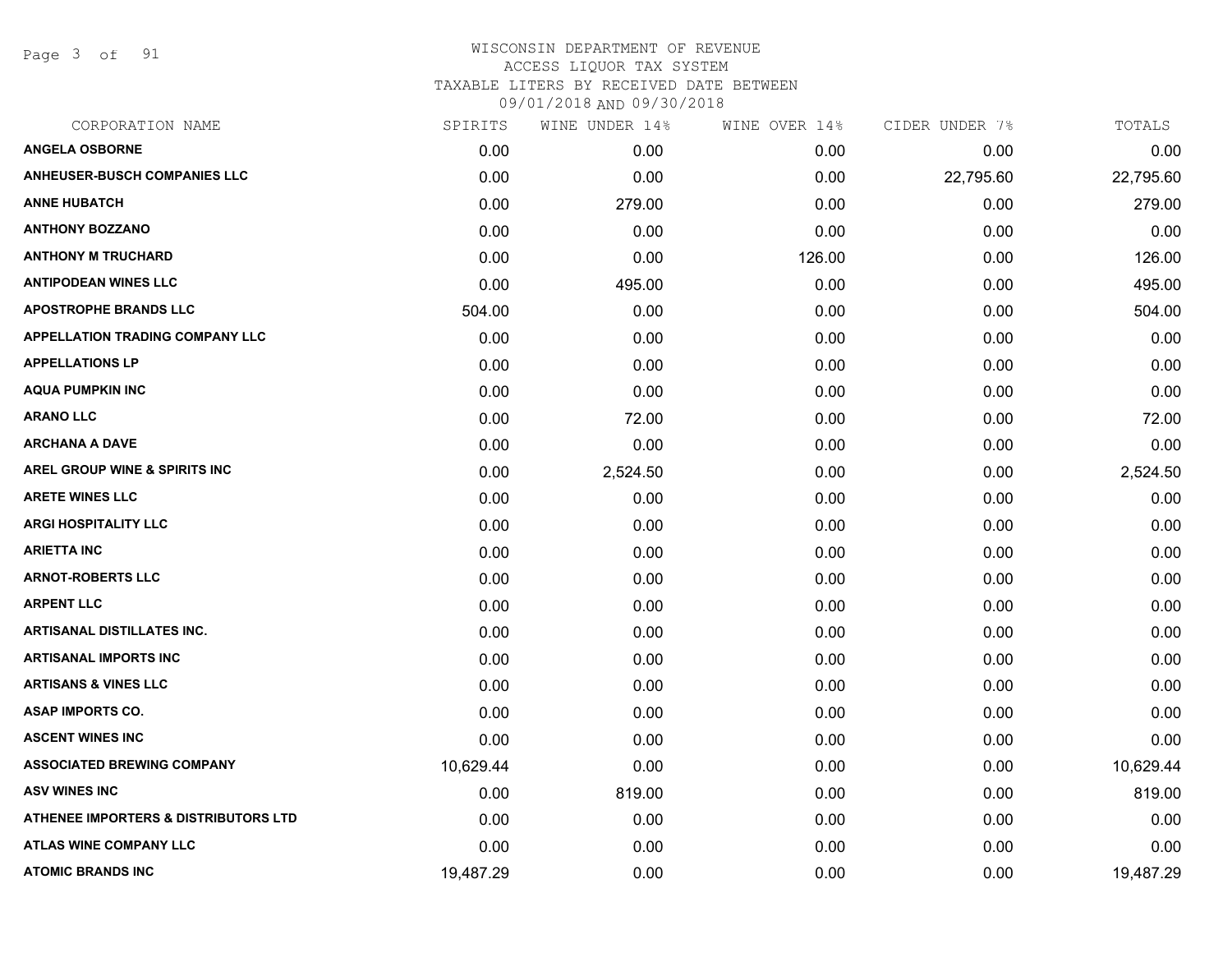Page 4 of 91

#### WISCONSIN DEPARTMENT OF REVENUE ACCESS LIQUOR TAX SYSTEM

TAXABLE LITERS BY RECEIVED DATE BETWEEN

| CORPORATION NAME                           | SPIRITS    | WINE UNDER 14% | WINE OVER 14% | CIDER UNDER 7% | TOTALS     |
|--------------------------------------------|------------|----------------|---------------|----------------|------------|
| <b>AUGUST WINE GROUP LLC</b>               | 0.00       | 3,154.50       | 0.00          | 0.00           | 3,154.50   |
| <b>AUSTRAL WINES LLC</b>                   | 0.00       | 0.00           | 0.00          | 0.00           | 0.00       |
| AV BRANDS INC                              | 0.00       | 1,124.93       | 324.00        | 0.00           | 1,448.93   |
| AVV WINERY CO LLC                          | 0.00       | 0.00           | 2,232.00      | 0.00           | 2,232.00   |
| <b>AXIOS INC</b>                           | 0.00       | 0.00           | 0.00          | 0.00           | 0.00       |
| <b>B &amp; I OVERSEAS TRADING INC</b>      | 0.00       | 0.00           | 0.00          | 0.00           | 0.00       |
| <b>B UNITED INTERNATIONAL INC</b>          | 0.00       | 0.00           | 531.94        | 0.00           | 531.94     |
| <b>B. NEKTAR LLC</b>                       | 0.00       | 180.00         | 0.00          | 402.00         | 582.00     |
| <b>BACARDI U.S.A., INC.</b>                | 310,979.10 | 745.97         | 477.00        | 0.00           | 312,202.07 |
| <b>BACCHUS TECHNOLOGIES LLC</b>            | 0.00       | 1,360.84       | 63.00         | 0.00           | 1,423.84   |
| <b>BACIO DIVINO CELLARS LLC</b>            | 0.00       | 0.00           | 0.00          | 0.00           | 0.00       |
| <b>BADGER MOUNTAIN INC</b>                 | 0.00       | 324.00         | 0.00          | 0.00           | 324.00     |
| <b>BADLANDS DISTILLERY LLC</b>             | 0.00       | 0.00           | 0.00          | 0.00           | 0.00       |
| <b>BALCONES DISTILLING LLC</b>             | 0.00       | 0.00           | 0.00          | 0.00           | 0.00       |
| <b>BANFI PRODUCTS CORPORATION</b>          | 0.00       | 5,442.86       | 81.00         | 0.00           | 5,523.86   |
| <b>BANSHEE WINES LLC</b>                   | 0.00       | 1,160.00       | 135.00        | 0.00           | 1,295.00   |
| <b>BANVILLE &amp; JONES WINE MERCHANTS</b> | 0.00       | 827.00         | 0.00          | 0.00           | 827.00     |
| <b>BANZAI BEVERAGE CORPORATION</b>         | 0.00       | 0.00           | 0.00          | 0.00           | 0.00       |
| <b>BARGETTOS SANTA CRUZ WINERY INC</b>     | 0.00       | 0.00           | 0.00          | 0.00           | 0.00       |
| <b>BARLOW VINEYARDS LLC</b>                | 0.00       | 27.00          | 99.00         | 0.00           | 126.00     |
| <b>BARNARD GRIFFIN INC</b>                 | 0.00       | 0.00           | 0.00          | 0.00           | 0.00       |
| <b>BARNETT VINEYARDS LP</b>                | 0.00       | 0.00           | 0.00          | 0.00           | 0.00       |
| <b>BATTAGLIA DISTRIBUTING CORP INC</b>     | 0.00       | 0.00           | 0.00          | 0.00           | 0.00       |
| <b>BAUM WINE IMPORTS INC</b>               | 0.00       | 6,324.75       | 189.00        | 0.00           | 6,513.75   |
| <b>BEATBOX BEVERAGES LLC</b>               | 0.00       | 0.00           | 0.00          | 0.00           | 0.00       |
| <b>BEATBOX BEVERAGES LLC</b>               | 0.00       | 0.00           | 0.00          | 0.00           | 0.00       |
| <b>BEAUX FRERES LLC</b>                    | 0.00       | 0.00           | 0.00          | 0.00           | 0.00       |
| <b>BEDROCK WINE COMPANY LP</b>             | 0.00       | 73.70          | 16.64         | 0.00           | 90.34      |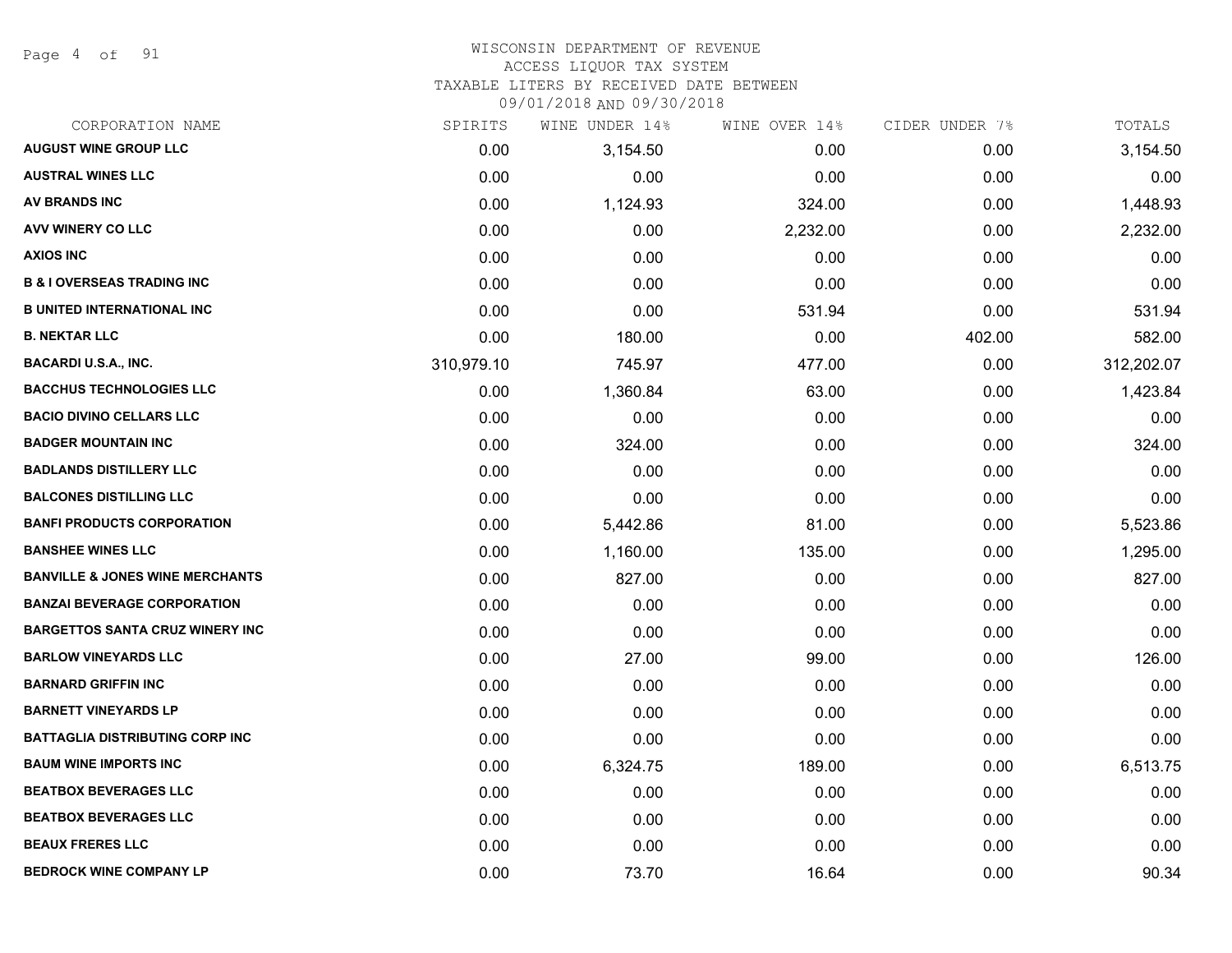Page 5 of 91

|        | WINE UNDER 14% | WINE OVER 14% | CIDER UNDER 7% | TOTALS     |
|--------|----------------|---------------|----------------|------------|
| 0.00   | 0.00           | 0.00          | 0.00           | 0.00       |
| 0.00   | 0.00           | 0.00          | 0.00           | 0.00       |
| 0.00   | 0.00           | 0.00          | 0.00           | 0.00       |
| 0.00   | 0.00           | 0.00          | 0.00           | 0.00       |
| 0.00   | 0.00           | 0.00          | 0.00           | 0.00       |
| 0.00   | 0.00           | 0.00          | 0.00           | 0.00       |
| 0.00   | 378.00         | 126.00        | 0.00           | 504.00     |
| 0.00   | 0.00           | 0.00          | 0.00           | 0.00       |
| 0.00   | 0.00           | 0.00          | 0.00           | 0.00       |
| 0.00   | 472.50         | 0.00          | 0.00           | 472.50     |
| 0.00   | 0.00           | 0.00          | 0.00           | 0.00       |
| 0.00   | 0.00           | 0.00          | 0.00           | 0.00       |
| 0.00   | 0.00           | 0.00          | 0.00           | 0.00       |
| 0.00   | 0.00           | 0.00          | 0.00           | 0.00       |
| 0.00   | 0.00           | 0.00          | 0.00           | 0.00       |
| 0.00   | 0.00           | 0.00          | 0.00           | 0.00       |
| 288.00 | 0.00           | 0.00          | 0.00           | 288.00     |
| 0.00   | 0.00           | 0.00          | 0.00           | 0.00       |
| 0.00   | 0.00           | 0.00          | 6,644.00       | 6,644.00   |
| 0.00   | 0.00           | 0.00          | 0.00           | 0.00       |
| 0.00   | 0.00           | 0.00          | 0.00           | 0.00       |
| 0.00   | 657.00         | 506.25        | 0.00           | 1,163.25   |
| 0.00   | 0.00           | 0.00          | 0.00           | 0.00       |
| 0.00   | 13,608.00      | 1,800.00      | 0.00           | 15,408.00  |
| 0.00   | 189.00         | 0.00          | 0.00           | 189.00     |
| 0.00   | 0.00           | 0.00          | 0.00           | 0.00       |
| 0.00   | 0.00           | 0.00          | 177,736.77     | 177,736.77 |
|        |                | SPIRITS       |                |            |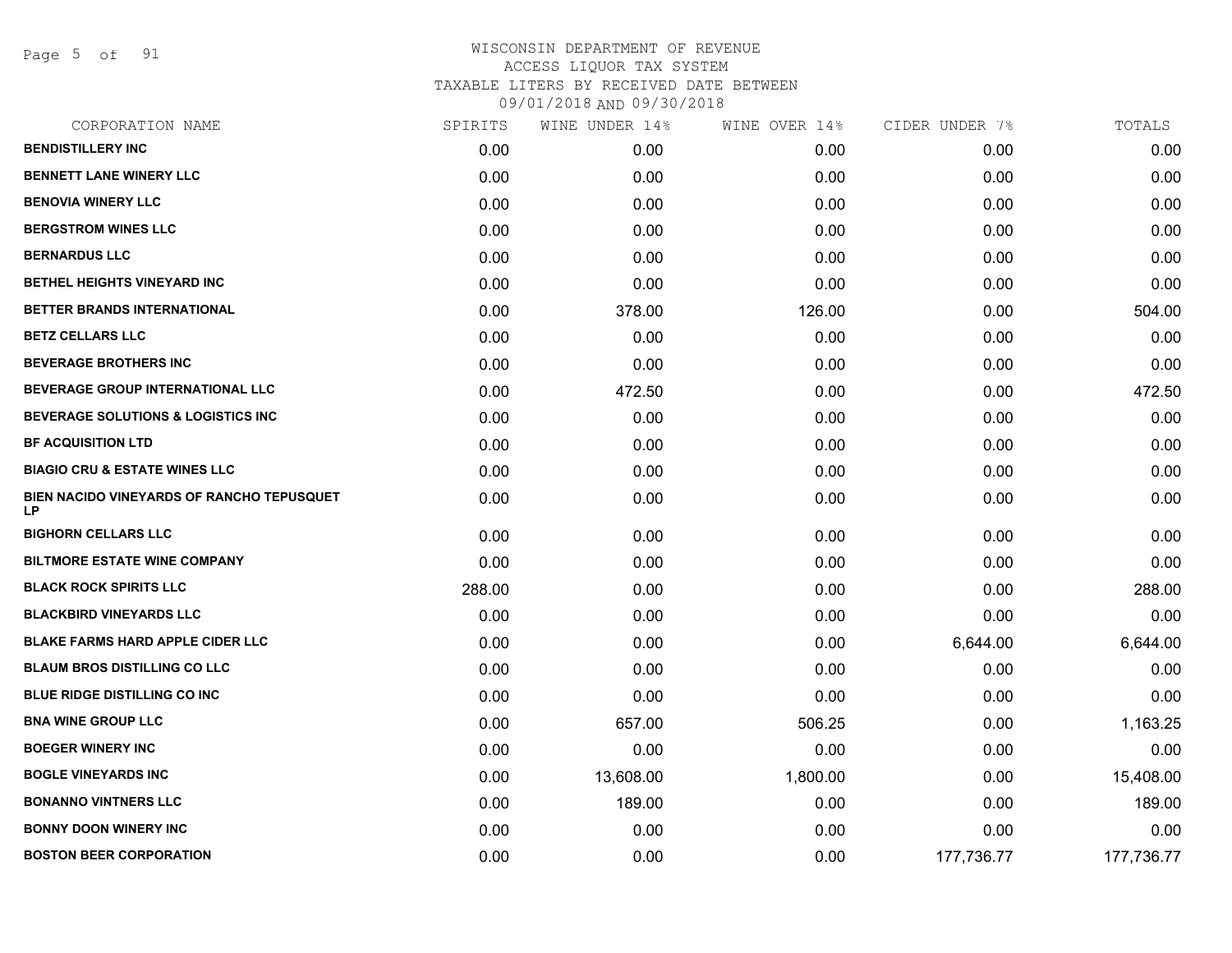Page 6 of 91

| CORPORATION NAME                               | SPIRITS    | WINE UNDER 14% | WINE OVER 14% | CIDER UNDER 7% | TOTALS     |
|------------------------------------------------|------------|----------------|---------------|----------------|------------|
| <b>BOUCHAINE VINEYARDS INC</b>                 | 0.00       | 0.00           | 0.00          | 0.00           | 0.00       |
| <b>BOUNDARY BREAKS LLC</b>                     | 0.00       | 0.00           | 0.00          | 0.00           | 0.00       |
| <b>BOUTINOT USA INC</b>                        | 0.00       | 0.00           | 0.00          | 0.00           | 0.00       |
| <b>BRASSFIELD ESTATE WINERY LLC</b>            | 0.00       | 0.00           | 819.00        | 0.00           | 819.00     |
| <b>BRAZOS WINE IMPORTS LLC</b>                 | 0.00       | 2,542.50       | 0.00          | 0.00           | 2,542.50   |
| <b>BRIAN CARTER CELLARS LLC</b>                | 0.00       | 0.00           | 0.00          | 0.00           | 0.00       |
| <b>BRICKELL WINES LLC</b>                      | 0.00       | 0.00           | 0.00          | 0.00           | 0.00       |
| <b>BRIDGEVIEW VINEYARDS INC</b>                | 0.00       | 252.00         | 0.00          | 0.00           | 252.00     |
| <b>BRIGHT CELLARS INC</b>                      | 0.00       | 2,835.00       | 0.00          | 0.00           | 2,835.00   |
| <b>BROADBENT SELECTIONS INC</b>                | 0.00       | 684.00         | 31.50         | 0.00           | 715.50     |
| <b>BRONCO WINE COMPANY</b>                     | 0.00       | 86,457.58      | 574.20        | 0.00           | 87,031.78  |
| <b>BROTHERS INTERNATIONAL FOOD CORPORATION</b> | 0.00       | 1,170.00       | 0.00          | 0.00           | 1,170.00   |
| <b>BROVO SPIRITS LLC</b>                       | 0.00       | 0.00           | 0.00          | 0.00           | 0.00       |
| <b>BROWNE FAMILY WINES LLC</b>                 | 0.00       | 0.00           | 0.00          | 0.00           | 0.00       |
| <b>BROWN-FORMAN CORPORATION</b>                | 282,794.10 | 22,676.47      | 3,024.00      | 0.00           | 308,494.57 |
| <b>BRUTOCAO CELLARS LP</b>                     | 0.00       | 0.00           | 0.00          | 0.00           | 0.00       |
| <b>BRYN MAWR VINEYARDS INC</b>                 | 0.00       | 0.00           | 0.00          | 0.00           | 0.00       |
| <b>BUEHLER VINEYARDS INC</b>                   | 0.00       | 315.00         | 0.00          | 0.00           | 315.00     |
| <b>BULGARIAN MASTER VINTNERS LLC</b>           | 0.00       | 0.00           | 0.00          | 0.00           | 0.00       |
| <b>BULLY HILL VINEYARDS INC</b>                | 0.00       | 30.00          | 0.00          | 0.00           | 30.00      |
| <b>BUONCRISTIANI WINE CO LLC</b>               | 0.00       | 0.00           | 0.00          | 0.00           | 0.00       |
| <b>BURGESS CELLARS INC</b>                     | 0.00       | 0.00           | 0.00          | 0.00           | 0.00       |
| <b>BUZZBALLZ LLC</b>                           | 1,843.20   | 0.00           | 0.00          | 0.00           | 1,843.20   |
| <b>BUZZBOX BEVERAGES INC</b>                   | 0.00       | 0.00           | 0.00          | 0.00           | 0.00       |
| <b>BYMOFO LLC</b>                              | 0.00       | 0.00           | 0.00          | 0.00           | 0.00       |
| <b>C &amp; C WINE SERVICES INC</b>             | 0.00       | 0.00           | 0.00          | 0.00           | 0.00       |
| <b>C MONDAVI &amp; SONS</b>                    | 0.00       | 11,376.00      | 1,044.00      | 0.00           | 12,420.00  |
| <b>CABERNET CORP</b>                           | 0.00       | 1,818.00       | 31.50         | 0.00           | 1,849.50   |
|                                                |            |                |               |                |            |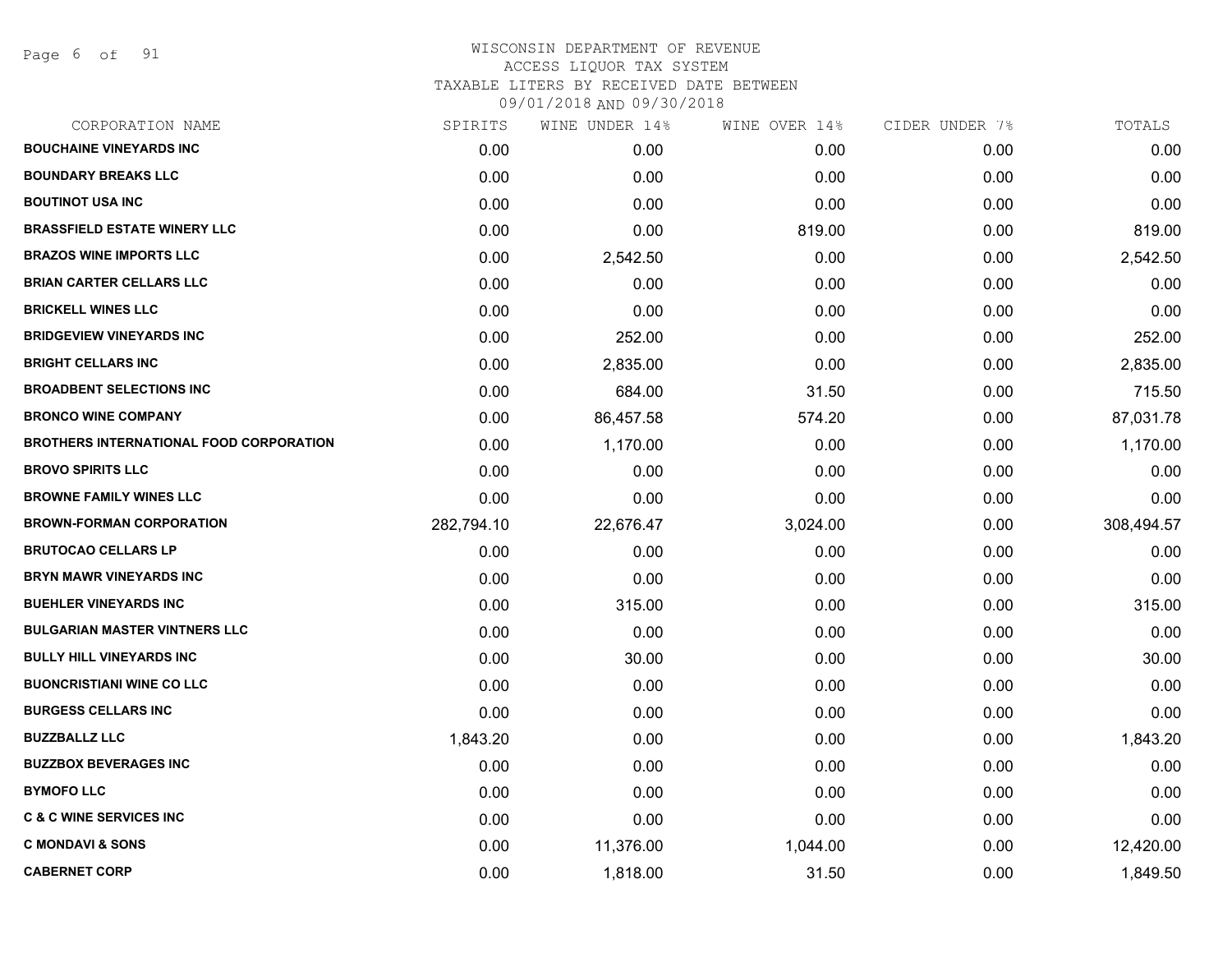Page 7 of 91

| SPIRITS    | WINE UNDER 14%    |       |               | TOTALS         |
|------------|-------------------|-------|---------------|----------------|
| 0.00       | 0.00 <sub>1</sub> | 0.00  | 0.00          | 0.00           |
| 0.00       | 0.00              | 0.00  | 0.00          | 0.00           |
| 0.00       | 0.00              | 0.00  | 0.00          | 0.00           |
| 0.00       | 0.00              | 0.00  | 0.00          | 0.00           |
| 0.00       | 0.00              | 0.00  | 0.00          | 0.00           |
| 0.00       | 0.00              | 0.00  | 12,011.83     | 12,011.83      |
| 0.00       | 0.00              | 0.00  | 0.00          | 0.00           |
| 0.00       | 0.00              | 0.00  | 0.00          | 0.00           |
| 0.00       | 0.00              | 0.00  | 0.00          | 0.00           |
| 0.00       | 0.00              | 0.00  | 0.00          | 0.00           |
| 119,143.05 | 0.00              | 0.00  | 0.00          | 119,143.05     |
| 0.00       | 0.00              | 0.00  | 0.00          | 0.00           |
| 0.00       | 846.00            | 0.00  | 0.00          | 846.00         |
| 0.00       | 0.00              | 0.00  | 0.00          | 0.00           |
| 0.00       | 0.00              | 0.00  | 0.00          | 0.00           |
| 0.00       | 72.00             | 0.00  | 0.00          | 72.00          |
| 885.00     | 81,432.00         | 44.88 | 0.00          | 82,361.88      |
| 630.00     | 0.00              | 0.00  | 0.00          | 630.00         |
| 0.00       | 315.00            | 0.00  | 0.00          | 315.00         |
| 0.00       | 0.00              | 0.00  | 0.00          | 0.00           |
| 0.00       | 0.00              | 0.00  | 0.00          | 0.00           |
| 0.00       | 0.00              | 0.00  | 0.00          | 0.00           |
| 135.00     | 0.00              | 0.00  | 0.00          | 135.00         |
| 3,339.00   | 0.00              | 0.00  | 0.00          | 3,339.00       |
| 0.00       | 315.00            | 0.00  | 0.00          | 315.00         |
| 0.00       | 0.00              | 0.00  | 0.00          | 0.00           |
| 0.00       | 0.00              | 0.00  | 0.00          | 0.00           |
| 0.00       | 0.00              | 0.00  | 0.00          | 0.00           |
|            |                   |       | WINE OVER 14% | CIDER UNDER 7% |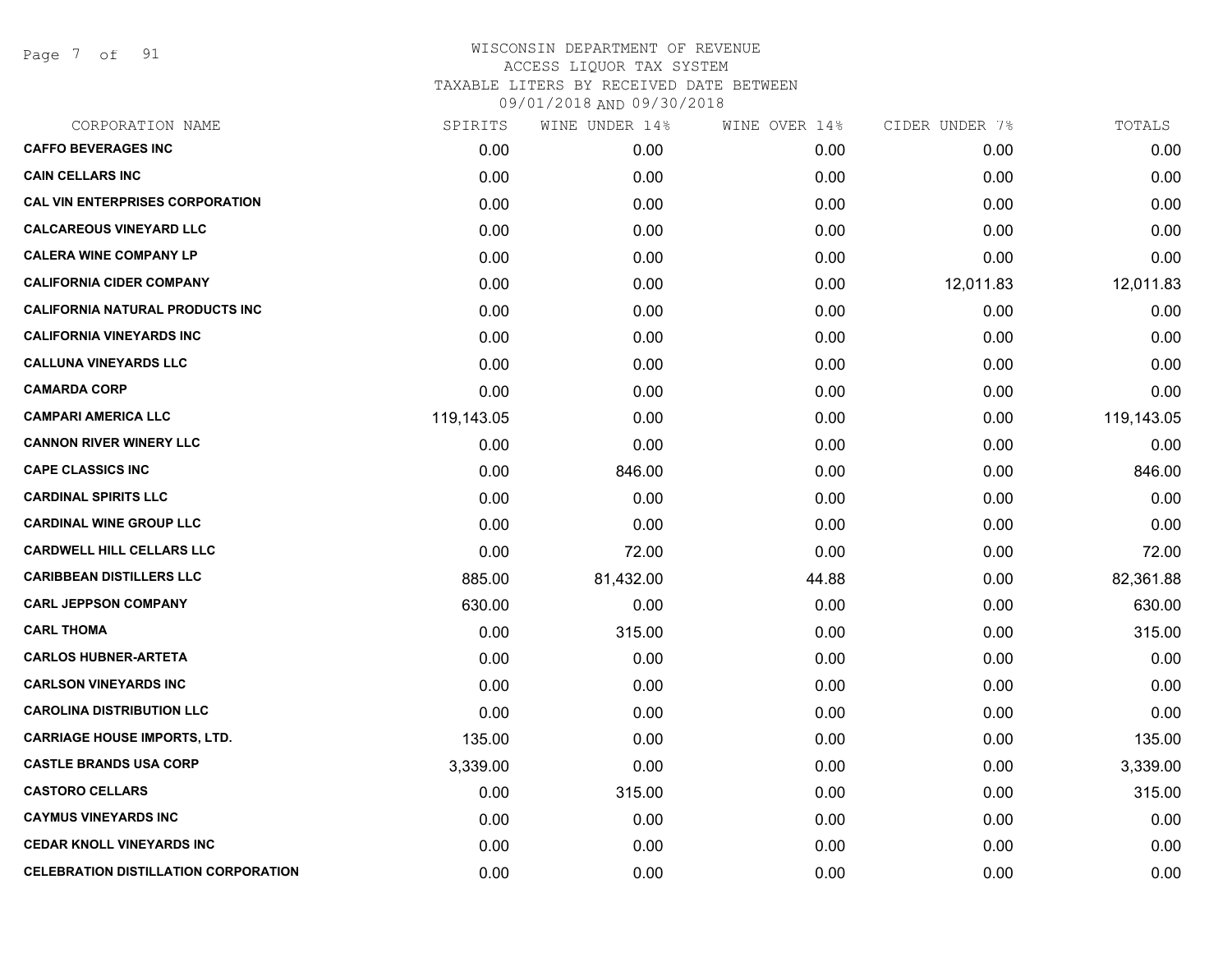Page 8 of 91

| <b>CELLAR D LLC</b><br>0.00<br>0.00<br>0.00<br>0.00<br><b>CELLARS INTERNATIONAL INC</b><br>0.00<br>0.00<br>405.27<br>0.00<br><b>CELLIER WINES DISTRIBUTING INC</b><br>0.00<br>0.00<br>800.00<br>0.00<br><b>CENTER VALLEY ORCHARDS LLC</b><br>0.00<br>0.00<br>0.00<br>0.00<br><b>CHAISE VENTURES INC</b><br>0.00<br>0.00<br>0.00<br>0.00<br><b>CHANNING DAUGHTERS WINERY LLC</b><br>0.00<br>360.00<br>0.00<br>0.00<br><b>CHAPPELLET WINERY INC</b><br>0.00<br>0.00<br>954.00<br>0.00<br><b>CHARBAUT AMERICA INC</b><br>0.00<br>126.00<br>0.00<br>0.00<br><b>CHARLES &amp; MARTHA BARRA</b><br>0.00<br>0.00<br>0.00<br>0.00<br><b>CHARLES JACQUIN ET CIE INC</b><br>0.00<br>16,777.35<br>193.61<br>0.00<br><b>CHARLES NEAL SELECTIONS INC</b><br>0.00<br>0.00<br>819.00<br>0.00<br><b>CHARLES REININGER LLC</b><br>0.00<br>0.00<br>1,008.00<br>0.00<br><b>CHATEAU BARNABY LLC</b><br>0.00<br>269.99<br>0.00<br>0.00<br><b>CHATEAU DIANA LLC</b><br>0.00<br>0.00<br>0.00<br>0.00<br><b>CHATHAM IMPORTS INC</b><br>1,008.00<br>0.00<br>0.00<br>0.00<br><b>CHEHALEM INC</b><br>0.00<br>0.00<br>0.00<br>0.00<br><b>CHICAGO DISTILLING COMPANY LLC</b><br>0.00<br>0.00<br>0.00<br>0.00<br><b>CHITOWN SPIRITS COMPANY</b><br>0.00<br>0.00<br>0.00<br>0.00<br><b>CHOYA UMESHU USA INC</b><br>0.00<br>27.00<br>81.00<br>0.00<br><b>CHRISTIAN P SCHAEFER</b><br>0.00<br>0.00<br>0.00<br>10,467.60<br><b>CHRISTOPHER F PITTENGER</b><br>0.00<br>0.00<br>0.00<br>0.00<br><b>CHRISTOPHER FIGGINS</b><br>0.00<br>0.00<br>0.00<br>0.00<br><b>CHRISTOPHER J FLOOD</b><br>0.00<br>0.00<br>0.00<br>0.00<br><b>CHRISTOPHER MICHAEL WINES LLC</b><br>0.00<br>0.00<br>0.00<br>0.00<br>CIV (USA) INC<br>0.00<br>378.00<br>0.00<br>0.00<br><b>CLAAR CELLARS LLC</b><br>0.00<br>0.00<br>0.00<br>0.00<br><b>CLASSIC WINES INC</b><br>0.00<br>0.00<br>0.00<br>0.00<br><b>CLENDENENLINDQUIST VINTNERS</b><br>0.00<br>0.00<br>0.00<br>0.00 | CORPORATION NAME | SPIRITS | WINE UNDER 14% | WINE OVER 14% | CIDER UNDER 7% | TOTALS    |
|---------------------------------------------------------------------------------------------------------------------------------------------------------------------------------------------------------------------------------------------------------------------------------------------------------------------------------------------------------------------------------------------------------------------------------------------------------------------------------------------------------------------------------------------------------------------------------------------------------------------------------------------------------------------------------------------------------------------------------------------------------------------------------------------------------------------------------------------------------------------------------------------------------------------------------------------------------------------------------------------------------------------------------------------------------------------------------------------------------------------------------------------------------------------------------------------------------------------------------------------------------------------------------------------------------------------------------------------------------------------------------------------------------------------------------------------------------------------------------------------------------------------------------------------------------------------------------------------------------------------------------------------------------------------------------------------------------------------------------------------------------------------------------------------------------------------------------------------------------------------------------------------------------------|------------------|---------|----------------|---------------|----------------|-----------|
|                                                                                                                                                                                                                                                                                                                                                                                                                                                                                                                                                                                                                                                                                                                                                                                                                                                                                                                                                                                                                                                                                                                                                                                                                                                                                                                                                                                                                                                                                                                                                                                                                                                                                                                                                                                                                                                                                                               |                  |         |                |               |                | 0.00      |
|                                                                                                                                                                                                                                                                                                                                                                                                                                                                                                                                                                                                                                                                                                                                                                                                                                                                                                                                                                                                                                                                                                                                                                                                                                                                                                                                                                                                                                                                                                                                                                                                                                                                                                                                                                                                                                                                                                               |                  |         |                |               |                | 405.27    |
|                                                                                                                                                                                                                                                                                                                                                                                                                                                                                                                                                                                                                                                                                                                                                                                                                                                                                                                                                                                                                                                                                                                                                                                                                                                                                                                                                                                                                                                                                                                                                                                                                                                                                                                                                                                                                                                                                                               |                  |         |                |               |                | 800.00    |
|                                                                                                                                                                                                                                                                                                                                                                                                                                                                                                                                                                                                                                                                                                                                                                                                                                                                                                                                                                                                                                                                                                                                                                                                                                                                                                                                                                                                                                                                                                                                                                                                                                                                                                                                                                                                                                                                                                               |                  |         |                |               |                | 0.00      |
|                                                                                                                                                                                                                                                                                                                                                                                                                                                                                                                                                                                                                                                                                                                                                                                                                                                                                                                                                                                                                                                                                                                                                                                                                                                                                                                                                                                                                                                                                                                                                                                                                                                                                                                                                                                                                                                                                                               |                  |         |                |               |                | 0.00      |
|                                                                                                                                                                                                                                                                                                                                                                                                                                                                                                                                                                                                                                                                                                                                                                                                                                                                                                                                                                                                                                                                                                                                                                                                                                                                                                                                                                                                                                                                                                                                                                                                                                                                                                                                                                                                                                                                                                               |                  |         |                |               |                | 360.00    |
|                                                                                                                                                                                                                                                                                                                                                                                                                                                                                                                                                                                                                                                                                                                                                                                                                                                                                                                                                                                                                                                                                                                                                                                                                                                                                                                                                                                                                                                                                                                                                                                                                                                                                                                                                                                                                                                                                                               |                  |         |                |               |                | 954.00    |
|                                                                                                                                                                                                                                                                                                                                                                                                                                                                                                                                                                                                                                                                                                                                                                                                                                                                                                                                                                                                                                                                                                                                                                                                                                                                                                                                                                                                                                                                                                                                                                                                                                                                                                                                                                                                                                                                                                               |                  |         |                |               |                | 126.00    |
|                                                                                                                                                                                                                                                                                                                                                                                                                                                                                                                                                                                                                                                                                                                                                                                                                                                                                                                                                                                                                                                                                                                                                                                                                                                                                                                                                                                                                                                                                                                                                                                                                                                                                                                                                                                                                                                                                                               |                  |         |                |               |                | 0.00      |
|                                                                                                                                                                                                                                                                                                                                                                                                                                                                                                                                                                                                                                                                                                                                                                                                                                                                                                                                                                                                                                                                                                                                                                                                                                                                                                                                                                                                                                                                                                                                                                                                                                                                                                                                                                                                                                                                                                               |                  |         |                |               |                | 16,970.96 |
|                                                                                                                                                                                                                                                                                                                                                                                                                                                                                                                                                                                                                                                                                                                                                                                                                                                                                                                                                                                                                                                                                                                                                                                                                                                                                                                                                                                                                                                                                                                                                                                                                                                                                                                                                                                                                                                                                                               |                  |         |                |               |                | 819.00    |
|                                                                                                                                                                                                                                                                                                                                                                                                                                                                                                                                                                                                                                                                                                                                                                                                                                                                                                                                                                                                                                                                                                                                                                                                                                                                                                                                                                                                                                                                                                                                                                                                                                                                                                                                                                                                                                                                                                               |                  |         |                |               |                | 1,008.00  |
|                                                                                                                                                                                                                                                                                                                                                                                                                                                                                                                                                                                                                                                                                                                                                                                                                                                                                                                                                                                                                                                                                                                                                                                                                                                                                                                                                                                                                                                                                                                                                                                                                                                                                                                                                                                                                                                                                                               |                  |         |                |               |                | 269.99    |
|                                                                                                                                                                                                                                                                                                                                                                                                                                                                                                                                                                                                                                                                                                                                                                                                                                                                                                                                                                                                                                                                                                                                                                                                                                                                                                                                                                                                                                                                                                                                                                                                                                                                                                                                                                                                                                                                                                               |                  |         |                |               |                | 0.00      |
|                                                                                                                                                                                                                                                                                                                                                                                                                                                                                                                                                                                                                                                                                                                                                                                                                                                                                                                                                                                                                                                                                                                                                                                                                                                                                                                                                                                                                                                                                                                                                                                                                                                                                                                                                                                                                                                                                                               |                  |         |                |               |                | 1,008.00  |
|                                                                                                                                                                                                                                                                                                                                                                                                                                                                                                                                                                                                                                                                                                                                                                                                                                                                                                                                                                                                                                                                                                                                                                                                                                                                                                                                                                                                                                                                                                                                                                                                                                                                                                                                                                                                                                                                                                               |                  |         |                |               |                | 0.00      |
|                                                                                                                                                                                                                                                                                                                                                                                                                                                                                                                                                                                                                                                                                                                                                                                                                                                                                                                                                                                                                                                                                                                                                                                                                                                                                                                                                                                                                                                                                                                                                                                                                                                                                                                                                                                                                                                                                                               |                  |         |                |               |                | 0.00      |
|                                                                                                                                                                                                                                                                                                                                                                                                                                                                                                                                                                                                                                                                                                                                                                                                                                                                                                                                                                                                                                                                                                                                                                                                                                                                                                                                                                                                                                                                                                                                                                                                                                                                                                                                                                                                                                                                                                               |                  |         |                |               |                | 0.00      |
|                                                                                                                                                                                                                                                                                                                                                                                                                                                                                                                                                                                                                                                                                                                                                                                                                                                                                                                                                                                                                                                                                                                                                                                                                                                                                                                                                                                                                                                                                                                                                                                                                                                                                                                                                                                                                                                                                                               |                  |         |                |               |                | 108.00    |
|                                                                                                                                                                                                                                                                                                                                                                                                                                                                                                                                                                                                                                                                                                                                                                                                                                                                                                                                                                                                                                                                                                                                                                                                                                                                                                                                                                                                                                                                                                                                                                                                                                                                                                                                                                                                                                                                                                               |                  |         |                |               |                | 10,467.60 |
|                                                                                                                                                                                                                                                                                                                                                                                                                                                                                                                                                                                                                                                                                                                                                                                                                                                                                                                                                                                                                                                                                                                                                                                                                                                                                                                                                                                                                                                                                                                                                                                                                                                                                                                                                                                                                                                                                                               |                  |         |                |               |                | 0.00      |
|                                                                                                                                                                                                                                                                                                                                                                                                                                                                                                                                                                                                                                                                                                                                                                                                                                                                                                                                                                                                                                                                                                                                                                                                                                                                                                                                                                                                                                                                                                                                                                                                                                                                                                                                                                                                                                                                                                               |                  |         |                |               |                | 0.00      |
|                                                                                                                                                                                                                                                                                                                                                                                                                                                                                                                                                                                                                                                                                                                                                                                                                                                                                                                                                                                                                                                                                                                                                                                                                                                                                                                                                                                                                                                                                                                                                                                                                                                                                                                                                                                                                                                                                                               |                  |         |                |               |                | 0.00      |
|                                                                                                                                                                                                                                                                                                                                                                                                                                                                                                                                                                                                                                                                                                                                                                                                                                                                                                                                                                                                                                                                                                                                                                                                                                                                                                                                                                                                                                                                                                                                                                                                                                                                                                                                                                                                                                                                                                               |                  |         |                |               |                | 0.00      |
|                                                                                                                                                                                                                                                                                                                                                                                                                                                                                                                                                                                                                                                                                                                                                                                                                                                                                                                                                                                                                                                                                                                                                                                                                                                                                                                                                                                                                                                                                                                                                                                                                                                                                                                                                                                                                                                                                                               |                  |         |                |               |                | 378.00    |
|                                                                                                                                                                                                                                                                                                                                                                                                                                                                                                                                                                                                                                                                                                                                                                                                                                                                                                                                                                                                                                                                                                                                                                                                                                                                                                                                                                                                                                                                                                                                                                                                                                                                                                                                                                                                                                                                                                               |                  |         |                |               |                | 0.00      |
|                                                                                                                                                                                                                                                                                                                                                                                                                                                                                                                                                                                                                                                                                                                                                                                                                                                                                                                                                                                                                                                                                                                                                                                                                                                                                                                                                                                                                                                                                                                                                                                                                                                                                                                                                                                                                                                                                                               |                  |         |                |               |                | 0.00      |
|                                                                                                                                                                                                                                                                                                                                                                                                                                                                                                                                                                                                                                                                                                                                                                                                                                                                                                                                                                                                                                                                                                                                                                                                                                                                                                                                                                                                                                                                                                                                                                                                                                                                                                                                                                                                                                                                                                               |                  |         |                |               |                | 0.00      |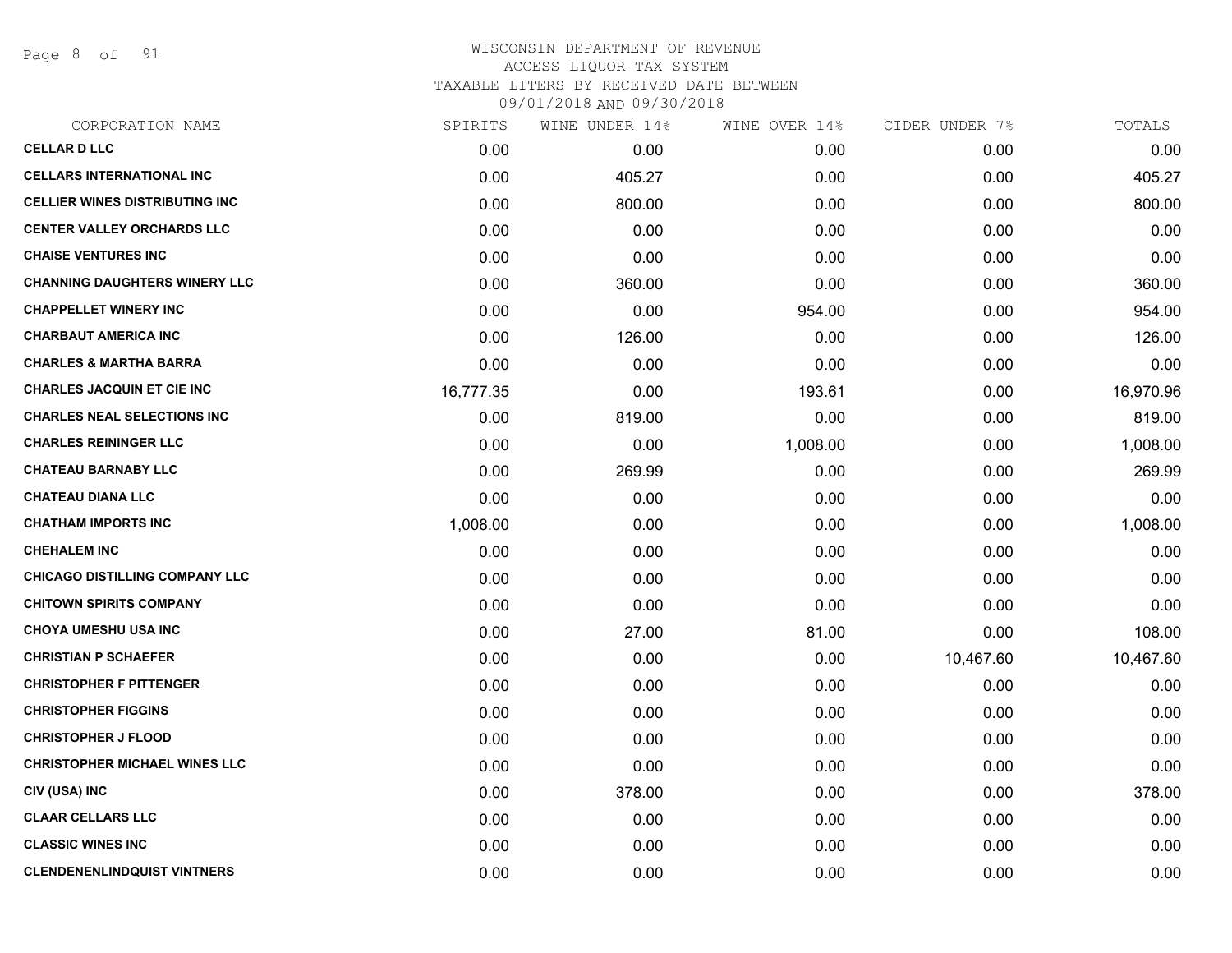Page 9 of 91

# WISCONSIN DEPARTMENT OF REVENUE

# ACCESS LIQUOR TAX SYSTEM

TAXABLE LITERS BY RECEIVED DATE BETWEEN

| CORPORATION NAME                             | SPIRITS    | WINE UNDER 14% | WINE OVER 14% | CIDER UNDER 7% | TOTALS     |
|----------------------------------------------|------------|----------------|---------------|----------------|------------|
| <b>CLINE CELLARS INC</b>                     | 0.00       | 2,520.00       | 1,512.00      | 0.00           | 4,032.00   |
| <b>CLINE SISTERS IMPORTS LLC</b>             | 0.00       | 360.00         | 0.00          | 0.00           | 360.00     |
| <b>CLINT PROPERTIES INC</b>                  | 0.00       | 252.00         | 0.00          | 0.00           | 252.00     |
| <b>CLOS LACHANCE WINES LLC</b>               | 0.00       | 0.00           | 0.00          | 0.00           | 0.00       |
| <b>COCKERELL WINE CONSULTING LLC</b>         | 0.00       | 0.00           | 0.00          | 0.00           | 0.00       |
| <b>CODY T WRIGHT</b>                         | 0.00       | 0.00           | 0.00          | 0.00           | 0.00       |
| <b>COHO WINES LLC</b>                        | 0.00       | 0.00           | 0.00          | 0.00           | 0.00       |
| <b>COLORADO GOLD DISTILLERY LLC</b>          | 0.00       | 0.00           | 0.00          | 0.00           | 0.00       |
| <b>CONSTELLATION BRANDS INC</b>              | 202,096.20 | 617,274.76     | 25,466.81     | 0.00           | 844,837.77 |
| <b>COOL HAND VINEYARDS LLC</b>               | 0.00       | 0.00           | 153.00        | 0.00           | 153.00     |
| <b>COPA FINA WINE IMPORTS LLC</b>            | 0.00       | 504.00         | 0.00          | 0.00           | 504.00     |
| <b>COPPER &amp; KINGS AMERICAN BRANDY CO</b> | 0.00       | 0.00           | 0.00          | 0.00           | 0.00       |
| <b>COPPER CANE LLC</b>                       | 0.00       | 0.00           | 2,182.50      | 0.00           | 2,182.50   |
| <b>CORA IMPORTS LTD</b>                      | 0.00       | 0.00           | 0.00          | 0.00           | 0.00       |
| <b>CORDELINA WINE COMPANY LLC</b>            | 0.00       | 0.00           | 0.00          | 0.00           | 0.00       |
| <b>CORK ALLIANCE INC</b>                     | 0.00       | 178.50         | 0.00          | 0.00           | 178.50     |
| <b>CORNERSTONE CELLARS LLC</b>               | 0.00       | 0.00           | 0.00          | 0.00           | 0.00       |
| <b>CORNERSTONE U.S. WINE IMPORTS INC.</b>    | 0.00       | 0.00           | 0.00          | 0.00           | 0.00       |
| <b>COUP DE FOUDRE LLC</b>                    | 0.00       | 0.00           | 0.00          | 0.00           | 0.00       |
| <b>COURAGEOUS INC</b>                        | 0.00       | 0.00           | 0.00          | 0.00           | 0.00       |
| <b>CRACOVIA BRANDS INC</b>                   | 178.50     | 18.00          | 63.00         | 0.00           | 259.50     |
| <b>CRAFTED ARTISAN MEADERY LLC</b>           | 0.00       | 0.00           | 0.00          | 0.00           | 0.00       |
| <b>CRAIG S HANDLY</b>                        | 0.00       | 0.00           | 33.29         | 0.00           | 33.29      |
| <b>CREATIVE WINE CONCEPTS INC</b>            | 0.00       | 0.00           | 0.00          | 0.00           | 0.00       |
| <b>CREW WINE COMPANY LLC</b>                 | 0.00       | 2,728.00       | 756.00        | 0.00           | 3,484.00   |
| <b>CRIBARI VINEYARDS INC</b>                 | 0.00       | 0.00           | 0.00          | 0.00           | 0.00       |
| <b>CRIMSON WINE GROUP LTD</b>                | 0.00       | 0.00           | 0.00          | 0.00           | 0.00       |
| <b>CRISPIN CIDER COMPANY</b>                 | 0.00       | 0.00           | 0.00          | 0.00           | 0.00       |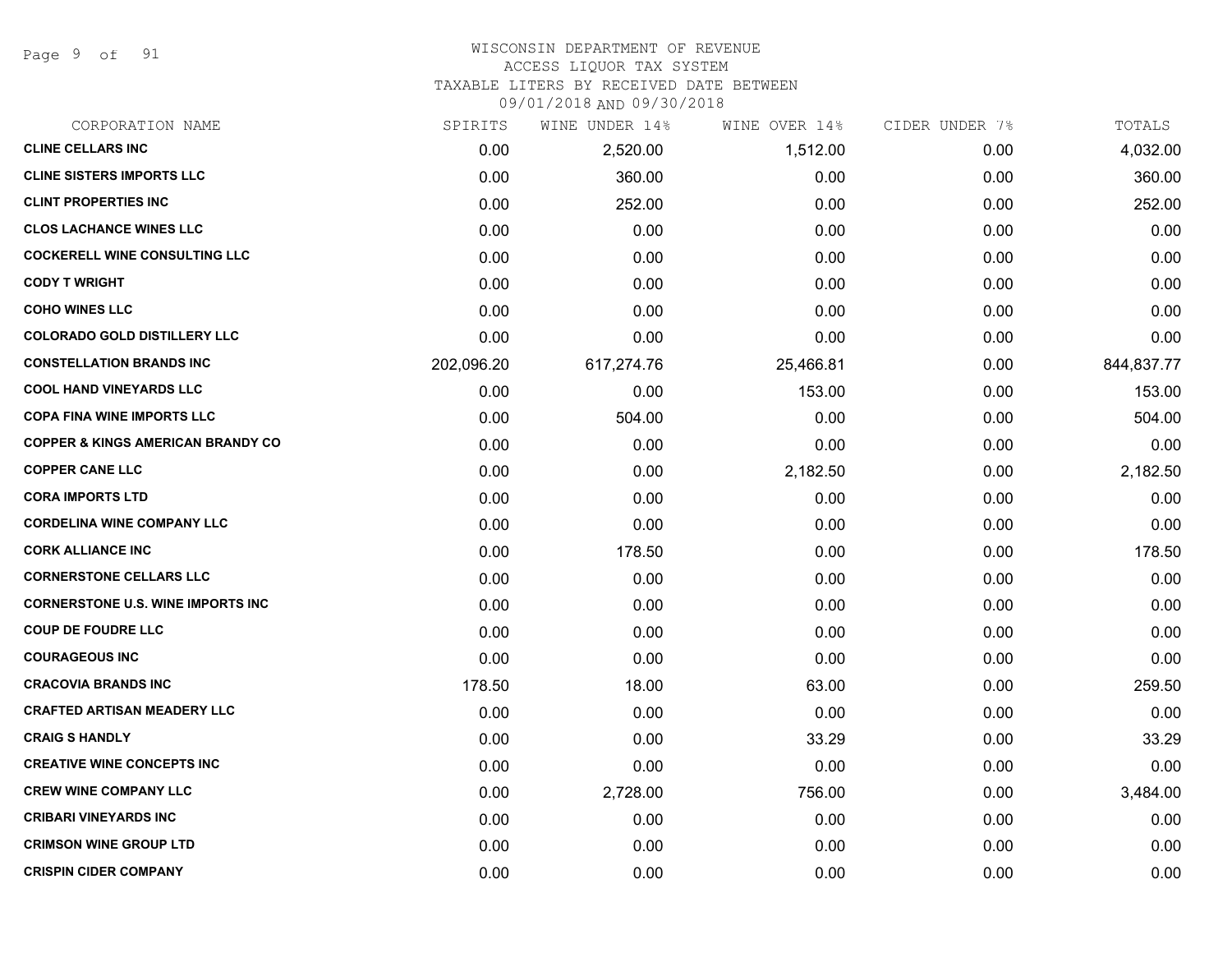Page 10 of 91

## WISCONSIN DEPARTMENT OF REVENUE ACCESS LIQUOR TAX SYSTEM TAXABLE LITERS BY RECEIVED DATE BETWEEN

| CORPORATION NAME                   | SPIRITS  | WINE UNDER 14% | WINE OVER 14% | CIDER UNDER 7% | TOTALS    |
|------------------------------------|----------|----------------|---------------|----------------|-----------|
| <b>CRISTOM VINEYARDS INC</b>       | 0.00     | 126.00         | 0.00          | 0.00           | 126.00    |
| <b>CROWN POINT WINERY LLC</b>      | 0.00     | 0.00           | 0.00          | 0.00           | 0.00      |
| <b>CROWN VALLEY WINERY INC</b>     | 0.00     | 0.00           | 0.00          | 0.00           | 0.00      |
| <b>CRUSE WINE COMPANY, LLC</b>     | 0.00     | 0.00           | 225.00        | 0.00           | 225.00    |
| <b>CULT OF 8</b>                   | 0.00     | 1,026.00       | 189.00        | 0.00           | 1,215.00  |
| <b>CULTIVATE WINES LLC</b>         | 0.00     | 0.00           | 0.00          | 0.00           | 0.00      |
| <b>CUSHMAN WINERY CORPORATION</b>  | 0.00     | 0.00           | 0.00          | 0.00           | 0.00      |
| <b>CUTWATER SPIRITS LLC</b>        | 9,373.00 | 0.00           | 0.00          | 0.00           | 9,373.00  |
| <b>CUVAISON INC</b>                | 0.00     | 0.00           | 252.00        | 0.00           | 252.00    |
| <b>D &amp; D VINEYARDS INC</b>     | 0.00     | 0.00           | 0.00          | 0.00           | 0.00      |
| <b>D &amp; J F CELLARS INC</b>     | 0.00     | 0.00           | 0.00          | 0.00           | 0.00      |
| <b>D.G.L. DISTRIBUTORS, INC</b>    | 0.00     | 0.00           | 0.00          | 0.00           | 0.00      |
| <b>DAEDALUS CELLARS CO</b>         | 0.00     | 0.00           | 0.00          | 0.00           | 0.00      |
| <b>DAN CAREY</b>                   | 0.00     | 0.00           | 0.00          | 0.00           | 0.00      |
| <b>DANCING COYOTE WINES</b>        | 0.00     | 0.00           | 0.00          | 0.00           | 0.00      |
| <b>DANIEL A LASNER</b>             | 1,116.00 | 0.00           | 0.00          | 0.00           | 1,116.00  |
| <b>DANNY RAKOVIC</b>               | 0.00     | 0.00           | 0.00          | 0.00           | 0.00      |
| <b>DAOU VINEYARDS LLC</b>          | 0.00     | 0.00           | 0.00          | 0.00           | 0.00      |
| DAQUINO ITALIAN IMPORTING CO INC   | 0.00     | 0.00           | 0.00          | 0.00           | 0.00      |
| <b>DARIOUSH KHALEDI WINERY LLC</b> | 0.00     | 0.00           | 94.50         | 0.00           | 94.50     |
| <b>DAVID ARTHUR VINEYARDS LLC</b>  | 0.00     | 0.00           | 0.00          | 0.00           | 0.00      |
| <b>DAVID B POTTER</b>              | 0.00     | 0.00           | 0.00          | 0.00           | 0.00      |
| <b>DAVID L DENNIGMANN</b>          | 0.00     | 333.00         | 63.00         | 0.00           | 396.00    |
| <b>DAVID MEIER</b>                 | 0.00     | 0.00           | 0.00          | 0.00           | 0.00      |
| <b>DAVID N RAYNE</b>               | 2,599.81 | 41,853.44      | 8,341.72      | 0.00           | 52,794.97 |
| <b>DAVID R BARNES</b>              | 0.00     | 0.00           | 504.00        | 0.00           | 504.00    |
| DAVIDS PINOT VINEYARDS INC         | 0.00     | 0.00           | 0.00          | 0.00           | 0.00      |
| <b>DAVOS BRANDS LLC</b>            | 0.00     | 0.00           | 0.00          | 0.00           | 0.00      |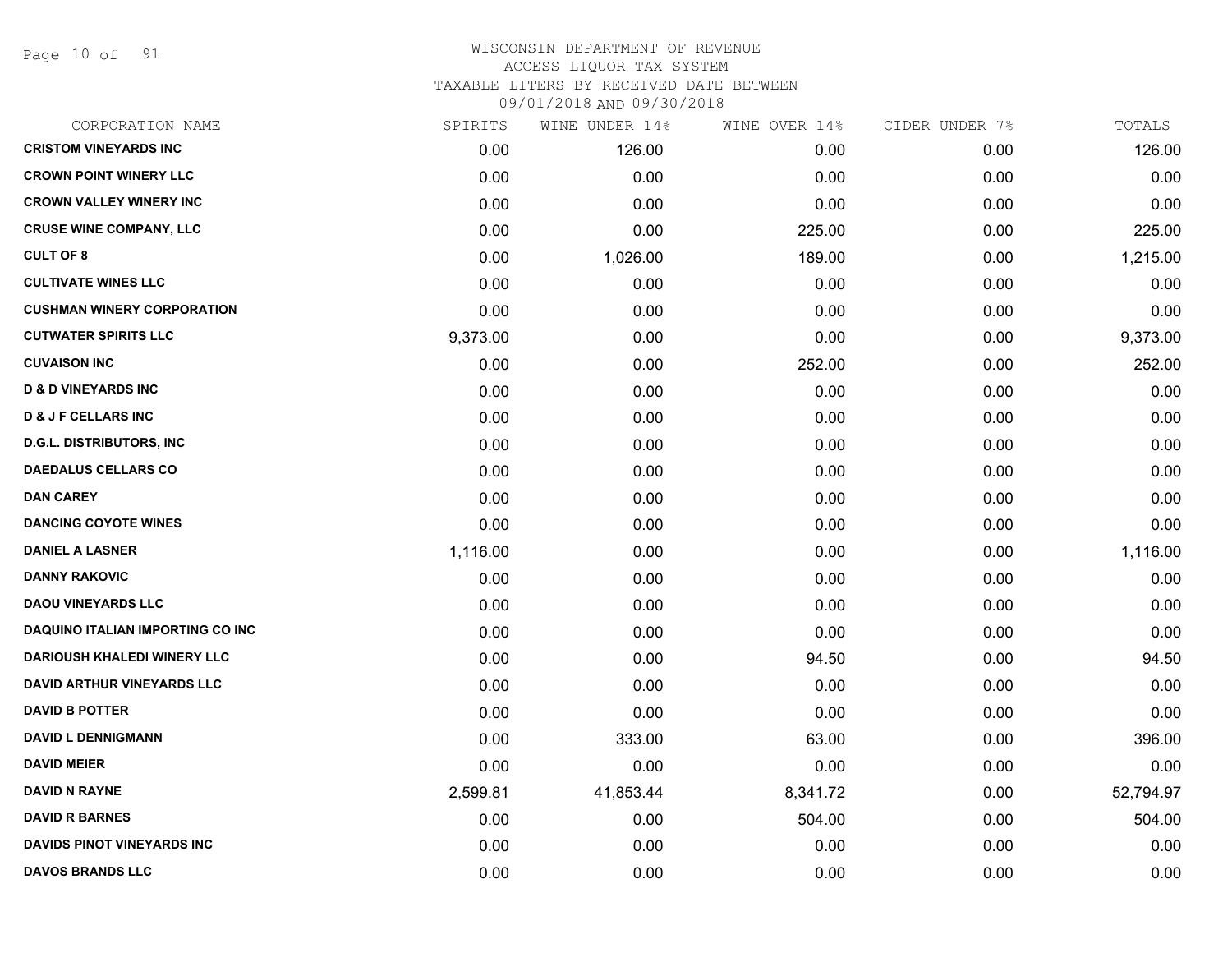Page 11 of 91

## WISCONSIN DEPARTMENT OF REVENUE ACCESS LIQUOR TAX SYSTEM TAXABLE LITERS BY RECEIVED DATE BETWEEN

| CORPORATION NAME                                              | SPIRITS    | WINE UNDER 14% | WINE OVER 14% | CIDER UNDER 7% | TOTALS     |
|---------------------------------------------------------------|------------|----------------|---------------|----------------|------------|
| <b>DAYLIGHT WINE COMPANY LLC</b>                              | 0.00       | 0.00           | 0.00          | 0.00           | 0.00       |
| DE MAISON SELECTIONS INC                                      | 9.00       | 1,177.00       | 4.50          | 0.00           | 1,190.50   |
| <b>DEANNA BASTIANICH</b>                                      | 0.00       | 589.50         | 0.00          | 0.00           | 589.50     |
| <b>DEL RIO VINEYARDS LLC</b>                                  | 0.00       | 567.01         | 0.00          | 0.00           | 567.01     |
| <b>DELEGAT USA INC</b>                                        | 0.00       | 11,826.00      | 0.00          | 0.00           | 11,826.00  |
| <b>DELIA E RODRIGUEZ</b>                                      | 0.00       | 0.00           | 0.00          | 0.00           | 0.00       |
| <b>DELICATO VINEYARDS INC</b>                                 | 0.00       | 189,786.00     | 21,726.00     | 0.00           | 211,512.00 |
| <b>DELILLE CELLARS LLC</b>                                    | 0.00       | 0.00           | 0.00          | 0.00           | 0.00       |
| DEMERARA DISTILLERS (USA) INC                                 | 0.00       | 0.00           | 0.00          | 0.00           | 0.00       |
| <b>DEMON SPIRITS LLC</b>                                      | 0.00       | 0.00           | 0.00          | 0.00           | 0.00       |
| <b>DEROSE WINERY INC</b>                                      | 0.00       | 0.00           | 342.00        | 0.00           | 342.00     |
| <b>DIAGEO AMERICAS, INC.</b>                                  | 467,998.25 | 0.00           | 0.00          | 0.00           | 467,998.25 |
| <b>DIAMOND IMPORTERS INC</b>                                  | 0.00       | 369.00         | 0.00          | 0.00           | 369.00     |
| <b>DIRTY IMPORTS LLC</b>                                      | 0.00       | 0.00           | 0.00          | 0.00           | 0.00       |
| <b>DISARONNO INTERNATIONAL LLC</b>                            | 532.50     | 0.00           | 0.00          | 0.00           | 532.50     |
| DISTILLERY NO. 209 LTD NAPA CALIFORNIA                        | 0.00       | 0.00           | 0.00          | 0.00           | 0.00       |
| <b>DIVOT ENTERPRISES LLC</b>                                  | 0.00       | 0.00           | 0.00          | 0.00           | 0.00       |
| <b>DOMAINE DE LA TERRE ROUGE LTD</b>                          | 0.00       | 0.00           | 153.00        | 0.00           | 153.00     |
| <b>DOMAINE DE MARIA SOTER LLC</b>                             | 0.00       | 0.00           | 0.00          | 0.00           | 0.00       |
| <b>DOMAINE MB LLC</b>                                         | 0.00       | 0.00           | 0.00          | 0.00           | 0.00       |
| <b>DOMAINE SELECT WINE &amp; SPIRITS LLC</b>                  | 45.00      | 1,165.50       | 36.00         | 0.00           | 1,246.50   |
| <b>DOMAINE SERENE VINEYARDS &amp; WINERY INC</b>              | 0.00       | 0.00           | 0.00          | 0.00           | 0.00       |
| <b>DOMAINE ST GEORGE</b>                                      | 0.00       | 675.00         | 0.00          | 0.00           | 675.00     |
| DON SEBASTIANI & SONS INTERNATIONAL WINE<br><b>NEGOCIANTS</b> | 0.00       | 12,750.00      | 1,386.00      | 0.00           | 14,136.00  |
| <b>DOUBLE DIAMOND DISTILLERY LLC</b>                          | 0.00       | 0.00           | 0.00          | 0.00           | 0.00       |
| <b>DOUBLE DOWN SPIRITS LLC</b>                                | 54.00      | 0.00           | 0.00          | 0.00           | 54.00      |
| <b>DOYNA LTD</b>                                              | 0.00       | 0.00           | 0.00          | 0.00           | 0.00       |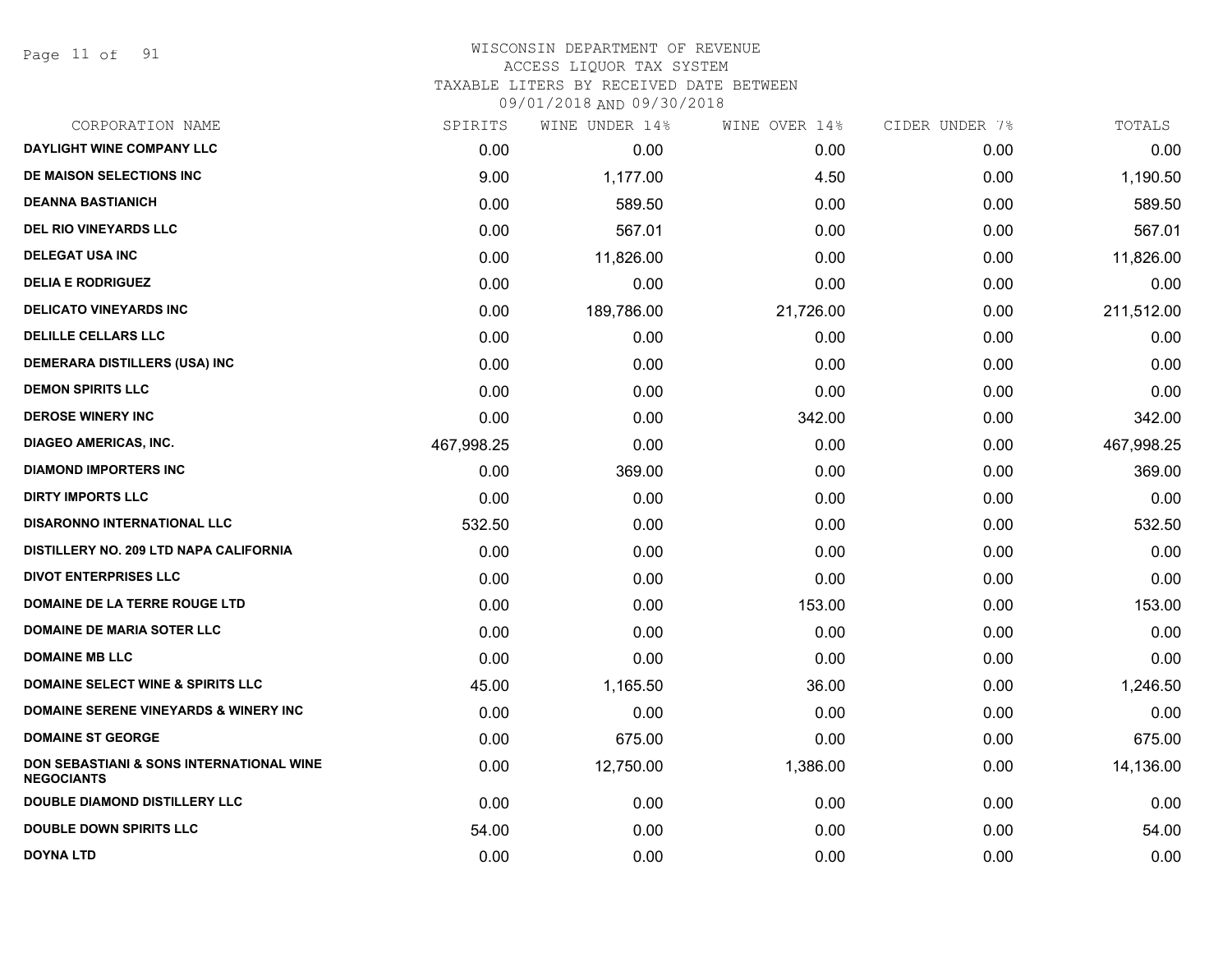Page 12 of 91

#### WISCONSIN DEPARTMENT OF REVENUE ACCESS LIQUOR TAX SYSTEM TAXABLE LITERS BY RECEIVED DATE BETWEEN

| CORPORATION NAME                               | SPIRITS    | WINE UNDER 14% | WINE OVER 14% | CIDER UNDER 7% | TOTALS       |
|------------------------------------------------|------------|----------------|---------------|----------------|--------------|
| DRAKE MAKES WINE, INC.                         | 0.00       | 0.00           | 0.00          | 0.00           | 0.00         |
| <b>DREYER WINE LLC</b>                         | 0.00       | 315.00         | 0.00          | 0.00           | 315.00       |
| <b>DREYFUS ASHBY INC</b>                       | 0.00       | 1,849.50       | 274.50        | 0.00           | 2,124.00     |
| <b>DRG IMPORTS LLC</b>                         | 0.00       | 0.00           | 0.00          | 0.00           | 0.00         |
| DRY CREEK VINEYARD INC                         | 0.00       | 1,640.25       | 392.10        | 0.00           | 2,032.35     |
| <b>DUCKHORN WINE COMPANY</b>                   | 0.00       | 0.00           | 0.00          | 0.00           | 0.00         |
| <b>DUGGANS DISTILLERS PRODUCTS CORPORATION</b> | 0.00       | 0.00           | 0.00          | 0.00           | 0.00         |
| <b>DUMOL WINERY LLC</b>                        | 0.00       | 0.00           | 0.00          | 0.00           | 0.00         |
| <b>DUNHAM CELLARS LLC</b>                      | 0.00       | 0.00           | 0.00          | 0.00           | 0.00         |
| <b>DUNN VINEYARDS LLC</b>                      | 0.00       | 0.00           | 0.00          | 0.00           | 0.00         |
| <b>DV SPIRITS LLC</b>                          | 495.00     | 0.00           | 0.00          | 0.00           | 495.00       |
| <b>E &amp; J GALLO WINERY</b>                  | 155,638.40 | 996,956.20     | 56,755.50     | 0.00           | 1,209,350.10 |
| <b>EAGLE EYE IMPORTS LLC</b>                   | 0.00       | 408.00         | 0.00          | 0.00           | 408.00       |
| <b>EAGLES LANDING WINERY LLC</b>               | 0.00       | 279.00         | 0.00          | 0.00           | 279.00       |
| <b>EASTERN LIQUORS USA INC</b>                 | 0.00       | 0.00           | 0.00          | 0.00           | 0.00         |
| <b>EBERLE WINERY LP</b>                        | 0.00       | 0.00           | 0.00          | 0.00           | 0.00         |
| <b>ECLIPSE ASSETS LLC</b>                      | 0.00       | 0.00           | 36.00         | 0.00           | 36.00        |
| <b>ECOSUR GROUP LLC</b>                        | 0.00       | 0.00           | 0.00          | 0.00           | 0.00         |
| EHREN JORDAN WINE CELLARS LLC                  | 0.00       | 333.00         | 0.00          | 0.00           | 333.00       |
| <b>EIGHT BOTTLES LLC</b>                       | 0.00       | 0.00           | 0.00          | 0.00           | 0.00         |
| <b>ELK COVE VINEYARDS INC</b>                  | 0.00       | 0.00           | 0.00          | 0.00           | 0.00         |
| <b>ELV-OREGON LLC</b>                          | 0.00       | 0.00           | 0.00          | 0.00           | 0.00         |
| <b>ELYSE WINERY LLC</b>                        | 0.00       | 0.00           | 0.00          | 0.00           | 0.00         |
| <b>EMCO CHEMICAL DISTRIBUTORS, INC.</b>        | 0.00       | 0.00           | 0.00          | 0.00           | 0.00         |
| <b>EMILIO GUGLIELMO WINERY INC</b>             | 0.00       | 0.00           | 0.00          | 0.00           | 0.00         |
| <b>EMPSON USA INC</b>                          | 0.00       | 338.25         | 22.50         | 0.00           | 360.75       |
| <b>ENOS VINEYARDS INC</b>                      | 0.00       | 0.00           | 252.00        | 0.00           | 252.00       |
| <b>ENOTEC IMPORTS INC</b>                      | 0.00       | 711.00         | 58.50         | 0.00           | 769.50       |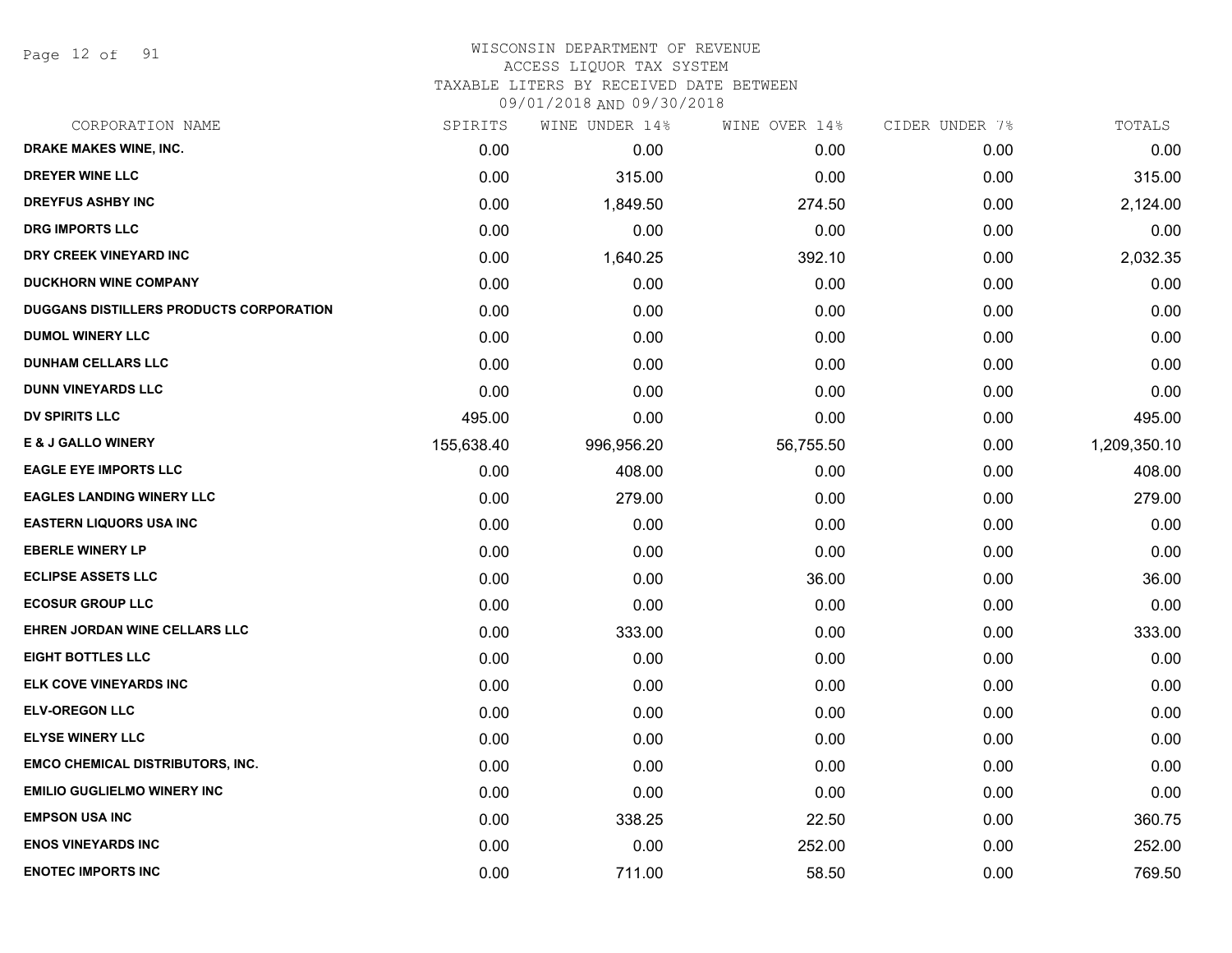Page 13 of 91

#### WISCONSIN DEPARTMENT OF REVENUE ACCESS LIQUOR TAX SYSTEM

TAXABLE LITERS BY RECEIVED DATE BETWEEN

| CORPORATION NAME                                 | SPIRITS    | WINE UNDER 14% | WINE OVER 14% | CIDER UNDER 7% | TOTALS     |
|--------------------------------------------------|------------|----------------|---------------|----------------|------------|
| <b>ENOVATION BRANDS INC</b>                      | 0.00       | 1,133.94       | 0.00          | 0.00           | 1,133.94   |
| <b>ENTENTE SPIRITS LLC</b>                       | 0.00       | 0.00           | 0.00          | 0.00           | 0.00       |
| <b>EPICUREAN WINES LLC</b>                       | 0.00       | 279.00         | 0.00          | 0.00           | 279.00     |
| <b>ERIC FLANAGAN</b>                             | 0.00       | 0.00           | 0.00          | 0.00           | 0.00       |
| <b>ERIC TRUMP WINE MANUFACTURING LLC</b>         | 0.00       | 0.00           | 0.00          | 0.00           | 0.00       |
| <b>ERNST A STORM</b>                             | 0.00       | 0.00           | 0.00          | 0.00           | 0.00       |
| <b>EUROPEAN IMPORTS &amp; EXPORTS LLC</b>        | 0.00       | 0.00           | 0.00          | 0.00           | 0.00       |
| <b>EVAKI INC</b>                                 | 0.00       | 0.00           | 0.00          | 0.00           | 0.00       |
| EVESHAM WOOD VINEYARD AND WINERY LLC             | 0.00       | 0.00           | 0.00          | 0.00           | 0.00       |
| <b>EXCELSIOR WINE COMPANY LLC</b>                | 0.00       | 1,354.50       | 0.00          | 0.00           | 1,354.50   |
| <b>EXPERIENCE WINES LLC</b>                      | 0.00       | 0.00           | 0.00          | 0.00           | 0.00       |
| <b>F KORBEL &amp; BROS INC</b>                   | 0.00       | 0.00           | 0.00          | 0.00           | 0.00       |
| F L NAVARRO LIMITED                              | 0.00       | 0.00           | 36.00         | 27.00          | 63.00      |
| <b>F&amp;F FINE WINES INTERNATIONAL INC</b>      | 0.00       | 432.00         | 0.00          | 0.00           | 432.00     |
| <b>FAMILY &amp; FARMERS LLC</b>                  | 0.00       | 83.22          | 0.00          | 0.00           | 83.22      |
| <b>FAMOUS BRANDS LLC</b>                         | 0.00       | 0.00           | 0.00          | 0.00           | 0.00       |
| <b>FANTIS IMPORTS INC</b>                        | 0.00       | 36.49          | 0.00          | 0.00           | 36.49      |
| <b>FAR NORTH SPIRITS INC</b>                     | 0.00       | 0.00           | 0.00          | 0.00           | 0.00       |
| <b>FASEL SHENSTONE LLC</b>                       | 90.00      | 0.00           | 198.00        | 0.00           | 288.00     |
| <b>FERRARI CARANO VINEYARDS &amp; WINERY LLC</b> | 0.00       | 504.00         | 927.00        | 0.00           | 1,431.00   |
| <b>FETZER VINEYARDS</b>                          | 0.00       | 9,634.20       | 18.00         | 0.00           | 9,652.20   |
| <b>FIDDLEHEAD CELLARS LP</b>                     | 0.00       | 0.00           | 0.00          | 0.00           | 0.00       |
| <b>FIFTH GENERATION INC</b>                      | 268,322.40 | 0.00           | 0.00          | 0.00           | 268,322.40 |
| <b>FIFTY FOURTH STREET ENTERPRISES LLC</b>       | 0.00       | 0.00           | 0.00          | 0.00           | 0.00       |
| <b>FIRESTEED CORPORATION</b>                     | 0.00       | 0.00           | 0.00          | 0.00           | 0.00       |
| <b>FISHER VINEYARDS</b>                          | 0.00       | 0.00           | 0.00          | 0.00           | 0.00       |
| <b>FITVINE LLC</b>                               | 0.00       | 0.00           | 0.00          | 0.00           | 0.00       |
| <b>FIVE GRAPES LLC</b>                           | 0.00       | 0.00           | 0.00          | 0.00           | 0.00       |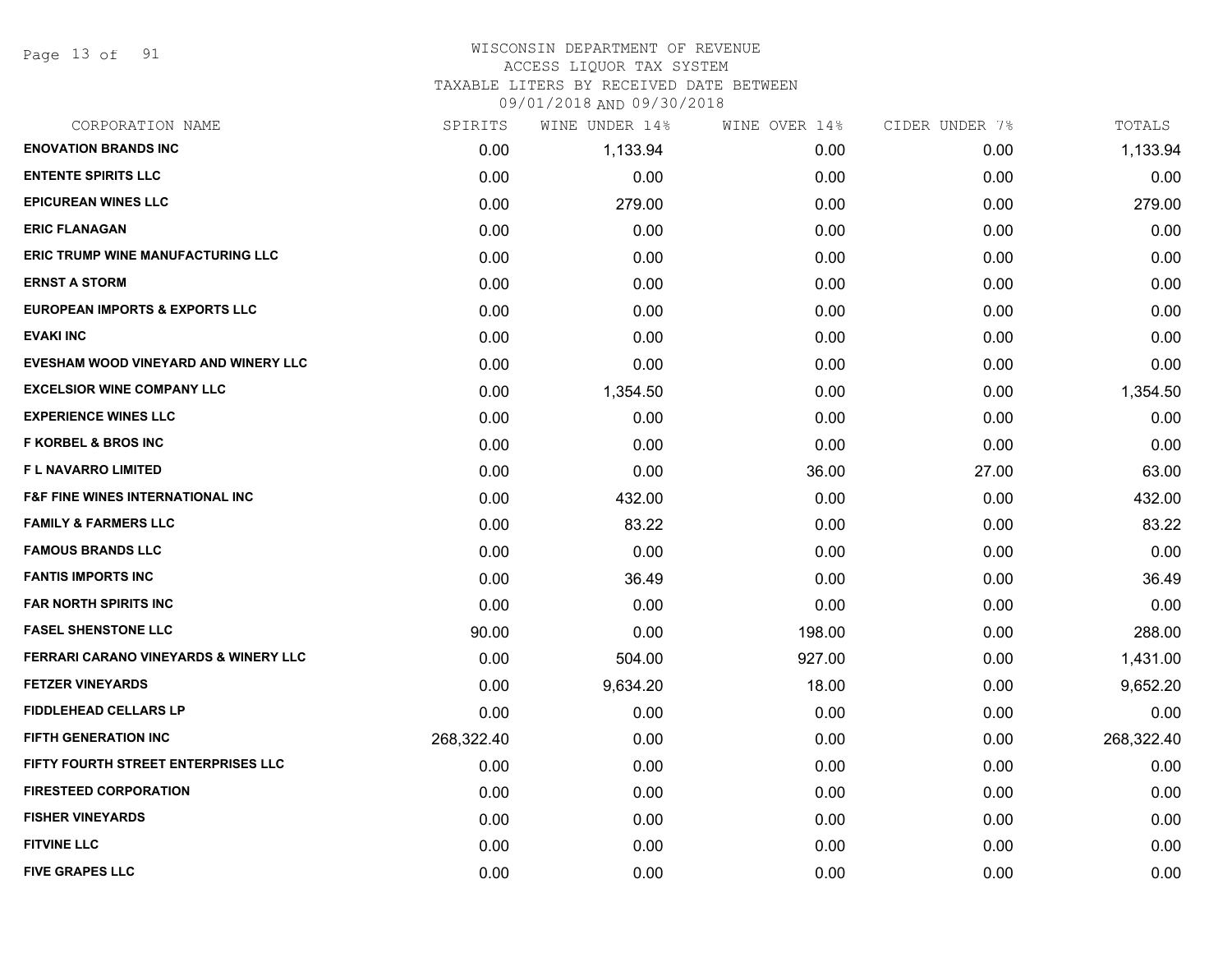Page 14 of 91

#### WISCONSIN DEPARTMENT OF REVENUE ACCESS LIQUOR TAX SYSTEM

TAXABLE LITERS BY RECEIVED DATE BETWEEN

| CORPORATION NAME                         | SPIRITS  | WINE UNDER 14% | WINE OVER 14% | CIDER UNDER 7% | TOTALS    |
|------------------------------------------|----------|----------------|---------------|----------------|-----------|
| FJN FINE WINES LLC                       | 0.00     | 1,080.00       | 0.00          | 0.00           | 1,080.00  |
| <b>FLORA SPRINGS WINE COMPANY</b>        | 0.00     | 0.00           | 0.00          | 0.00           | 0.00      |
| <b>FLORIDA ORANGE GROVES INC</b>         | 0.00     | 0.00           | 0.00          | 0.00           | 0.00      |
| <b>FN CELLARS LLC</b>                    | 0.00     | 11.25          | 1,282.50      | 0.00           | 1,293.75  |
| <b>FOLEY FAMILY WINES INC</b>            | 0.00     | 6,108.00       | 1,312.50      | 0.00           | 7,420.50  |
| <b>FOLIO WINE COMPANY LLC</b>            | 0.00     | 3,619.63       | 90.00         | 0.00           | 3,709.63  |
| FORT ROSS VINEYARD & WINERY LLC          | 0.00     | 0.00           | 243.00        | 0.00           | 243.00    |
| <b>FOUR BEARS WINERY LLC</b>             | 0.00     | 0.00           | 0.00          | 0.00           | 0.00      |
| FOUR DAUGHTERS VINEYARD AND WINERY LLC   | 0.00     | 0.00           | 0.00          | 15,671.59      | 15,671.59 |
| <b>FOUR ROSES DISTILLERY LLC</b>         | 8,287.50 | 0.00           | 0.00          | 0.00           | 8,287.50  |
| <b>FOWLES WINE USA INC</b>               | 0.00     | 117.00         | 45.00         | 0.00           | 162.00    |
| <b>FOXEN VINEYARD INC</b>                | 0.00     | 0.00           | 0.00          | 0.00           | 0.00      |
| <b>FRANCIS COPPOLA WINERY LLC</b>        | 0.00     | 6,052.06       | 2,331.00      | 0.00           | 8,383.06  |
| <b>FRANK FAMILY VINEYARDS LLC</b>        | 0.00     | 0.00           | 1,161.00      | 0.00           | 1,161.00  |
| <b>FRANK LIN DISTILLERS PRODUCTS LTD</b> | 7,977.75 | 0.00           | 0.00          | 0.00           | 7,977.75  |
| <b>FRED C SCHERRER</b>                   | 0.00     | 0.00           | 0.00          | 0.00           | 0.00      |
| <b>FREDERICK WILDMAN &amp; SONS LTD</b>  | 0.00     | 0.00           | 0.00          | 0.00           | 0.00      |
| <b>FREELANCE WINES LLC</b>               | 0.00     | 0.00           | 0.00          | 0.00           | 0.00      |
| <b>FREIXENET USA INC</b>                 | 0.00     | 899.79         | 198.00        | 0.00           | 1,097.79  |
| <b>FREY VINEYARDS LTD</b>                | 0.00     | 0.00           | 0.00          | 0.00           | 0.00      |
| <b>FRITZ CELLARS INC</b>                 | 0.00     | 0.00           | 0.00          | 0.00           | 0.00      |
| <b>FROGS LEAP WINERY</b>                 | 0.00     | 630.00         | 0.00          | 0.00           | 630.00    |
| <b>FRONTIER CORPORATION</b>              | 0.00     | 0.00           | 0.00          | 0.00           | 0.00      |
| <b>FRUIT OF THE VINES INC</b>            | 0.00     | 720.06         | 0.00          | 0.00           | 720.06    |
| FULL THROTTLE SLOON SHINE LLC            | 1,935.00 | 0.00           | 0.00          | 0.00           | 1,935.00  |
| <b>FULTON STREET BREWERY LLC</b>         | 0.00     | 0.00           | 0.00          | 0.00           | 0.00      |
| <b>FUSED WINES LP</b>                    | 0.00     | 0.00           | 0.00          | 0.00           | 0.00      |
| <b>G K SKAGGS INC</b>                    | 0.00     | 1,260.00       | 0.00          | 0.00           | 1,260.00  |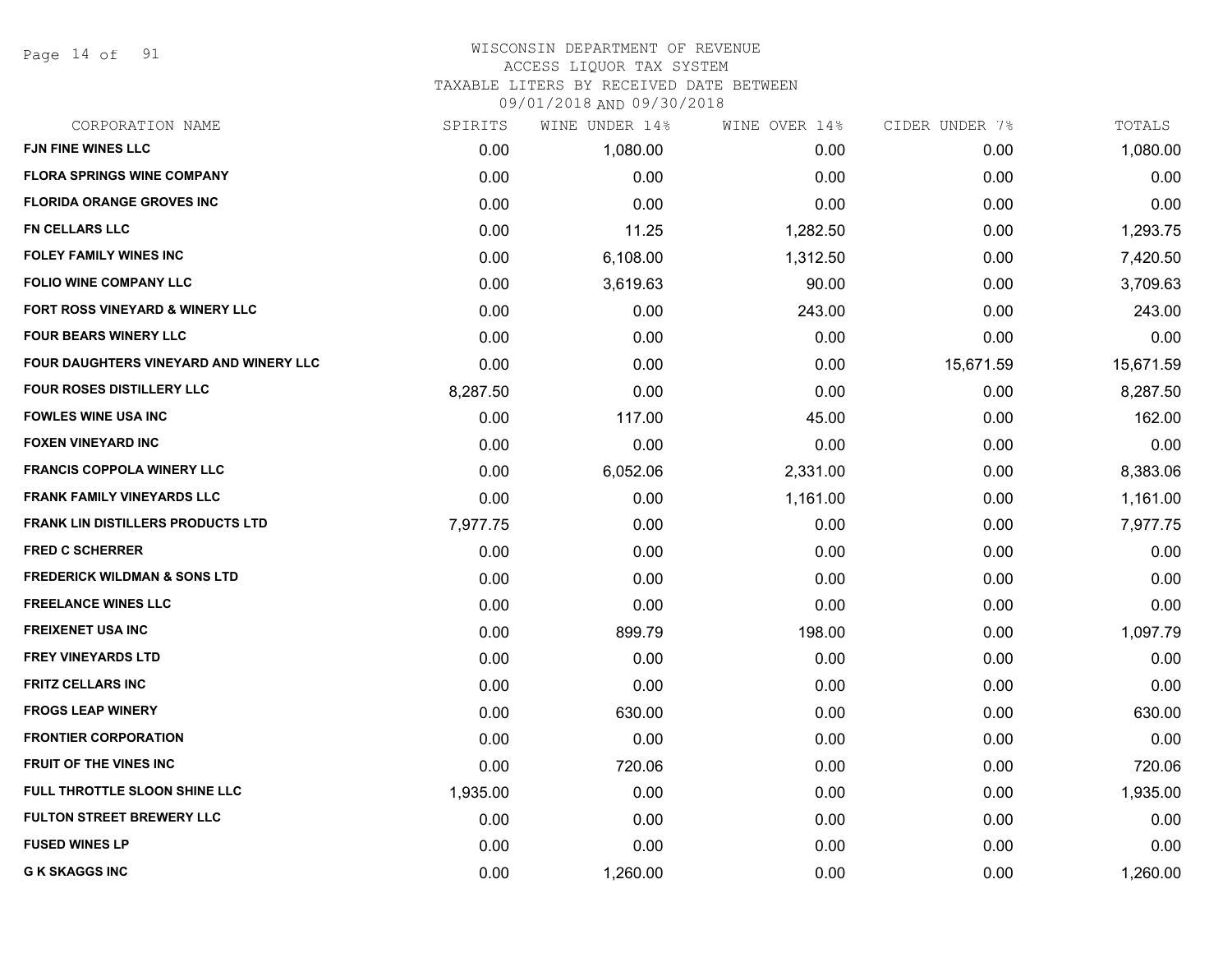Page 15 of 91

| CORPORATION NAME                                    | SPIRITS  | WINE UNDER 14% | WINE OVER 14% | CIDER UNDER 7% | TOTALS   |
|-----------------------------------------------------|----------|----------------|---------------|----------------|----------|
| G.S.W.C. INC.                                       | 0.00     | 0.00           | 0.00          | 0.00           | 0.00     |
| <b>GAMBA VINEYARDS AND WINERY LLC</b>               | 0.00     | 0.00           | 0.00          | 0.00           | 0.00     |
| <b>GAMBLE FAMILY VINEYARDS LLC</b>                  | 0.00     | 0.00           | 0.00          | 0.00           | 0.00     |
| <b>GARBER &amp; COMPANY INC</b>                     | 0.00     | 0.00           | 0.00          | 0.00           | 0.00     |
| <b>GENERATIONS OF SONOMA LLC</b>                    | 0.00     | 0.00           | 0.00          | 0.00           | 0.00     |
| <b>GENESEO PARTNERS LP</b>                          | 0.00     | 0.00           | 0.00          | 0.00           | 0.00     |
| <b>GEORGE BOZIC JR</b>                              | 519.00   | 267.00         | 0.00          | 0.00           | 786.00   |
| <b>GEORGIAN ROYAL COLLECTION, INC.</b>              | 0.00     | 0.00           | 0.00          | 0.00           | 0.00     |
| <b>GERBER, GERBER &amp; GERBER DISCLAIMER TRUST</b> | 0.00     | 270.00         | 0.00          | 0.00           | 270.00   |
| <b>GF WINES LLC</b>                                 | 0.00     | 0.00           | 0.00          | 0.00           | 0.00     |
| <b>GH HOLDINGS LP</b>                               | 0.00     | 0.00           | 0.00          | 0.00           | 0.00     |
| <b>GIBSON WINE COMPANY</b>                          | 0.00     | 0.00           | 405.00        | 0.00           | 405.00   |
| <b>GILBERT CELLARS LLC</b>                          | 0.00     | 0.00           | 0.00          | 0.00           | 0.00     |
| <b>GLOBAL SPIRITS USA LLC</b>                       | 1,440.00 | 0.00           | 0.00          | 0.00           | 1,440.00 |
| <b>GLOBAL VINEYARD IMPORTERS INC</b>                | 0.00     | 414.00         | 0.00          | 0.00           | 414.00   |
| <b>GLUNZ FAMILY WINERY &amp; CELLARS INC</b>        | 0.00     | 0.00           | 0.00          | 0.00           | 0.00     |
| <b>GNEKOW FAMILY WINERY LLC</b>                     | 0.00     | 0.00           | 1,260.00      | 0.00           | 1,260.00 |
| <b>GOAMERICAGO BEVERAGES LLC</b>                    | 1,692.00 | 0.00           | 0.00          | 0.00           | 1,692.00 |
| <b>GOLDSCHMIDT VINEYARDS LLC</b>                    | 0.00     | 153.00         | 873.00        | 0.00           | 1,026.00 |
| <b>GONZAGUE &amp; CLAIRE LURTON VINEYARDS INC</b>   | 0.00     | 0.00           | 0.00          | 0.00           | 0.00     |
| <b>GOOSE RIDGE LLC</b>                              | 0.00     | 108.00         | 0.00          | 0.00           | 108.00   |
| <b>GORDON BROTHERS CELLARS INC</b>                  | 0.00     | 0.00           | 0.00          | 0.00           | 0.00     |
| <b>GRAPE VISIONS LLC</b>                            | 0.00     | 0.00           | 0.00          | 0.00           | 0.00     |
| <b>GRAPES &amp; BARLEY LLC</b>                      | 0.00     | 0.00           | 0.00          | 0.00           | 0.00     |
| <b>GRAPES OF SPAIN INC</b>                          | 0.00     | 0.00           | 0.00          | 0.00           | 0.00     |
| <b>GRATON SPIRITS COMPANY LLC</b>                   | 0.00     | 0.00           | 0.00          | 0.00           | 0.00     |
| <b>GREAT SMOKY MTS DISTILLERY,INC</b>               | 0.00     | 0.00           | 0.00          | 0.00           | 0.00     |
| <b>GREENFIELD GLOBAL USA INC</b>                    | 0.00     | 0.00           | 0.00          | 0.00           | 0.00     |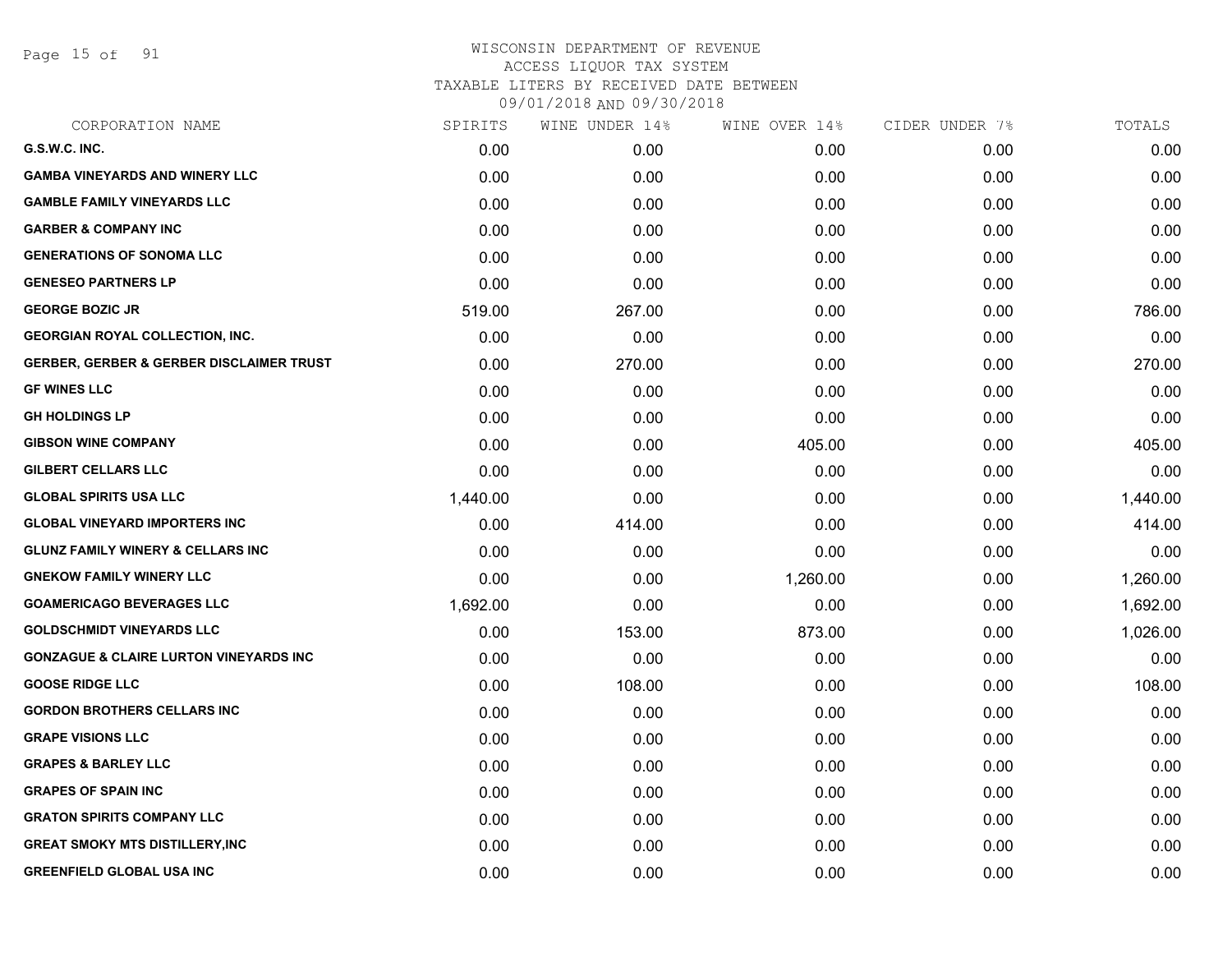Page 16 of 91

| CORPORATION NAME                           | SPIRITS    | WINE UNDER 14% | WINE OVER 14% | CIDER UNDER 7% | TOTALS     |
|--------------------------------------------|------------|----------------|---------------|----------------|------------|
| <b>GREG &amp; GREG INC</b>                 | 0.00       | 0.00           | 0.00          | 0.00           | 0.00       |
| <b>GREG &amp; PAM HARRINGTON WINES LLC</b> | 0.00       | 0.00           | 0.00          | 0.00           | 0.00       |
| <b>GREG SANDERS</b>                        | 0.00       | 0.00           | 0.00          | 0.00           | 0.00       |
| <b>GREGORY F BUONOCORE</b>                 | 0.00       | 252.00         | 0.00          | 0.00           | 252.00     |
| <b>GREGORY GRAZIANO</b>                    | 0.00       | 0.00           | 63.00         | 0.00           | 63.00      |
| <b>GRGICH HILLS CELLAR</b>                 | 0.00       | 252.00         | 471.00        | 0.00           | 723.00     |
| <b>GRIEB OPTIMAL WINECRAFTING LLC</b>      | 0.00       | 0.00           | 0.00          | 0.00           | 0.00       |
| <b>GROTH VINEYARDS &amp; WINERY LLC</b>    | 0.00       | 0.00           | 0.00          | 0.00           | 0.00       |
| <b>GUARACHI WINE PARTNERS INC</b>          | 0.00       | 783.00         | 126.00        | 0.00           | 909.00     |
| <b>H ERIK ZETTERSTROM</b>                  | 0.00       | 598.50         | 0.00          | 0.00           | 598.50     |
| <b>H2 VINO LLC</b>                         | 0.00       | 0.00           | 0.00          | 0.00           | 0.00       |
| <b>HAAS BROTHERS INC</b>                   | 0.00       | 0.00           | 0.00          | 0.00           | 0.00       |
| <b>HAHN ESTATE</b>                         | 0.00       | 0.00           | 0.00          | 0.00           | 0.00       |
| <b>HALBY MARKETING INC</b>                 | 0.00       | 684.00         | 0.00          | 0.00           | 684.00     |
| <b>HALCYON SYNDICATE LTD LLC</b>           | 0.00       | 0.00           | 0.00          | 0.00           | 0.00       |
| <b>HALCYON WINES LLC</b>                   | 0.00       | 0.00           | 0.00          | 0.00           | 0.00       |
| <b>HALL WINES LLC</b>                      | 0.00       | 0.00           | 225.00        | 0.00           | 225.00     |
| <b>HAMEL FAMILY WINES LLC</b>              | 0.00       | 0.00           | 0.00          | 0.00           | 0.00       |
| <b>HAND PICKED SELECTIONS INC</b>          | 0.00       | 882.00         | 0.00          | 0.00           | 882.00     |
| <b>HAPPY HOUR COMPANY LLC</b>              | 0.00       | 0.00           | 0.00          | 0.00           | 0.00       |
| <b>HARDY USA LTD</b>                       | 0.00       | 0.00           | 0.00          | 0.00           | 0.00       |
| <b>HARLAN ESTATE WINERY INC</b>            | 0.00       | 0.00           | 0.00          | 0.00           | 0.00       |
| <b>HARRIS &amp; HARRIS</b>                 | 0.00       | 0.00           | 0.00          | 0.00           | 0.00       |
| <b>HAUS WINE &amp; SPIRITS INC</b>         | 0.00       | 0.00           | 0.00          | 0.00           | 0.00       |
| <b>HAWAII SEA SPIRITS LLC</b>              | 225.00     | 0.00           | 0.00          | 0.00           | 225.00     |
| <b>HDD LLC</b>                             | 0.00       | 0.00           | 0.00          | 0.00           | 0.00       |
| <b>HEADFRAME SPIRITS INC</b>               | 0.00       | 0.00           | 0.00          | 0.00           | 0.00       |
| <b>HEAVEN HILL SALES CO.</b>               | 358,397.70 | 972.00         | 1,224.00      | 0.00           | 360,593.70 |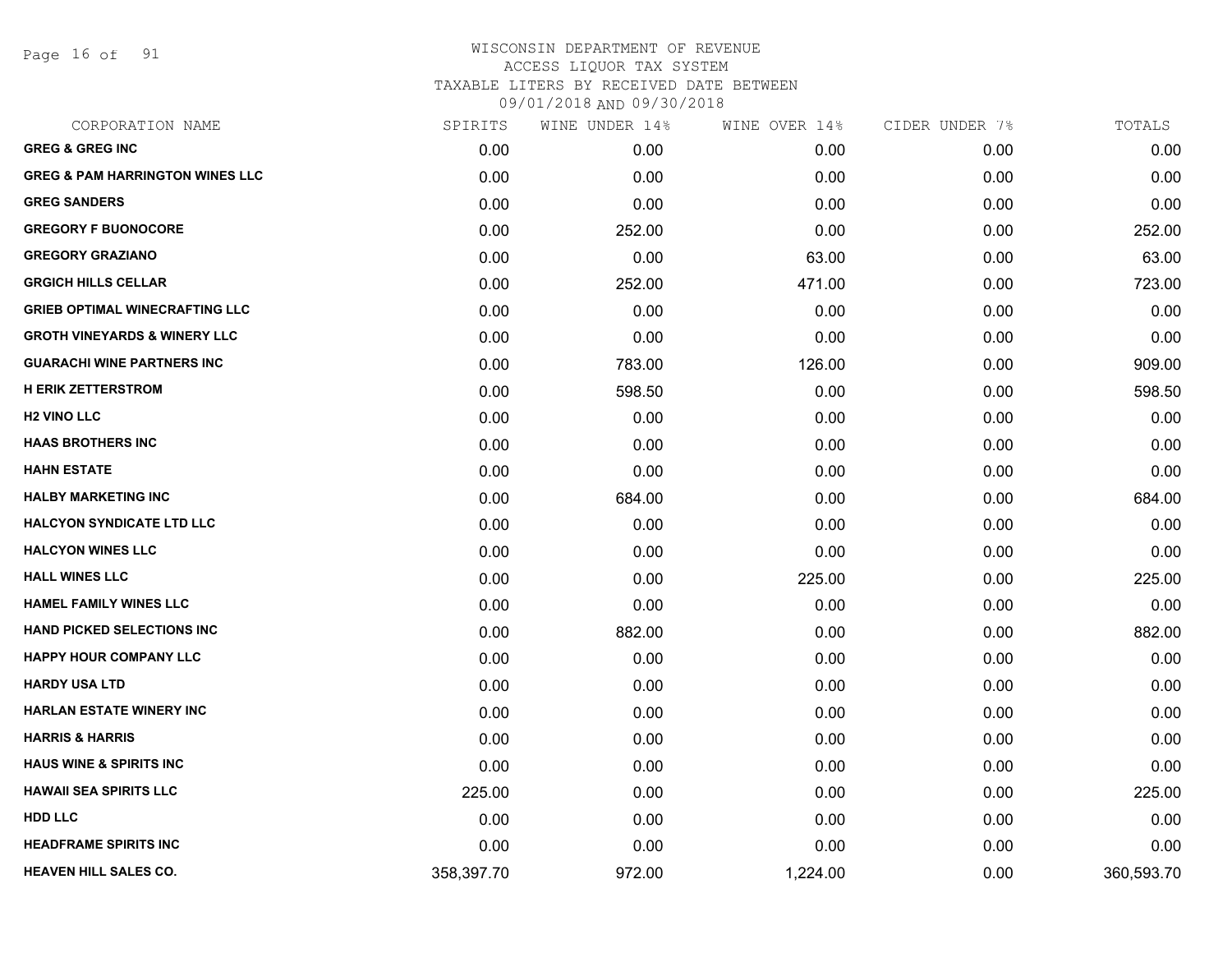Page 17 of 91

| CORPORATION NAME                       | SPIRITS | WINE UNDER 14% | WINE OVER 14% | CIDER UNDER 7% | TOTALS    |
|----------------------------------------|---------|----------------|---------------|----------------|-----------|
| HEINEKEN USA INCORPORATED              | 0.00    | 0.00           | 0.00          | 32,456.00      | 32,456.00 |
| <b>HEITZ WINE CELLARS</b>              | 0.00    | 0.00           | 126.00        | 0.00           | 126.00    |
| <b>HEMINGWAY RUM COMPANY LLC</b>       | 0.00    | 0.00           | 0.00          | 0.00           | 0.00      |
| <b>HEMISPHERE WINE COMPANY INC</b>     | 0.00    | 0.00           | 0.00          | 0.00           | 0.00      |
| <b>HENDRY PREMIUM IMPORTS INC</b>      | 0.00    | 0.00           | 0.00          | 0.00           | 0.00      |
| <b>HENRIOT INC</b>                     | 0.00    | 1,369.04       | 0.00          | 0.00           | 1,369.04  |
| <b>HENRY STEELE IMPORTS LLC</b>        | 0.00    | 0.00           | 0.00          | 0.00           | 0.00      |
| <b>HERITAGE DISTILLING COMPANY INC</b> | 0.00    | 0.00           | 0.00          | 0.00           | 0.00      |
| <b>HERITAGE WINE CELLARS LTD</b>       | 0.00    | 1,620.00       | 0.00          | 0.00           | 1,620.00  |
| <b>HERMAN STORY WINES INC</b>          | 0.00    | 0.00           | 0.00          | 0.00           | 0.00      |
| <b>HERON WINES INC</b>                 | 0.00    | 0.00           | 0.00          | 0.00           | 0.00      |
| <b>HEYDAY CORPORATION</b>              | 0.00    | 0.00           | 0.00          | 0.00           | 0.00      |
| <b>HIDALGO IMPORTS LLC</b>             | 0.00    | 0.00           | 0.00          | 0.00           | 0.00      |
| HILL ESTATES INC                       | 0.00    | 0.00           | 0.00          | 0.00           | 0.00      |
| <b>HIRSCH WINERY LLC</b>               | 0.00    | 0.00           | 0.00          | 0.00           | 0.00      |
| <b>HIWWS INC</b>                       | 0.00    | 0.00           | 0.00          | 0.00           | 0.00      |
| HONEOYE FALLS DISTILLERY LLC           | 0.00    | 0.00           | 0.00          | 0.00           | 0.00      |
| <b>HONEYWOOD INC</b>                   | 0.00    | 0.00           | 0.00          | 0.00           | 0.00      |
| HONIG VINEYARD AND WINERY LLC          | 0.00    | 468.00         | 189.00        | 0.00           | 657.00    |
| <b>HOOD RIVER DISTILLERS INC</b>       | 243.00  | 0.00           | 0.00          | 0.00           | 243.00    |
| <b>HOPE WINE LLC</b>                   | 0.00    | 2,259.00       | 0.00          | 0.00           | 2,259.00  |
| <b>HORN ENTERPRISES INC</b>            | 0.00    | 0.00           | 0.00          | 0.00           | 0.00      |
| <b>HOTCOOP LLC</b>                     | 0.00    | 0.00           | 0.00          | 0.00           | 0.00      |
| <b>HOURGLASS WINE COMPANY INC</b>      | 0.00    | 0.00           | 0.00          | 0.00           | 0.00      |
| <b>HPS EPICUREAN</b>                   | 0.00    | 0.00           | 0.00          | 0.00           | 0.00      |
| <b>HUA YUAN</b>                        | 0.00    | 0.00           | 0.00          | 0.00           | 0.00      |
| <b>HUBER ORCHARDS INC</b>              | 0.00    | 0.00           | 0.00          | 0.00           | 0.00      |
| <b>HUDSON WINE BROKERS LLC</b>         | 0.00    | 549.00         | 0.00          | 0.00           | 549.00    |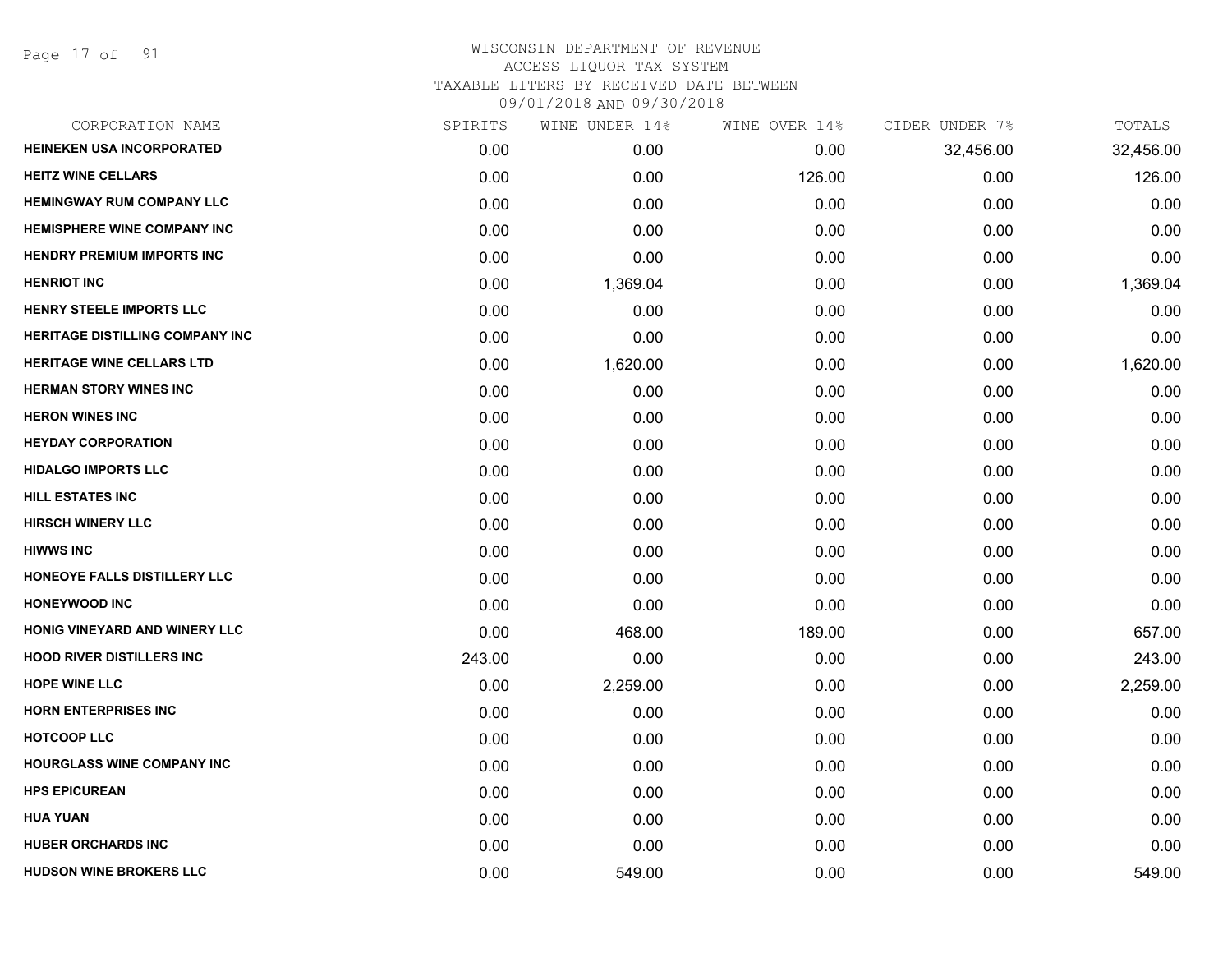Page 18 of 91

#### WISCONSIN DEPARTMENT OF REVENUE ACCESS LIQUOR TAX SYSTEM

TAXABLE LITERS BY RECEIVED DATE BETWEEN

| CORPORATION NAME                                  | SPIRITS   | WINE UNDER 14% | WINE OVER 14% | CIDER UNDER 7% | TOTALS    |
|---------------------------------------------------|-----------|----------------|---------------|----------------|-----------|
| <b>HUNEEUS VINTNERS LLC</b>                       | 0.00      | 355.50         | 301.50        | 0.00           | 657.00    |
| <b>HUSCH VINEYARDS INC</b>                        | 0.00      | 180.00         | 0.00          | 0.00           | 180.00    |
| <b>HYATT FARM PARTNERSHIP</b>                     | 0.00      | 0.00           | 0.00          | 0.00           | 0.00      |
| <b>IAN BRAND</b>                                  | 0.00      | 0.00           | 0.00          | 0.00           | 0.00      |
| <b>IDEAL WINE &amp; SPIRITS CO INC</b>            | 0.00      | 0.00           | 0.00          | 0.00           | 0.00      |
| <b>ILLAHE VINEYARDS AND WINERY INC</b>            | 0.00      | 0.00           | 0.00          | 0.00           | 0.00      |
| <b>ILLYRIAN IMPORT INC</b>                        | 0.00      | 0.00           | 0.00          | 0.00           | 0.00      |
| <b>IMPERIAL BRANDS INC</b>                        | 450.00    | 0.00           | 0.00          | 0.00           | 450.00    |
| <b>IMPEX BEVERAGES INC</b>                        | 49.50     | 0.00           | 0.00          | 0.00           | 49.50     |
| IN AGAVE WE TRUST LLC                             | 0.00      | 0.00           | 0.00          | 0.00           | 0.00      |
| <b>INDIGENOUS SELECTIONS LLC</b>                  | 0.00      | 436.50         | 0.00          | 0.00           | 436.50    |
| <b>INDIGO WINE GROUP LLC</b>                      | 0.00      | 1,147.50       | 36.00         | 0.00           | 1,183.50  |
| <b>INFINIUM SPIRITS INC.</b>                      | 50,360.40 | 0.00           | 543.00        | 0.00           | 50,903.40 |
| INNO VINO INTERNATIONAL INC                       | 0.00      | 0.00           | 0.00          | 0.00           | 0.00      |
| <b>INTERNATIONAL DISTILLERS &amp; VINTERS LTD</b> | 0.00      | 0.00           | 0.00          | 0.00           | 0.00      |
| <b>INTERNATIONAL VINES INC</b>                    | 0.00      | 2,055.00       | 0.00          | 0.00           | 2,055.00  |
| <b>INTERRA FOOD MARKETING LLC</b>                 | 0.00      | 0.00           | 0.00          | 0.00           | 0.00      |
| <b>INTERSECT BEVERAGE LLC</b>                     | 0.00      | 0.00           | 0.00          | 0.00           | 0.00      |
| <b>INTERTRADE USA COMPANY</b>                     | 0.00      | 0.00           | 0.00          | 0.00           | 0.00      |
| <b>INVESTOR'S OF AMERICA LP</b>                   | 0.00      | 0.00           | 0.00          | 0.00           | 0.00      |
| <b>IRON HORSE VINEYARDS LP</b>                    | 0.00      | 0.00           | 0.00          | 0.00           | 0.00      |
| <b>ISANTI SPIRITS LLC</b>                         | 0.00      | 0.00           | 0.00          | 0.00           | 0.00      |
| <b>IWK USA IMPORTERS LLC</b>                      | 0.00      | 0.00           | 0.00          | 0.00           | 0.00      |
| <b>J &amp; D WINES INC</b>                        | 0.00      | 0.00           | 0.00          | 0.00           | 0.00      |
| <b>J LOHR WINERY CORP</b>                         | 0.00      | 11,097.00      | 135.00        | 0.00           | 11,232.00 |
| <b>J PEDRONCELLI WINERY</b>                       | 0.00      | 189.00         | 315.00        | 0.00           | 504.00    |
| <b>J WILLETT COMPANIES</b>                        | 0.00      | 0.00           | 0.00          | 0.00           | 0.00      |
| <b>JACK POUST &amp; COMPANY INC</b>               | 0.00      | 270.00         | 18.00         | 0.00           | 288.00    |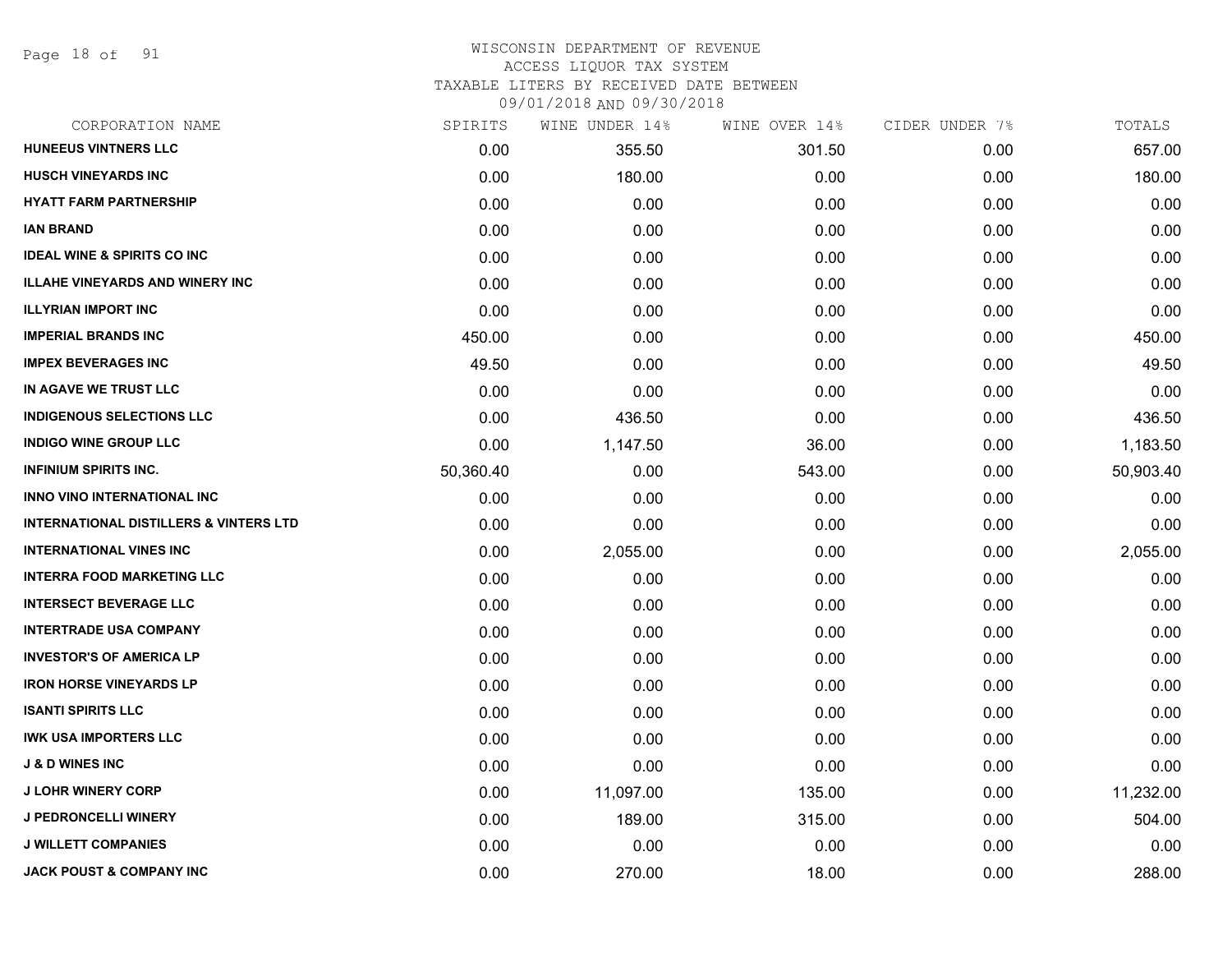Page 19 of 91

#### WISCONSIN DEPARTMENT OF REVENUE ACCESS LIQUOR TAX SYSTEM

# TAXABLE LITERS BY RECEIVED DATE BETWEEN

| CORPORATION NAME                      | SPIRITS    | WINE UNDER 14% | WINE OVER 14% | CIDER UNDER 7% | TOTALS     |
|---------------------------------------|------------|----------------|---------------|----------------|------------|
| <b>JACKSON FAMILY ENTERPRISES INC</b> | 0.00       | 20,727.00      | 3,588.75      | 0.00           | 24,315.75  |
| <b>JACKY RANDELL TRENTHAM</b>         | 0.00       | 0.00           | 0.00          | 0.00           | 0.00       |
| JACUZZI FAMILY VINEYARDS LLC          | 0.00       | 0.00           | 45.00         | 0.00           | 45.00      |
| <b>JAM CELLARS INC</b>                | 0.00       | 0.00           | 0.00          | 0.00           | 0.00       |
| <b>JAMES E COSMA</b>                  | 0.00       | 990.00         | 0.00          | 0.00           | 990.00     |
| <b>JAMES L LAMBERT</b>                | 0.00       | 63.00          | 27.00         | 0.00           | 90.00      |
| <b>JAMES MORONEY INC</b>              | 0.00       | 0.00           | 0.00          | 0.00           | 0.00       |
| <b>JAMES RICKER</b>                   | 22.50      | 15,396.00      | 45.00         | 0.00           | 15,463.50  |
| JAPAN PRESTIGE SAKE INTERNATIONAL INC | 0.00       | 34.56          | 86.40         | 0.00           | 120.96     |
| <b>JARVIS</b>                         | 0.00       | 0.00           | 0.00          | 0.00           | 0.00       |
| <b>JASON DRISCOLL</b>                 | 0.00       | 0.00           | 0.00          | 0.00           | 0.00       |
| <b>JAX VINEYARDS LLC</b>              | 0.00       | 0.00           | 0.00          | 0.00           | 0.00       |
| <b>JAY J HEMINWAY</b>                 | 0.00       | 0.00           | 90.00         | 0.00           | 90.00      |
| <b>JAY MIDWEST INC</b>                | 0.00       | 75.00          | 253.00        | 0.00           | 328.00     |
| <b>JB GEORGE LLC</b>                  | 0.00       | 0.00           | 0.00          | 0.00           | 0.00       |
| <b>JC CELLARS INC</b>                 | 0.00       | 0.00           | 9.00          | 0.00           | 9.00       |
| JEAN CLAUDE BOISSET WINES USA INC     | 0.00       | 534.00         | 108.00        | 0.00           | 642.00     |
| <b>JEFF QUINT</b>                     | 0.00       | 0.00           | 0.00          | 0.00           | 0.00       |
| <b>JEM BEVERAGE COMPANY</b>           | 725.50     | 0.00           | 0.00          | 0.00           | 725.50     |
| <b>JFC INTERNATIONAL INC</b>          | 0.00       | 2,191.75       | 3,791.85      | 0.00           | 5,983.60   |
| <b>JIM BEAM BRANDS CO</b>             | 497,268.51 | 54.00          | 0.00          | 0.00           | 497,322.51 |
| <b>J-NH WINE GROUP LLC</b>            | 0.00       | 0.00           | 0.00          | 0.00           | 0.00       |
| <b>JNJ INTERNATIONAL INC</b>          | 0.00       | 0.00           | 0.00          | 0.00           | 0.00       |
| <b>JOHAN VINEYARDS LLC</b>            | 0.00       | 0.00           | 0.00          | 0.00           | 0.00       |
| <b>JOHN ANTHONY VINEYARDS LLC</b>     | 0.00       | 0.00           | 0.00          | 0.00           | 0.00       |
| <b>JOHN R LUCAS</b>                   | 0.00       | 0.00           | 0.00          | 0.00           | 0.00       |
| <b>JOSE PASTOR</b>                    | 0.00       | 0.00           | 0.00          | 0.00           | 0.00       |
| <b>JOSEPH DEHNER</b>                  | 0.00       | 0.00           | 0.00          | 0.00           | 0.00       |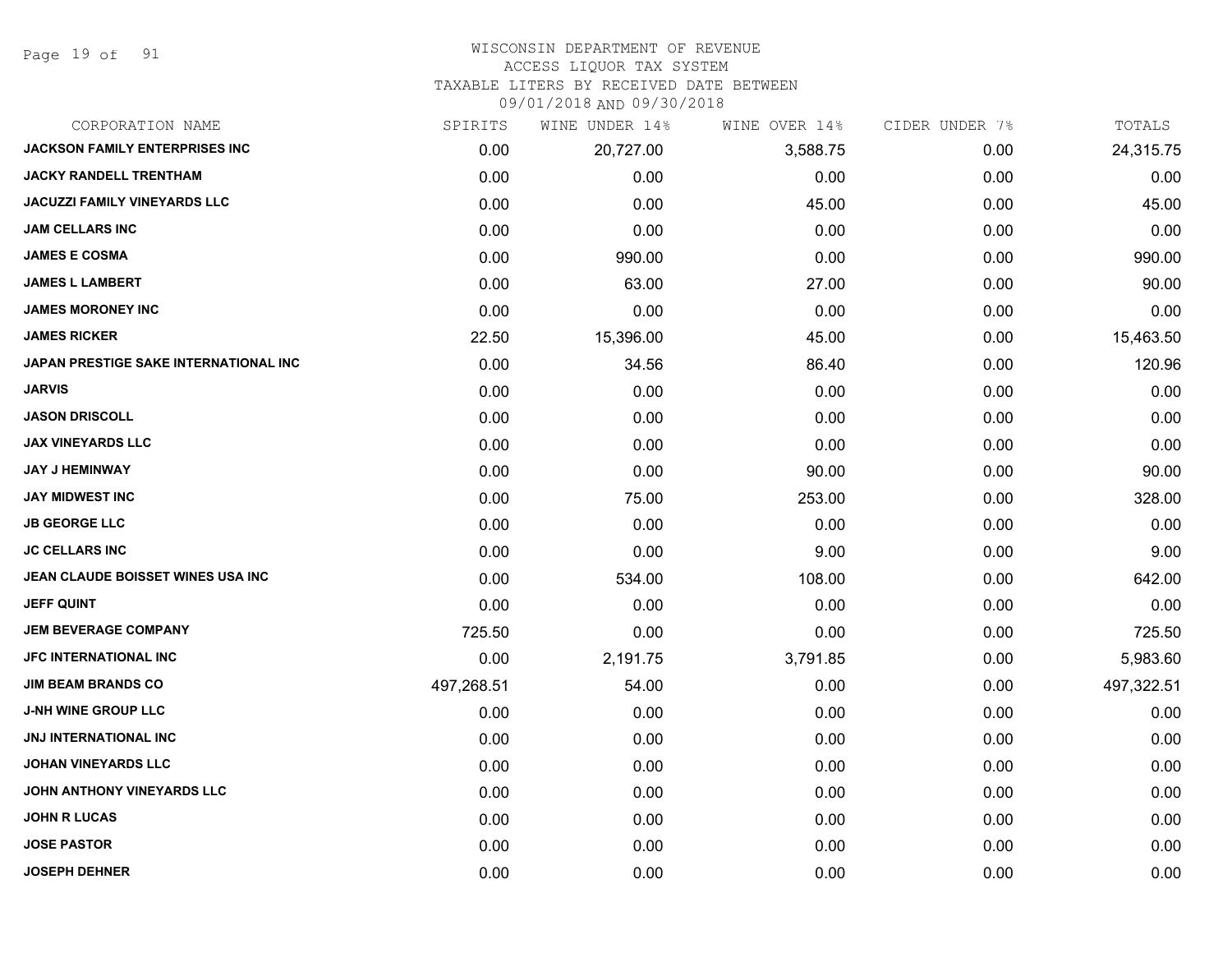Page 20 of 91

### WISCONSIN DEPARTMENT OF REVENUE ACCESS LIQUOR TAX SYSTEM

TAXABLE LITERS BY RECEIVED DATE BETWEEN

| CORPORATION NAME                         | SPIRITS | WINE UNDER 14% | WINE OVER 14% | CIDER UNDER 7% | TOTALS   |
|------------------------------------------|---------|----------------|---------------|----------------|----------|
| <b>JOSEPH PHELPS VINEYARDS LLC</b>       | 0.00    | 0.00           | 126.00        | 0.00           | 126.00   |
| JOSEPH VICTORI WINES, INC.               | 0.00    | 1,008.00       | 0.00          | 0.00           | 1,008.00 |
| <b>JOSU GALDOS</b>                       | 0.00    | 0.00           | 0.00          | 0.00           | 0.00     |
| JOURNEYMAN DISTILLERY LLC                | 314.98  | 0.00           | 0.00          | 0.00           | 314.98   |
| <b>JRV LLC</b>                           | 0.00    | 0.00           | 0.00          | 0.00           | 0.00     |
| <b>JUSTIN VINEYARDS &amp; WINERY LLC</b> | 0.00    | 1,314.00       | 0.00          | 0.00           | 1,314.00 |
| <b>JVS WINES IMPORTS IL CORP</b>         | 0.00    | 0.00           | 0.00          | 0.00           | 0.00     |
| <b>JVW CORPORATION</b>                   | 0.00    | 594.00         | 0.00          | 0.00           | 594.00   |
| <b>JZ WINE COMPANY</b>                   | 0.00    | 63.00          | 0.00          | 0.00           | 63.00    |
| <b>K VINTNERS LLC</b>                    | 0.00    | 0.00           | 1,764.00      | 0.00           | 1,764.00 |
| <b>KAITRIN N COOPER</b>                  | 192.00  | 0.00           | 0.00          | 0.00           | 192.00   |
| <b>KALIN CELLARS INC</b>                 | 0.00    | 0.00           | 0.00          | 0.00           | 0.00     |
| <b>KATELL PLEVEN</b>                     | 0.00    | 0.00           | 0.00          | 0.00           | 0.00     |
| <b>KAY OLSEN</b>                         | 0.00    | 0.00           | 0.00          | 0.00           | 0.00     |
| <b>KB WINES LLC</b>                      | 0.00    | 0.00           | 0.00          | 0.00           | 0.00     |
| <b>KEEPER'S QUEST INC</b>                | 0.00    | 0.00           | 0.00          | 0.00           | 0.00     |
| <b>KEN WRIGHT CELLARS CO</b>             | 0.00    | 349.50         | 0.00          | 0.00           | 349.50   |
| <b>KENNETH S LIKITPRAKONG</b>            | 0.00    | 889.00         | 0.00          | 0.00           | 889.00   |
| <b>KENT HUMPHREY</b>                     | 0.00    | 0.00           | 0.00          | 0.00           | 0.00     |
| <b>KENT RASMUSSEN WINERY</b>             | 0.00    | 630.00         | 0.00          | 0.00           | 630.00   |
| <b>KENTUCKY BOURBON DISTILLERS LTD</b>   | 0.00    | 0.00           | 0.00          | 0.00           | 0.00     |
| <b>KERMIT LYNCH WINE MERCHANTS</b>       | 0.00    | 1,945.50       | 552.00        | 0.00           | 2,497.50 |
| <b>KIMBERTON WINES LLC</b>               | 0.00    | 0.00           | 0.00          | 0.00           | 0.00     |
| KINDRED SPIRITS NORTH AMERICA INC        | 67.50   | 0.00           | 0.00          | 0.00           | 67.50    |
| KINDRED VINES IMPORT CO LLC              | 0.00    | 453.00         | 0.00          | 0.00           | 453.00   |
| <b>KING ESTATE WINERY LP</b>             | 0.00    | 1,201.50       | 0.00          | 0.00           | 1,201.50 |
| <b>KINGS COUNTY DISTILLERY LLC</b>       | 0.00    | 0.00           | 0.00          | 0.00           | 0.00     |
| <b>KIONA VINEYARDS LLC</b>               | 0.00    | 0.00           | 0.00          | 0.00           | 0.00     |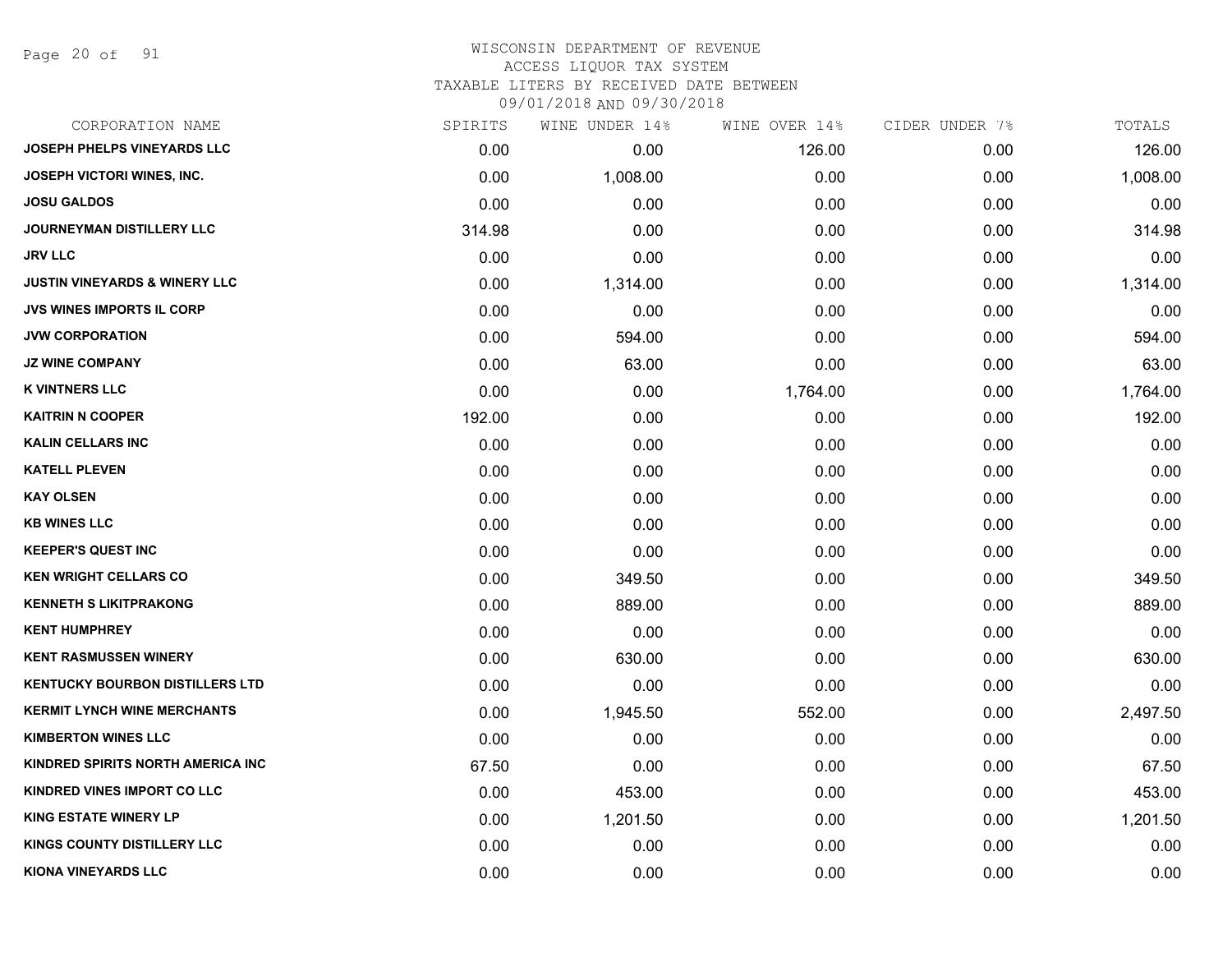Page 21 of 91

# WISCONSIN DEPARTMENT OF REVENUE ACCESS LIQUOR TAX SYSTEM

TAXABLE LITERS BY RECEIVED DATE BETWEEN

| CORPORATION NAME                           | SPIRITS | WINE UNDER 14% | WINE OVER 14% | CIDER UNDER 7% | TOTALS    |
|--------------------------------------------|---------|----------------|---------------|----------------|-----------|
| KISTLER VINEYARDS, LLC                     | 0.00    | 0.00           | 0.00          | 0.00           | 0.00      |
| <b>KITFOX VINEYARDS LLC</b>                | 0.00    | 63.00          | 0.00          | 0.00           | 63.00     |
| <b>KLEIN FOODS INC</b>                     | 0.00    | 1,008.00       | 6,529.50      | 0.00           | 7,537.50  |
| <b>KLIN SPIRITS LLC</b>                    | 0.00    | 0.00           | 0.00          | 0.00           | 0.00      |
| <b>KLINKER BRICK WINERY INC</b>            | 0.00    | 18.00          | 1,134.00      | 0.00           | 1,152.00  |
| <b>KOBRAND CORPORATION</b>                 | 601.50  | 8,322.30       | 4,753.86      | 0.00           | 13,677.66 |
| KOJIMA & INTERNATIONAL ASSOCIATES INC      | 0.00    | 0.00           | 0.00          | 0.00           | 0.00      |
| <b>KONGSGAARD WINE LLC</b>                 | 0.00    | 0.00           | 0.00          | 0.00           | 0.00      |
| <b>KONSTANTIN D FRANK &amp; SONS</b>       | 0.00    | 405.00         | 0.00          | 0.00           | 405.00    |
| <b>KOPRI INC</b>                           | 0.00    | 0.00           | 0.00          | 0.00           | 0.00      |
| <b>KOVAL INC</b>                           | 0.00    | 0.00           | 0.00          | 0.00           | 0.00      |
| <b>KRA-ZE LLC</b>                          | 0.00    | 0.00           | 0.00          | 0.00           | 0.00      |
| <b>KRUPP BROTHERS LLC</b>                  | 0.00    | 0.00           | 54.00         | 0.00           | 54.00     |
| <b>KUTCH WINES INC</b>                     | 0.00    | 0.00           | 0.00          | 0.00           | 0.00      |
| <b>KYSELA PERE ET FILS LTD</b>             | 0.00    | 0.00           | 0.00          | 0.00           | 0.00      |
| <b>L &amp; F BRANDS INC</b>                | 0.00    | 0.00           | 0.00          | 0.00           | 0.00      |
| <b>L &amp; L IMPORTS LLC</b>               | 0.00    | 0.00           | 0.00          | 0.00           | 0.00      |
| <b>LC WINE</b>                             | 0.00    | 0.00           | 0.00          | 0.00           | 0.00      |
| L FOPPIANO WINE CO INC                     | 0.00    | 0.00           | 45.00         | 0.00           | 45.00     |
| <b>L&amp;C WINE COUNTRY OPERATIONS LLC</b> | 0.00    | 0.00           | 0.00          | 0.00           | 0.00      |
| <b>LADERA WINERY LLC</b>                   | 0.00    | 0.00           | 0.00          | 0.00           | 0.00      |
| <b>LADY HILL LLC</b>                       | 0.00    | 0.00           | 0.00          | 0.00           | 0.00      |
| <b>LAETITIA VINEYARD &amp; WINERY INC</b>  | 0.00    | 0.00           | 0.00          | 0.00           | 0.00      |
| <b>LAIRD &amp; COMPANY</b>                 | 150.00  | 0.00           | 0.00          | 0.00           | 150.00    |
| <b>LAIRD FAMILY ESTATE LLC</b>             | 0.00    | 0.00           | 0.00          | 0.00           | 0.00      |
| LAKE COUNTRY LIBARE DISTILLING LLC         | 121.50  | 0.00           | 0.00          | 0.00           | 121.50    |
| <b>LANCE C RANDOLPH</b>                    | 0.00    | 648.00         | 360.00        | 0.00           | 1,008.00  |
| <b>LANGDON SHIVERICK INC</b>               | 0.00    | 126.00         | 0.00          | 0.00           | 126.00    |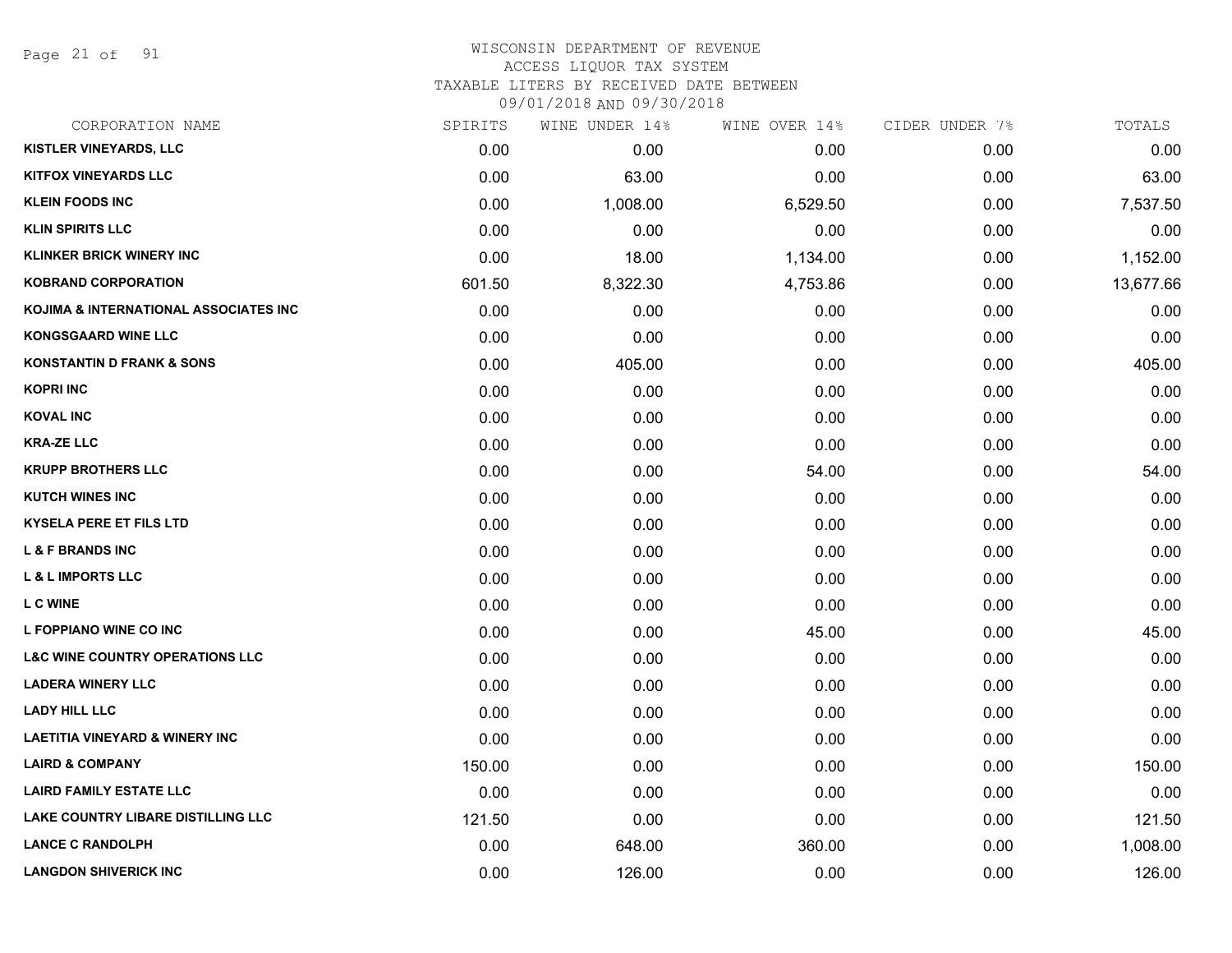Page 22 of 91

|           | WINE UNDER 14% |        | CIDER UNDER 7% | TOTALS    |
|-----------|----------------|--------|----------------|-----------|
| 0.00      | 0.00           | 0.00   | 0.00           | 0.00      |
| 0.00      | 0.00           | 0.00   | 0.00           | 0.00      |
| 0.00      | 90.00          | 189.00 | 0.00           | 279.00    |
| 0.00      | 396.00         | 0.00   | 0.00           | 396.00    |
| 0.00      | 0.00           | 0.00   | 0.00           | 0.00      |
| 0.00      | 0.00           | 0.00   | 0.00           | 0.00      |
| 0.00      | 0.00           | 0.00   | 0.00           | 0.00      |
| 0.00      | 1,008.00       | 0.00   | 0.00           | 1,008.00  |
| 0.00      | 441.00         | 0.00   | 0.00           | 441.00    |
| 0.00      | 107.83         | 0.00   | 0.00           | 107.83    |
| 0.00      | 0.00           | 0.00   | 0.00           | 0.00      |
| 0.00      | 0.00           | 0.00   | 0.00           | 0.00      |
| 0.00      | 0.00           | 0.00   | 0.00           | 0.00      |
| 0.00      | 0.00           | 0.00   | 0.00           | 0.00      |
| 0.00      | 5,653.44       | 0.00   | 0.00           | 5,653.44  |
| 0.00      | 0.00           | 0.00   | 0.00           | 0.00      |
| 0.00      | 0.00           | 0.00   | 0.00           | 0.00      |
| 61,437.00 | 0.00           | 0.00   | 0.00           | 61,437.00 |
| 0.00      | 0.00           | 0.00   | 0.00           | 0.00      |
| 0.00      | 0.00           | 0.00   | 0.00           | 0.00      |
| 0.00      | 126.00         | 0.00   | 0.00           | 126.00    |
| 0.00      | 0.00           | 0.00   | 0.00           | 0.00      |
| 0.00      | 0.00           | 0.00   | 0.00           | 0.00      |
| 0.00      | 1,192.50       | 97.50  | 0.00           | 1,290.00  |
| 0.00      | 0.00           | 0.00   | 0.00           | 0.00      |
| 0.00      | 0.00           | 0.00   | 0.00           | 0.00      |
| 0.00      | 0.00           | 0.00   | 0.00           | 0.00      |
| 0.00      | 0.00           | 0.00   | 0.00           | 0.00      |
|           | SPIRITS        |        | WINE OVER 14%  |           |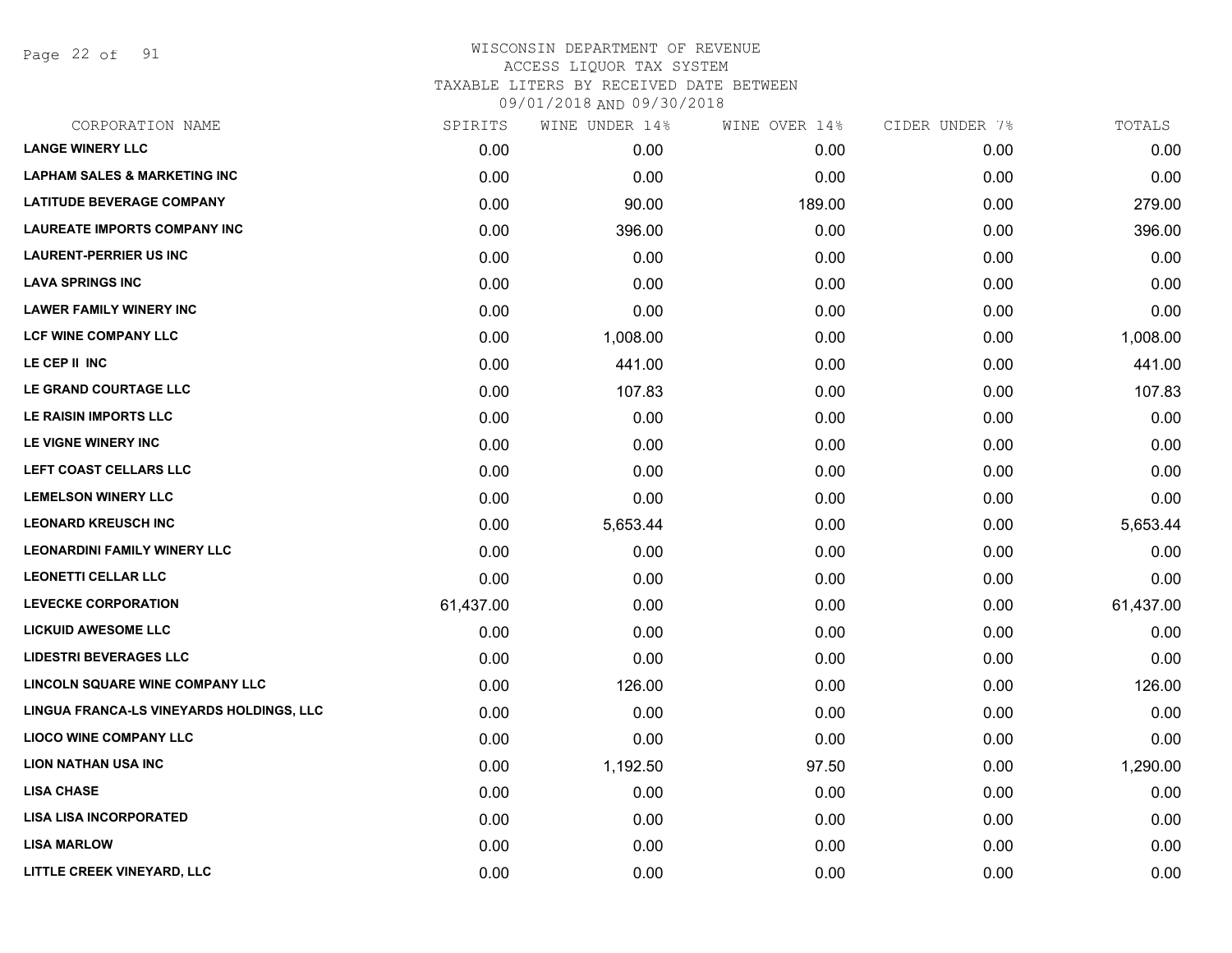Page 23 of 91

| CORPORATION NAME                               | SPIRITS    | WINE UNDER 14% | WINE OVER 14% | CIDER UNDER 7% | TOTALS     |
|------------------------------------------------|------------|----------------|---------------|----------------|------------|
| <b>LLOYD CARUSO LLC</b>                        | 0.00       | 0.00           | 0.00          | 0.00           | 0.00       |
| <b>LLOYD CELLARS INC</b>                       | 0.00       | 0.00           | 0.00          | 0.00           | 0.00       |
| <b>LOCAL DISTILLING INC</b>                    | 756.00     | 0.00           | 0.00          | 0.00           | 756.00     |
| <b>LOEST &amp; MCNAMEE INC</b>                 | 0.00       | 270.00         | 0.00          | 0.00           | 270.00     |
| <b>LONG MEADOW RANCH WINERY INC</b>            | 0.00       | 78.00          | 0.00          | 0.00           | 78.00      |
| <b>LONG SHADOWS VINTNERS LLC</b>               | 0.00       | 0.00           | 63.00         | 0.00           | 63.00      |
| <b>LONZ WINERY INC</b>                         | 0.00       | 0.00           | 0.00          | 0.00           | 0.00       |
| <b>LOOSEN BROS USA LTD</b>                     | 0.00       | 0.00           | 0.00          | 0.00           | 0.00       |
| <b>LORING WINE COMPANY LLC</b>                 | 0.00       | 0.00           | 0.00          | 0.00           | 0.00       |
| <b>LOUIS GLUNZ BEER INC</b>                    | 0.00       | 0.00           | 0.00          | 896.65         | 896.65     |
| <b>LOUIS LATOUR INC</b>                        | 0.00       | 378.00         | 0.00          | 0.00           | 378.00     |
| <b>LOWDEN SCHOOLHOUSE CORPORATION</b>          | 0.00       | 126.00         | 126.00        | 0.00           | 252.00     |
| LR IMPORTS LLC                                 | 0.00       | 0.00           | 0.00          | 0.00           | 0.00       |
| <b>LUNA VINEYARDS INC</b>                      | 0.00       | 0.00           | 126.00        | 0.00           | 126.00     |
| <b>LUNEAU USA INC</b>                          | 0.00       | 4,260.00       | 0.00          | 0.00           | 4,260.00   |
| <b>LUXCO INC</b>                               | 102,519.60 | 495.00         | 1,683.00      | 0.00           | 104,697.60 |
| <b>LYNMAR WINERY LLC</b>                       | 0.00       | 0.00           | 0.00          | 0.00           | 0.00       |
| M.A.C. WINES, LLC                              | 0.00       | 0.00           | 0.00          | 0.00           | 0.00       |
| <b>MACH FLYNT INC</b>                          | 3,456.00   | 16,011.00      | 3,276.00      | 0.00           | 22,743.00  |
| <b>MAD CAR WINE CO LLC</b>                     | 0.00       | 0.00           | 0.00          | 0.00           | 0.00       |
| <b>MADRIGAL FAMILY WINERY LLC</b>              | 0.00       | 0.00           | 0.00          | 0.00           | 0.00       |
| <b>MAGAVE TEQUILA INC</b>                      | 0.00       | 0.00           | 0.00          | 0.00           | 0.00       |
| <b>MAISONS MARQUES &amp; DOMAINES USA INC.</b> | 0.00       | 1,362.00       | 139.50        | 0.00           | 1,501.50   |
| <b>MAMMOTH DISTILLING LLC</b>                  | 0.00       | 0.00           | 0.00          | 0.00           | 0.00       |
| <b>MANO'S INC</b>                              | 0.00       | 0.00           | 0.00          | 0.00           | 0.00       |
| <b>MANUEL PULIDO</b>                           | 0.00       | 0.00           | 0.00          | 0.00           | 0.00       |
| <b>MARIETTA CELLARS INC</b>                    | 0.00       | 126.00         | 63.00         | 0.00           | 189.00     |
| <b>MARIPOSA WINE COMPANY LLC</b>               | 0.00       | 0.00           | 0.00          | 0.00           | 0.00       |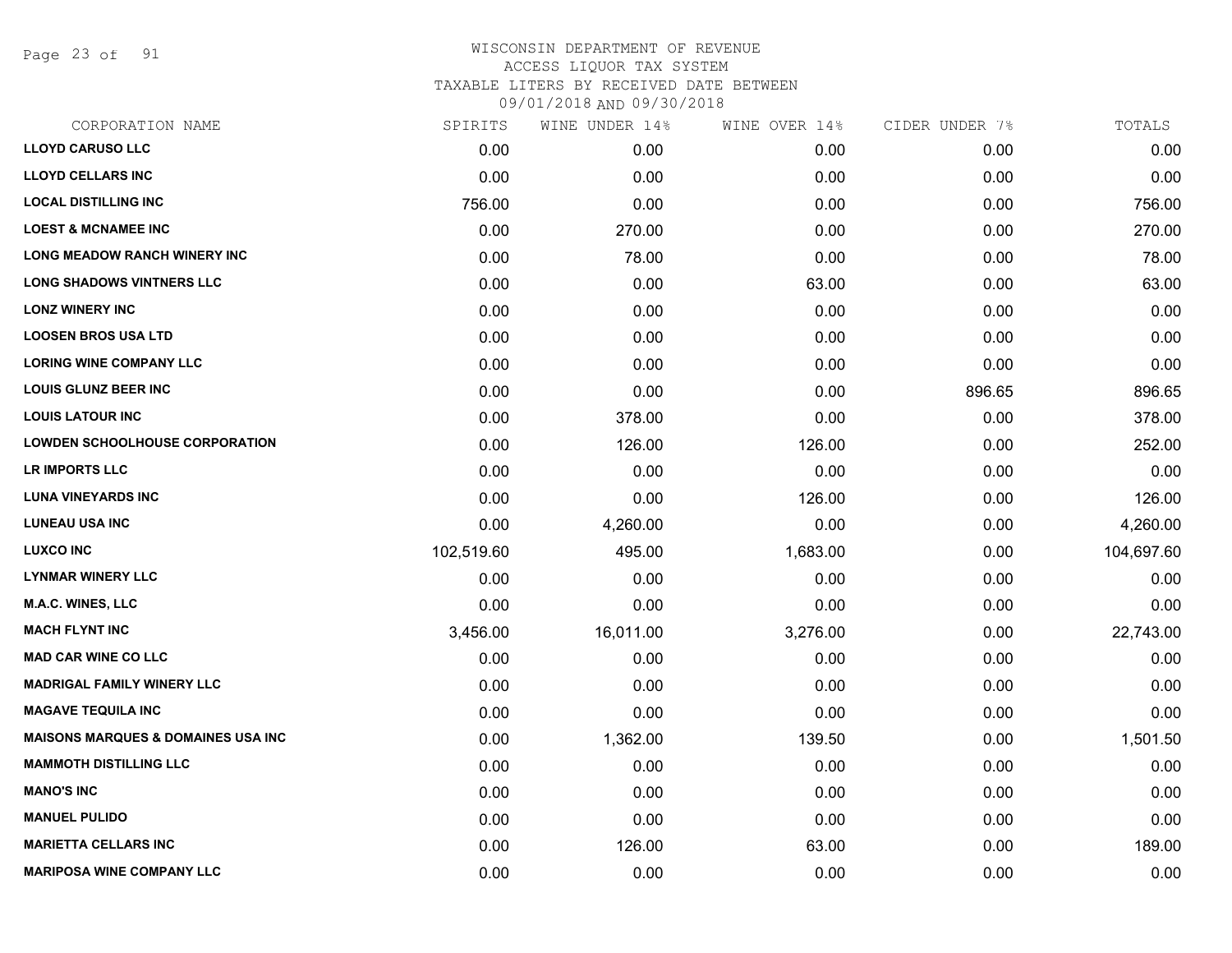Page 24 of 91

| SPIRITS   | WINE UNDER 14% |        |               | TOTALS         |
|-----------|----------------|--------|---------------|----------------|
| 0.00      | 0.00           | 0.00   | 0.00          | 0.00           |
| 0.00      | 0.00           | 0.00   | 0.00          | 0.00           |
| 0.00      | 0.00           | 0.00   | 0.00          | 0.00           |
| 0.00      | 0.00           | 0.00   | 0.00          | 0.00           |
| 0.00      | 0.00           | 0.00   | 0.00          | 0.00           |
| 0.00      | 0.00           | 0.00   | 0.00          | 0.00           |
| 0.00      | 0.00           | 0.00   | 0.00          | 0.00           |
| 0.00      | 0.00           | 54.00  | 0.00          | 54.00          |
| 0.00      | 0.00           | 0.00   | 0.00          | 0.00           |
| 0.00      | 1,668.00       | 45.00  | 0.00          | 1,713.00       |
| 2,430.00  | 0.00           | 0.00   | 0.00          | 2,430.00       |
| 0.00      | 679.75         | 0.00   | 0.00          | 679.75         |
| 0.00      | 0.00           | 0.00   | 0.00          | 0.00           |
| 0.00      | 0.00           | 0.00   | 0.00          | 0.00           |
| 0.00      | 0.00           | 0.00   | 0.00          | 0.00           |
| 0.00      | 0.00           | 0.00   | 0.00          | 0.00           |
| 0.00      | 0.00           | 0.00   | 0.00          | 0.00           |
| 0.00      | 0.00           | 0.00   | 0.00          | 0.00           |
| 0.00      | 0.00           | 0.00   | 0.00          | 0.00           |
| 0.00      | 0.00           | 0.00   | 0.00          | 0.00           |
| 33,930.00 | 0.00           | 0.00   | 0.00          | 33,930.00      |
| 0.00      | 0.00           | 0.00   | 8,870.00      | 8,870.00       |
| 0.00      | 0.00           | 189.00 | 0.00          | 189.00         |
| 0.00      | 0.00           | 0.00   | 0.00          | 0.00           |
| 0.00      | 1,026.00       | 63.00  | 0.00          | 1,089.00       |
| 0.00      | 1,008.00       | 0.00   | 0.00          | 1,008.00       |
| 0.00      | 0.00           | 0.00   | 0.00          | 0.00           |
| 0.00      | 0.00           | 0.00   | 210.09        | 210.09         |
|           |                |        | WINE OVER 14% | CIDER UNDER 7% |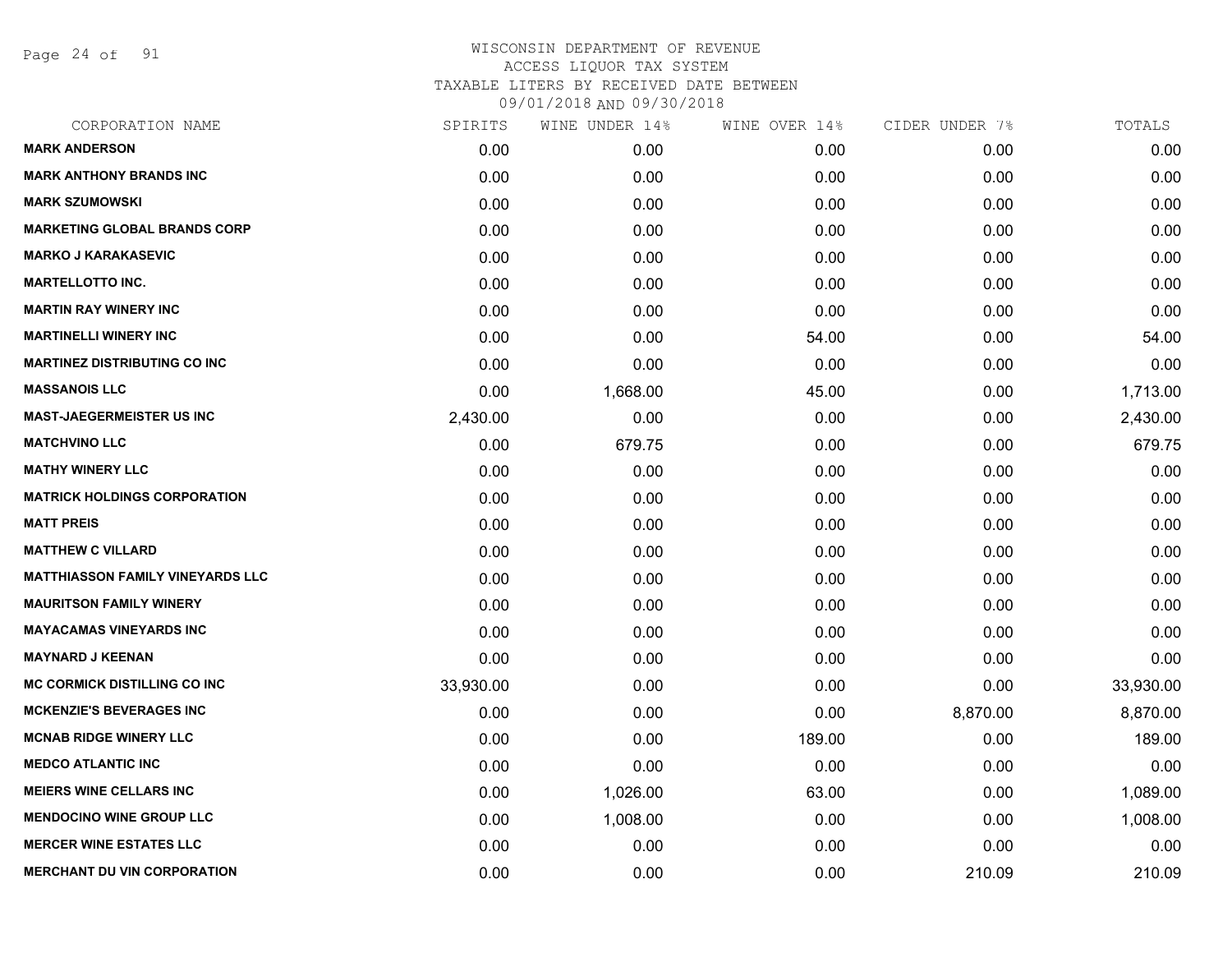Page 25 of 91

| CORPORATION NAME                                  | SPIRITS  | WINE UNDER 14% | WINE OVER 14% | CIDER UNDER 7% | TOTALS   |
|---------------------------------------------------|----------|----------------|---------------|----------------|----------|
| <b>MEREDITH VINEYARD ESTATE INC</b>               | 0.00     | 0.00           | 0.00          | 0.00           | 0.00     |
| <b>METEOR VINEYARD LLC</b>                        | 0.00     | 0.00           | 0.00          | 0.00           | 0.00     |
| <b>METROWINE DISTRIBUTION CO INC</b>              | 0.00     | 0.00           | 0.00          | 0.00           | 0.00     |
| <b>METTLER WINES LLC</b>                          | 0.00     | 0.00           | 126.00        | 0.00           | 126.00   |
| <b>MEV CORPORATION</b>                            | 0.00     | 0.00           | 0.00          | 0.00           | 0.00     |
| <b>MEXCOR INC</b>                                 | 1,773.00 | 0.00           | 0.00          | 0.00           | 1,773.00 |
| <b>MEYER CELLARS LLC</b>                          | 0.00     | 0.00           | 0.00          | 0.00           | 0.00     |
| <b>MHW LTD</b>                                    | 0.00     | 0.00           | 0.00          | 0.00           | 0.00     |
| <b>MICHAEL HOUGH</b>                              | 0.00     | 1,003.50       | 16.50         | 0.00           | 1,020.00 |
| <b>MICHAEL SKURNIK WINES INC</b>                  | 0.00     | 549.00         | 0.00          | 0.00           | 549.00   |
| <b>MICHEAL DASHE</b>                              | 0.00     | 252.00         | 369.00        | 0.00           | 621.00   |
| <b>MIDDLETON FAMILY WINES LLC</b>                 | 0.00     | 0.00           | 0.00          | 0.00           | 0.00     |
| <b>MIDNIGHT CELLARS INC</b>                       | 0.00     | 0.00           | 0.00          | 0.00           | 0.00     |
| <b>MID-OAK DISTILLERY INC</b>                     | 0.00     | 0.00           | 0.00          | 0.00           | 0.00     |
| MIGHTY SWELL COCKTAIL COMPANY LLC                 | 0.00     | 7,068.29       | 0.00          | 0.00           | 7,068.29 |
| <b>MILBRANDT FAMILY WINES LLC</b>                 | 0.00     | 126.00         | 0.00          | 0.00           | 126.00   |
| <b>MILE HIGH SPIRITS LLC</b>                      | 0.00     | 0.00           | 0.00          | 0.00           | 0.00     |
| <b>MILLER SQUARED INC</b>                         | 0.00     | 211.98         | 0.00          | 0.00           | 211.98   |
| <b>MILLERCOORS LLC</b>                            | 0.00     | 0.00           | 0.00          | 0.00           | 0.00     |
| <b>MILTONS DISTRIBUTING CO INC</b>                | 0.00     | 1,952.29       | 216.00        | 0.00           | 2,168.29 |
| <b>MINER FAMILY WINERY LLC</b>                    | 0.00     | 0.00           | 252.00        | 0.00           | 252.00   |
| <b>MINNESOTAS FINEST FERMENTED PRODUCTS</b>       | 0.00     | 0.00           | 0.00          | 0.00           | 0.00     |
| <b>MIONETTO USA INC</b>                           | 0.00     | 822.18         | 0.00          | 0.00           | 822.18   |
| <b>MIRA WINERY LLC</b>                            | 0.00     | 0.00           | 0.00          | 0.00           | 0.00     |
| <b>MIRAMONT ESTATE VINEYARDS &amp; WINERY INC</b> | 0.00     | 0.00           | 0.00          | 0.00           | 0.00     |
| <b>MIRASOL WINE LLC</b>                           | 0.00     | 0.00           | 0.00          | 0.00           | 0.00     |
| <b>MIRER MANAGEMENT COMPANY LLC</b>               | 0.00     | 0.00           | 0.00          | 0.00           | 0.00     |
| <b>MIROSLAV IVANOV TCHOLAKOV</b>                  | 0.00     | 0.00           | 99.00         | 0.00           | 99.00    |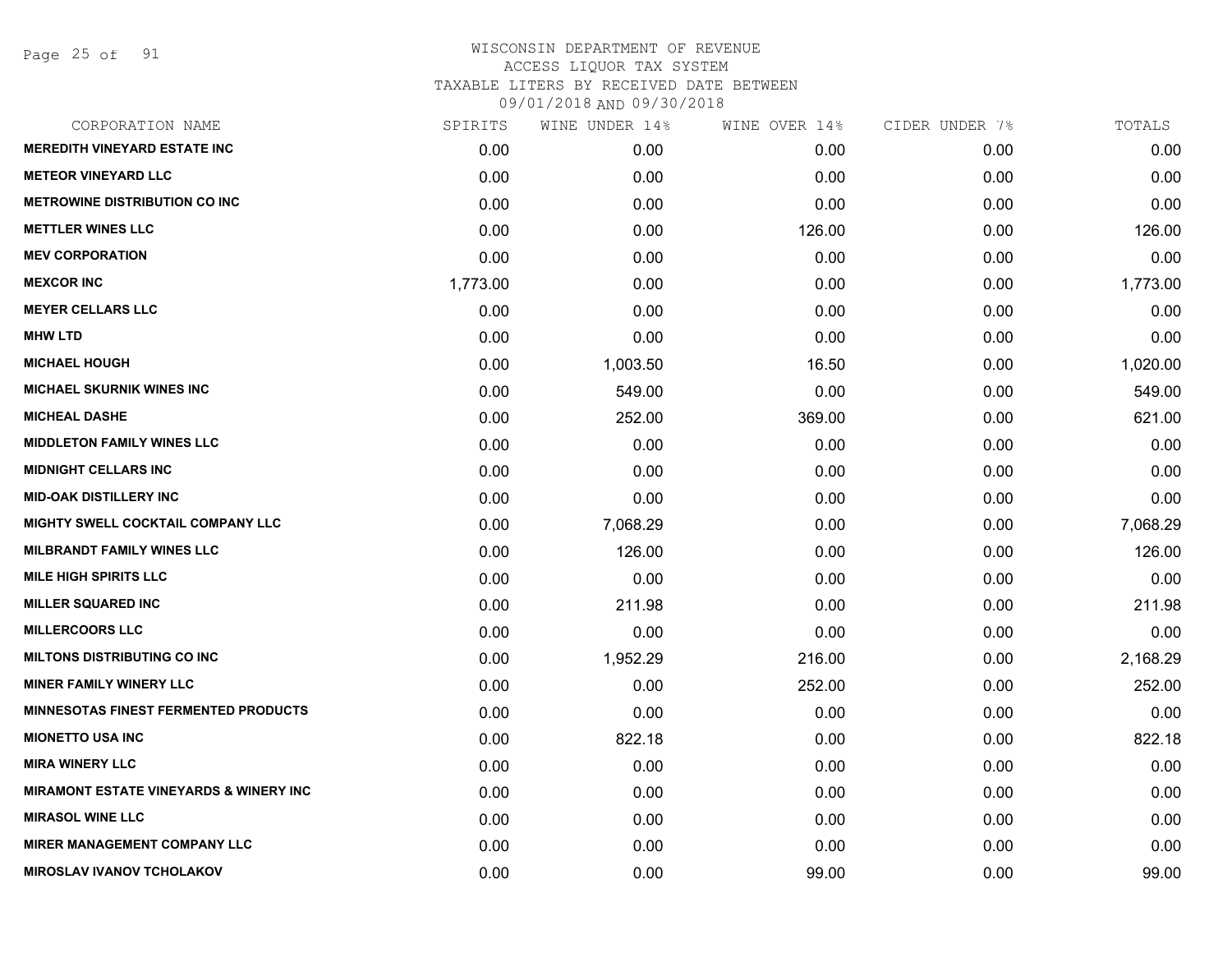Page 26 of 91

#### WISCONSIN DEPARTMENT OF REVENUE ACCESS LIQUOR TAX SYSTEM

TAXABLE LITERS BY RECEIVED DATE BETWEEN

| CORPORATION NAME                                                                   | SPIRITS   | WINE UNDER 14% | WINE OVER 14% | CIDER UNDER 7% | TOTALS    |
|------------------------------------------------------------------------------------|-----------|----------------|---------------|----------------|-----------|
| <b>MISA IMPORTS INC</b>                                                            | 29,562.00 | 3,312.00       | 0.00          | 0.00           | 32,874.00 |
| <b>MISSISSIPPI RIVER DISTILLING COMPANY</b>                                        | 0.00      | 0.00           | 0.00          | 0.00           | 0.00      |
| <b>MISTARR WINE IMPORTERS</b>                                                      | 0.00      | 127.50         | 0.00          | 0.00           | 127.50    |
| <b>MODERN DEVELOPMENT COMPANY</b>                                                  | 0.00      | 0.00           | 0.00          | 0.00           | 0.00      |
| <b>MODERN SPIRITS LLC</b>                                                          | 13.50     | 0.00           | 135.00        | 0.00           | 148.50    |
| <b>MODUS OPERANDI CELLARS LLC</b>                                                  | 0.00      | 0.00           | 0.00          | 0.00           | 0.00      |
| <b>MOET HENNESSY USA, INC.</b>                                                     | 20,390.80 | 4,326.00       | 0.00          | 0.00           | 24,716.80 |
| <b>MOLLYDOOKER INTERNATIONAL LLC</b>                                               | 0.00      | 0.00           | 315.00        | 0.00           | 315.00    |
| <b>MOLLY'S WINERY INC</b>                                                          | 0.00      | 90.00          | 0.00          | 0.00           | 90.00     |
| <b>MONICA NOGUES</b>                                                               | 0.00      | 0.00           | 0.00          | 0.00           | 0.00      |
| MONSIEUR TOUTON SELECTION LTD / ORIGIN USA                                         | 0.00      | 513.00         | 0.00          | 0.00           | 513.00    |
| <b>MONTANERO MEZCAL LLC</b>                                                        | 0.00      | 0.00           | 0.00          | 0.00           | 0.00      |
| <b>MONTE CRISTO BLOCK IV LLC</b>                                                   | 0.00      | 0.00           | 0.00          | 0.00           | 0.00      |
| <b>MONTEREY WINE COMPANY LLC</b>                                                   | 0.00      | 1,008.00       | 0.00          | 0.00           | 1,008.00  |
| <b>MONTICELLO CELLARS INC</b>                                                      | 0.00      | 0.00           | 0.00          | 0.00           | 0.00      |
| <b>MONTINORE VINEYARDS LIMITED</b>                                                 | 0.00      | 189.00         | 0.00          | 0.00           | 189.00    |
| <b>MOONRISE DISTILLERY INC</b>                                                     | 0.00      | 0.00           | 0.00          | 0.00           | 0.00      |
| <b>MORE THAN GRAPES, LLC</b>                                                       | 0.00      | 270.00         | 0.00          | 0.00           | 270.00    |
| <b>MORGAN WINERY INC</b>                                                           | 0.00      | 0.00           | 315.00        | 0.00           | 315.00    |
| <b>MOUNT VEEDER FARMS LLC</b>                                                      | 0.00      | 0.00           | 0.00          | 0.00           | 0.00      |
| <b>MOUNTAIN VIEW VINTNERS LLC</b>                                                  | 0.00      | 0.00           | 0.00          | 0.00           | 0.00      |
| <b>MS WALKER INC</b>                                                               | 0.00      | 0.00           | 0.00          | 0.00           | 0.00      |
| <b>MUSTACHE MENTORS LLC</b>                                                        | 0.00      | 0.00           | 0.00          | 0.00           | 0.00      |
| MUTUAL WHOLESALE LIQUOR INC                                                        | 0.00      | 0.00           | 0.00          | 0.00           | 0.00      |
| <b>NAKED WINES LLC</b>                                                             | 0.00      | 0.00           | 0.00          | 0.00           | 0.00      |
| <b>NAPA VALLEY SPECIALTY WINES INC</b>                                             | 0.00      | 2,637.00       | 387.00        | 0.00           | 3,024.00  |
| <b>NATIONAL CONSUMER CREDIT GUARANTEE</b><br><b>ASSOCIATION OF CONNECTICUT INC</b> | 191.25    | 0.00           | 0.00          | 0.00           | 191.25    |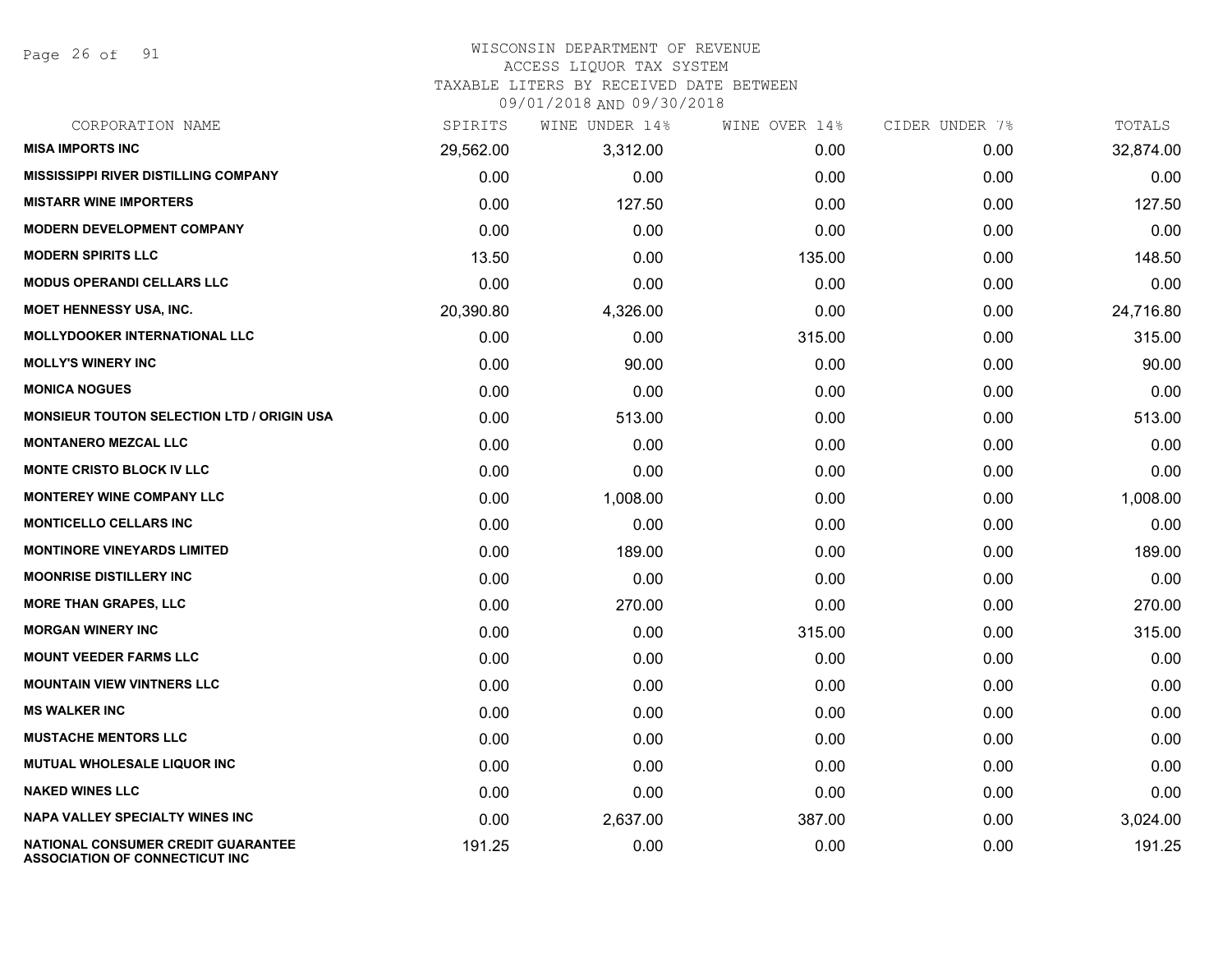Page 27 of 91

| CORPORATION NAME                      | SPIRITS  | WINE UNDER 14% | WINE OVER 14% | CIDER UNDER 7% | TOTALS    |
|---------------------------------------|----------|----------------|---------------|----------------|-----------|
| <b>NATURAL BEVERAGE INFUSIONS LLC</b> | 0.00     | 0.00           | 0.00          | 0.00           | 0.00      |
| <b>NATURAL MERCHANTS INC</b>          | 0.00     | 693.00         | 0.00          | 0.00           | 693.00    |
| <b>NATUREL WEST CORP</b>              | 0.00     | 0.00           | 0.00          | 0.00           | 0.00      |
| <b>NAVARRO VINEYARDS, LLC</b>         | 0.00     | 0.00           | 0.00          | 0.00           | 0.00      |
| <b>NBI ACQUISITION LLC</b>            | 0.00     | 0.00           | 0.00          | 0.00           | 0.00      |
| <b>NDC SYSTEMS LP</b>                 | 2,652.00 | 54,801.00      | 3,402.00      | 0.00           | 60,855.00 |
| <b>NEGOCIANTS USA INC</b>             | 0.00     | 0.00           | 0.00          | 0.00           | 0.00      |
| <b>NESTOR IMPORTS INC</b>             | 0.00     | 0.00           | 0.00          | 0.00           | 0.00      |
| <b>NEW HOLLAND BREWING CO LLC</b>     | 0.00     | 0.00           | 0.00          | 0.00           | 0.00      |
| <b>NEW MEXICO WINERIES INC</b>        | 0.00     | 1,008.00       | 0.00          | 0.00           | 1,008.00  |
| <b>NEW PARROTT &amp; CO</b>           | 0.00     | 5,733.00       | 504.00        | 0.00           | 6,237.00  |
| <b>NEW VAVIN INC</b>                  | 0.00     | 0.00           | 0.00          | 0.00           | 0.00      |
| <b>NEW YORK MUTUAL TRADING CO INC</b> | 0.00     | 0.00           | 0.00          | 0.00           | 0.00      |
| <b>NEXUS BRANDS LLC</b>               | 0.00     | 0.00           | 935.04        | 0.00           | 935.04    |
| <b>NICHE IMPORT CO</b>                | 229.50   | 795.00         | 0.00          | 0.00           | 1,024.50  |
| <b>NICHOLAS KARAVIDAS</b>             | 0.00     | 0.00           | 0.00          | 0.00           | 0.00      |
| NIEBAUM-COPPOLA ESTATE WINERY LP      | 0.00     | 0.00           | 0.00          | 0.00           | 0.00      |
| <b>NLV TEQUILA BOTTLING LLC</b>       | 0.00     | 0.00           | 0.00          | 0.00           | 0.00      |
| <b>NO. 12 CIDER HOUSE LLC</b>         | 0.00     | 0.00           | 0.00          | 0.00           | 0.00      |
| <b>NOLET SPIRITS USA INC</b>          | 0.00     | 0.00           | 0.00          | 0.00           | 0.00      |
| <b>NORTH SHORE DISTILLERY LLC</b>     | 0.00     | 0.00           | 0.00          | 0.00           | 0.00      |
| <b>NORTHERN EMPIRE LLC</b>            | 0.00     | 0.00           | 0.00          | 0.00           | 0.00      |
| <b>NOVA WINES, INC.</b>               | 0.00     | 90.00          | 9.00          | 0.00           | 99.00     |
| <b>NOW WINE IMPORTS INC</b>           | 0.00     | 0.00           | 0.00          | 0.00           | 0.00      |
| <b>NUCCIO &amp; WISE</b>              | 0.00     | 0.00           | 0.00          | 0.00           | 0.00      |
| <b>NV AWG LTD</b>                     | 0.00     | 0.00           | 45.00         | 0.00           | 45.00     |
| <b>NW WINE COMPANY LLC</b>            | 0.00     | 126.00         | 0.00          | 0.00           | 126.00    |
| OAK RIDGE WINERY LLC                  | 0.00     | 1,071.00       | 189.00        | 0.00           | 1,260.00  |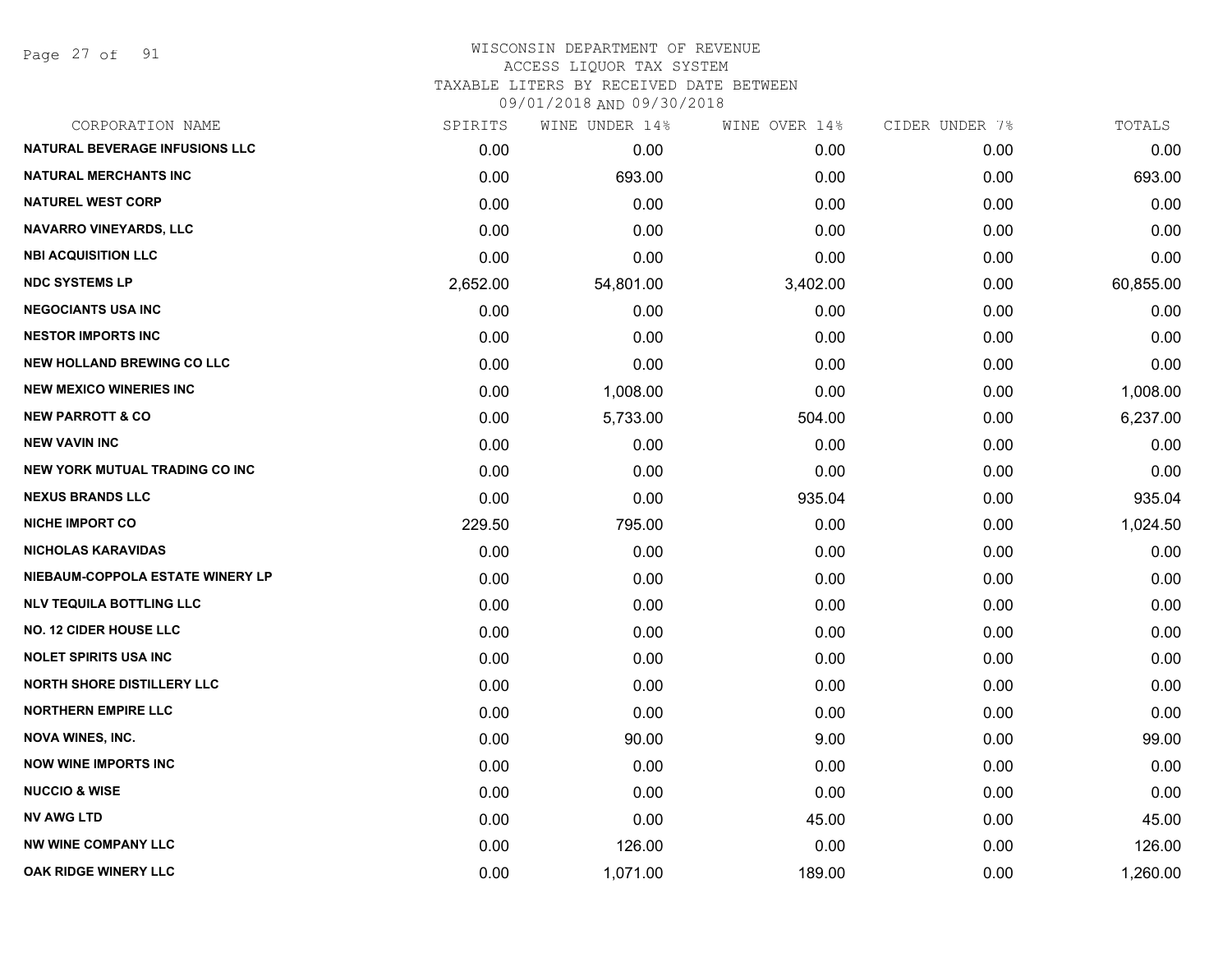Page 28 of 91

#### WISCONSIN DEPARTMENT OF REVENUE ACCESS LIQUOR TAX SYSTEM

TAXABLE LITERS BY RECEIVED DATE BETWEEN

| CORPORATION NAME                        | SPIRITS  | WINE UNDER 14% | WINE OVER 14% | CIDER UNDER 7% | TOTALS    |
|-----------------------------------------|----------|----------------|---------------|----------------|-----------|
| <b>OLD BRIDGE CELLARS</b>               | 0.00     | 2,398.50       | 621.00        | 0.00           | 3,019.50  |
| OLD ELK HOLDINGS LLC                    | 0.00     | 0.00           | 0.00          | 0.00           | 0.00      |
| <b>OLDE WORLD IMPORTS INC</b>           | 0.00     | 0.00           | 0.00          | 0.00           | 0.00      |
| OLE SMOKY DISTILLERY LLC                | 2,400.60 | 0.00           | 0.00          | 0.00           | 2,400.60  |
| <b>OLIVER WINE COMPANY INC</b>          | 0.00     | 0.00           | 0.00          | 0.00           | 0.00      |
| ONE TRUE VINE LLC                       | 0.00     | 0.00           | 0.00          | 0.00           | 0.00      |
| O'NEILL BEVERAGES CO LLC                | 0.00     | 14,499.00      | 3,411.00      | 0.00           | 17,910.00 |
| <b>OPICI IMPORT COMPANY</b>             | 297.00   | 1,903.50       | 252.00        | 0.00           | 2,452.50  |
| <b>OPOLO WINES LP</b>                   | 0.00     | 0.00           | 0.00          | 0.00           | 0.00      |
| <b>OPUS ONE WINERY LLC</b>              | 0.00     | 0.00           | 0.00          | 0.00           | 0.00      |
| ORCA PROPERTIES LLC                     | 0.00     | 0.00           | 0.00          | 0.00           | 0.00      |
| <b>OREGON BREWING COMPANY INC</b>       | 21.47    | 0.00           | 0.00          | 0.00           | 21.47     |
| ORVINO IMPORTS & DISTRIBUTING INC       | 0.00     | 0.00           | 0.00          | 0.00           | 0.00      |
| <b>O'SHAUGHNESSY DEL OSO LLC</b>        | 0.00     | 0.00           | 0.00          | 0.00           | 0.00      |
| <b>OSKAR BLUES BREWERY, LLC</b>         | 0.00     | 0.00           | 0.00          | 0.00           | 0.00      |
| <b>OWEN ROE LLC</b>                     | 0.00     | 756.00         | 0.00          | 0.00           | 756.00    |
| <b>PABST HOLDINGS LLC</b>               | 0.00     | 0.00           | 0.00          | 0.00           | 0.00      |
| <b>PACIFIC EDGE MARKETING GROUP INC</b> | 1,017.00 | 0.00           | 0.00          | 0.00           | 1,017.00  |
| PACIFIC INTERNATIONAL LIQUOR INC        | 18.00    | 110.88         | 72.72         | 0.00           | 201.60    |
| <b>PAHLMEYER LLC</b>                    | 0.00     | 0.00           | 0.00          | 0.00           | 0.00      |
| PALI WINE COMPANY LP                    | 0.00     | 0.00           | 0.00          | 0.00           | 0.00      |
| PALM BAY INTERNATIONAL INC              | 184.50   | 3,748.32       | 801.00        | 0.00           | 4,733.82  |
| <b>PAMELA FRYE</b>                      | 0.00     | 0.00           | 0.00          | 0.00           | 0.00      |
| <b>PAMPA BEVERAGES LLC</b>              | 0.00     | 2,025.00       | 0.00          | 0.00           | 2,025.00  |
| PANTHER CREEK CELLARS LLC               | 0.00     | 0.00           | 0.00          | 0.00           | 0.00      |
| PARAGON VINEYARD CO INC                 | 0.00     | 0.00           | 0.00          | 0.00           | 0.00      |
| PARK STREET IMPORTS LLC                 | 3,442.50 | 4,108.50       | 0.00          | 0.00           | 7,551.00  |
| PARK WINE COMPANY INC                   | 0.00     | 315.00         | 63.00         | 0.00           | 378.00    |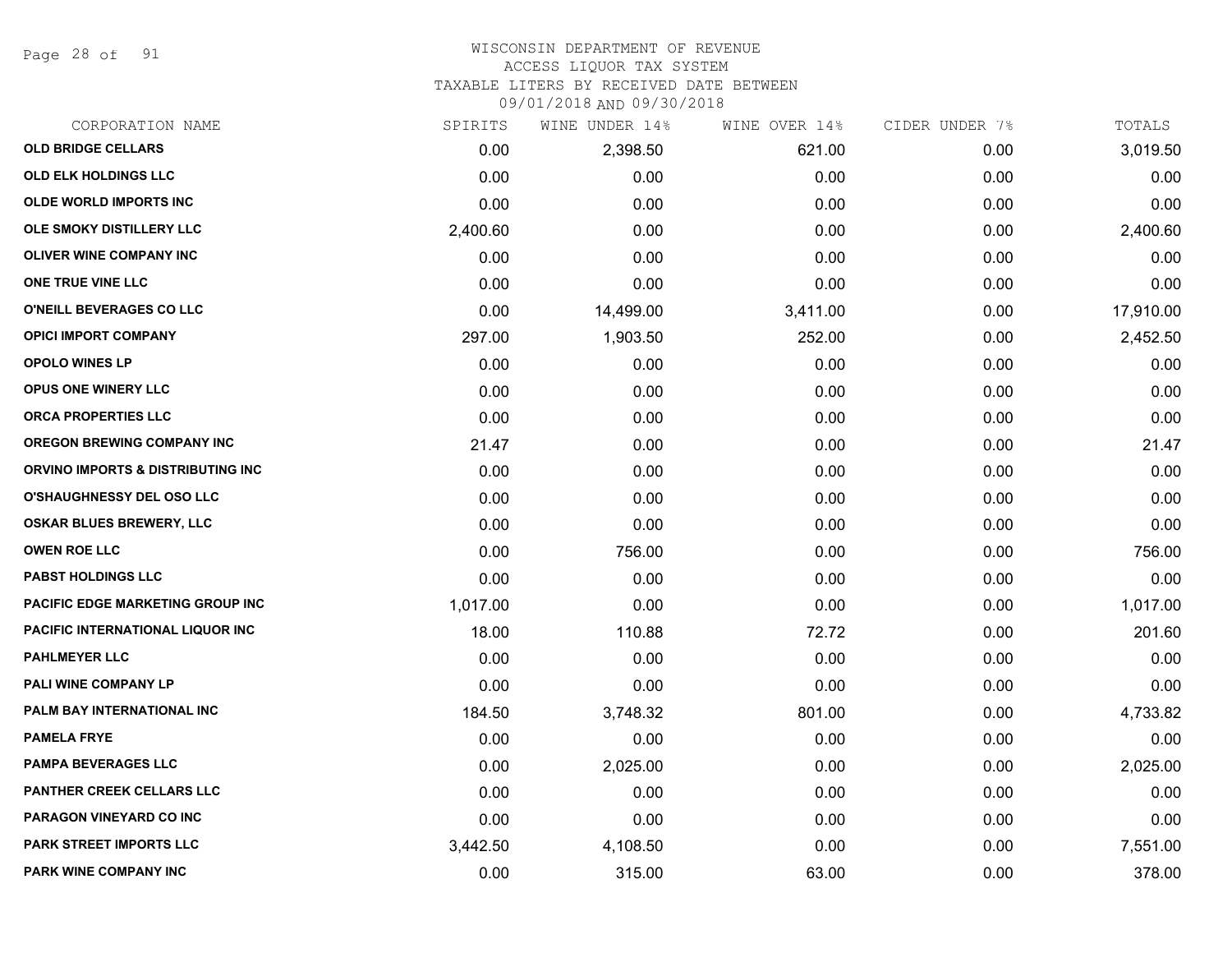Page 29 of 91

# WISCONSIN DEPARTMENT OF REVENUE

# ACCESS LIQUOR TAX SYSTEM

TAXABLE LITERS BY RECEIVED DATE BETWEEN

|     |                    | 09/01/2018 AND 09/30/2018 |       |
|-----|--------------------|---------------------------|-------|
| гто | 14% מתחוזוו תוזדות |                           | TAT " |

| CORPORATION NAME                     | SPIRITS    | WINE UNDER 14% | WINE OVER 14% | CIDER UNDER 7% | TOTALS     |
|--------------------------------------|------------|----------------|---------------|----------------|------------|
| <b>PARKER STATION INC</b>            | 0.00       | 1,008.00       | 459.00        | 0.00           | 1,467.00   |
| PASEK CELLARS WINERY INC             | 0.00       | 0.00           | 0.00          | 0.00           | 0.00       |
| <b>PAT WINES LLC</b>                 | 0.00       | 0.00           | 0.00          | 0.00           | 0.00       |
| <b>PATERNO IMPORTS LTD</b>           | 1,417.50   | 9,259.50       | 4,805.70      | 0.00           | 15,482.70  |
| <b>PATRICIO C MATA</b>               | 0.00       | 0.00           | 0.00          | 0.00           | 0.00       |
| <b>PATRON SPIRITS COMPANY</b>        | 14,505.00  | 0.00           | 0.00          | 0.00           | 14,505.00  |
| PAUL HOBBS IMPORTS INC               | 0.00       | 0.00           | 0.00          | 0.00           | 0.00       |
| PAUL HOBBS WINERY LP                 | 0.00       | 0.00           | 0.00          | 0.00           | 0.00       |
| <b>PAVI WINES LLC</b>                | 0.00       | 0.00           | 0.00          | 0.00           | 0.00       |
| <b>PAWEL LATO</b>                    | 0.00       | 0.00           | 0.00          | 0.00           | 0.00       |
| PEACHY CANYON WINERY                 | 0.00       | 0.00           | 0.00          | 0.00           | 0.00       |
| PEJU FAMILY OPERATING PARTNERSHIP LP | 0.00       | 0.00           | 0.00          | 0.00           | 0.00       |
| PENROSE HILL, LIMITED                | 0.00       | 0.00           | 0.00          | 0.00           | 0.00       |
| PEPPER BRIDGE WINERY LLC             | 0.00       | 0.00           | 0.00          | 0.00           | 0.00       |
| PERNOD RICARD USA LLC                | 101,942.40 | 7,107.59       | 567.00        | 0.00           | 109,616.99 |
| PETER ANDREW LLC                     | 0.00       | 0.00           | 0.00          | 0.00           | 0.00       |
| <b>PETER ROSBACK</b>                 | 0.00       | 0.00           | 0.00          | 0.00           | 0.00       |
| PETERSON WINERY LLC                  | 0.00       | 0.00           | 0.00          | 0.00           | 0.00       |
| PETIT HAMEAU LLC                     | 0.00       | 0.00           | 0.00          | 0.00           | 0.00       |
| <b>PHILIP LAROCCA</b>                | 0.00       | 0.00           | 0.00          | 0.00           | 0.00       |
| PHILIP TOGNI VINEYARD LP             | 0.00       | 0.00           | 0.00          | 0.00           | 0.00       |
| PHILLIP STEINSCHREIBER               | 0.00       | 0.00           | 0.00          | 0.00           | 0.00       |
| <b>PHILLIPS FARMS LLC</b>            | 0.00       | 45.00          | 6,111.00      | 0.00           | 6,156.00   |
| PHUSION PROJECTS LLC                 | 2,025.00   | 0.00           | 0.00          | 0.00           | 2,025.00   |
| PICNIC WINE COMPANY LLC              | 0.00       | 2,268.00       | 0.00          | 0.00           | 2,268.00   |
| PIEDMONT DISTILLERS INC              | 1,264.50   | 0.00           | 0.00          | 0.00           | 1,264.50   |
| <b>PINA CELLARS LP</b>               | 0.00       | 0.00           | 0.00          | 0.00           | 0.00       |
| PINE RIDGE WINERY LLC                | 0.00       | 252.00         | 162.00        | 0.00           | 414.00     |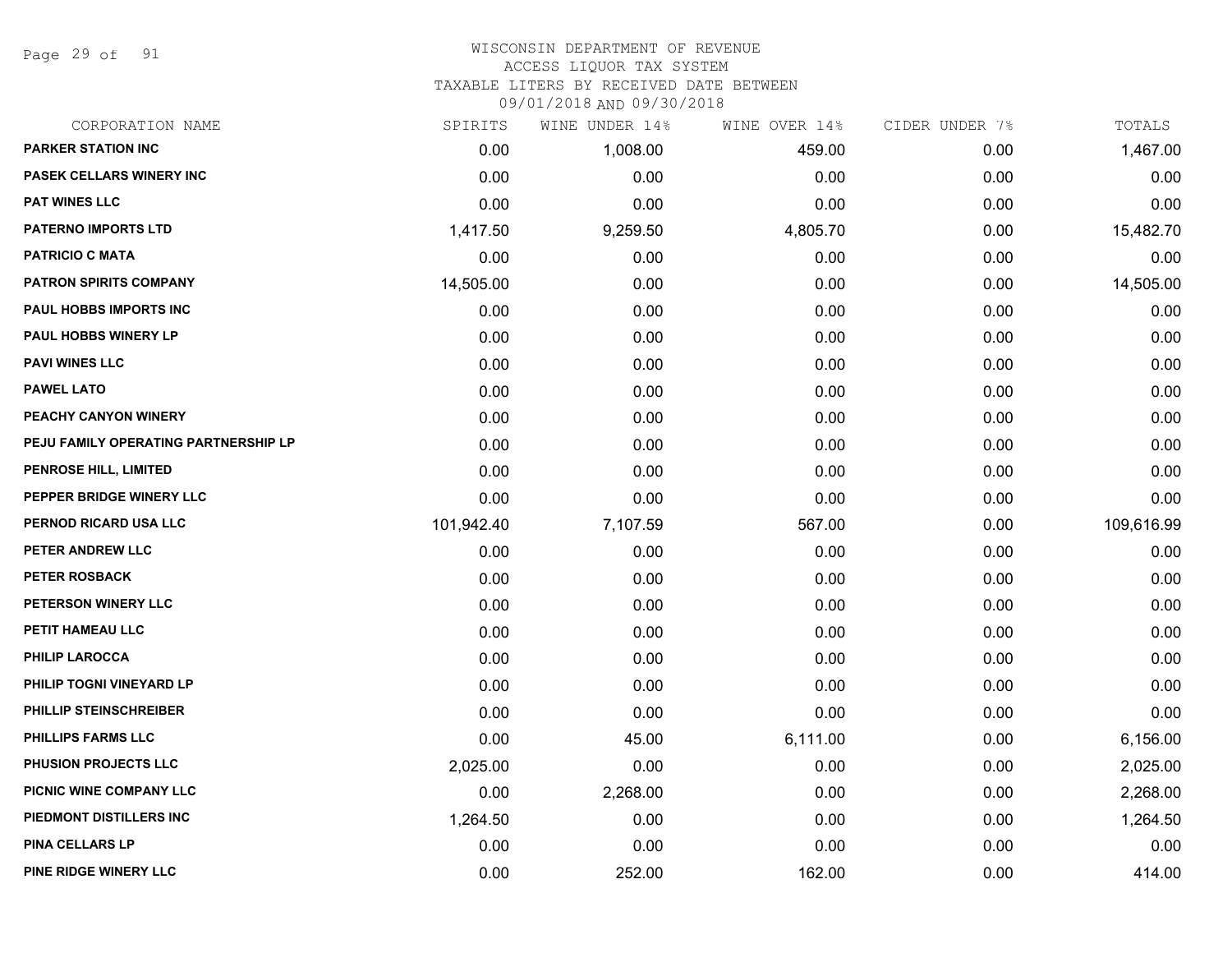Page 30 of 91

|            | WINE UNDER 14% |        |               | TOTALS         |
|------------|----------------|--------|---------------|----------------|
| 0.00       | 0.00           | 0.00   | 0.00          | 0.00           |
| 0.00       | 0.00           | 0.00   | 0.00          | 0.00           |
| 0.00       | 0.00           | 0.00   | 0.00          | 0.00           |
| 0.00       | 0.00           | 0.00   | 0.00          | 0.00           |
| 0.00       | 0.00           | 0.00   | 0.00          | 0.00           |
| 0.00       | 0.00           | 0.00   | 0.00          | 0.00           |
| 0.00       | 0.00           | 0.00   | 0.00          | 0.00           |
| 0.00       | 0.00           | 0.00   | 0.00          | 0.00           |
| 0.00       | 0.00           | 0.00   | 0.00          | 0.00           |
| 0.00       | 0.00           | 0.00   | 0.00          | 0.00           |
| 0.00       | 28,099.50      | 661.50 | 0.00          | 28,761.00      |
| 0.00       | 0.00           | 0.00   | 0.00          | 0.00           |
| 0.00       | 0.00           | 0.00   | 0.00          | 0.00           |
| 0.00       | 0.00           | 463.50 | 0.00          | 463.50         |
| 0.00       | 0.00           | 0.00   | 0.00          | 0.00           |
| 0.00       | 0.00           | 0.00   | 0.00          | 0.00           |
| 0.00       | 962.96         | 90.00  | 0.00          | 1,052.96       |
| 0.00       | 0.00           | 0.00   | 0.00          | 0.00           |
| 0.00       | 0.00           | 0.00   | 0.00          | 0.00           |
| 0.00       | 0.00           | 0.00   | 0.00          | 0.00           |
| 0.00       | 0.00           | 0.00   | 0.00          | 0.00           |
| 0.00       | 0.00           | 0.00   | 0.00          | 0.00           |
| 0.00       | 0.00           | 0.00   | 0.00          | 0.00           |
| 126,422.55 | 0.00           | 0.00   | 0.00          | 126,422.55     |
| 0.00       | 0.00           | 0.00   | 0.00          | 0.00           |
| 0.00       | 4,581.00       | 378.00 | 0.00          | 4,959.00       |
| 0.00       | 504.00         | 0.00   | 0.00          | 504.00         |
| 0.00       | 810.00         | 0.00   | 0.00          | 810.00         |
|            | SPIRITS        |        | WINE OVER 14% | CIDER UNDER 7% |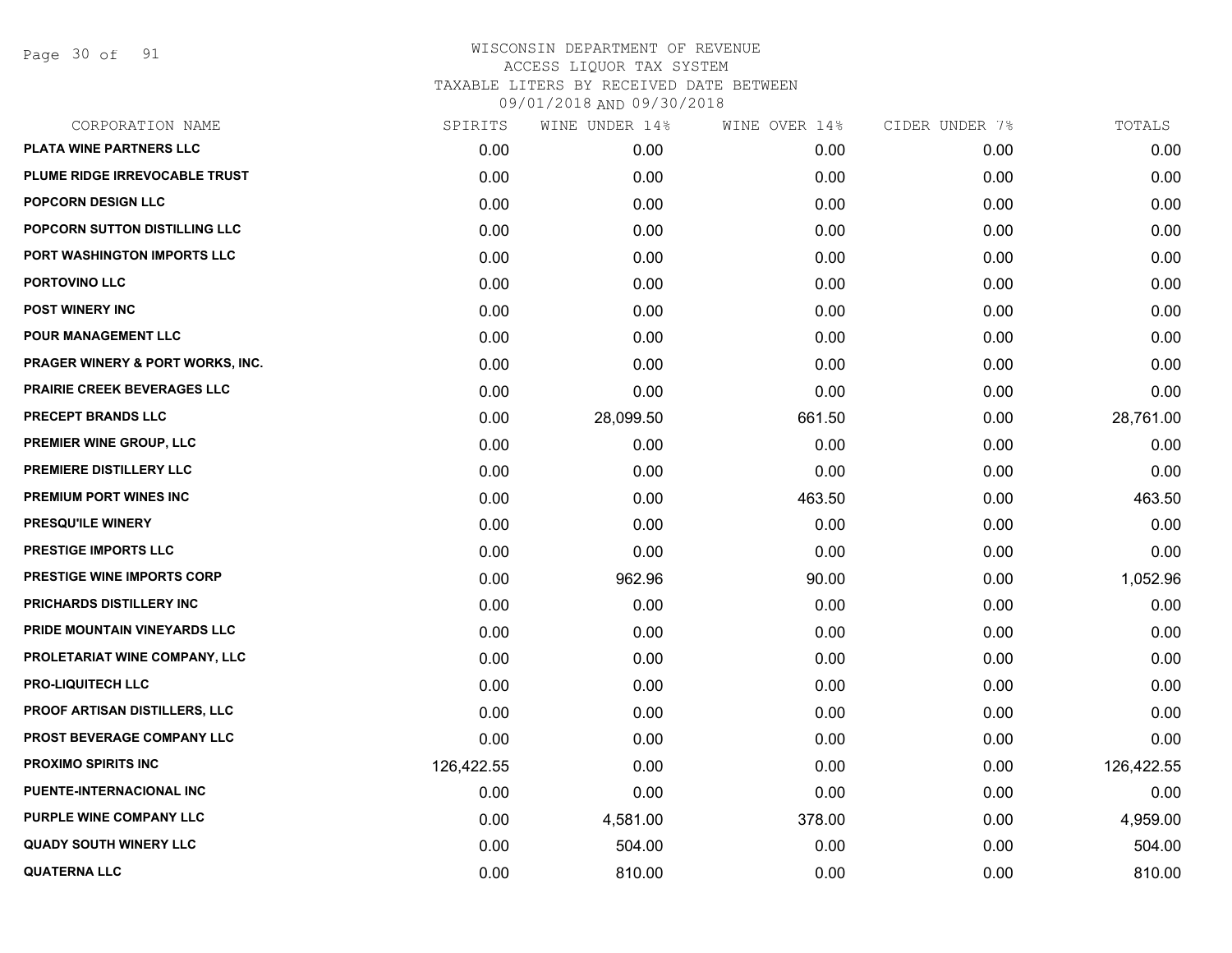Page 31 of 91

| CORPORATION NAME                            | SPIRITS  | WINE UNDER 14% | WINE OVER 14% | CIDER UNDER 7% | TOTALS    |
|---------------------------------------------|----------|----------------|---------------|----------------|-----------|
| <b>QUILCEDA CREEK VINTNERS INC</b>          | 0.00     | 0.00           | 0.00          | 0.00           | 0.00      |
| <b>QUINTESSENTIAL LLC</b>                   | 0.00     | 12,825.00      | 378.00        | 666.00         | 13,869.00 |
| QUO VINO LLC                                | 0.00     | 0.00           | 0.00          | 0.00           | 0.00      |
| <b>R &amp; G SCHATZ FARMS INC</b>           | 0.00     | 790.00         | 166.00        | 0.00           | 956.00    |
| <b>R &amp; M BRANDS INC</b>                 | 76.50    | 405.00         | 45.00         | 0.00           | 526.50    |
| <b>RH KEENAN CO</b>                         | 0.00     | 0.00           | 0.00          | 0.00           | 0.00      |
| <b>RABBIT HOLE SPIRITS LLC</b>              | 332.28   | 0.00           | 0.00          | 0.00           | 332.28    |
| <b>RACINE WINE CO LLC</b>                   | 0.00     | 63.00          | 0.00          | 0.00           | 63.00     |
| RADIO-COTEAU WINE CELLARS LLC               | 0.00     | 0.00           | 0.00          | 0.00           | 0.00      |
| <b>RAMEY WINE CELLARS INC</b>               | 0.00     | 0.00           | 76.50         | 0.00           | 76.50     |
| <b>RANSOM SPIRITS LLC</b>                   | 0.00     | 0.00           | 0.00          | 0.00           | 0.00      |
| <b>RAYMOND SIGNORELLO</b>                   | 0.00     | 0.00           | 0.00          | 0.00           | 0.00      |
| <b>RB WINE ASSOCIATES LLC</b>               | 0.00     | 0.00           | 0.00          | 0.00           | 0.00      |
| <b>RBZ VINEYARDS LLC</b>                    | 0.00     | 441.00         | 8,145.00      | 0.00           | 8,586.00  |
| <b>RED CAR WINE COMPANY LLC</b>             | 0.00     | 0.00           | 0.00          | 0.00           | 0.00      |
| <b>RED TAIL RIDGE INC</b>                   | 0.00     | 0.00           | 0.00          | 0.00           | 0.00      |
| <b>REDEMPTION SPIRITS LLC</b>               | 1,080.00 | 0.00           | 0.00          | 0.00           | 1,080.00  |
| <b>REDWOOD SPIRITS INC</b>                  | 0.00     | 0.00           | 0.00          | 0.00           | 0.00      |
| <b>REGAL WINE IMPORTS INC</b>               | 0.00     | 0.00           | 0.00          | 0.00           | 0.00      |
| <b>REMY COINTREAU AMERIQUE USA</b>          | 4,767.08 | 198.00         | 0.00          | 0.00           | 4,965.08  |
| <b>REN ACQUISITION INC</b>                  | 0.00     | 0.00           | 0.00          | 0.00           | 0.00      |
| <b>RENO G FARINELLI &amp; JOSEF H SHEBL</b> | 0.00     | 0.00           | 62.99         | 0.00           | 62.99     |
| <b>RENT A BBQ</b>                           | 0.00     | 0.00           | 0.00          | 0.00           | 0.00      |
| <b>RESERVA WINES LLC</b>                    | 0.00     | 0.00           | 0.00          | 0.00           | 0.00      |
| <b>REVELRY VINTNERS LLC</b>                 | 0.00     | 0.00           | 0.00          | 0.00           | 0.00      |
| <b>REYNOLDS CREATIVE PRODUCTS INC</b>       | 0.00     | 0.00           | 0.00          | 0.00           | 0.00      |
| <b>RGI BRANDS LLC</b>                       | 0.00     | 0.00           | 0.00          | 0.00           | 0.00      |
| <b>RHYS VINEYARDS LLC</b>                   | 0.00     | 0.00           | 0.00          | 0.00           | 0.00      |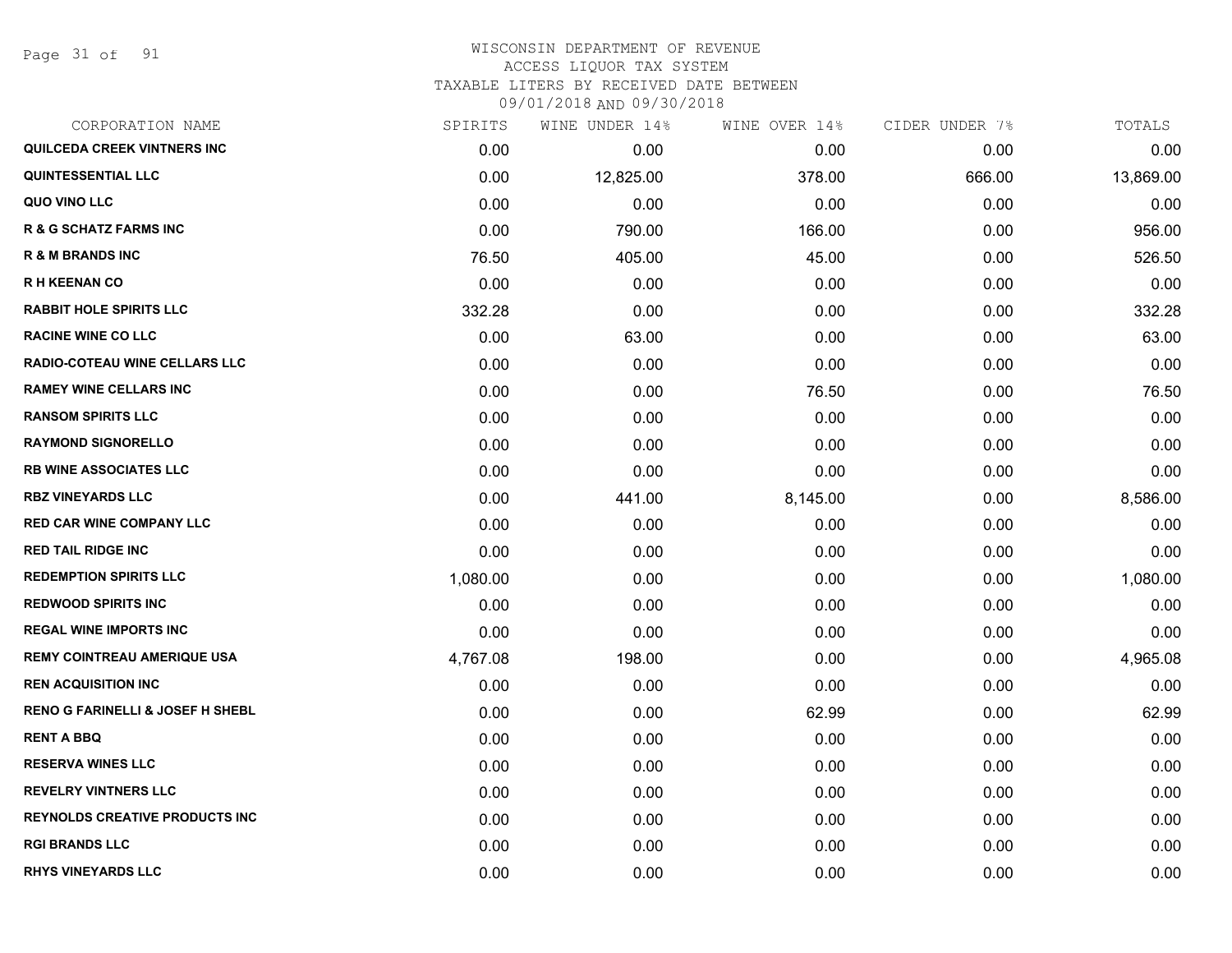Page 32 of 91

### WISCONSIN DEPARTMENT OF REVENUE ACCESS LIQUOR TAX SYSTEM TAXABLE LITERS BY RECEIVED DATE BETWEEN

| CORPORATION NAME                                 | SPIRITS | WINE UNDER 14% | WINE OVER 14% | CIDER UNDER 7% | TOTALS   |
|--------------------------------------------------|---------|----------------|---------------|----------------|----------|
| <b>RICHARD STELTZNER</b>                         | 0.00    | 0.00           | 0.00          | 0.00           | 0.00     |
| <b>RIDGE VINEYARDS INC</b>                       | 0.00    | 225.75         | 670.50        | 0.00           | 896.25   |
| <b>RIGHT BEE LLC</b>                             | 0.00    | 0.00           | 0.00          | 0.00           | 0.00     |
| <b>RIVER VIEW WINERY LLC</b>                     | 0.00    | 0.00           | 0.00          | 0.00           | 0.00     |
| <b>RO SALES &amp; DISTRIBUTION SERVICES INC.</b> | 0.00    | 0.00           | 0.00          | 0.00           | 0.00     |
| <b>RO SALES &amp; DISTRIBUTION SERVICES INC.</b> | 0.00    | 4,410.00       | 0.00          | 0.00           | 4,410.00 |
| <b>ROBERT A CUTTER</b>                           | 0.00    | 63.00          | 0.00          | 0.00           | 63.00    |
| <b>ROBERT J GROSS</b>                            | 0.00    | 0.00           | 0.00          | 0.00           | 0.00     |
| <b>ROBERT L HUDSON</b>                           | 0.00    | 0.00           | 0.00          | 0.00           | 0.00     |
| <b>ROBERT YOUNG ESTATE WINERY LLC</b>            | 0.00    | 0.00           | 0.00          | 0.00           | 0.00     |
| <b>ROCK SAKE LLC</b>                             | 0.00    | 0.00           | 0.00          | 0.00           | 0.00     |
| ROCK WALL WINE COMPANY INC                       | 0.00    | 0.00           | 0.00          | 0.00           | 0.00     |
| <b>ROMBAUER VINEYARDS INC</b>                    | 0.00    | 0.00           | 3,402.00      | 0.00           | 3,402.00 |
| <b>RONALD J WICKER</b>                           | 0.00    | 0.00           | 0.00          | 0.00           | 0.00     |
| <b>RONALD T RUBIN</b>                            | 0.00    | 0.00           | 0.00          | 0.00           | 0.00     |
| <b>ROOTS RUN DEEP LLC</b>                        | 0.00    | 0.00           | 54.00         | 0.00           | 54.00    |
| <b>ROSE CITY DISTILLING CO.</b>                  | 0.00    | 0.00           | 0.00          | 0.00           | 0.00     |
| <b>ROSE IMPORTING &amp; DISTRIBUTING LLC</b>     | 0.00    | 225.00         | 0.00          | 0.00           | 225.00   |
| <b>ROSENTHAL WINE MERCHANT NY LTD</b>            | 0.00    | 771.00         | 0.00          | 0.00           | 771.00   |
| <b>ROTTA WINERY LLC</b>                          | 0.00    | 0.00           | 0.00          | 0.00           | 0.00     |
| <b>ROUND HILL CELLARS</b>                        | 0.00    | 1,449.00       | 531.00        | 0.00           | 1,980.00 |
| <b>ROUND POND ESTATE LLC</b>                     | 0.00    | 0.00           | 0.00          | 0.00           | 0.00     |
| <b>ROYAL WINE CORPORATION</b>                    | 126.00  | 3,344.80       | 126.00        | 0.00           | 3,596.80 |
| <b>RUBISSOW FAMILY WINES LLC</b>                 | 0.00    | 0.00           | 0.00          | 0.00           | 0.00     |
| <b>RUSH CREEK DISTILLING, LLC</b>                | 495.00  | 0.00           | 0.00          | 0.00           | 495.00   |
| <b>RUSSIAN STANDARD VODKA (USA) INC</b>          | 0.00    | 0.00           | 0.00          | 0.00           | 0.00     |
| <b>RWG USA LLC</b>                               | 0.00    | 0.00           | 0.00          | 0.00           | 0.00     |
| <b>RYAN E ROARK</b>                              | 0.00    | 0.00           | 0.00          | 0.00           | 0.00     |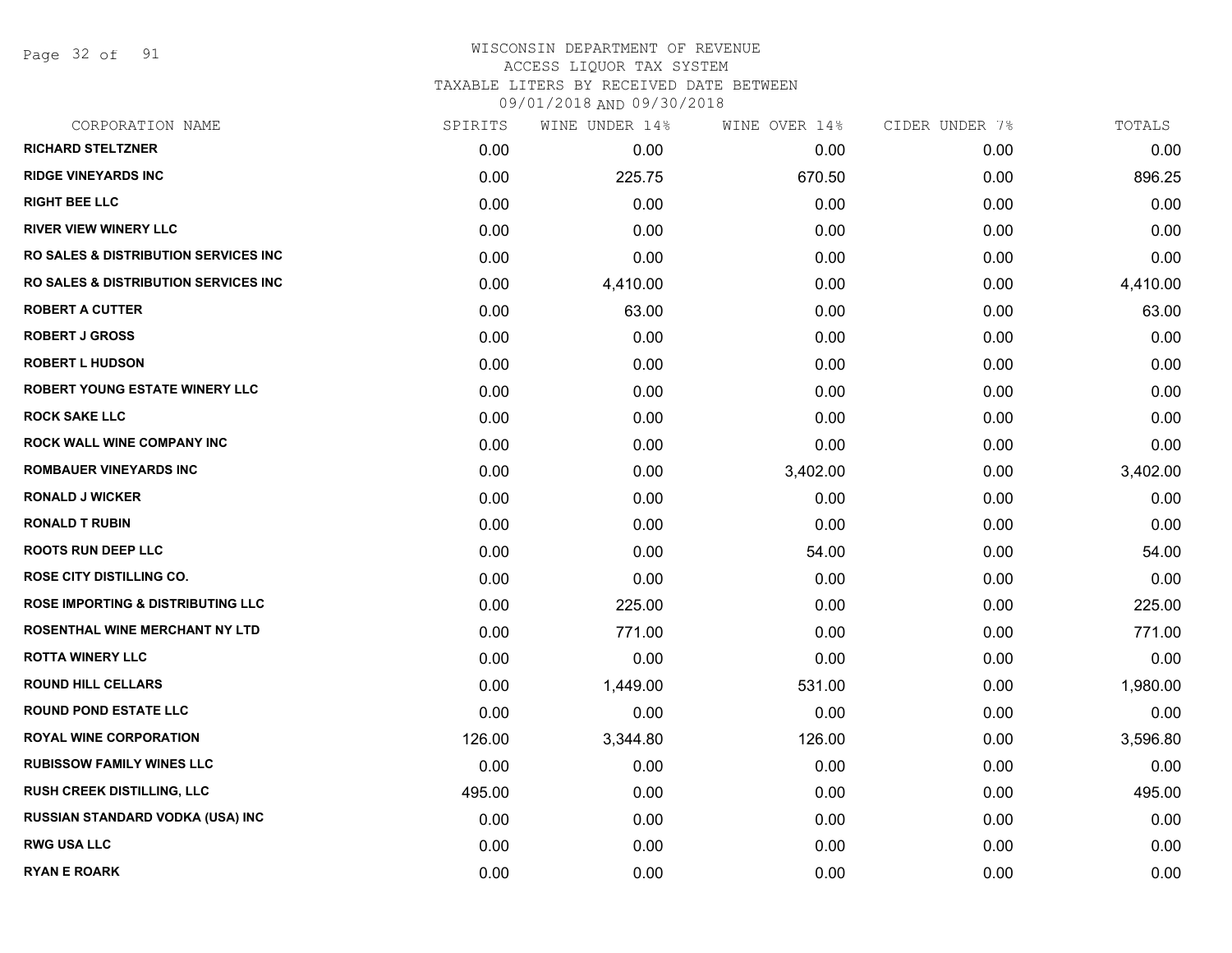Page 33 of 91

#### WISCONSIN DEPARTMENT OF REVENUE ACCESS LIQUOR TAX SYSTEM

TAXABLE LITERS BY RECEIVED DATE BETWEEN

| CORPORATION NAME                                      | SPIRITS    | WINE UNDER 14% | WINE OVER 14% | CIDER UNDER 7% | TOTALS     |
|-------------------------------------------------------|------------|----------------|---------------|----------------|------------|
| SLJ GROUP INC                                         | 0.00       | 7,489.52       | 2,672.00      | 0.00           | 10,161.52  |
| <b>SAGAMORE WHISKEY LLC</b>                           | 0.00       | 0.00           | 0.00          | 0.00           | 0.00       |
| <b>SAKEONE CORPORATION</b>                            | 0.00       | 67.20          | 534.60        | 0.00           | 601.80     |
| <b>SALOON SPIRITS LLC</b>                             | 0.00       | 0.00           | 0.00          | 0.00           | 0.00       |
| <b>SALVESTRIN WINE CO LLC</b>                         | 0.00       | 0.00           | 0.00          | 0.00           | 0.00       |
| <b>SAMUEL P BAXTER</b>                                | 0.00       | 0.00           | 0.00          | 0.00           | 0.00       |
| <b>SAN ANTONIO WINERY INC</b>                         | 0.00       | 11,088.00      | 198.00        | 0.00           | 11,286.00  |
| <b>SAN FRANCISCO WINE EXCHANGE INC</b>                | 0.00       | 0.00           | 0.00          | 0.00           | 0.00       |
| <b>SAN GABRIEL VALLEY WAREHOUSE &amp; STORAGE INC</b> | 0.00       | 0.00           | 468.00        | 0.00           | 468.00     |
| <b>SAN JOAQUIN WINE COMPANY INC</b>                   | 0.00       | 0.00           | 0.00          | 0.00           | 0.00       |
| SAN LUIS SPIRITS DISTILLING CO LLC                    | 1,513.50   | 0.00           | 0.00          | 0.00           | 1,513.50   |
| <b>SAN MARTINO IMPORTS INC</b>                        | 0.00       | 0.00           | 0.00          | 0.00           | 0.00       |
| <b>SANGLIER SELECTIONS LLC</b>                        | 0.00       | 1,170.00       | 0.00          | 0.00           | 1,170.00   |
| <b>SANS LIEGE INC</b>                                 | 0.00       | 0.00           | 0.00          | 0.00           | 0.00       |
| <b>SANS WINE &amp; SPIRITS CO</b>                     | 0.00       | 0.00           | 0.00          | 0.00           | 0.00       |
| <b>SANTA CROCE LLC</b>                                | 0.00       | 0.00           | 0.00          | 0.00           | 0.00       |
| <b>SANTA FE DISTILLERY LLC</b>                        | 0.00       | 0.00           | 0.00          | 0.00           | 0.00       |
| <b>SANTA MARGHERITA USA INC</b>                       | 0.00       | 54.00          | 0.00          | 0.00           | 54.00      |
| <b>SANTA RITA USA CORPORATION</b>                     | 0.00       | 315.00         | 0.00          | 0.00           | 315.00     |
| <b>SAPSUCKER FARMS LLC</b>                            | 0.00       | 0.00           | 0.00          | 0.00           | 0.00       |
| <b>SARACINA VINEYARDS LLC</b>                         | 0.00       | 0.00           | 0.00          | 0.00           | 0.00       |
| <b>SARMENTO'S IMPORTS &amp; EXPORTS INC</b>           | 0.00       | 0.00           | 0.00          | 0.00           | 0.00       |
| <b>SAVIAH ROSE WINERY LLC</b>                         | 0.00       | 0.00           | 0.00          | 0.00           | 0.00       |
| <b>SAZERAC COMPANY INC</b>                            | 469,924.85 | 5,309.91       | 131.99        | 0.00           | 475,366.75 |
| <b>SAZERAC NORTH AMERICA INC</b>                      | 695,777.70 | 0.00           | 0.00          | 0.00           | 695,777.70 |
| <b>SB WINE CO LLC</b>                                 | 0.00       | 0.00           | 0.00          | 0.00           | 0.00       |
| <b>SBRAGIA FAMILY VINEYARDS LLC</b>                   | 0.00       | 0.00           | 0.00          | 0.00           | 0.00       |
| <b>SCENIC ROOT WINEGROWERS LLC</b>                    | 0.00       | 63.00          | 0.00          | 0.00           | 63.00      |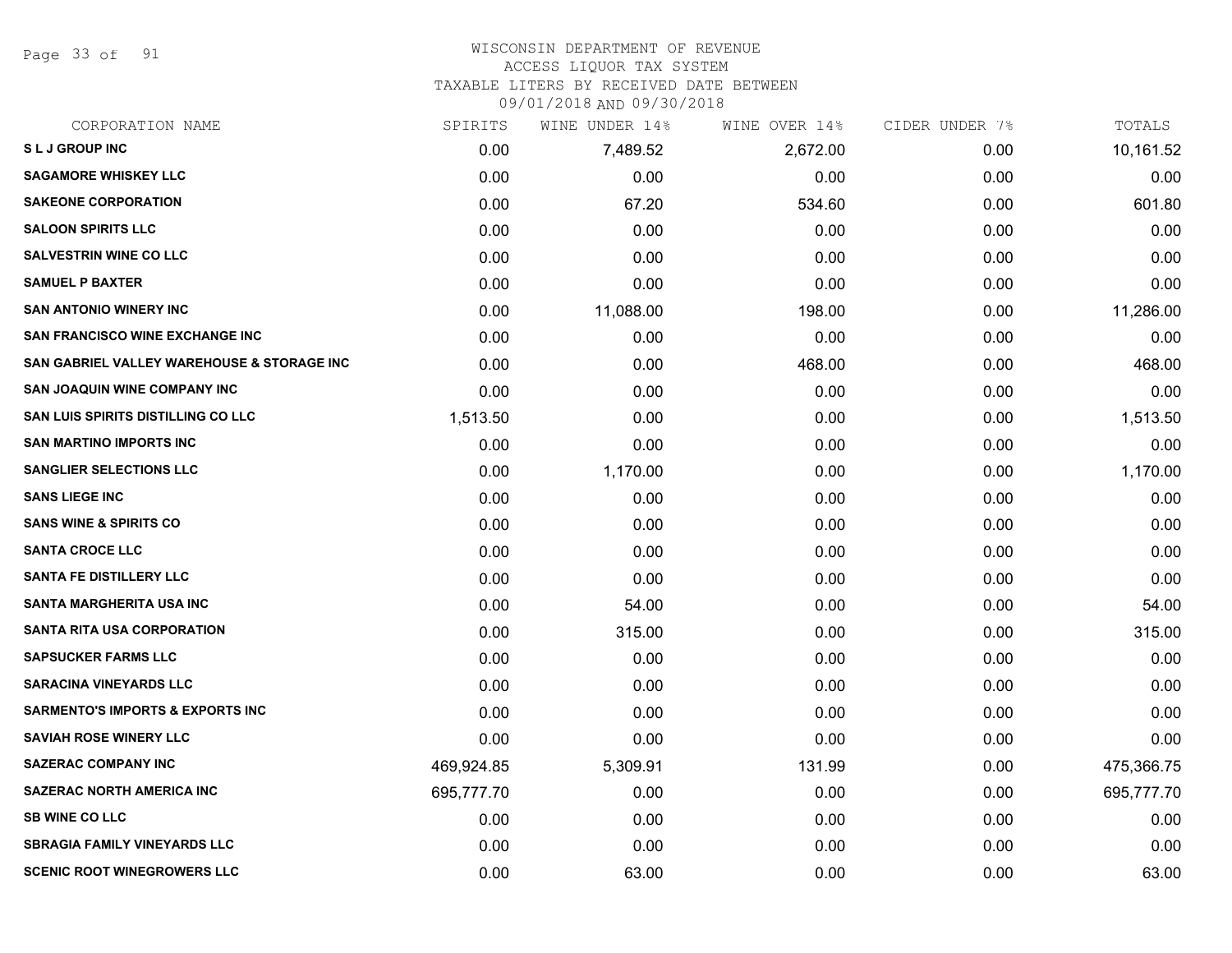Page 34 of 91

# WISCONSIN DEPARTMENT OF REVENUE ACCESS LIQUOR TAX SYSTEM TAXABLE LITERS BY RECEIVED DATE BETWEEN

| CORPORATION NAME                       | SPIRITS  | WINE UNDER 14% | WINE OVER 14% | CIDER UNDER 7% | TOTALS    |
|----------------------------------------|----------|----------------|---------------|----------------|-----------|
| <b>SCHEID VINEYARDS CALIFORNIA INC</b> | 0.00     | 4,428.00       | 0.00          | 0.00           | 4,428.00  |
| <b>SCHILLING CIDER LLC</b>             | 0.00     | 645.00         | 0.00          | 2,802.00       | 3,447.00  |
| <b>SCHMITT SOHNE INC</b>               | 0.00     | 0.00           | 0.00          | 0.00           | 0.00      |
| <b>SCHUG WINERY LLC</b>                | 0.00     | 216.00         | 256.50        | 0.00           | 472.50    |
| <b>SCHWEIGER VINEYARDS INC</b>         | 0.00     | 0.00           | 0.00          | 0.00           | 0.00      |
| <b>SCOPERTA IMPORTING CO INC</b>       | 0.00     | 2,700.00       | 126.00        | 0.00           | 2,826.00  |
| <b>SCOTT PAUL WINES OREGON LLC</b>     | 0.00     | 0.00           | 0.00          | 0.00           | 0.00      |
| <b>SEATTLE CIDER COMPANY LLC</b>       | 0.00     | 0.00           | 0.00          | 19,391.85      | 19,391.85 |
| <b>SEAVEY VINEYARD LP</b>              | 0.00     | 0.00           | 0.00          | 0.00           | 0.00      |
| <b>SELBY ENTERPRISES INC</b>           | 0.00     | 0.00           | 0.00          | 0.00           | 0.00      |
| SELECTIVE WINE ESTATES INC             | 0.00     | 504.00         | 0.00          | 0.00           | 504.00    |
| <b>SERGEY CHISTOV</b>                  | 0.00     | 0.00           | 0.00          | 0.00           | 0.00      |
| <b>SERRALLES USA LLC</b>               | 1,378.50 | 0.00           | 0.00          | 0.00           | 1,378.50  |
| <b>SHAFER VINEYARDS INC</b>            | 0.00     | 0.00           | 630.00        | 0.00           | 630.00    |
| <b>SHANNON RIDGE INC</b>               | 0.00     | 1,953.00       | 63.00         | 0.00           | 2,016.00  |
| <b>SHAW-ROSS HOLDING CO LLC</b>        | 1,547.25 | 5,247.57       | 4,231.60      | 0.00           | 11,026.42 |
| SHEA WINE CELLARS LLC                  | 0.00     | 0.00           | 0.00          | 0.00           | 0.00      |
| <b>SHELTON-MACKENZIE WINE COMPANY</b>  | 0.00     | 0.00           | 0.00          | 0.00           | 0.00      |
| <b>SHORTS BREWING COMPANY</b>          | 0.00     | 0.00           | 0.00          | 706.65         | 706.65    |
| SILVER OAK WINE CELLARS LLC            | 0.00     | 81.00          | 0.00          | 0.00           | 81.00     |
| <b>SILVER TRIDENT WINERY LLC</b>       | 0.00     | 116.00         | 0.00          | 0.00           | 116.00    |
| <b>SIMIONI IMPORTS LLC</b>             | 0.00     | 0.00           | 0.00          | 0.00           | 0.00      |
| <b>SINSKEY VINEYARDS INC</b>           | 0.00     | 76.50          | 0.00          | 0.00           | 76.50     |
| <b>SKINNER-DAVENA LLC</b>              | 0.00     | 0.00           | 0.00          | 0.00           | 0.00      |
| <b>SLO DOWN WINES LLC</b>              | 0.00     | 0.00           | 0.00          | 0.00           | 0.00      |
| <b>SMALL LOT IMPORTS INC</b>           | 0.00     | 0.00           | 0.00          | 0.00           | 0.00      |
| <b>SMALL VINES WINES INC</b>           | 0.00     | 9.00           | 0.00          | 0.00           | 9.00      |
| <b>SMART VENDING LLC</b>               | 0.00     | 0.00           | 0.00          | 0.00           | 0.00      |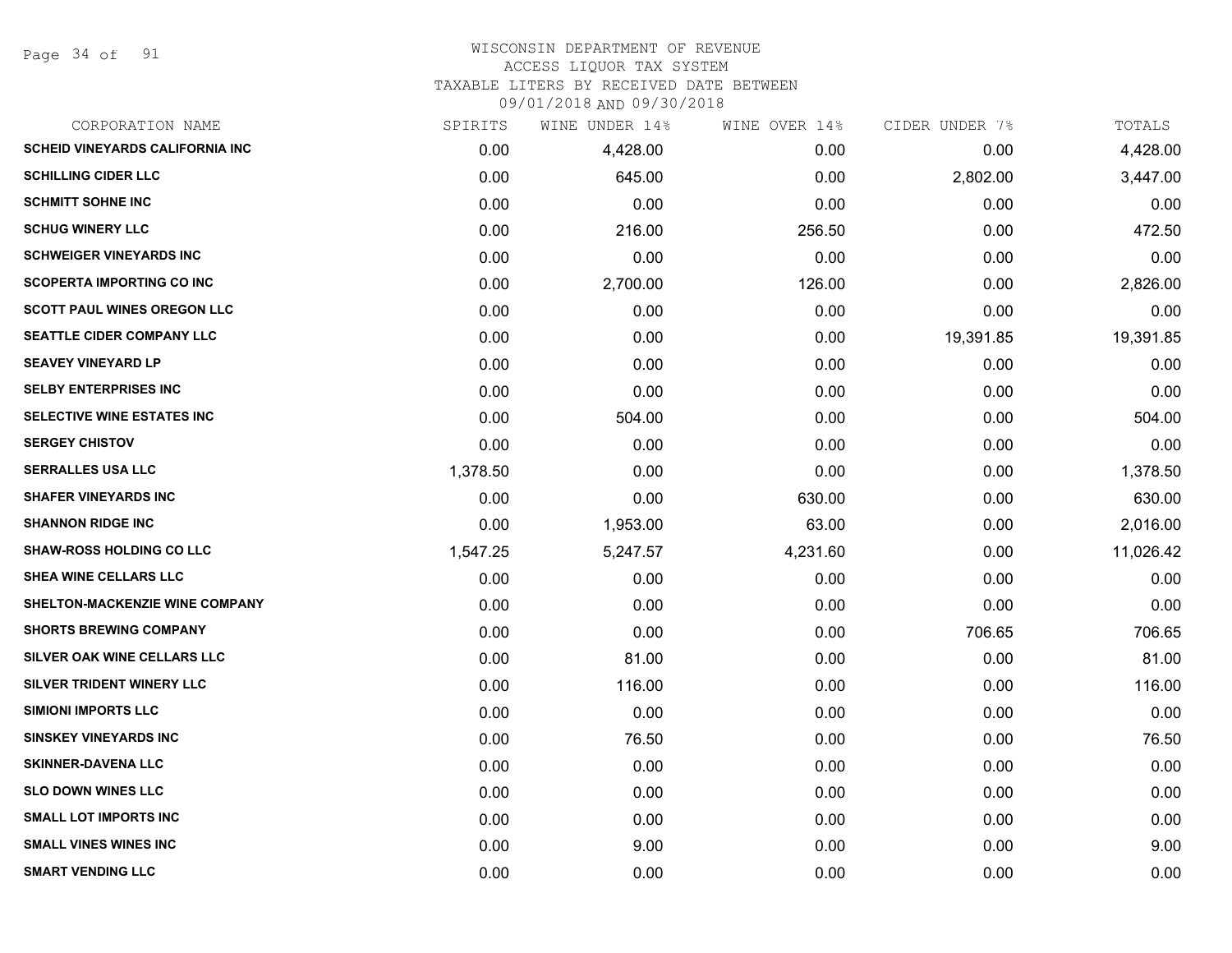Page 35 of 91

#### WISCONSIN DEPARTMENT OF REVENUE ACCESS LIQUOR TAX SYSTEM

TAXABLE LITERS BY RECEIVED DATE BETWEEN

| CORPORATION NAME                        | SPIRITS  | WINE UNDER 14% | WINE OVER 14% | CIDER UNDER 7% | TOTALS   |
|-----------------------------------------|----------|----------------|---------------|----------------|----------|
| <b>SMT ACQUISITIONS LLC</b>             | 0.00     | 2,552.92       | 94.50         | 0.00           | 2,647.42 |
| <b>SOCIAL ENJOYMENTS LLC</b>            | 0.00     | 0.00           | 0.00          | 0.00           | 0.00     |
| <b>SOKOL BLOSSER LTD</b>                | 0.00     | 225.00         | 0.00          | 0.00           | 225.00   |
| <b>SOLBERG DISTILLING LLC</b>           | 0.00     | 0.00           | 0.00          | 0.00           | 0.00     |
| <b>SOLENA CELLARS LLC</b>               | 0.00     | 189.00         | 0.00          | 0.00           | 189.00   |
| SOMERSTON WINE COMPANY, LLC             | 0.00     | 0.00           | 315.00        | 0.00           | 315.00   |
| SOURCE CODE BEVERAGE LLC                | 0.00     | 0.00           | 0.00          | 0.00           | 0.00     |
| <b>SOUTH BAY WINE GROUP LLC</b>         | 0.00     | 9,612.00       | 153.00        | 0.00           | 9,765.00 |
| <b>SOUTHERN STARZ INC</b>               | 0.00     | 92.72          | 86.10         | 0.00           | 178.82   |
| SOUTHERN WINE GROUP LLC                 | 0.00     | 0.00           | 0.00          | 0.00           | 0.00     |
| <b>SOUTHWEST SPIRITS &amp; WINE LLC</b> | 1,197.00 | 0.00           | 0.00          | 0.00           | 1,197.00 |
| <b>SOVEREIGN BRANDS LLC</b>             | 144.00   | 144.00         | 0.00          | 0.00           | 288.00   |
| <b>SPANN VINEYARDS INC</b>              | 0.00     | 0.00           | 0.00          | 0.00           | 0.00     |
| <b>SPARKLING OREGON LLC</b>             | 0.00     | 0.00           | 0.00          | 0.00           | 0.00     |
| <b>SPEAKEASY SPIRITS LLC</b>            | 2,907.24 | 0.00           | 0.00          | 0.00           | 2,907.24 |
| <b>SPENCER HOOPES</b>                   | 0.00     | 0.00           | 126.00        | 0.00           | 126.00   |
| <b>SPLINTER GROUP NAPA LLC</b>          | 0.00     | 0.00           | 0.00          | 0.00           | 0.00     |
| <b>SPOTTSWOODE WINERY INC</b>           | 0.00     | 0.00           | 112.50        | 0.00           | 112.50   |
| <b>SPRING MOUNTAIN VINEYARD INC</b>     | 0.00     | 0.00           | 0.00          | 0.00           | 0.00     |
| <b>SQUARE ONE ORGANIC SPIRITS LLC</b>   | 0.00     | 0.00           | 0.00          | 0.00           | 0.00     |
| <b>SQUARE ONE ORGANIC SPIRITS LLC</b>   | 0.00     | 0.00           | 0.00          | 0.00           | 0.00     |
| <b>SQZ BEVS LLC</b>                     | 0.00     | 512.00         | 0.00          | 0.00           | 512.00   |
| <b>ST GEORGE SPIRITS INC</b>            | 777.90   | 0.00           | 0.00          | 0.00           | 777.90   |
| <b>ST HELENA ESTATE LLC</b>             | 0.00     | 0.00           | 0.00          | 0.00           | 0.00     |
| <b>ST INNOCENT LTD</b>                  | 0.00     | 63.00          | 0.00          | 0.00           | 63.00    |
| ST JULIAN WINE COMPANY INC              | 0.00     | 1,728.00       | 0.00          | 0.00           | 1,728.00 |
| ST KILLIAN IMPORTING CO INC             | 0.00     | 0.00           | 0.00          | 0.00           | 0.00     |
| <b>ST SUPERY INC</b>                    | 0.00     | 378.00         | 126.00        | 0.00           | 504.00   |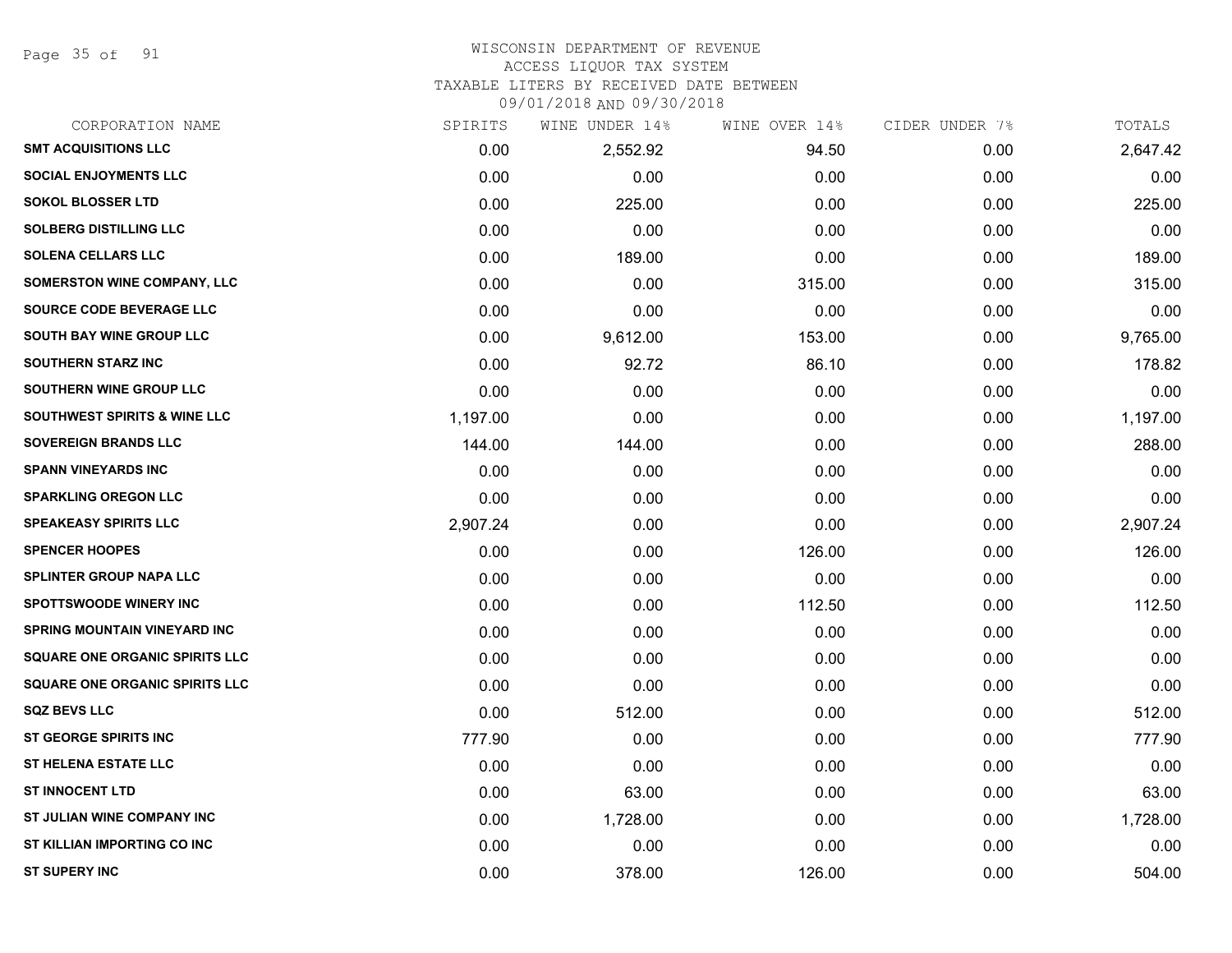Page 36 of 91

| CORPORATION NAME                       | SPIRITS   | WINE UNDER 14% | WINE OVER 14% | CIDER UNDER 7% | TOTALS     |
|----------------------------------------|-----------|----------------|---------------|----------------|------------|
| <b>STACKED WINES LLC</b>               | 0.00      | 0.00           | 0.00          | 0.00           | 0.00       |
| <b>STAGLIN FAMILY VINEYARD LLC</b>     | 0.00      | 0.00           | 85.50         | 0.00           | 85.50      |
| <b>STANLEY STAWSKI DIST CO INC</b>     | 0.00      | 0.00           | 0.00          | 0.00           | 0.00       |
| <b>STAR INDUSTRIES INC</b>             | 0.00      | 0.00           | 0.00          | 0.00           | 0.00       |
| <b>STARRY NIGHT WINERY LLC</b>         | 0.00      | 0.00           | 0.00          | 0.00           | 0.00       |
| STE MICHELLE WINE ESTATES LTD          | 346.50    | 57,879.00      | 6,588.00      | 0.00           | 64,813.50  |
| <b>STEELE WINES INC</b>                | 0.00      | 459.00         | 126.00        | 0.00           | 585.00     |
| STELLAR IMPORTING COMPANY LLC          | 0.00      | 0.00           | 0.00          | 0.00           | 0.00       |
| <b>STEM CIDERS LLC</b>                 | 0.00      | 0.00           | 0.00          | 0.00           | 0.00       |
| <b>STEPHAN VINEYARD INC</b>            | 0.00      | 0.00           | 0.00          | 0.00           | 0.00       |
| STEPHEN DOOLEY WINE CO INC             | 0.00      | 0.00           | 0.00          | 0.00           | 0.00       |
| <b>STEVE MILES SELECTIONS INC</b>      | 0.00      | 0.00           | 0.00          | 0.00           | 0.00       |
| STEVEN EDMUNDS & CORNELIA ST JOHN      | 0.00      | 0.00           | 0.00          | 0.00           | 0.00       |
| <b>STEWART CELLARS, LLC</b>            | 0.00      | 0.00           | 0.00          | 0.00           | 0.00       |
| <b>STEZ &amp; BOWER</b>                | 0.00      | 0.00           | 0.00          | 0.00           | 0.00       |
| <b>STOLI GROUP (USA) LLC</b>           | 12,197.00 | 0.00           | 0.00          | 0.00           | 12,197.00  |
| <b>STOLLER IMPORTS INC</b>             | 162.00    | 0.00           | 0.00          | 0.00           | 162.00     |
| <b>STOLLER VINEYARDS INC</b>           | 0.00      | 126.00         | 0.00          | 0.00           | 126.00     |
| <b>STOLPMAN VINEYARDS LLC</b>          | 0.00      | 0.00           | 0.00          | 0.00           | 0.00       |
| <b>STONEBRAKER-SOLES INC</b>           | 0.00      | 0.00           | 0.00          | 0.00           | 0.00       |
| SUGARLANDS DISTILLING COMPANY LLC      | 855.00    | 0.00           | 0.00          | 0.00           | 855.00     |
| <b>SUPERSTITION MEADERY</b>            | 0.00      | 0.00           | 0.00          | 0.00           | 0.00       |
| <b>SURVILLE ENTERPRISES CORP</b>       | 0.00      | 6,105.75       | 0.75          | 0.00           | 6,106.50   |
| <b>SUTTER HOME WINERY INC</b>          | 189.00    | 294,875.67     | 3,321.00      | 0.00           | 298,385.67 |
| <b>SVENSKA FOOD &amp; BEVERAGE LLC</b> | 0.00      | 0.00           | 0.00          | 0.00           | 0.00       |
| <b>SVP WINERY LLC</b>                  | 0.00      | 441.00         | 0.00          | 0.00           | 441.00     |
| <b>T ELENTENY HOLDINGS LLC</b>         | 0.00      | 567.00         | 0.00          | 0.00           | 567.00     |
| <b>T. EDWARD WINES, LTD</b>            | 0.00      | 0.00           | 0.00          | 0.00           | 0.00       |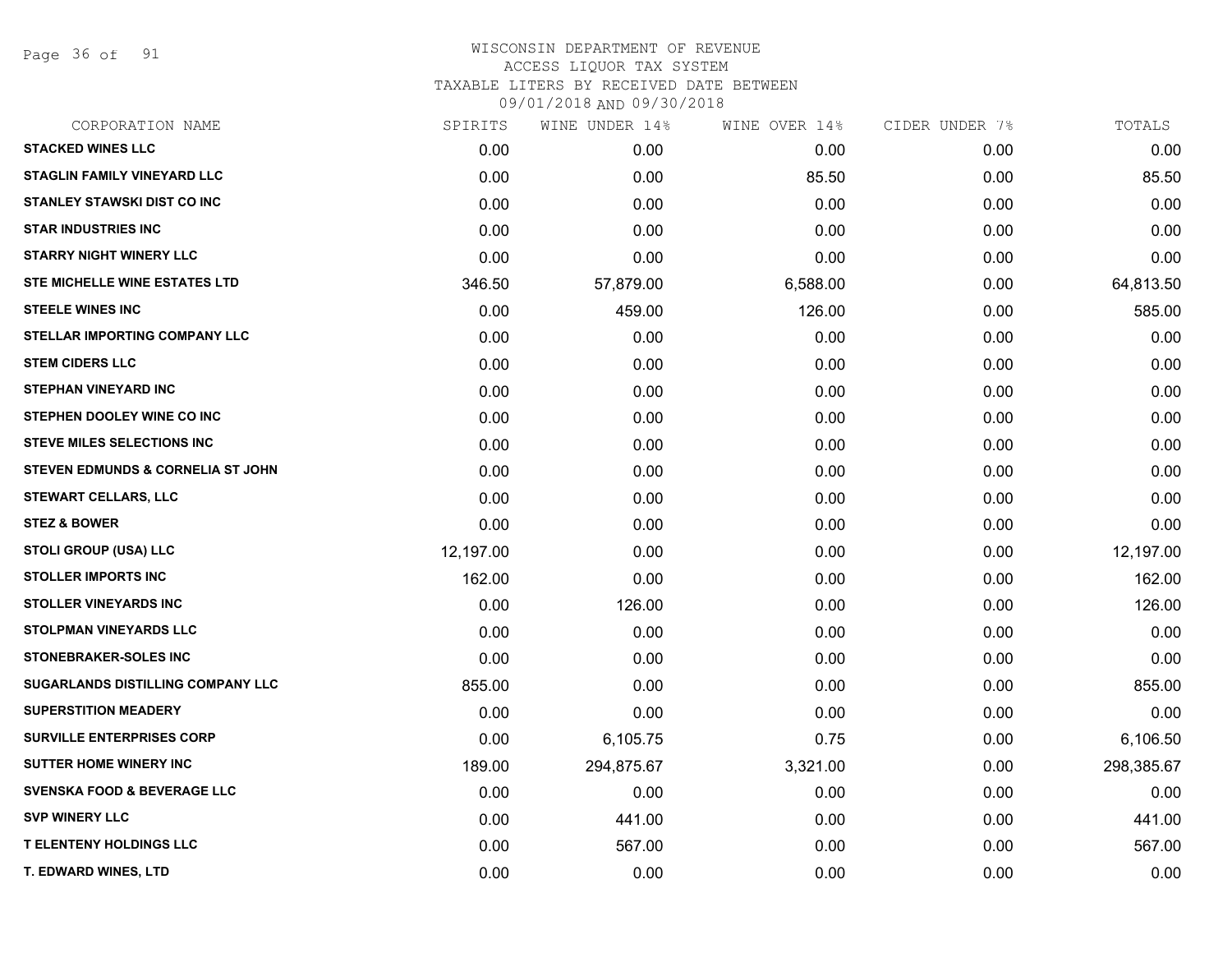Page 37 of 91

#### WISCONSIN DEPARTMENT OF REVENUE ACCESS LIQUOR TAX SYSTEM TAXABLE LITERS BY RECEIVED DATE BETWEEN

| CORPORATION NAME                   | SPIRITS  | WINE UNDER 14% | WINE OVER 14% | CIDER UNDER 7% | TOTALS   |
|------------------------------------|----------|----------------|---------------|----------------|----------|
| <b>TAFT STREET INC</b>             | 0.00     | 0.00           | 0.00          | 0.00           | 0.00     |
| <b>TAKARA SAKE USA INC</b>         | 0.00     | 1,883.10       | 523.80        | 25.20          | 2,432.10 |
| <b>TALLEY VINEYARDS INC</b>        | 0.00     | 54.00          | 0.00          | 0.00           | 54.00    |
| <b>TAMBER BEY VINEYARDS LLC</b>    | 0.00     | 0.00           | 29.72         | 0.00           | 29.72    |
| <b>TATOMER INC</b>                 | 0.00     | 0.00           | 0.00          | 0.00           | 0.00     |
| <b>TATTERSALL COMPANIES LLC</b>    | 321.76   | 0.00           | 0.00          | 0.00           | 321.76   |
| TERRA SANCTA TRADING COMPANY LLC   | 0.00     | 0.00           | 0.00          | 0.00           | 0.00     |
| <b>TERRANEO MERCHANTS INC</b>      | 0.00     | 0.00           | 0.00          | 0.00           | 0.00     |
| <b>TERRAVANT WINE COMPANY LLC</b>  | 0.00     | 1,269.00       | 0.00          | 0.00           | 1,269.00 |
| <b>TERRESSENTIA CORPORATION</b>    | 0.00     | 0.00           | 0.00          | 0.00           | 0.00     |
| <b>TERRIZZI VINO INC</b>           | 0.00     | 0.00           | 0.00          | 0.00           | 0.00     |
| <b>TERROIR CSS, LLC</b>            | 0.00     | 0.00           | 0.00          | 0.00           | 0.00     |
| <b>TGE LLC</b>                     | 0.00     | 0.00           | 0.00          | 0.00           | 0.00     |
| THE 11 WELLS SPIRITS COMPANY LLC   | 0.00     | 0.00           | 0.00          | 0.00           | 0.00     |
| THE AUSTRALIAN WINE CONNECTION INC | 0.00     | 0.00           | 0.00          | 0.00           | 0.00     |
| THE BIALE ESTATE                   | 0.00     | 0.00           | 0.00          | 0.00           | 0.00     |
| THE BRANDER VINEYARD               | 0.00     | 0.00           | 0.00          | 0.00           | 0.00     |
| THE BUSINESS CHAIN INC             | 0.00     | 0.00           | 0.00          | 0.00           | 0.00     |
| THE EDRINGTON GROUP USA LLC        | 2,617.50 | 0.00           | 0.00          | 0.00           | 2,617.50 |
| THE GIRLS IN THE VINEYARD          | 0.00     | 0.00           | 0.00          | 0.00           | 0.00     |
| THE HARVEST IMPORTING              | 0.00     | 0.00           | 0.00          | 0.00           | 0.00     |
| THE HESS COLLECTION WINERY         | 0.00     | 5,670.00       | 652.50        | 0.00           | 6,322.50 |
| THE INFINITE MONKEY THEOREM INC    | 0.00     | 0.00           | 0.00          | 0.00           | 0.00     |
| THE MEEKER VINEYARD                | 0.00     | 0.00           | 0.00          | 0.00           | 0.00     |
| THE MORLET SELECTION INC           | 0.00     | 0.00           | 0.00          | 0.00           | 0.00     |
| THE MORNE WINE COMPANY             | 0.00     | 144.00         | 0.00          | 0.00           | 144.00   |
| THE R.S. LIPMAN COMPANY            | 0.00     | 0.00           | 0.00          | 0.00           | 0.00     |
| THE SILVERADO VINEYARDS            | 0.00     | 504.00         | 274.50        | 0.00           | 778.50   |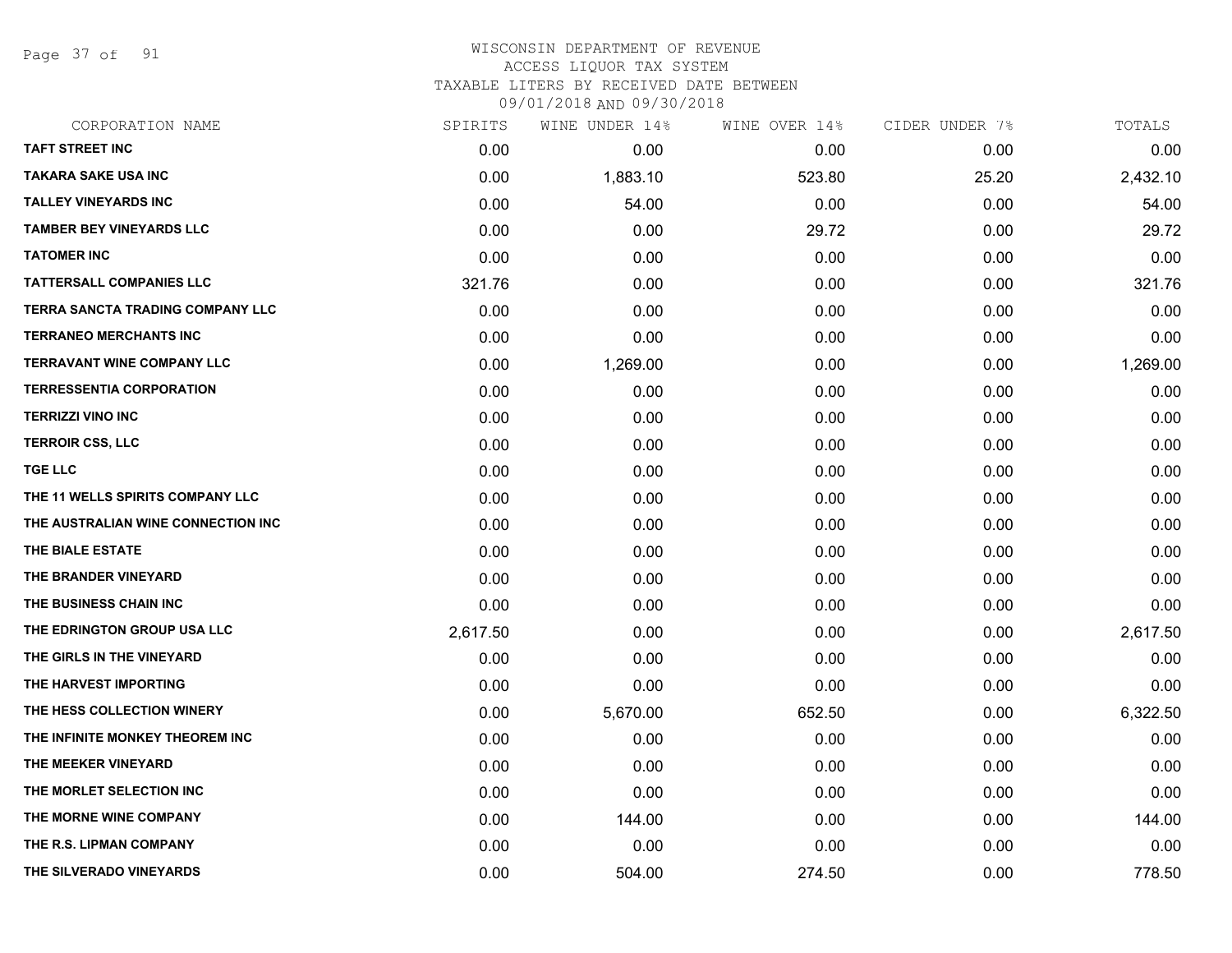Page 38 of 91

#### WISCONSIN DEPARTMENT OF REVENUE ACCESS LIQUOR TAX SYSTEM

TAXABLE LITERS BY RECEIVED DATE BETWEEN

| CORPORATION NAME                              | SPIRITS | WINE UNDER 14% | WINE OVER 14% | CIDER UNDER 7% | TOTALS     |
|-----------------------------------------------|---------|----------------|---------------|----------------|------------|
| THE SORTING TABLE LLC                         | 0.00    | 901.50         | 225.00        | 0.00           | 1,126.50   |
| THE TRITON COLLECTION INC                     | 0.00    | 0.00           | 0.00          | 0.00           | 0.00       |
| THE WINE GROUP INC                            | 0.00    | 502,627.50     | 7,671.00      | 0.00           | 510,298.50 |
| THE WINE SOURCE INC                           | 0.00    | 0.00           | 0.00          | 0.00           | 0.00       |
| THE WOODMAR GROUP LLC                         | 0.00    | 1,449.00       | 63.00         | 0.00           | 1,512.00   |
| THOMAS ALLEN VINEYARDS & WINERY, LLC          | 0.00    | 0.00           | 0.00          | 0.00           | 0.00       |
| THOMAS WILLIAM INC                            | 0.00    | 0.00           | 0.00          | 0.00           | 0.00       |
| THREE RING PRODUCTIONS LLC                    | 0.00    | 0.00           | 0.00          | 0.00           | 0.00       |
| TI BEVERAGE GROUP LTD                         | 0.00    | 0.00           | 0.00          | 0.00           | 0.00       |
| <b>TITUS &amp; TITUS</b>                      | 0.00    | 0.00           | 0.00          | 0.00           | 0.00       |
| TMR WINE COMPANY LLC                          | 0.00    | 0.00           | 0.00          | 0.00           | 0.00       |
| TOAD HOLLOW VINEYARDS INC                     | 0.00    | 3,969.00       | 882.00        | 0.00           | 4,851.00   |
| <b>TOBIN JAMES CELLARS</b>                    | 0.00    | 0.00           | 33.28         | 0.00           | 33.28      |
| <b>TOBY BEALL</b>                             | 0.00    | 0.00           | 0.00          | 0.00           | 0.00       |
| <b>TOLLIVER RANCH BRANDS LLC</b>              | 0.00    | 0.00           | 810.00        | 0.00           | 810.00     |
| <b>TOM MEADOWCROFT</b>                        | 0.00    | 0.00           | 0.00          | 0.00           | 0.00       |
| <b>TREANA WINERY LLC</b>                      | 0.00    | 0.00           | 0.00          | 0.00           | 0.00       |
| <b>TREASURY WINE ESTATES AMERICAS COMPANY</b> | 0.00    | 128,268.06     | 14,706.00     | 0.00           | 142,974.06 |
| <b>TREFETHEN VINEYARDS WINERY INC</b>         | 0.00    | 0.00           | 0.00          | 0.00           | 0.00       |
| <b>TREMAINE ATKINSON</b>                      | 36.00   | 0.00           | 0.00          | 0.00           | 36.00      |
| <b>TRENTADUE WINERY LLC</b>                   | 0.00    | 0.00           | 0.00          | 0.00           | 0.00       |
| TRI VIN IMPORTS INC                           | 31.50   | 4,077.00       | 0.00          | 0.00           | 4,108.50   |
| TRIM WINES LLC                                | 0.00    | 0.00           | 0.00          | 0.00           | 0.00       |
| TRINITAS CELLARS LLC                          | 0.00    | 0.00           | 0.00          | 0.00           | 0.00       |
| <b>TRIONE VINEYARDS LLC</b>                   | 0.00    | 63.00          | 0.00          | 0.00           | 63.00      |
| <b>TRI-STAR MARKETING INC</b>                 | 0.00    | 8,361.00       | 0.00          | 0.00           | 8,361.00   |
| TRUJILLO WINES, LLC                           | 0.00    | 0.00           | 0.00          | 0.00           | 0.00       |
| <b>TRUVINO INC</b>                            | 0.00    | 369.00         | 0.00          | 0.00           | 369.00     |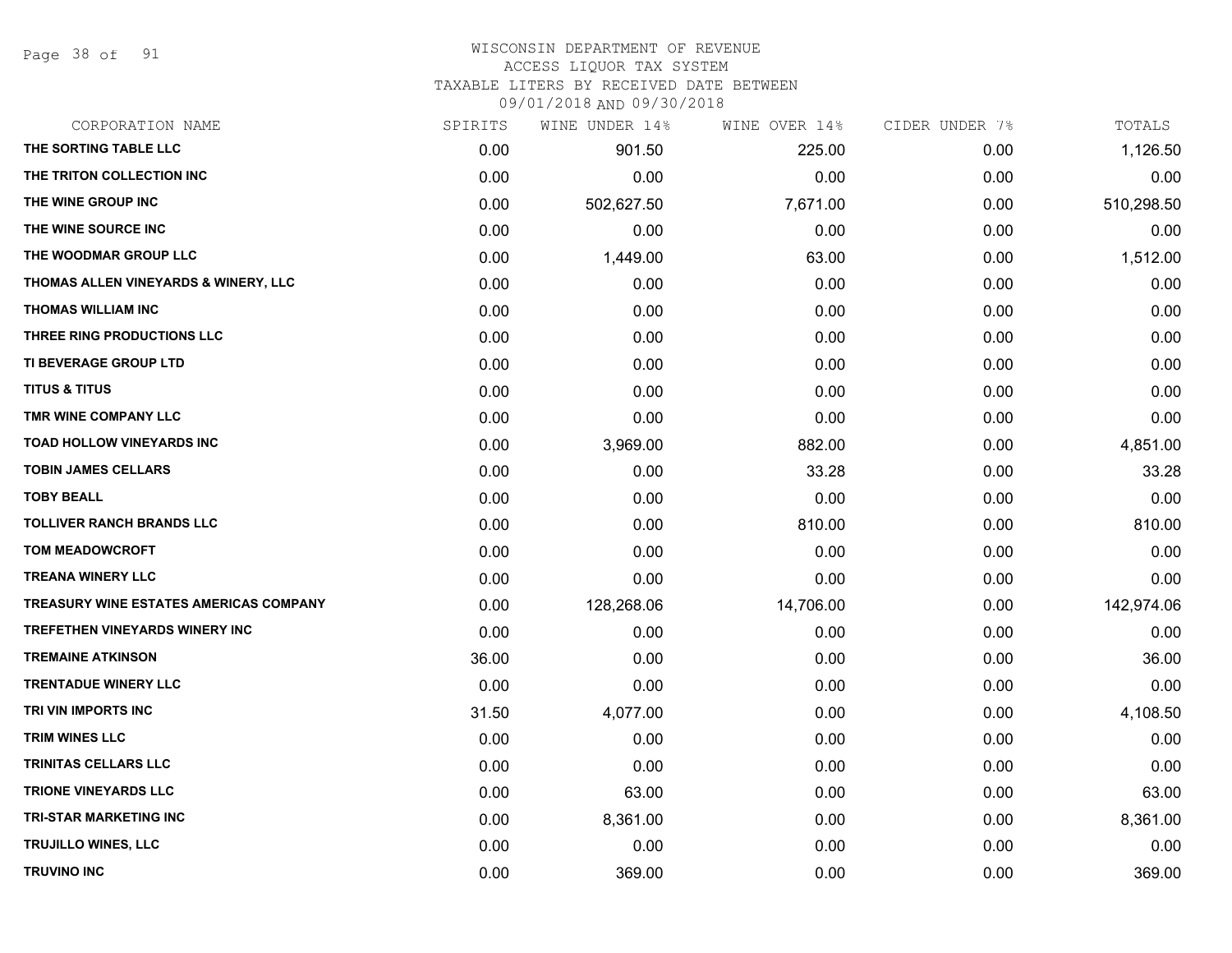Page 39 of 91

| CORPORATION NAME                          | SPIRITS    | WINE UNDER 14% | WINE OVER 14% | CIDER UNDER 7% | TOTALS     |
|-------------------------------------------|------------|----------------|---------------|----------------|------------|
| <b>TURLEY WINE CELLARS INC</b>            | 0.00       | 0.00           | 0.00          | 0.00           | 0.00       |
| <b>TURN KEY WINE BRANDS LLC</b>           | 0.00       | 0.00           | 0.00          | 0.00           | 0.00       |
| <b>TURNBULL WINE CELLARS</b>              | 0.00       | 0.00           | 0.00          | 0.00           | 0.00       |
| TWIN PEAKS WINERY INC                     | 0.00       | 0.00           | 0.00          | 0.00           | 0.00       |
| <b>TWO SONS IMPORTS LLC</b>               | 0.00       | 0.00           | 0.00          | 0.00           | 0.00       |
| <b>UMPQUA WINE WORKS LLC</b>              | 0.00       | 0.00           | 0.00          | 0.00           | 0.00       |
| UN SOGNO LLC                              | 0.00       | 0.00           | 0.00          | 0.00           | 0.00       |
| UNCLE JOHN'S FRUIT HOUSE WINERY LLC       | 0.00       | 0.00           | 0.00          | 0.00           | 0.00       |
| <b>UNION WINE COMPANY</b>                 | 0.00       | 10,836.00      | 0.00          | 0.00           | 10,836.00  |
| <b>UNITED SPIRITS INC</b>                 | 0.00       | 0.00           | 0.00          | 0.00           | 0.00       |
| UNITED STATES DISTILLED PRODUCTS CO.      | 217,449.20 | 42,918.70      | 2,601.00      | 0.00           | 262,968.90 |
| UNTI WINE CO LLC                          | 0.00       | 0.00           | 0.00          | 0.00           | 0.00       |
| <b>UPCHURCH VINEYARD LLC</b>              | 0.00       | 0.00           | 0.00          | 0.00           | 0.00       |
| USA WINE IMPORTS INC                      | 45.00      | 252.00         | 0.00          | 0.00           | 297.00     |
| USA WINE WEST LLC                         | 387.00     | 5,419.50       | 126.00        | 0.00           | 5,932.50   |
| <b>UVE ENTERPRISES INC</b>                | 4.50       | 2,137.50       | 99.00         | 0.00           | 2,241.00   |
| V&CLLC                                    | 0.00       | 0.00           | 0.00          | 0.00           | 0.00       |
| <b>V2 WINE GROUP LLC</b>                  | 0.00       | 0.00           | 0.00          | 0.00           | 0.00       |
| <b>VALCKENBERG INTERNATIONAL INC</b>      | 0.00       | 279.09         | 0.00          | 0.00           | 279.09     |
| <b>VALIANT VINEYARDS INC</b>              | 0.00       | 90.00          | 0.00          | 0.00           | 90.00      |
| <b>VALOR WINE CO LLC</b>                  | 0.00       | 0.00           | 0.00          | 0.00           | 0.00       |
| VAN RUITEN FAMILY WINERY LLC              | 0.00       | 63.00          | 63.00         | 0.00           | 126.00     |
| <b>VANDER MILL LLC</b>                    | 0.00       | 0.00           | 0.00          | 2,535.59       | 2,535.59   |
| <b>VELOCITY DISTRIBUTION COMPANY, LLC</b> | 0.00       | 0.00           | 0.00          | 0.00           | 0.00       |
| <b>VEN CAL RANCHES LLC</b>                | 0.00       | 0.00           | 0.00          | 0.00           | 0.00       |
| <b>VENGE VINEYARDS INC</b>                | 0.00       | 0.00           | 0.00          | 0.00           | 0.00       |
| <b>VERITY WINES LLC</b>                   | 0.00       | 0.00           | 0.00          | 0.00           | 0.00       |
| <b>VERMEIL WINE GROUP LLC</b>             | 0.00       | 0.00           | 0.00          | 0.00           | 0.00       |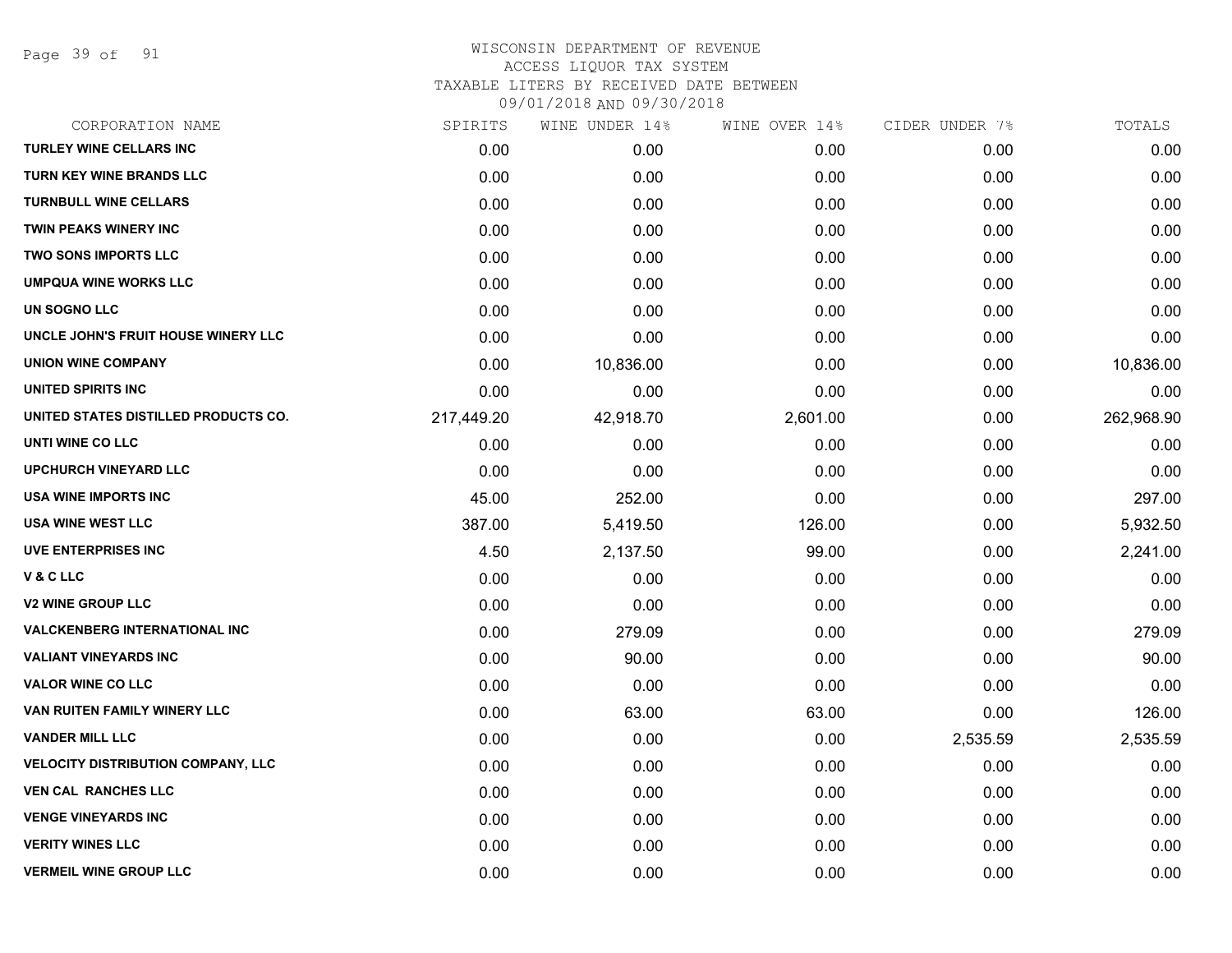Page 40 of 91

| CORPORATION NAME                      | SPIRITS  | WINE UNDER 14% | WINE OVER 14% | CIDER UNDER 7% | TOTALS    |
|---------------------------------------|----------|----------------|---------------|----------------|-----------|
| <b>VERMONT HARD CIDER COMPANY LLC</b> | 0.00     | 0.00           | 0.00          | 18,671.13      | 18,671.13 |
| VI. SCO. INC                          | 0.00     | 2,146.50       | 0.00          | 0.00           | 2,146.50  |
| <b>VIAS IMPORTS LTD</b>               | 0.00     | 0.00           | 0.00          | 0.00           | 0.00      |
| <b>VICENTE GANDIA USA INC</b>         | 0.00     | 503.98         | 0.00          | 0.00           | 503.98    |
| <b>VIEUX VINS INC</b>                 | 0.00     | 526.50         | 280.50        | 0.00           | 807.00    |
| <b>VIGNAIOLI LTD</b>                  | 0.00     | 0.00           | 0.00          | 0.00           | 0.00      |
| <b>VIKRE DISTILLERY LLC</b>           | 1,305.00 | 0.00           | 0.00          | 0.00           | 1,305.00  |
| <b>VILLA CREEK INC</b>                | 0.00     | 0.00           | 0.00          | 0.00           | 0.00      |
| <b>VILLA ENCINAL PARTNERS LP</b>      | 0.00     | 0.00           | 540.00        | 0.00           | 540.00    |
| <b>VILLA SAN JULIETTE INC</b>         | 0.00     | 0.00           | 0.00          | 0.00           | 0.00      |
| <b>VIN DE ZO LLC</b>                  | 0.00     | 22.50          | 90.00         | 0.00           | 112.50    |
| <b>VIN DIVINO LTD</b>                 | 0.00     | 0.00           | 0.00          | 0.00           | 0.00      |
| <b>VINA ROBLES INC</b>                | 0.00     | 36.00          | 468.00        | 0.00           | 504.00    |
| <b>VINAMERICAS INC</b>                | 0.00     | 1,062.00       | 0.00          | 0.00           | 1,062.00  |
| <b>VINCENZO PADULA</b>                | 0.00     | 0.00           | 0.00          | 0.00           | 0.00      |
| <b>VINE CLIFF WINERY INC</b>          | 0.00     | 0.00           | 0.00          | 0.00           | 0.00      |
| <b>VINE CONNECTIONS LLC</b>           | 0.00     | 1,296.00       | 190.44        | 0.00           | 1,486.44  |
| <b>VINEBURG LLC</b>                   | 0.00     | 0.00           | 126.00        | 0.00           | 126.00    |
| <b>VINEYARD 29 LLC</b>                | 0.00     | 4.50           | 70.50         | 0.00           | 75.00     |
| <b>VINEYARD BRANDS LLC</b>            | 0.00     | 9,867.00       | 369.00        | 0.00           | 10,236.00 |
| <b>VINIFERA IMPORTS LTD</b>           | 0.00     | 0.00           | 0.00          | 0.00           | 0.00      |
| <b>VINO DEL SOL INC</b>               | 0.00     | 4,518.00       | 126.00        | 0.00           | 4,644.00  |
| <b>VINO LOGICS CORPORATION</b>        | 0.00     | 252.00         | 0.00          | 0.00           | 252.00    |
| <b>VINO.COM LLC</b>                   | 0.00     | 531.00         | 414.00        | 3,223.00       | 4,168.00  |
| <b>VINOANDES LLC</b>                  | 0.00     | 0.00           | 0.00          | 0.00           | 0.00      |
| <b>VINOVIA WINE GROUP INC</b>         | 0.00     | 504.00         | 0.00          | 0.00           | 504.00    |
| <b>VINTAGE '59 IMPORTS LLC</b>        | 0.00     | 0.00           | 0.00          | 0.00           | 0.00      |
| <b>VINTAGE POINT LLC</b>              | 0.00     | 234.00         | 0.00          | 0.00           | 234.00    |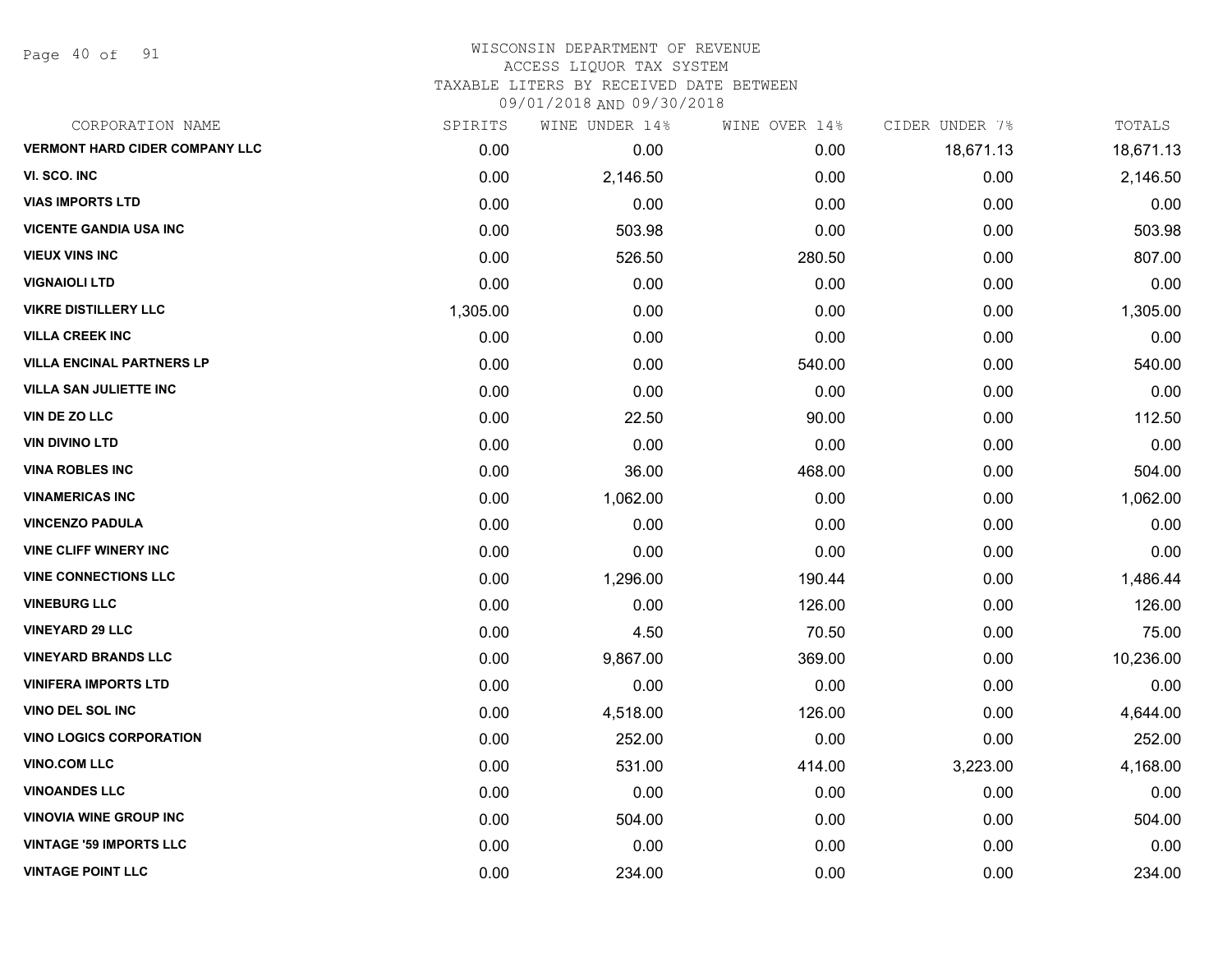Page 41 of 91

#### WISCONSIN DEPARTMENT OF REVENUE ACCESS LIQUOR TAX SYSTEM

TAXABLE LITERS BY RECEIVED DATE BETWEEN

| CORPORATION NAME                               | SPIRITS   | WINE UNDER 14% | WINE OVER 14% | CIDER UNDER 7% | TOTALS     |
|------------------------------------------------|-----------|----------------|---------------|----------------|------------|
| <b>VINTAGE WINE ESTATES, INC.</b>              | 0.00      | 5,832.00       | 1,399.50      | 0.00           | 7,231.50   |
| <b>VINTURE WINE COMPANY LLC</b>                | 0.00      | 0.00           | 0.00          | 0.00           | 0.00       |
| <b>VINTUS LLC</b>                              | 0.00      | 0.00           | 0.00          | 0.00           | 0.00       |
| <b>VISION WINE &amp; SPIRITS LLC</b>           | 252.00    | 54.00          | 0.00          | 0.00           | 306.00     |
| <b>VITANI SPIRITS LLC</b>                      | 0.00      | 0.00           | 0.00          | 0.00           | 0.00       |
| <b>VOTTO VINES IMPORTING INC</b>               | 0.00      | 0.00           | 0.00          | 0.00           | 0.00       |
| <b>W J DEUTSCH &amp; SONS LTD</b>              | 37,062.05 | 180,458.64     | 18,392.82     | 0.00           | 235,913.51 |
| <b>WAGNER WINE COMPANY LLC</b>                 | 0.00      | 504.00         | 3,546.00      | 0.00           | 4,050.00   |
| <b>WAGNER WINERY LLC</b>                       | 0.00      | 0.00           | 0.00          | 0.00           | 0.00       |
| <b>WALTER NOVOSEL</b>                          | 0.00      | 0.00           | 0.00          | 0.00           | 0.00       |
| <b>WARWICK VALLEY WINE CO INC</b>              | 0.00      | 0.00           | 0.00          | 0.00           | 0.00       |
| <b>WEBSTER BARNES LLC</b>                      | 0.00      | 0.00           | 0.00          | 0.00           | 0.00       |
| <b>WEIBEL INCORPORATED</b>                     | 0.00      | 314.83         | 0.00          | 0.00           | 314.83     |
| <b>WEIN BAUER INC</b>                          | 0.00      | 3,231.80       | 0.00          | 0.00           | 3,231.80   |
| <b>WELL OILED WINE COMPANY LLC</b>             | 0.00      | 0.00           | 0.00          | 0.00           | 0.00       |
| <b>WEST COAST WINE PARTNERS LLC</b>            | 0.00      | 0.00           | 0.00          | 0.00           | 0.00       |
| <b>WESTERN SPIRITS BEVERAGE CO LLC</b>         | 4,834.50  | 0.00           | 0.00          | 0.00           | 4,834.50   |
| <b>WEYGANDT-METZLER IMPORTING LTD</b>          | 0.00      | 959.76         | 0.00          | 0.00           | 959.76     |
| <b>WHITE OAK VINEYARDS &amp; WINERY LLC</b>    | 0.00      | 0.00           | 0.00          | 0.00           | 0.00       |
| <b>WHYTE AND MACKAY (AMERICAS) LIMITED LLC</b> | 0.00      | 0.00           | 0.00          | 0.00           | 0.00       |
| <b>WI INC</b>                                  | 0.00      | 0.00           | 0.00          | 0.00           | 0.00       |
| <b>WILLAMETTE VALLEY VINEYARDS INC</b>         | 0.00      | 630.00         | 0.00          | 0.00           | 630.00     |
| <b>WILLIAM GRANT &amp; SONS INC</b>            | 73,588.65 | 0.00           | 0.00          | 0.00           | 73,588.65  |
| <b>WILLIAM P KNUTTEL</b>                       | 0.00      | 0.00           | 0.00          | 0.00           | 0.00       |
| <b>WILLIAM PRICE III</b>                       | 0.00      | 0.00           | 0.00          | 0.00           | 0.00       |
| <b>WILLIAM T HOLLORAN</b>                      | 0.00      | 630.00         | 0.00          | 0.00           | 630.00     |
| <b>WILLIAM WOLF BRAND LLC</b>                  | 0.00      | 0.00           | 0.00          | 0.00           | 0.00       |
| <b>WILLIAM WOODRUFF</b>                        | 0.00      | 0.00           | 0.00          | 0.00           | 0.00       |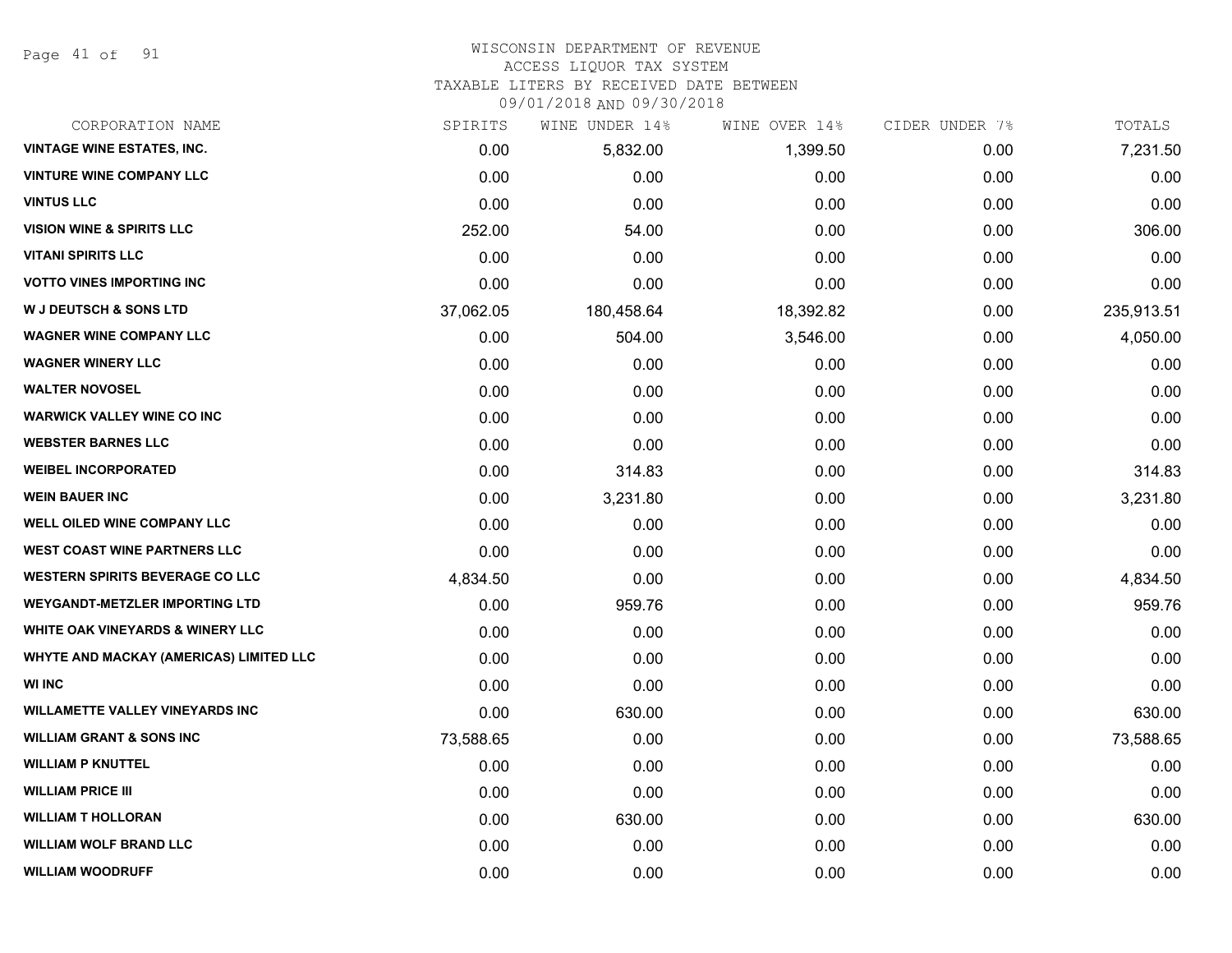Page 42 of 91

| CORPORATION NAME                               | SPIRITS | WINE UNDER 14% | WINE OVER 14% | CIDER UNDER 7% | TOTALS    |
|------------------------------------------------|---------|----------------|---------------|----------------|-----------|
| <b>WILLIAMS &amp; SELYEM LLC</b>               | 0.00    | 0.00           | 0.00          | 0.00           | 0.00      |
| <b>WILSON CREEK WINERY &amp; VINEYARDS INC</b> | 0.00    | 0.00           | 0.00          | 0.00           | 0.00      |
| <b>WILSON DANIELS LLC</b>                      | 0.00    | 2,979.00       | 144.00        | 0.00           | 3,123.00  |
| <b>WINDY CITY DISTILLING INC</b>               | 0.00    | 0.00           | 0.00          | 0.00           | 0.00      |
| <b>WINE BRIDGE IMPORTS INC</b>                 | 0.00    | 1,116.00       | 0.00          | 0.00           | 1,116.00  |
| WINE COUNTRY INTERNATIONAL INC                 | 0.00    | 0.00           | 0.00          | 0.00           | 0.00      |
| <b>WINE CREEK LLC</b>                          | 0.00    | 234.00         | 864.00        | 0.00           | 1,098.00  |
| <b>WINE HOOLIGANS LLC</b>                      | 0.00    | 2,016.00       | 0.00          | 0.00           | 2,016.00  |
| <b>WINE WINE SITUATION LLC</b>                 | 0.00    | 0.00           | 0.00          | 0.00           | 0.00      |
| <b>WINEPLAYGROUND.COM INC</b>                  | 0.00    | 0.00           | 0.00          | 0.00           | 0.00      |
| <b>WINERIES &amp; SELECT PRODUCTS LLC</b>      | 0.00    | 486.00         | 351.00        | 0.00           | 837.00    |
| <b>WINERY EXCHANGE, INC.</b>                   | 0.00    | 29,358.00      | 2,556.00      | 0.00           | 31,914.00 |
| <b>WINES OF FRANCE INC</b>                     | 0.00    | 540.00         | 0.00          | 0.00           | 540.00    |
| <b>WINES UNLIMITED INC</b>                     | 0.00    | 7,375.50       | 0.00          | 0.00           | 7,375.50  |
| <b>WINESELLERS LTD</b>                         | 0.00    | 4,269.48       | 0.00          | 0.00           | 4,269.48  |
| WINNESHIEK WILDBERRY WINERY LLC                | 0.00    | 0.00           | 0.00          | 0.00           | 0.00      |
| <b>WISD LLC</b>                                | 0.00    | 378.00         | 0.00          | 0.00           | 378.00    |
| <b>WOODSON WINES LLC</b>                       | 0.00    | 0.00           | 0.00          | 0.00           | 0.00      |
| <b>WORLD TRAVELER IMPORTS LLC</b>              | 0.00    | 354.00         | 0.00          | 0.00           | 354.00    |
| <b>WORLDWIDE CELLARS INC</b>                   | 0.00    | 855.00         | 0.00          | 0.00           | 855.00    |
| <b>WYOMING WHISKEY INC</b>                     | 0.00    | 0.00           | 0.00          | 0.00           | 0.00      |
| YAEGAKI CORPORATION OF USA                     | 0.00    | 837.00         | 118.80        | 0.00           | 955.80    |
| YELLOW ROSE DISTILLING LLC                     | 0.00    | 0.00           | 0.00          | 0.00           | 0.00      |
| YORKVILLE CELLARS INC                          | 0.00    | 0.00           | 0.00          | 0.00           | 0.00      |
| YOUNTVILLE WINE IMPORTS LLC                    | 0.00    | 0.00           | 0.00          | 0.00           | 0.00      |
| <b>ZACH HOLLINGSWORTH</b>                      | 0.00    | 0.00           | 0.00          | 0.00           | 0.00      |
| <b>ZD WINES LLC</b>                            | 0.00    | 0.00           | 0.00          | 0.00           | 0.00      |
| <b>ZEILER SPIRITS LLC</b>                      | 0.00    | 0.00           | 0.00          | 0.00           | 0.00      |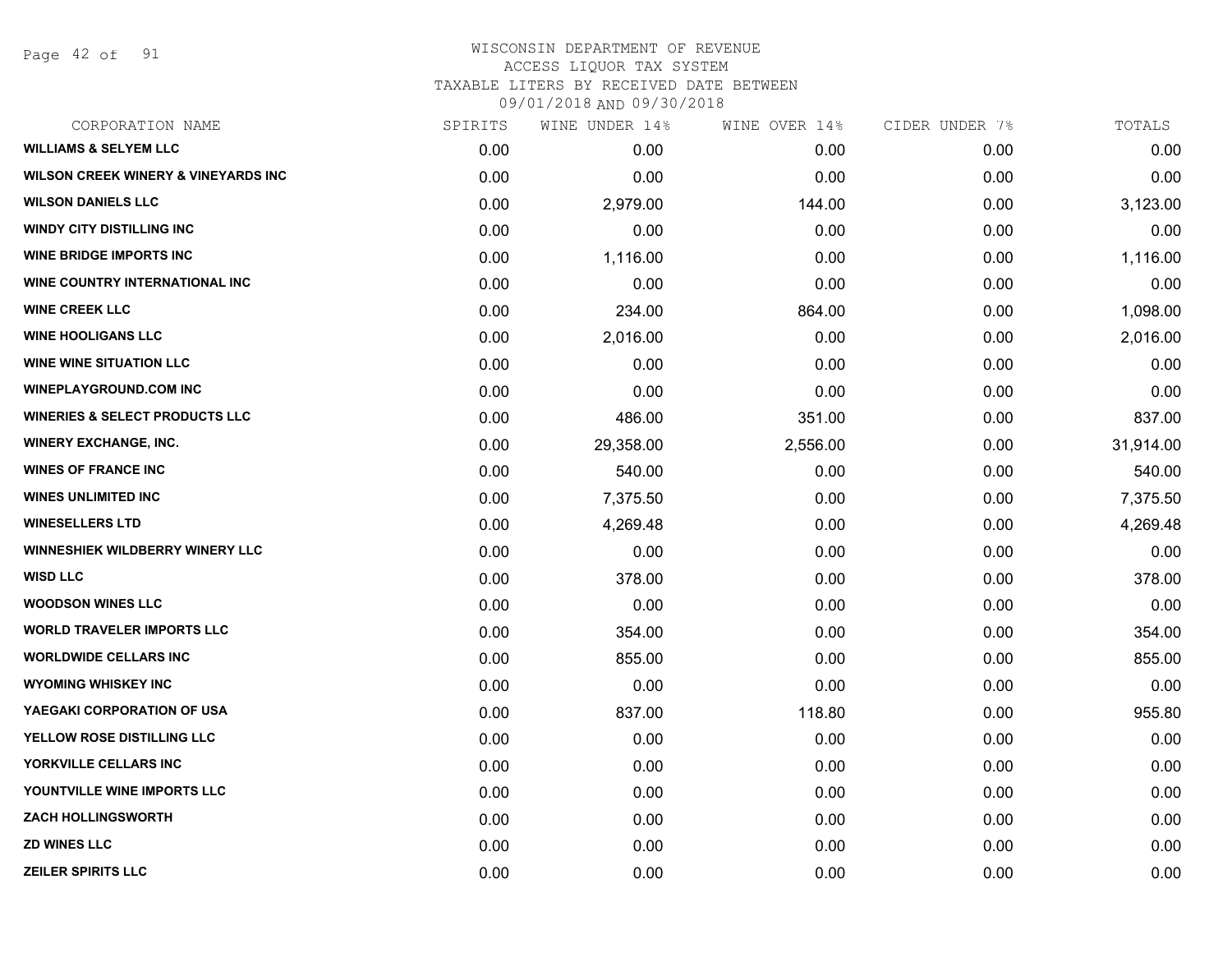| Page 43 of 91              | WISCONSIN DEPARTMENT OF REVENUE<br>ACCESS LIOUOR TAX SYSTEM<br>TAXABLE LITERS BY RECEIVED DATE BETWEEN<br>09/01/2018 AND 09/30/2018 |                |               |                |              |  |  |
|----------------------------|-------------------------------------------------------------------------------------------------------------------------------------|----------------|---------------|----------------|--------------|--|--|
| CORPORATION NAME           | SPIRITS                                                                                                                             | WINE UNDER 14% | WINE OVER 14% | CIDER UNDER 7% | TOTALS       |  |  |
| <b>ZONIN USA INC</b>       | 0.00                                                                                                                                | 16.080.25      | 153.00        | 0.00           | 16,233.25    |  |  |
| TOTAL LITERS FOR 9/30/2018 | 4,862,093.56                                                                                                                        | 3,951,586.43   | 301.121.65    | 336,210.55     | 9,451,012.19 |  |  |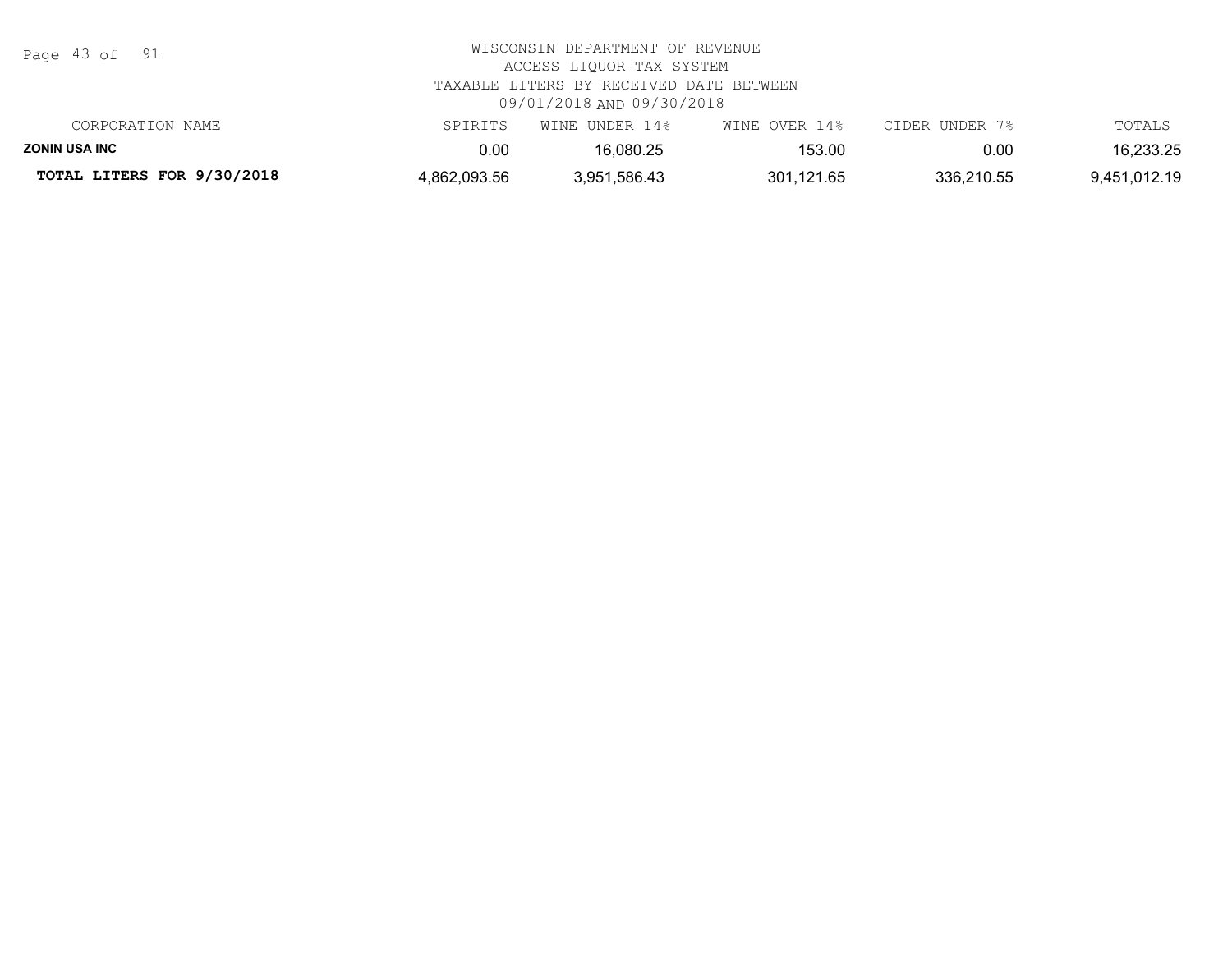Page 44 of 91

# WISCONSIN DEPARTMENT OF REVENUE ACCESS LIQUOR TAX SYSTEM TAXABLE LITERS BY RECEIVED DATE BETWEEN 09/01/2018 AND 09/30/2018

CORPORATION NAME SPIRITS WINE UNDER 14% WINE OVER 14% CIDER UNDER 7% TOTALS

**IN STATE WHOLESALER (W)**

| ALLSTATE LIQUOR & WINE COMPANY, INC.          | 0.00       | 0.00          | 0.00     | 0.00 | 0.00        |
|-----------------------------------------------|------------|---------------|----------|------|-------------|
| <b>AVA WINE &amp; SPIRITS LLC</b>             | 0.00       | $-295,600.04$ | 0.00     | 0.00 | -295,600.04 |
| <b>BADGER DISTRIBUTING OF MILWAUKEE LLC</b>   | 0.00       | 0.00          | 0.00     | 0.00 | 0.00        |
| <b>BADGER LIQUOR CO. INC.</b>                 | 116,968.65 | 32,257.50     | 0.00     | 0.00 | 149,226.15  |
| <b>BADGER STATE WINERY COOPERATIVE</b>        | 0.00       | 0.00          | 0.00     | 0.00 | 0.00        |
| <b>BADGER WINE &amp; SPIRITS LLC</b>          | 0.00       | 0.00          | 0.00     | 0.00 | 0.00        |
| BEECHWOOD DISTRIBUTORS, INC.                  | 0.00       | 0.00          | 0.00     | 0.00 | 0.00        |
| BEER CAPITOL DISTRIBUTING LLC                 | 0.00       | 0.00          | 0.00     | 0.00 | 0.00        |
| <b>BILL'S DISTRIBUTING, LTD.</b>              | 0.00       | 0.00          | 0.00     | 0.00 | 0.00        |
| <b>BRANT T NEHMER</b>                         | 0.00       | 0.00          | 0.00     | 0.00 | 0.00        |
| <b>BREAKTHRU BEVERAGE GROUP LLC</b>           | 0.00       | 0.00          | 0.00     | 0.00 | 0.00        |
| <b>BREAKTHRU BEVERAGE GROUP LLC</b>           | 12,582.03  | 20,529.16     | 858.00   | 0.00 | 33,969.19   |
| <b>BREAKTHRU BEVERAGE WISCONSIN NORTH LLC</b> | 0.00       | 0.00          | 0.00     | 0.00 | 0.00        |
| <b>C.J.W., INC.</b>                           | 0.00       | 0.00          | 0.00     | 0.00 | 0.00        |
| <b>CAPITOL-HUSTING COMPANY, INC.</b>          | 11,274.00  | 38,137.50     | 0.00     | 0.00 | 49,411.50   |
| <b>CATHRINE BENNETT</b>                       | 0.00       | 0.00          | 0.00     | 0.00 | 0.00        |
| DE PERE LIQUOR CO LLC                         | 0.00       | 0.00          | 0.00     | 0.00 | 0.00        |
| <b>DEAN DISTRIBUTING, INC.</b>                | 0.00       | 0.00          | 0.00     | 0.00 | 0.00        |
| <b>DEAN DISTRIBUTING, INC.</b>                | 0.00       | 0.00          | 0.00     | 0.00 | 0.00        |
| DEWITT CHURCH GOODS, INC.                     | 0.00       | 0.00          | 0.00     | 0.00 | 0.00        |
| <b>FABIANO BROTHERS - WISCONSIN LLC</b>       | 0.00       | 0.00          | 0.00     | 0.00 | 0.00        |
| <b>FAUSTO FIORAVANTI</b>                      | 0.00       | 0.00          | 0.00     | 0.00 | 0.00        |
| FLANIGAN DISTRIBUTING OF DOOR COUNTY, INC.    | 0.00       | 0.00          | 0.00     | 0.00 | 0.00        |
| FOUR SEASONS BEER DISTRIBUTORS INC            | 0.00       | 0.00          | 0.00     | 0.00 | 0.00        |
| FRANK BEER DISTRIBUTORS, INC.                 | 0.00       | 0.00          | 0.00     | 0.00 | 0.00        |
| <b>FRANK J MIRENDA SR</b>                     | 0.00       | 0.00          | 1,512.00 | 0.00 | 1,512.00    |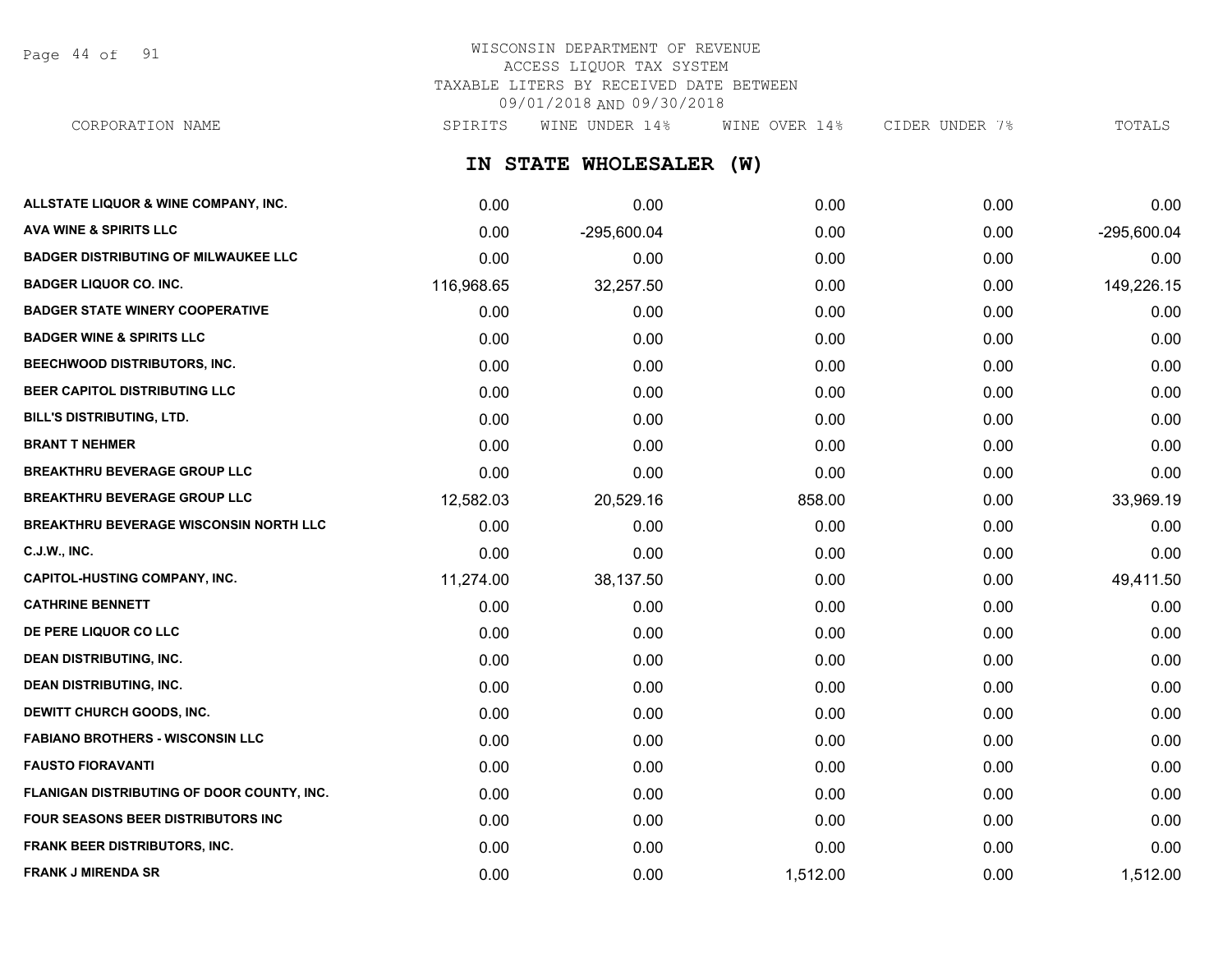| CORPORATION NAME                                 | SPIRITS   | WINE UNDER 14% | WINE OVER 14% | CIDER UNDER 7% | TOTALS      |
|--------------------------------------------------|-----------|----------------|---------------|----------------|-------------|
| <b>FRANK LIQUOR COMPANY, INC.</b>                | 76,874.97 | 0.00           | 0.00          | 0.00           | 76,874.97   |
| FRANK LIQUORS OF LA CROSSE, INC.                 | 0.00      | 0.00           | 0.00          | 0.00           | 0.00        |
| <b>GASPARD INC</b>                               | 0.00      | 0.00           | 0.00          | 0.00           | 0.00        |
| <b>GENERAL BEER DISTRIBUTORS CO.</b>             | 0.00      | 0.00           | 0.00          | 0.00           | 0.00        |
| <b>GENERAL BEER DISTRIBUTORS CO. - MILWAUKEE</b> | 0.00      | 0.00           | 0.00          | 0.00           | 0.00        |
| <b>GENERAL BEER-NORTHEAST INC</b>                | 0.00      | 0.00           | 0.00          | 0.00           | 0.00        |
| <b>GENERAL BEER-NORTHEAST INC</b>                | 0.00      | 0.00           | 0.00          | 0.00           | 0.00        |
| <b>GENERAL BEER-NORTHWEST, INC.</b>              | 0.00      | 0.00           | 0.00          | 0.00           | 0.00        |
| <b>GENERAL BEER-NORTHWEST, INC.</b>              | 0.00      | 0.00           | 0.00          | 0.00           | 0.00        |
| <b>GENERAL BEVERAGE SALES CO.</b>                | 8,105.40  | 52,875.00      | 7,024.50      | 0.00           | 68,004.90   |
| <b>GENERAL BEVERAGE SALES CO. -- OSHKOSH</b>     | 8,433.30  | 29,781.00      | 0.00          | 0.00           | 38,214.30   |
| <b>GENERAL BEVERAGE SALES CO.-MILWAUKEE</b>      | 9,786.00  | 39,906.00      | 0.00          | 0.00           | 49,692.00   |
| <b>GIUSEPPE GAGLIANELLO</b>                      | 0.00      | 0.00           | 0.00          | 0.00           | 0.00        |
| <b>GLORIA R RAGSDALE</b>                         | 0.00      | 0.00           | 0.00          | 0.00           | 0.00        |
| <b>HENDRICKS BEVERAGE, INC.</b>                  | 0.00      | 0.00           | 0.00          | 0.00           | 0.00        |
| <b>IRL, INCORPORATED</b>                         | 0.00      | 0.00           | 0.00          | 0.00           | 0.00        |
| <b>JACQUES VIEAU, INC.</b>                       | 0.00      | 0.00           | 0.00          | 0.00           | 0.00        |
| <b>JANDRAIN RELIGIOUS SUPPLY, INC.</b>           | 0.00      | 0.00           | 0.00          | 0.00           | 0.00        |
| <b>JANSEN INTERNATIONAL LLC</b>                  | 0.00      | 5,108.25       | 450.00        | 0.00           | 5,558.25    |
| <b>JAW PROPERTIES LLC</b>                        | 0.00      | 0.00           | 0.00          | 0.00           | 0.00        |
| <b>JOHN J COLLETTI</b>                           | 0.00      | $-1,368.00$    | $-252.00$     | 0.00           | $-1,620.00$ |
| JOHNSON BROTHERS OF WISCONSIN INC                | $-369.00$ | 30,693.55      | $-483.00$     | 0.00           | 29,841.55   |
| <b>JONATHAN H STOLP</b>                          | 0.00      | 0.00           | 0.00          | 0.00           | 0.00        |
| <b>JONATHON LODUCA</b>                           | 0.00      | 0.00           | 0.00          | 0.00           | 0.00        |
| <b>JOSEPH A TRYGAR</b>                           | 0.00      | 0.00           | 0.00          | 0.00           | 0.00        |
| <b>JOYVINE LLC</b>                               | 0.00      | 0.00           | 0.00          | 0.00           | 0.00        |
| <b>KAY BEER DISTRIBUTING, INC.</b>               | 0.00      | 0.00           | 0.00          | 0.00           | 0.00        |
| LA CROSSE BEVERAGE LLC                           | 0.00      | 0.00           | 0.00          | 0.00           | 0.00        |
|                                                  |           |                |               |                |             |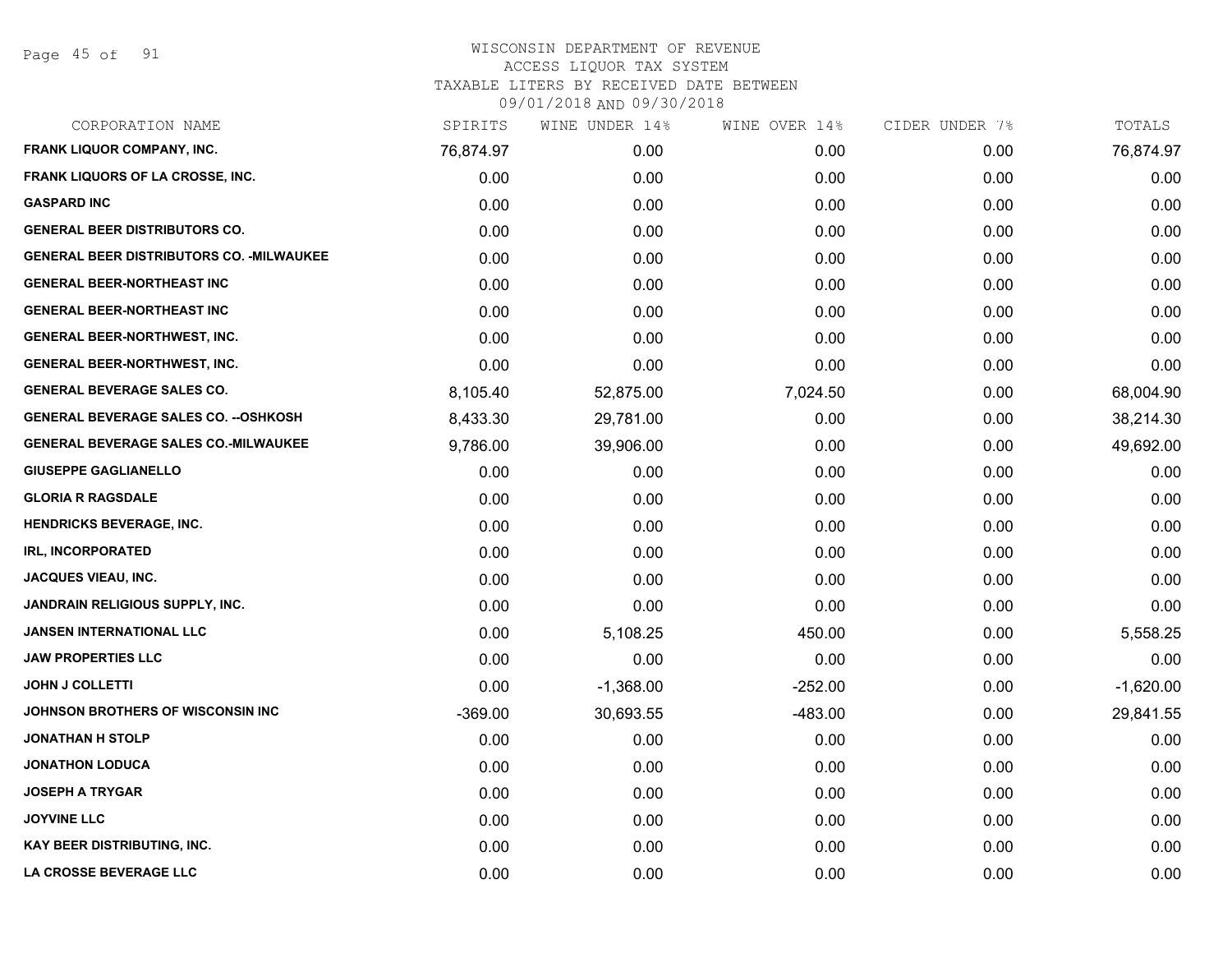Page 46 of 91

#### WISCONSIN DEPARTMENT OF REVENUE ACCESS LIQUOR TAX SYSTEM

TAXABLE LITERS BY RECEIVED DATE BETWEEN

| CORPORATION NAME                         | SPIRITS   | WINE UNDER 14% | WINE OVER 14% | CIDER UNDER 7% | TOTALS    |
|------------------------------------------|-----------|----------------|---------------|----------------|-----------|
| <b>LARRY'S DISTRIBUTING CO., INC.</b>    | 0.00      | 0.00           | 0.00          | 0.00           | 0.00      |
| LEE BEVERAGE OF WISCONSIN LLC            | 0.00      | 0.00           | 0.00          | 0.00           | 0.00      |
| LEE BEVERAGE OF WISCONSIN LLC            | 0.00      | 0.00           | 0.00          | 0.00           | 0.00      |
| LEE BEVERAGE-CIDERS WINES & SPIRITS LLC  | 0.00      | 0.00           | 0.00          | 0.00           | 0.00      |
| <b>L'EFT BANK WINE COMPANY LIMITED</b>   | 2,491.50  | 29,754.30      | 810.00        | 0.00           | 33,055.80 |
| LETRAH INTERNATIONAL CORPORATION         | 0.00      | 0.00           | 0.00          | 0.00           | 0.00      |
| LIB DIB, LLC                             | 0.00      | 0.00           | 0.00          | 0.00           | 0.00      |
| LO DUCA BROS., INC.                      | 0.00      | 19,752.00      | 0.00          | 0.00           | 19,752.00 |
| <b>LORI SCOTT</b>                        | 0.00      | 0.00           | 0.00          | 0.00           | 0.00      |
| <b>LOS ALTOS AGAVE DISTRIBUTOR INC</b>   | 0.00      | 0.00           | 0.00          | 0.00           | 0.00      |
| <b>LOVINO LLC</b>                        | 0.00      | 0.00           | 0.00          | 0.00           | 0.00      |
| <b>LYNDA MALMBERG</b>                    | 0.00      | 0.00           | 0.00          | 0.00           | 0.00      |
| <b>M SHIRAZ LLC</b>                      | 0.00      | 0.00           | 0.00          | 0.00           | 0.00      |
| <b>MARCO BRUZZI</b>                      | 0.00      | 0.00           | 0.00          | 0.00           | 0.00      |
| <b>MICCA HUTCHINS</b>                    | 0.00      | 0.00           | 0.00          | 0.00           | 0.00      |
| <b>MICHAEL G ANSAY</b>                   | 0.00      | 693.81         | 0.00          | 586.67         | 1,280.48  |
| <b>MIDWEST SALES &amp; SERVICE, INC.</b> | 0.00      | 0.00           | 0.00          | 0.00           | 0.00      |
| <b>NOELKE DISTRIBUTORS, INC.</b>         | 0.00      | 0.00           | 0.00          | 0.00           | 0.00      |
| <b>NORTHWEST BEVERAGES, INC.</b>         | 0.00      | 0.00           | 0.00          | 0.00           | 0.00      |
| <b>NOUVEAU VENTURES LLC</b>              | $-70.88$  | 2,385.00       | 180.00        | 0.00           | 2,494.12  |
| OTT SCHWEITZER DISTRIBUTORSHIP, INC.     | 0.00      | 0.00           | 0.00          | 0.00           | 0.00      |
| PARK RIDGE DISTRIBUTING, INC.            | 0.00      | 0.00           | 0.00          | 0.00           | 0.00      |
| PEHLER DISTRIBUTING, INC.                | 0.00      | 0.00           | 0.00          | 0.00           | 0.00      |
| PHILLIPS DISTRIBUTING CORPORATION        | 10,538.40 | 0.00           | 0.00          | 0.00           | 10,538.40 |
| PHILLIPS WINE COMPANY                    | 0.00      | 0.00           | 0.00          | 0.00           | 0.00      |
| PHILLY'S PREMIUM BEVERAGES LLC           | 0.00      | 0.00           | 0.00          | 0.00           | 0.00      |
| <b>PURE WINE WISCONSIN INC</b>           | 0.00      | 0.00           | 0.00          | 0.00           | 0.00      |
| PURPLE FEET WINES, LLC                   | 0.00      | 0.00           | 0.00          | 0.00           | 0.00      |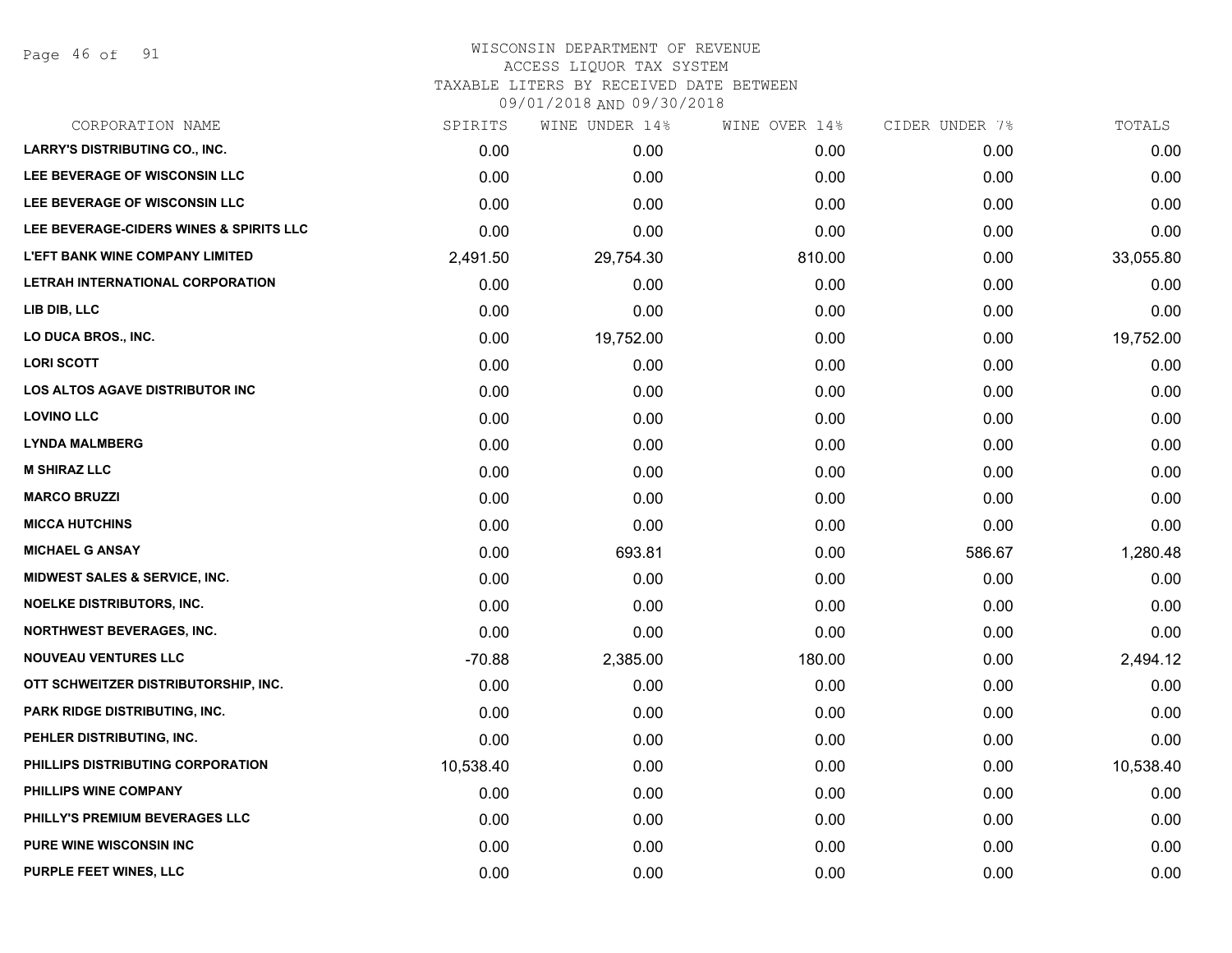Page 47 of 91

| CORPORATION NAME                        | SPIRITS    | WINE UNDER 14% | WINE OVER 14% | CIDER UNDER 7% | TOTALS     |
|-----------------------------------------|------------|----------------|---------------|----------------|------------|
| <b>PVD ENTERPRISES LLC</b>              | 0.00       | 0.00           | 0.00          | 0.00           | 0.00       |
| RATAS WHOLESALE LIQUOR COMPANY          | 0.00       | 0.00           | 0.00          | 0.00           | 0.00       |
| S. & S. DISTRIBUTING, INC.              | 0.00       | 0.00           | 0.00          | 0.00           | 0.00       |
| S. & S. DISTRIBUTING, INC.              | 0.00       | 0.00           | 0.00          | 0.00           | 0.00       |
| <b>SALIM M SHAMMO</b>                   | 0.00       | 0.00           | 0.00          | 0.00           | 0.00       |
| SARATOGA LIQUOR CO., INC.               | 10,737.00  | 9,655.31       | 0.00          | 0.00           | 20,392.31  |
| SMALL LOT WINE WI, INC.                 | 0.00       | 0.00           | 0.00          | 0.00           | 0.00       |
| <b>SP3 LLC</b>                          | 0.00       | 0.00           | 0.00          | 0.00           | 0.00       |
| <b>SQUARE ROOT LLC</b>                  | 0.00       | 0.00           | 0.00          | 0.00           | 0.00       |
| <b>SUPERIOR BEVERAGES LLC</b>           | 0.00       | 0.00           | 0.00          | 0.00           | 0.00       |
| <b>THOMAS PROBST</b>                    | 0.00       | 22.50          | 5.25          | 0.00           | 27.75      |
| <b>TIMOTHY REILLY SR</b>                | 0.00       | 0.00           | 0.00          | 0.00           | 0.00       |
| TJ INTERNATIONAL LTD                    | 0.00       | 0.00           | 0.00          | 0.00           | 0.00       |
| <b>TORI-VERDI GROUP LLC</b>             | 0.00       | 0.00           | 0.00          | 0.00           | 0.00       |
| TRANSNATIONAL ENTERPRISES, INCORPORATED | 0.00       | 0.00           | 0.00          | 0.00           | 0.00       |
| TRIANGLE DISTRIBUTING COMPANY, INC.     | 0.00       | 0.00           | 0.00          | 0.00           | 0.00       |
| TRI-MART COMPANY LLC                    | 0.00       | 0.00           | 0.00          | 0.00           | 0.00       |
| <b>VINO VERITAS, LTD.</b>               | 0.00       | 1,575.00       | 0.00          | 0.00           | 1,575.00   |
| <b>WDI LLC</b>                          | 0.00       | 0.00           | 0.00          | 0.00           | 0.00       |
| <b>WDI LLC</b>                          | 0.00       | 0.00           | 0.00          | 0.00           | 0.00       |
| <b>WISCONSIN DISTRIBUTORS EAST LLC</b>  | 0.00       | 0.00           | 0.00          | 0.00           | 0.00       |
| <b>WISCONSIN DISTRIBUTORS NORTH LLC</b> | 0.00       | 0.00           | 0.00          | 0.00           | 0.00       |
| <b>WISCONSIN DISTRIBUTORS SOUTH LLC</b> | 0.00       | 0.00           | 0.00          | 0.00           | 0.00       |
| <b>WISCONSIN WINERY CO-OP</b>           | 0.00       | 0.00           | 0.00          | 0.00           | 0.00       |
| <b>WOODFIELD DISTRIBUTION LLC</b>       | 0.00       | 0.00           | 0.00          | 0.00           | 0.00       |
| ZASTROW THE BEER MAN, INC.              | 0.00       | 0.00           | 0.00          | 0.00           | 0.00       |
| TOTAL LITERS FOR 9/30/2018              | 267,351.37 | 16,157.84      | 10,104.75     | 586.67         | 294,200.63 |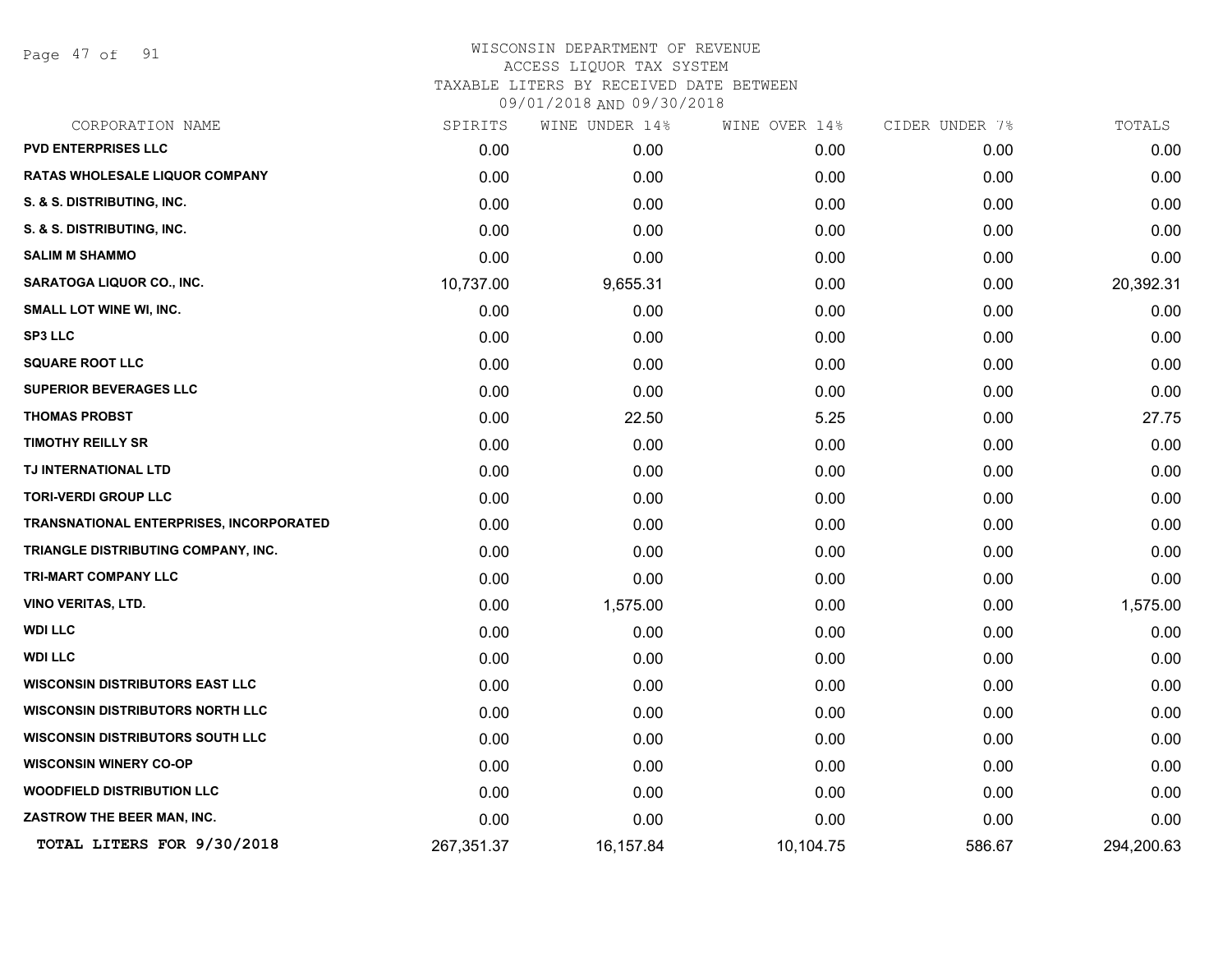Page 48 of 91

## WISCONSIN DEPARTMENT OF REVENUE ACCESS LIQUOR TAX SYSTEM TAXABLE LITERS BY RECEIVED DATE BETWEEN 09/01/2018 AND 09/30/2018

**IN STATE MANUFACTURER (WM) 45TH PARALLEL SPIRITS, LLC** 0.00 0.00 0.00 0.00 0.00 **ACE ETHANOL, LLC** 0.00 0.00 0.00 0.00 0.00 **AEPPELTREOW INC** 103.49 0.00 0.00 0.00 103.49 CORPORATION NAME SPIRITS WINE UNDER 14% WINE OVER 14% CIDER UNDER 7% TOTALS

**ANGRY SPIRITS DISTILLING LLC** 0.00 0.00 0.00 0.00 0.00 **B & E DISTILLERY INC.** 0.00 0.00 0.00 0.00 0.00 **BRIAN SAMMONS** 624.74 0.00 0.00 0.00 624.74 **C & N CORPORATION** 4,928.97 0.00 0.00 0.00 4,928.97 **CENTRAL STANDARD LLC** 0.00 0.00 0.00 0.00 0.00 **CENTRAL TIME DISTILLERY AND WINERY, INC.** 0.00 0.00 0.00 0.00 0.00 **CHIPPEWA RIVER DISTILLERY AND BREWERY LLC** 858.07 0.00 0.00 0.00 858.07 **CLOVER MEADOW LLC** 0.00 0.00 0.00 0.00 0.00 **COPPER CROW DISTILLERY LLC** 674.97 674.97 0.00 0.00 0.00 0.00 0.00 0.00 0.00 674.97 **DANCING GOAT DISTILLERY, LLC** 0.00 0.00 0.00 0.00 0.00 **DEATH'S DOOR DISTILLERY LLC** 2,260.49 0.00 0.00 0.00 2,260.49 **DENNIS E ERB** 0.00 0.00 0.00 0.00 0.00 **DISTILLERY PARTNERS, LLC** 1,315.47 0.00 0.00 0.00 1,315.47 **DRIFTLESS GLEN DISTILLERY LLC** 1,653.36 0.00 0.00 0.00 1,653.36 **EMCO CHEMICAL DISTRIBUTORS, INC.** 0.00 0.00 0.00 0.00 0.00 **GLOBAL UNIVERSAL SRL** 0.00 0.00 0.00 0.00 0.00 **GRANT J VAN DRIEST** 0.00 0.00 0.00 0.00 0.00 **GREAT LAKES DISTILLERY LLC** 1,377.01 0.00 0.00 0.00 1,377.01 **HENDRICKS FAMILY DISTILLERY LLC** 557.63 0.00 0.00 0.00 557.63 **HICKORY VIEW DISTILLERY LLC** 2,159.99 0.00 0.00 0.00 2,159.99 **ISAAC SHOWAKI** 0.00 0.00 0.00 10,936.02 10,936.02 **JAMES PLOETZ** 0.00 0.00 0.00 0.00 0.00

**JKLM DISTILLING PARTNERS LLC** 0.00 0.00 0.00 0.00 0.00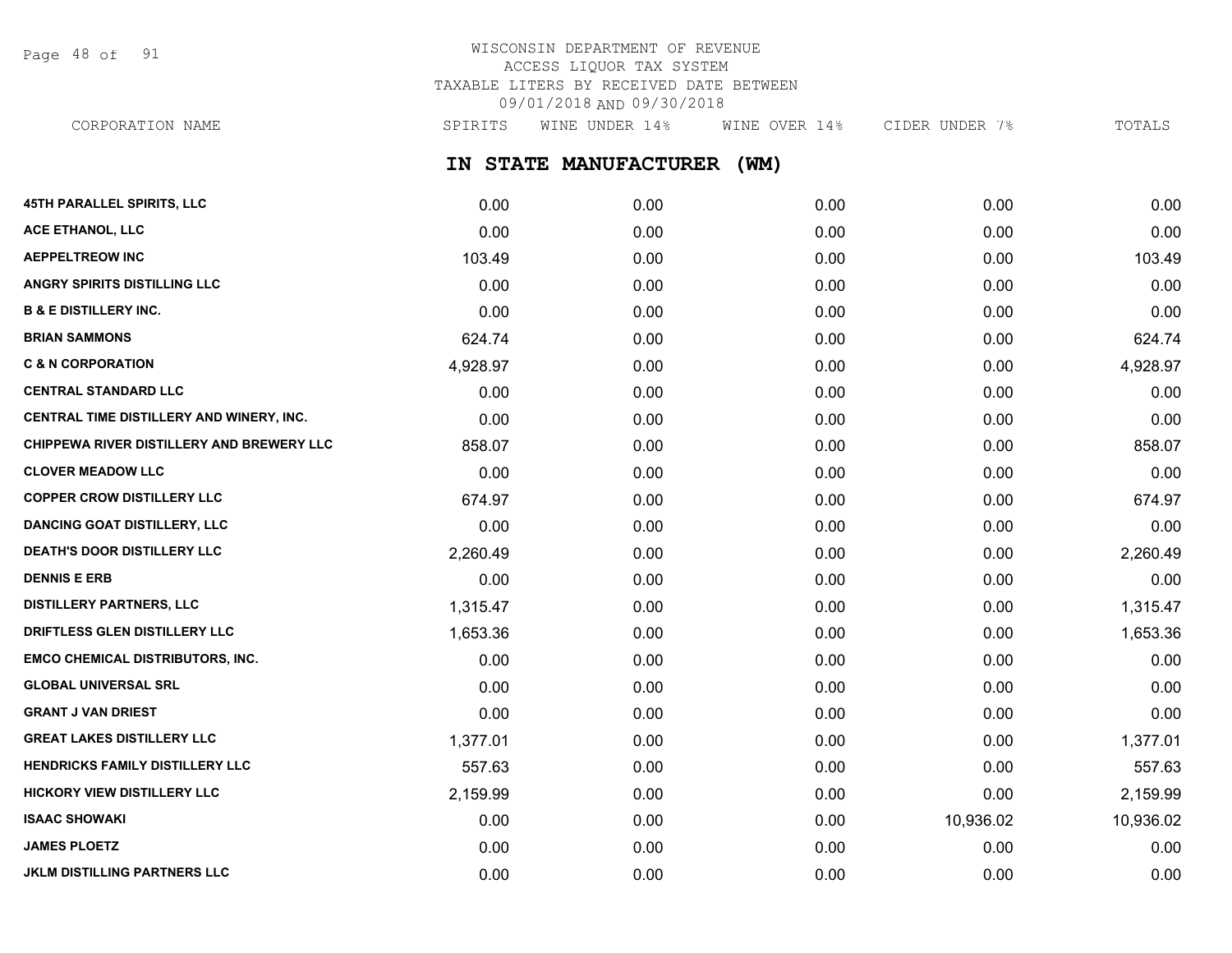Page 49 of 91

| CORPORATION NAME                             | SPIRITS   | WINE UNDER 14% | WINE OVER 14% | CIDER UNDER 7% | TOTALS    |
|----------------------------------------------|-----------|----------------|---------------|----------------|-----------|
| <b>JOSEPH RETZER III</b>                     | 238.52    | 0.00           | 0.00          | 0.00           | 238.52    |
| LA CROSSE DISTILLING COMPANY, LLC            | 67.49     | 0.00           | 0.00          | 0.00           | 67.49     |
| <b>MATTHEW RICK</b>                          | 206.99    | 2,899.24       | 132.75        | 0.00           | 3,238.98  |
| <b>MEISENBURG BREWING AND DISTILLING LLC</b> | 0.00      | 0.00           | 0.00          | 0.00           | 0.00      |
| <b>MILLERCOORS LLC</b>                       | 0.00      | 0.00           | 0.00          | 20,228.65      | 20,228.65 |
| <b>NATHAN G GREENAWALT</b>                   | 0.00      | 73.82          | 0.00          | 350.15         | 423.97    |
| NORTHERN WATERS DISTILLERY LLC               | 937.11    | 0.00           | 0.00          | 0.00           | 937.11    |
| PERLICK DISTILLERY, LLC                      | 405.04    | 0.00           | 0.00          | 0.00           | 405.04    |
| <b>RIVER BEND VINEYARD &amp; WINERY LLC</b>  | 88.50     | 0.00           | 0.00          | 0.00           | 88.50     |
| <b>SENSIENT FLAVORS LLC</b>                  | 0.00      | 0.00           | 0.00          | 0.00           | 0.00      |
| <b>ST CROIX SPIRITS LLC</b>                  | 0.00      | 0.00           | 0.00          | 0.00           | 0.00      |
| <b>STATE LINE DISTILLERY, LLC</b>            | 308.25    | 0.00           | 0.00          | 0.00           | 308.25    |
| <b>SUGAR RIVER DISTILLERY INC</b>            | 0.00      | 0.00           | 0.00          | 0.00           | 0.00      |
| THE NORTH WOODS DISTILLERY LLC               | 0.00      | 0.00           | 0.00          | 0.00           | 0.00      |
| <b>TWO TALL GUYS LLC</b>                     | 501.26    | 0.00           | 0.00          | 0.00           | 501.26    |
| WHITE WINTER WINERY INC                      | 0.00      | 0.00           | 0.00          | 0.00           | 0.00      |
| <b>WOLLERSHEIM WINERY, INC.</b>              | 1,075.47  | 18.02          | 134.99        | 0.00           | 1,228.48  |
| YAHARA BAY DISTILLERS, INC.                  | 4,825.37  | 18.02          | 0.00          | 0.00           | 4,843.39  |
| TOTAL LITERS FOR 9/30/2018                   | 25,168.19 | 3,009.10       | 267.74        | 31,514.82      | 59,959.85 |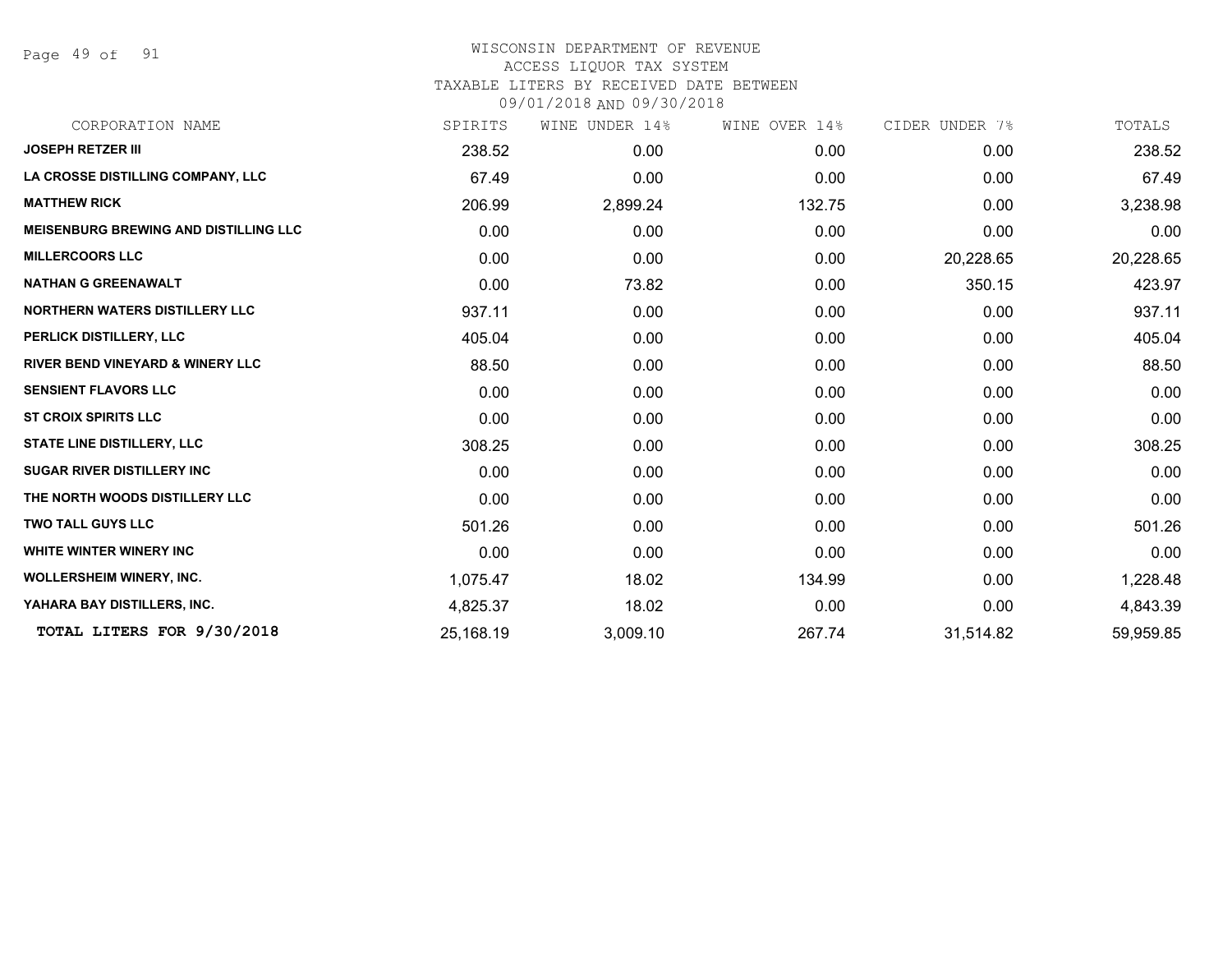Page 50 of 91

# WISCONSIN DEPARTMENT OF REVENUE ACCESS LIQUOR TAX SYSTEM TAXABLE LITERS BY RECEIVED DATE BETWEEN 09/01/2018 AND 09/30/2018

CORPORATION NAME SPIRITS WINE UNDER 14% WINE OVER 14% CIDER UNDER 7% TOTALS

**IN STATE RECTIFIER (WR)**

| <b>45TH PARALLEL SPIRITS, LLC</b>            | 7,318.75     | 0.00         | 0.00 | 0.00 | 7,318.75     |
|----------------------------------------------|--------------|--------------|------|------|--------------|
| <b>ARTYS</b>                                 | 3,696.44     | 0.00         | 0.00 | 0.00 | 3,696.44     |
| CITY BREWING COMPANY, LLC                    | $-11,767.66$ | 0.00         | 0.00 | 0.00 | $-11,767.66$ |
| <b>DANCING GOAT DISTILLERY, LLC</b>          | 0.00         | 0.00         | 0.00 | 0.00 | 0.00         |
| <b>DISTILLERY PARTNERS, LLC</b>              | 0.00         | 0.00         | 0.00 | 0.00 | 0.00         |
| <b>GALLOWAY COMPANY</b>                      | 0.00         | 0.00         | 0.00 | 0.00 | 0.00         |
| <b>GLOBAL UNIVERSAL SRL</b>                  | 0.00         | 0.00         | 0.00 | 0.00 | 0.00         |
| <b>GREAT LAKES DISTILLERY LLC</b>            | 2,805.74     | 0.00         | 0.00 | 0.00 | 2,805.74     |
| HENRY FARMS PRAIRIE SPIRITS LLC              | 0.00         | 0.00         | 0.00 | 0.00 | 0.00         |
| <b>KELLY M YOCOM</b>                         | 0.00         | 0.00         | 0.00 | 0.00 | 0.00         |
| <b>MEISENBURG BREWING AND DISTILLING LLC</b> | 0.00         | 0.00         | 0.00 | 0.00 | 0.00         |
| <b>MIDWEST CUSTOM BOTTLING LLC</b>           | 51,793.49    | $-59,328.57$ | 0.00 | 0.00 | $-7,535.08$  |
| <b>NATHAN G GREENAWALT</b>                   | 0.00         | 0.00         | 0.00 | 0.00 | 0.00         |
| YAHARA BAY DISTILLERS, INC.                  | 0.00         | 0.00         | 0.00 | 0.00 | 0.00         |
| YAHARA BAY DISTILLERS, INC.                  | 0.00         | 0.00         | 0.00 | 0.00 | 0.00         |
| TOTAL LITERS FOR 9/30/2018                   | 53,846.76    | $-59,328.57$ | 0.00 | 0.00 | $-5,481.81$  |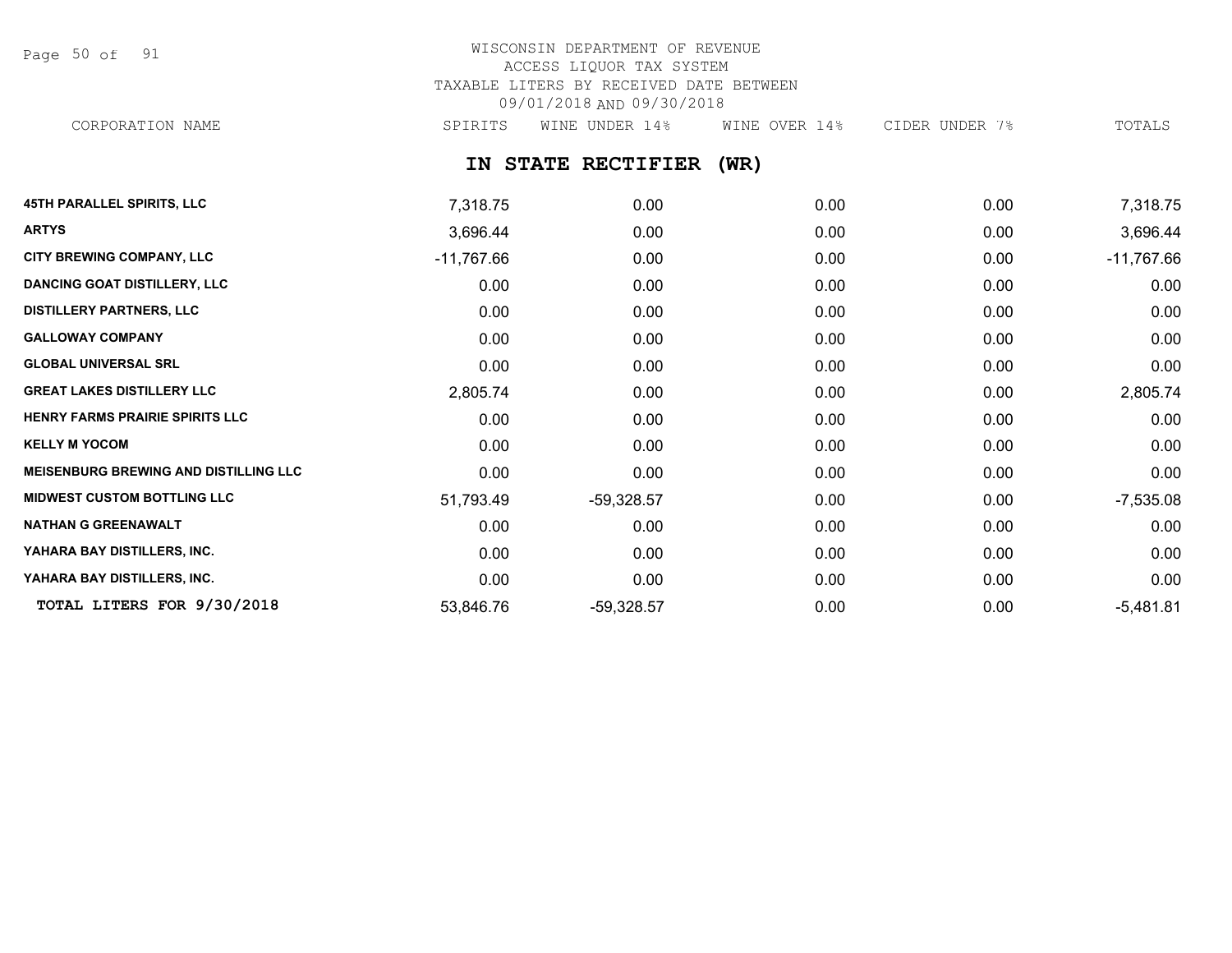Page 51 of 91

# WISCONSIN DEPARTMENT OF REVENUE ACCESS LIQUOR TAX SYSTEM TAXABLE LITERS BY RECEIVED DATE BETWEEN 09/01/2018 AND 09/30/2018

CORPORATION NAME SPIRITS WINE UNDER 14% WINE OVER 14% CIDER UNDER 7% TOTALS

**IN STATE WINERY (WWI)**

| <b>AEPPELTREOW INC</b>                            | 0.00 | 299.80    | 18.17  | 1,351.58 | 1,669.55  |
|---------------------------------------------------|------|-----------|--------|----------|-----------|
| <b>AMANDA STEFL</b>                               | 0.00 | 1,731.90  | 123.74 | 0.00     | 1,855.64  |
| <b>BADGER STATE BREWING COMPANY LLC</b>           | 0.00 | 0.00      | 0.00   | 0.00     | 0.00      |
| <b>BARABOO BLUFF WINERY, LLC</b>                  | 0.00 | 3,075.64  | 0.00   | 0.00     | 3,075.64  |
| <b>BAYFIELD WINERY, LTD.</b>                      | 0.00 | 2,633.99  | 0.00   | 0.00     | 2,633.99  |
| <b>BELLEVINEZ LLC</b>                             | 0.00 | 1,222.68  | 0.00   | 0.00     | 1,222.68  |
| <b>BLIND HORSE WINERY LLC</b>                     | 0.00 | 0.00      | 0.00   | 0.00     | 0.00      |
| <b>BOTHAM VINEYARDS, INC.</b>                     | 0.00 | 4,224.51  | 0.00   | 0.00     | 4,224.51  |
| <b>BRANCHES WINERY LLC</b>                        | 0.00 | 4,912.31  | 0.00   | 0.00     | 4,912.31  |
| <b>BRIAN C LOKRANTZ</b>                           | 0.00 | 0.00      | 0.00   | 0.00     | 0.00      |
| <b>BRIGADOON FARM &amp; WINERY LLC</b>            | 0.00 | 725.24    | 222.73 | 0.00     | 947.97    |
| <b>C &amp; N CORPORATION</b>                      | 0.00 | 76,757.75 | 314.77 | 0.00     | 77,072.52 |
| <b>CHATEAU ST CROIX WINERY &amp; VINEYARD LLC</b> | 0.00 | 1,495.50  | 246.00 | 0.00     | 1,741.50  |
| <b>CHERYL JOHNSON</b>                             | 0.00 | 0.00      | 0.00   | 0.00     | 0.00      |
| <b>CIDER HOUSE OF WISCONSIN LLC</b>               | 0.00 | 0.00      | 0.00   | 0.00     | 0.00      |
| <b>CLAY JAR HOLDINGS LLC</b>                      | 0.00 | 238.50    | 90.75  | 0.00     | 329.25    |
| <b>CLOVER MEADOW LLC</b>                          | 0.00 | 0.00      | 0.00   | 0.00     | 0.00      |
| <b>COLLEEN M BOS</b>                              | 0.00 | 1,357.78  | 0.00   | 0.00     | 1,357.78  |
| <b>CRAIG FLETCHER</b>                             | 0.00 | 866.48    | 0.00   | 0.00     | 866.48    |
| <b>DANIEL J KOEPKE</b>                            | 0.00 | 1,058.40  | 0.00   | 0.00     | 1,058.40  |
| <b>DANZINGER VINEYARDS LLC</b>                    | 0.00 | 0.00      | 0.00   | 0.00     | 0.00      |
| <b>DAVID F MAHER</b>                              | 0.00 | 0.00      | 0.00   | 0.00     | 0.00      |
| <b>DEAN L BAUMGARTEN</b>                          | 0.00 | 408.82    | 0.00   | 0.00     | 408.82    |
| <b>DIANA HOBSON</b>                               | 0.00 | 0.00      | 0.00   | 0.00     | 0.00      |
| <b>DRUMLIN RIDGE WINERY LLC</b>                   | 0.00 | 0.00      | 0.00   | 0.00     | 0.00      |
| <b>EASTERN RIDGES VINEYARD, LLC</b>               | 0.00 | 0.00      | 0.00   | 0.00     | 0.00      |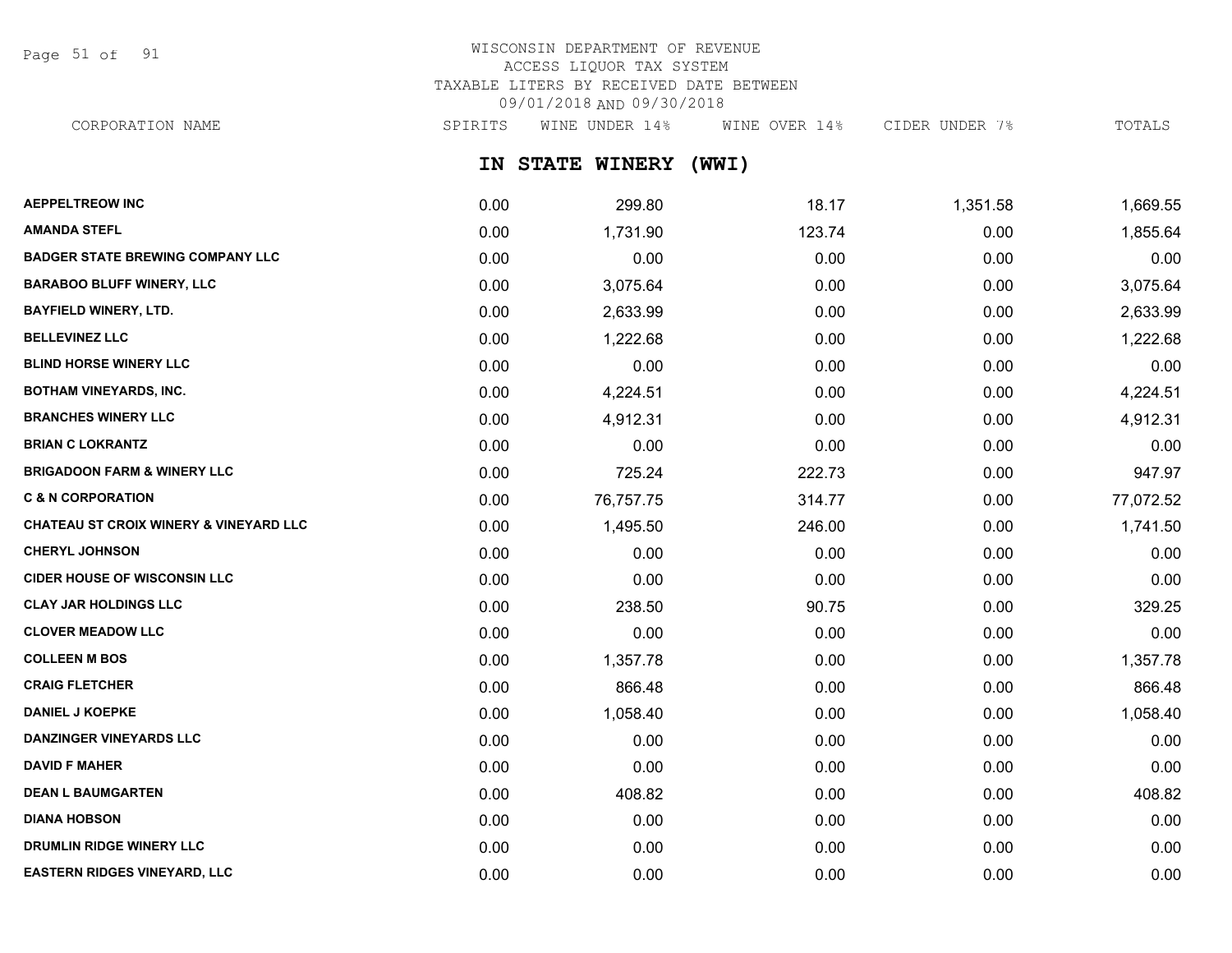Page 52 of 91

#### WISCONSIN DEPARTMENT OF REVENUE ACCESS LIQUOR TAX SYSTEM

TAXABLE LITERS BY RECEIVED DATE BETWEEN

| CORPORATION NAME                     | SPIRITS | WINE UNDER 14% | WINE OVER 14% | CIDER UNDER 7% | TOTALS    |
|--------------------------------------|---------|----------------|---------------|----------------|-----------|
| <b>EDWARD J RINK</b>                 | 0.00    | 42.02          | 3.79          | 0.00           | 45.81     |
| <b>ELISABETH W KLEIN</b>             | 0.00    | 851.72         | 0.00          | 0.00           | 851.72    |
| <b>FAWN CREEK WINERY LLC</b>         | 0.00    | 6,435.71       | 0.00          | 0.00           | 6,435.71  |
| <b>FERMENTING CELLARS LLC</b>        | 0.00    | 463.00         | 10.88         | 0.00           | 473.88    |
| FISHER KING WINERY, LLC              | 0.00    | 0.00           | 0.00          | 0.00           | 0.00      |
| <b>FRESAR INC</b>                    | 0.00    | 267.82         | 0.00          | 0.00           | 267.82    |
| FRUIT OF THE WOODS WINE CELLAR, INC. | 0.00    | 17,066.99      | 62.99         | 0.00           | 17,129.98 |
| <b>HALF KRAKT LLC</b>                | 0.00    | 0.00           | 0.00          | 0.00           | 0.00      |
| <b>HALF MOON HILL LLC</b>            | 0.00    | 85.51          | 0.00          | 121.55         | 207.06    |
| <b>HARALD TOMESCH</b>                | 0.00    | 0.00           | 0.00          | 0.00           | 0.00      |
| <b>HARBOR RIDGE WINERY INC.</b>      | 0.00    | 5,346.99       | 0.00          | 0.00           | 5,346.99  |
| HAYWARD LAKES WINERY, LLC            | 0.00    | 0.00           | 0.00          | 0.00           | 0.00      |
| <b>HERDIE BAISDEN</b>                | 0.00    | 0.00           | 0.00          | 0.00           | 0.00      |
| <b>ISLAND ORCHARD CIDER LLC</b>      | 0.00    | 0.00           | 0.00          | 0.00           | 0.00      |
| <b>JACKSON WINE LLC</b>              | 0.00    | 0.00           | 0.00          | 0.00           | 0.00      |
| <b>JAMES F HAUSER JR</b>             | 0.00    | 0.00           | 0.00          | 2,808.77       | 2,808.77  |
| <b>JAMES PLOETZ</b>                  | 0.00    | 621.18         | 5.98          | 0.00           | 627.16    |
| <b>JEFFERY BEMIS</b>                 | 0.00    | 1,771.57       | 0.00          | 0.00           | 1,771.57  |
| <b>JEFFREY L STOEGER</b>             | 0.00    | 4,344.96       | 1,227.26      | 0.00           | 5,572.22  |
| <b>JONATHAN DALE</b>                 | 0.00    | 0.00           | 0.00          | 0.00           | 0.00      |
| <b>JORNY'S END LLC</b>               | 0.00    | 0.00           | 0.00          | 0.00           | 0.00      |
| <b>JORNY'S END LLC</b>               | 0.00    | 8,015.43       | 0.00          | 0.00           | 8,015.43  |
| <b>JOSEPH CALLOW</b>                 | 0.00    | 2,712.73       | 0.00          | 605.66         | 3,318.39  |
| <b>JOSEPH STALLER</b>                | 0.00    | 0.00           | 0.00          | 0.00           | 0.00      |
| <b>JOSEPH WYNIMKO</b>                | 0.00    | 0.00           | 0.00          | 0.00           | 0.00      |
| JULIE A ANDRZEJCZAK                  | 0.00    | 621.56         | 22.71         | 0.00           | 644.27    |
| <b>KEVIN BEHNKE</b>                  | 0.00    | 402.39         | 0.00          | 0.00           | 402.39    |
| <b>LAKE NOKOMIS CRANBERRIES INC</b>  | 0.00    | 1,308.23       | 0.00          | 0.00           | 1,308.23  |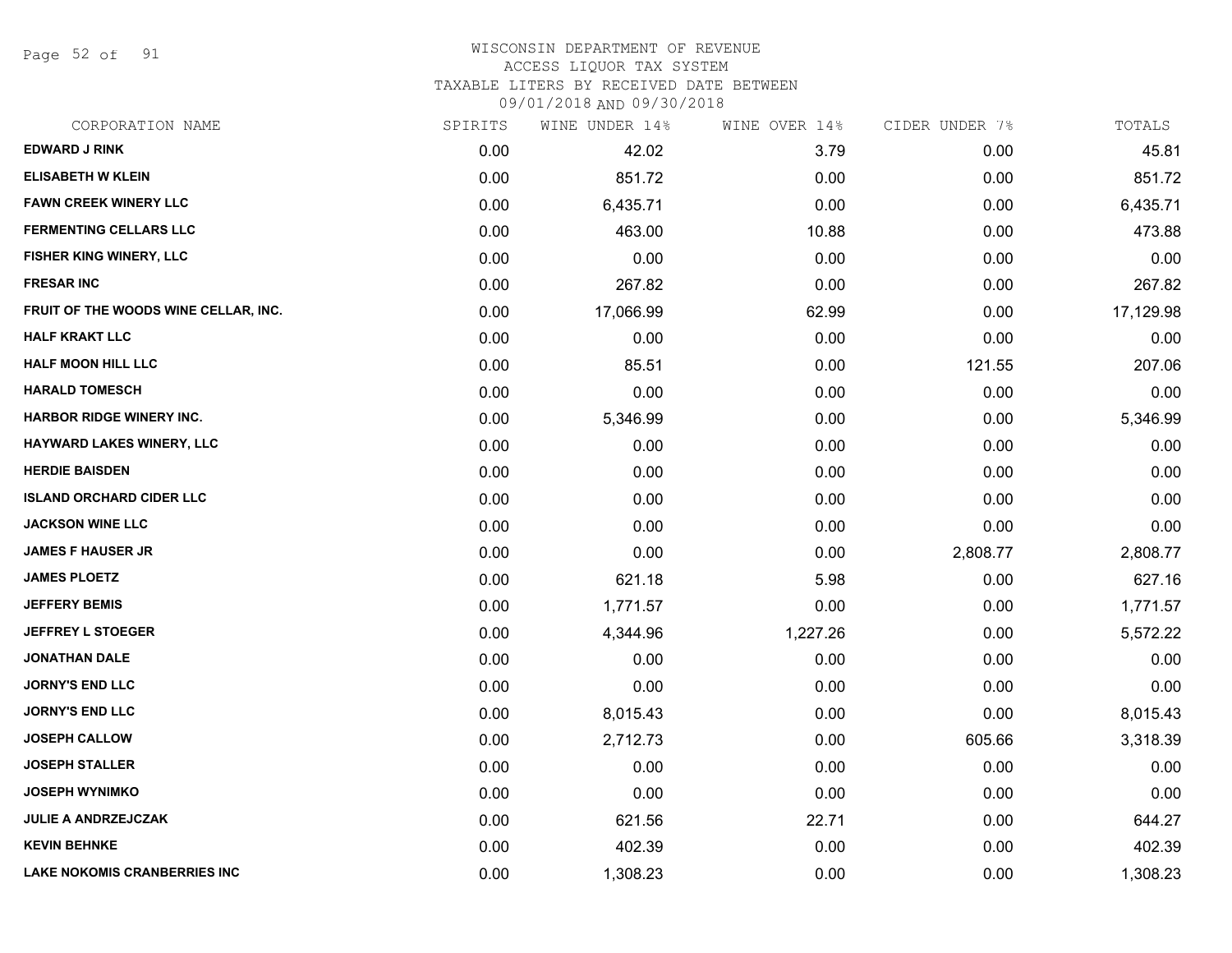Page 53 of 91

#### WISCONSIN DEPARTMENT OF REVENUE ACCESS LIQUOR TAX SYSTEM TAXABLE LITERS BY RECEIVED DATE BETWEEN

| CORPORATION NAME                               | SPIRITS | WINE UNDER 14% | WINE OVER 14% | CIDER UNDER 7% | TOTALS    |
|------------------------------------------------|---------|----------------|---------------|----------------|-----------|
| <b>LANDTA WINES LLC</b>                        | 0.00    | 0.00           | 0.00          | 0.00           | 0.00      |
| <b>LARSON &amp; LARSON</b>                     | 0.00    | 675.47         | 0.00          | 0.00           | 675.47    |
| <b>LAUTENBACH'S ORCHARD COUNTRY INC</b>        | 0.00    | 15,704.83      | 0.00          | 1,916.96       | 17,621.79 |
| <b>LEDGESTONE ESTATE LLC</b>                   | 0.00    | 453.60         | 0.00          | 0.00           | 453.60    |
| <b>LOST ISLAND WINE LLC</b>                    | 0.00    | 1,642.49       | 0.00          | 135.56         | 1,778.05  |
| <b>LUCKY DOG WINERY</b>                        | 0.00    | 0.00           | 0.00          | 0.00           | 0.00      |
| <b>LUNCH CREEK VINEYARDS LLC</b>               | 0.00    | 1,218.90       | 0.00          | 0.00           | 1,218.90  |
| <b>MARION J WEGLARZ AND MARLYS A BOCK PTRS</b> | 0.00    | 0.00           | 0.00          | 0.00           | 0.00      |
| <b>MARTIN E SELL</b>                           | 0.00    | 0.00           | 0.00          | 0.00           | 0.00      |
| <b>MARY BELLAZZINI</b>                         | 0.00    | 0.00           | 0.00          | 0.00           | 0.00      |
| <b>MATENAER CORPORATION</b>                    | 0.00    | $-3.00$        | 0.00          | 0.00           | $-3.00$   |
| <b>MATTHEW RICK</b>                            | 0.00    | 0.00           | 0.00          | 0.00           | 0.00      |
| <b>MCILQUHAM LLC</b>                           | 0.00    | 1,862.98       | 0.00          | 0.00           | 1,862.98  |
| <b>MERSHONIAN CIDERY LLC</b>                   | 0.00    | 0.00           | 58.67         | 1,620.15       | 1,678.82  |
| <b>MILLERCOORS LLC</b>                         | 0.00    | 0.00           | 0.00          | 0.00           | 0.00      |
| <b>MILLERCOORS USA LLC</b>                     | 0.00    | 0.00           | 0.00          | 0.00           | 0.00      |
| <b>MOBCRAFT BEER INC</b>                       | 0.00    | 0.00           | 0.00          | 0.00           | 0.00      |
| <b>MOONDANCER LLC</b>                          | 0.00    | 0.00           | 0.00          | 0.00           | 0.00      |
| <b>MUNSON BRIDGE WINERY INC</b>                | 0.00    | 0.00           | 0.00          | 0.00           | 0.00      |
| <b>MUSETTA WINERY, LLC</b>                     | 0.00    | $-76.00$       | $-15.00$      | 0.00           | $-91.00$  |
| <b>NORTHLEAF WINERY, LLC</b>                   | 0.00    | 1,313.99       | 31.49         | 0.00           | 1,345.48  |
| <b>ODILON FORD WINERY INC</b>                  | 0.00    | 0.00           | 0.00          | 0.00           | 0.00      |
| PARALLEL 44 VINEYARD & WINERY, INC.            | 0.00    | 3,100.51       | 229.51        | 0.00           | 3,330.02  |
| PARALLEL 44 VINEYARD & WINERY, INC.            | 0.00    | 3,450.76       | 0.00          | 0.00           | 3,450.76  |
| <b>PATRICK ARNDT</b>                           | 0.00    | 189.27         | 0.00          | 0.00           | 189.27    |
| <b>PAUL D ASPER</b>                            | 0.00    | 0.00           | 0.00          | 0.00           | 0.00      |
| <b>PAUL G BLOMMEL</b>                          | 0.00    | 92.25          | 0.00          | $-117.00$      | $-24.75$  |
| <b>PAUL HAMMEN</b>                             | 0.00    | 0.00           | 0.00          | 0.00           | 0.00      |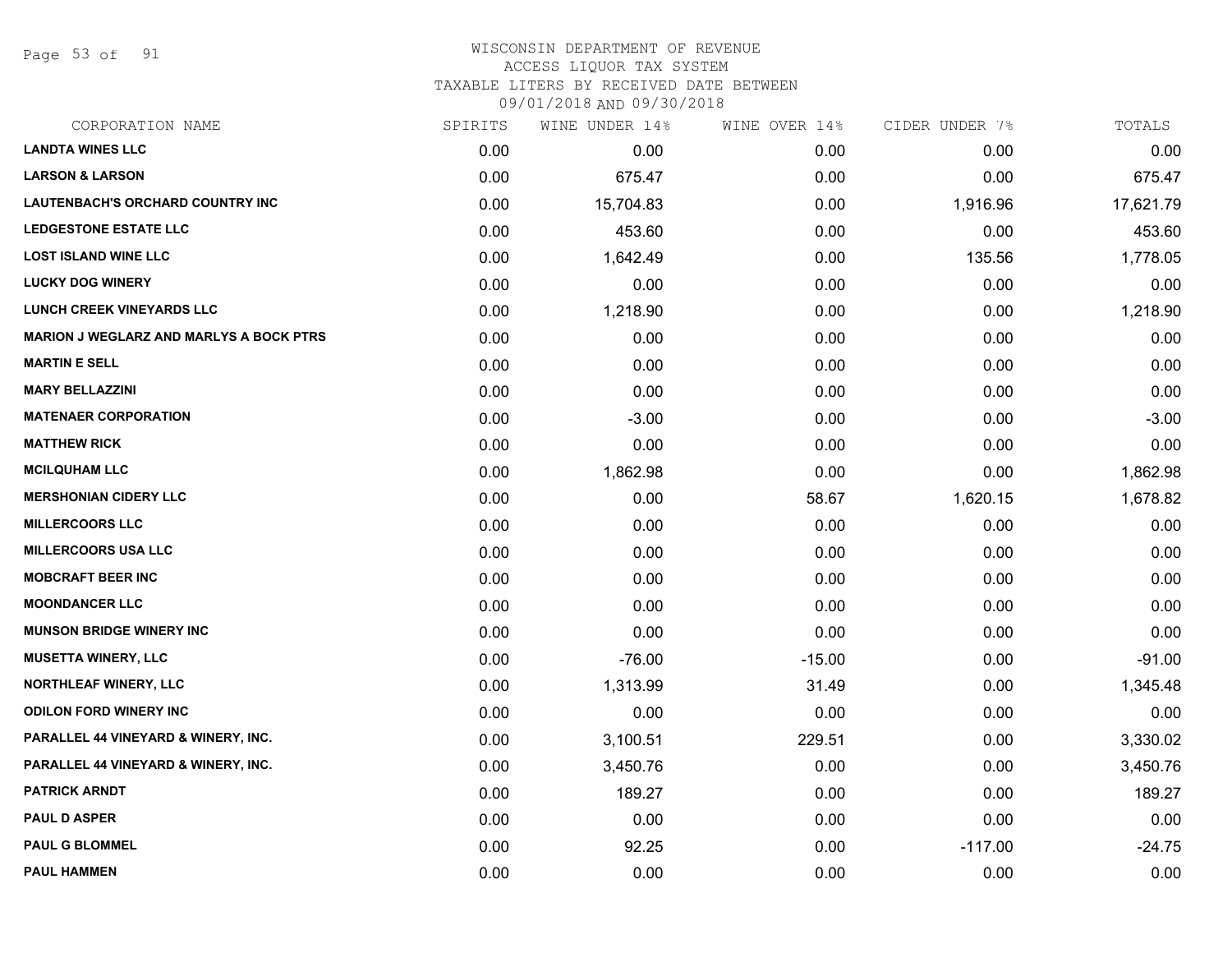Page 54 of 91

# WISCONSIN DEPARTMENT OF REVENUE ACCESS LIQUOR TAX SYSTEM TAXABLE LITERS BY RECEIVED DATE BETWEEN

| CORPORATION NAME                                 | SPIRITS | WINE UNDER 14% | WINE OVER 14% | CIDER UNDER 7% | TOTALS    |
|--------------------------------------------------|---------|----------------|---------------|----------------|-----------|
| <b>PAUL J FRANZEN</b>                            | 0.00    | 0.00           | 395.73        | 0.00           | 395.73    |
| <b>PIEPERTK LLC</b>                              | 0.00    | 2,271.73       | 13.14         | 0.00           | 2,284.87  |
| <b>PRAIRIE HAWK WINERY INC</b>                   | 0.00    | 554.25         | 0.00          | 207.00         | 761.25    |
| <b>RED OAK VINEYARD INC</b>                      | 0.00    | 0.00           | 2,797.41      | 0.00           | 2,797.41  |
| <b>RIVER BEND VINEYARD &amp; WINERY LLC</b>      | 0.00    | 3,023.02       | 0.00          | 0.00           | 3,023.02  |
| <b>ROBERT BORUCKI</b>                            | 0.00    | 0.00           | 0.00          | 0.00           | 0.00      |
| <b>ROCK N WOOL WINERY LLC</b>                    | 0.00    | 1,665.58       | 0.00          | 0.00           | 1,665.58  |
| RUSHFORD MEADERY AND WINERY LLC                  | 0.00    | $-10.13$       | 0.00          | $-6.51$        | $-16.64$  |
| <b>RYAN PRELLWITZ</b>                            | 0.00    | 12,768.15      | 0.00          | 0.00           | 12,768.15 |
| <b>SANDSTONE RIDGE VINEYARD &amp; WINERY LLC</b> | 0.00    | 0.00           | 0.00          | 0.00           | 0.00      |
| <b>SEVEN HAWKS VINEYARDS LLC</b>                 | 0.00    | 0.00           | 0.00          | 0.00           | 0.00      |
| <b>SEVEN HAWKS VINEYARDS LLC</b>                 | 0.00    | 0.00           | 0.00          | 0.00           | 0.00      |
| <b>SHARON L PINGEL</b>                           | 0.00    | 0.00           | 0.00          | 0.00           | 0.00      |
| <b>SHERRY HARDIE</b>                             | 0.00    | 0.00           | 0.00          | 0.00           | 0.00      |
| SIMON CREEK VINEYARD LLC                         | 0.00    | 4,229.96       | 443.99        | 0.00           | 4,673.95  |
| SINNIPEE VALLEY VINEYARD LLC                     | 0.00    | 0.00           | 0.00          | 0.00           | 0.00      |
| <b>SPB LLC</b>                                   | 0.00    | 0.00           | 0.00          | 58,787.32      | 58,787.32 |
| <b>SPIRITS OF NORWAY VINEYARD LLC</b>            | 0.00    | 233.25         | 0.00          | 0.00           | 233.25    |
| <b>SPRECHER BREWING COMPANY, INC.</b>            | 0.00    | 0.00           | 0.00          | 4,793.11       | 4,793.11  |
| <b>SPURGEON VINEYARDS &amp; WINERY LLC</b>       | 0.00    | 6,136.32       | 54.13         | 0.00           | 6,190.45  |
| <b>STEPHEN M KENNEDY</b>                         | 0.00    | 990.26         | 0.00          | 0.00           | 990.26    |
| <b>STEVEN DEBAKER</b>                            | 0.00    | 180.00         | 62.99         | 0.00           | 242.99    |
| <b>STEVEN M &amp; JUDITH A JACOBSON LLC</b>      | 0.00    | 590.11         | 0.00          | 0.00           | 590.11    |
| <b>STILLMANK BREWING COMPANY</b>                 | 0.00    | 0.00           | 0.00          | 0.00           | 0.00      |
| <b>STONES THROW WINERY INC</b>                   | 0.00    | 1,106.17       | 8,449.01      | 0.00           | 9,555.18  |
| <b>SUNSET POINT WINERY LLC</b>                   | 0.00    | 1,028.43       | 9.08          | 0.00           | 1,037.51  |
| <b>TENBA RIDGE WINERY LLC</b>                    | 0.00    | 2,251.79       | 92.25         | 0.00           | 2,344.04  |
| THE RUM TREE, INC.                               | 0.00    | 0.00           | 0.00          | 0.00           | 0.00      |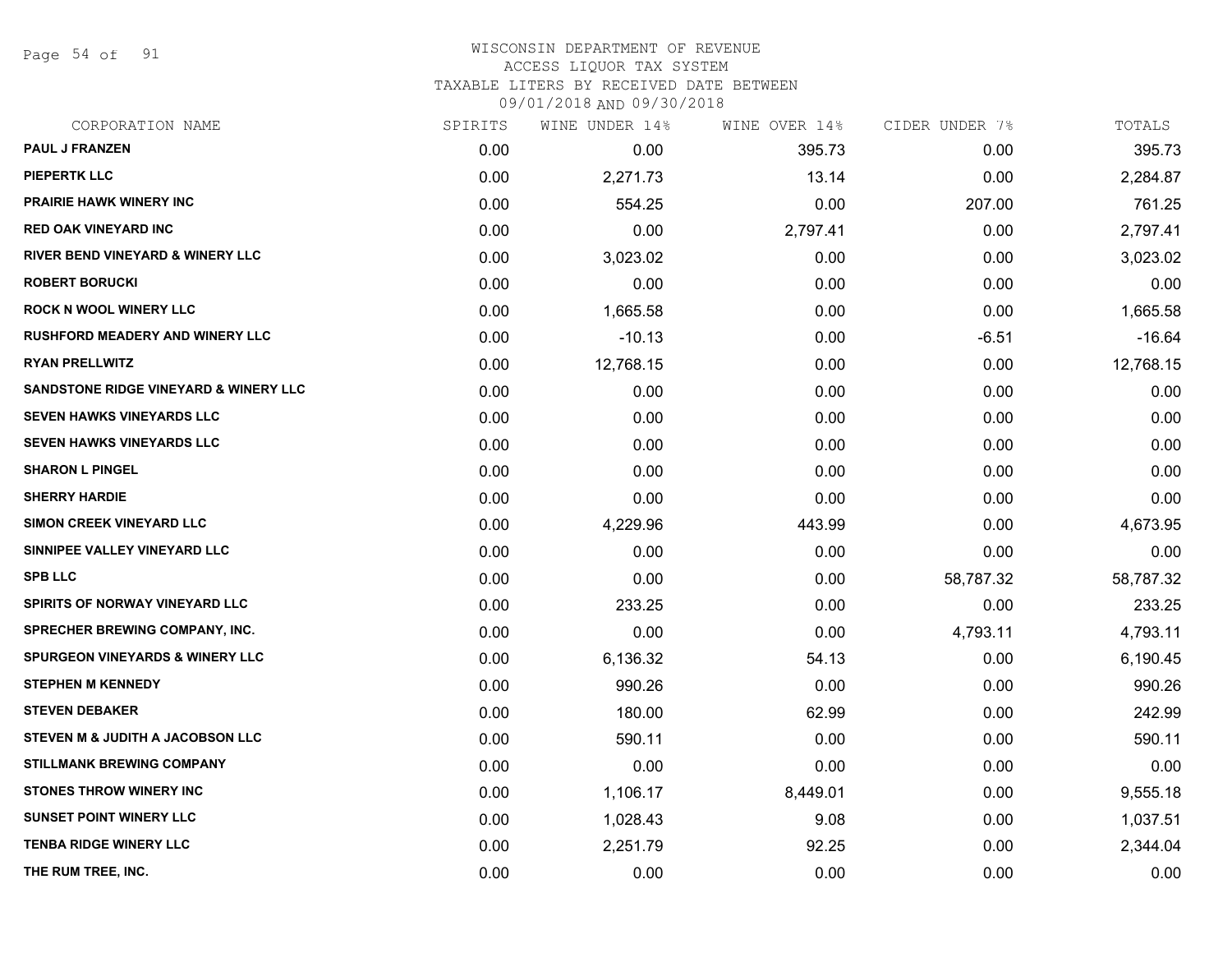Page 55 of 91

#### WISCONSIN DEPARTMENT OF REVENUE ACCESS LIQUOR TAX SYSTEM

TAXABLE LITERS BY RECEIVED DATE BETWEEN

| CORPORATION NAME                                   | SPIRITS | WINE UNDER 14% | WINE OVER 14% | CIDER UNDER 7% | TOTALS     |
|----------------------------------------------------|---------|----------------|---------------|----------------|------------|
| THE WINE VINEYARD LLC                              | 0.00    | 0.00           | 0.00          | 0.00           | 0.00       |
| THE WOODLAND TRAIL BEVERAGE COMPANY, INC.          | 0.00    | 987.23         | 0.00          | 0.00           | 987.23     |
| <b>TIMOTHY D GUILD</b>                             | 0.00    | 3,766.48       | 0.00          | 0.00           | 3,766.48   |
| <b>TIMOTHY P MCDONALD</b>                          | 0.00    | 0.00           | 0.00          | 0.00           | 0.00       |
| <b>TODD KUEHL</b>                                  | 0.00    | 0.00           | 0.00          | 0.00           | 0.00       |
| <b>TOMMYS TOO HIGH WINES LLC</b>                   | 0.00    | 1,798.07       | 0.00          | 0.00           | 1,798.07   |
| <b>TROY LANDWEHR</b>                               | 0.00    | 630.51         | 74.25         | 0.00           | 704.76     |
| TWO BROTHERS WINES LLC                             | 0.00    | 2,196.74       | 0.00          | 0.00           | 2,196.74   |
| <b>UPSTREAM CIDER LLC</b>                          | 0.00    | 0.00           | 0.00          | 0.00           | 0.00       |
| VAN WYCHEN WINES INC.                              | 0.00    | 0.00           | 0.00          | 0.00           | 0.00       |
| <b>VERNON VINEYARDS LTD</b>                        | 0.00    | 1,204.14       | 0.00          | 0.00           | 1,204.14   |
| <b>VINES TO CELLAR, INC.</b>                       | 0.00    | 398.64         | 0.00          | 0.00           | 398.64     |
| VON KLAUS WINERY LLC                               | 0.00    | 708.70         | 11.24         | 0.00           | 719.94     |
| <b>VON STIEHL WINERY LTD.</b>                      | 0.00    | 0.00           | 0.00          | 0.00           | 0.00       |
| VON STIEHL WINERY LTD.                             | 0.00    | 25,449.10      | $-3.12$       | 3,551.50       | 28,997.48  |
| VON STIEHL WINERY LTD.                             | 0.00    | 0.00           | 0.00          | 0.00           | 0.00       |
| <b>WEST PRAIRIE WINERY LLC</b>                     | 0.00    | 19,146.55      | 0.00          | 0.00           | 19,146.55  |
| <b>WHISPERING BLUFFS VINEYARD &amp; WINERY LTD</b> | 0.00    | 1,089.75       | 29.25         | 0.00           | 1,119.00   |
| <b>WHISPERING WINDS WINERY LLC</b>                 | 0.00    | 124.92         | 0.00          | 0.00           | 124.92     |
| <b>WHITE BEAR SPIRITS LLC</b>                      | 0.00    | 1,526.24       | 0.00          | 0.00           | 1,526.24   |
| WHITE WINTER WINERY INC                            | 0.00    | 247.57         | 0.00          | 1,784.47       | 2,032.04   |
| <b>WILLIAM F BLUHM</b>                             | 0.00    | 3,912.36       | 73.41         | 0.00           | 3,985.77   |
| <b>WINEMAKER'S DAUGHTER LLC</b>                    | 0.00    | 0.00           | 0.00          | 0.00           | 0.00       |
| <b>WINESITTER BREWHOUSE LLC</b>                    | 0.00    | 0.00           | 0.00          | 0.00           | 0.00       |
| <b>WOLLERSHEIM WINERY, INC.</b>                    | 0.00    | 8,225.16       | 1,024.50      | 0.00           | 9,249.66   |
| <b>WOLLERSHEIM WINERY, INC.</b>                    | 0.00    | 79,137.63      | 1,568.99      | 0.00           | 80,706.62  |
| TOTAL LITERS FOR 9/30/2018                         | 0.00    | 368,561.84     | 17,750.69     | 77,560.12      | 463,872.65 |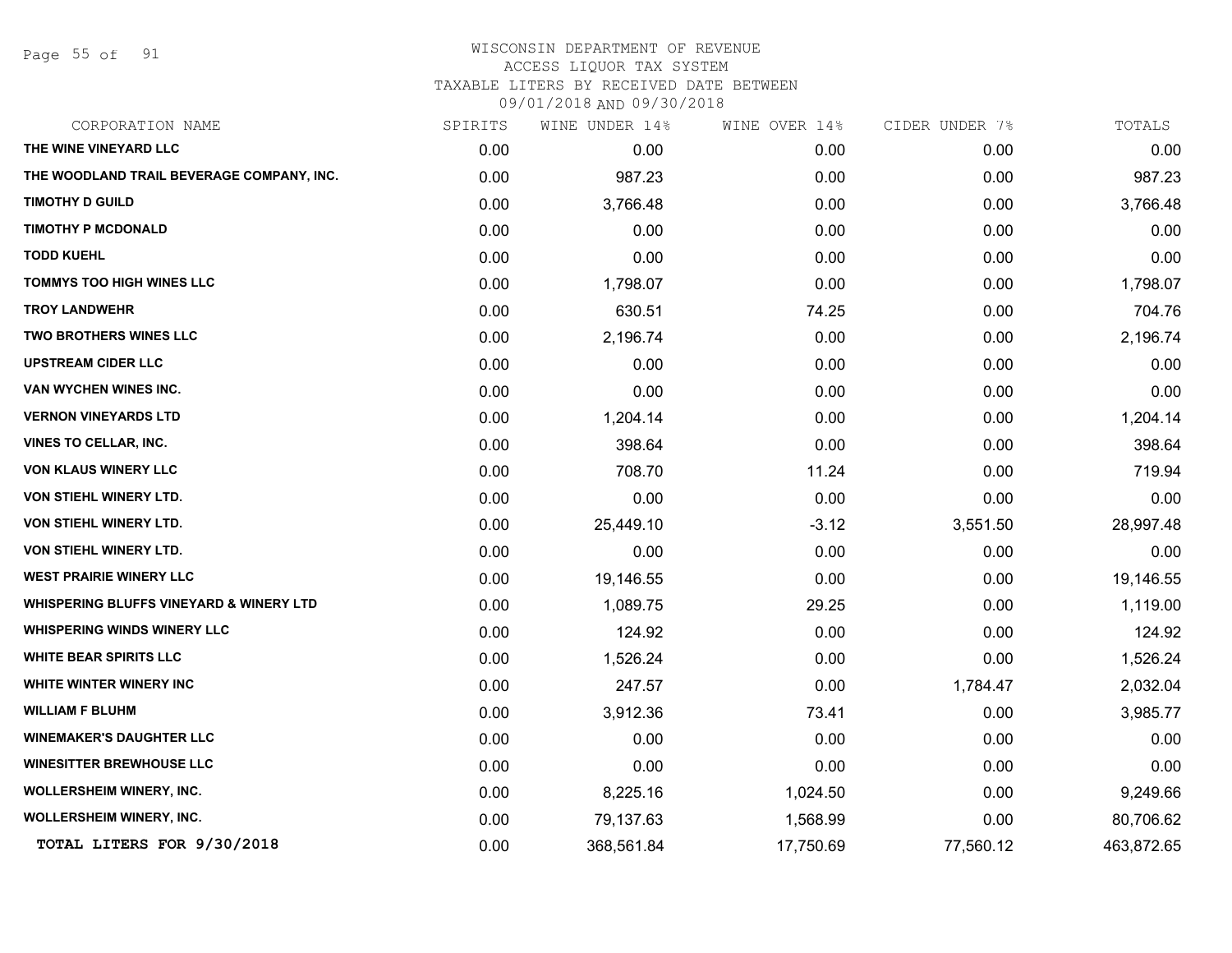Page 56 of 91

## WISCONSIN DEPARTMENT OF REVENUE ACCESS LIQUOR TAX SYSTEM TAXABLE LITERS BY RECEIVED DATE BETWEEN 09/01/2018 AND 09/30/2018

**WINE DIRECT SHIPPER (WDS) 1-800 WINESHOP.COM INC** 0.00 0.00 0.00 0.00 0.00 **2HAWK, LLC** 0.00 0.00 0.00 0.00 0.00 **7 & 8 LLC** 0.00 0.00 0.00 0.00 0.00 **A DONKEY AND GOAT LLC** 0.00 0.00 0.00 0.00 0.00 **A TO Z WINEWORKS LLC** 0.00 0.00 0.00 0.00 0.00 **A W DIRECT LLC** 0.00 0.00 0.00 0.00 0.00 **ABACELA VINEYARDS & WINERY INC** 0.00 0.00 0.00 0.00 0.00 **ABEJA LLC** 0.00 0.00 0.00 0.00 0.00 **ABREU VINEYARDS INC** 0.00 0.00 0.00 0.00 0.00 **AC VIN CO LLC** 0.00 0.00 0.00 0.00 0.00 **ACCOLADE WINES NORTH AMERICA INC** 0.00 0.00 0.00 0.00 0.00 **ACORN ALEGRIA WINERY** 0.00 0.00 0.00 0.00 0.00 **ADAMS WINERY LLC** 0.00 0.00 0.00 0.00 0.00 CORPORATION NAME SPIRITS WINE UNDER 14% WINE OVER 14% CIDER UNDER 7% TOTALS

**ADELAIDA CELLARS INC** 0.00 0.00 0.00 0.00 0.00 **ADELSHEIM VINEYARD LLC** 0.00 0.00 0.00 0.00 0.00 **ADLER DEUTSCH VINEYARD LLC** 0.00 0.00 0.00 0.00 0.00 **AGATE RIDGE VINEYARD LLC** 0.00 0.00 0.00 0.00 0.00 **AH WINES INC** 0.00 0.00 0.00 0.00 0.00 **AKA WINES LLC** 0.00 0.00 0.00 0.00 0.00 **ALEJANDRO BULGHERONI ESTATE LLC** 0.00 0.00 0.00 0.00 0.00 **ALEXANDER P OXMAN** 0.00 0.00 0.00 0.00 0.00 **ALEXANDRIA NICOLE CELLARS LLC** 0.00 0.00 0.00 0.00 0.00 **ALOFT WINES LLC** 0.00 0.00 0.00 0.00 0.00 **ALPHA & OMEGA WINERY LLC**  $\begin{array}{ccc} 0.00 & 0.00 & 0.00 & 0.00 & 0.00 & 0.00 \end{array}$ **ALTAMURA WINERY INC** 0.00 0.00 0.00 0.00 0.00 **ALVAREZ VINEYARDS LLC** 0.00 0.00 0.00 0.00 0.00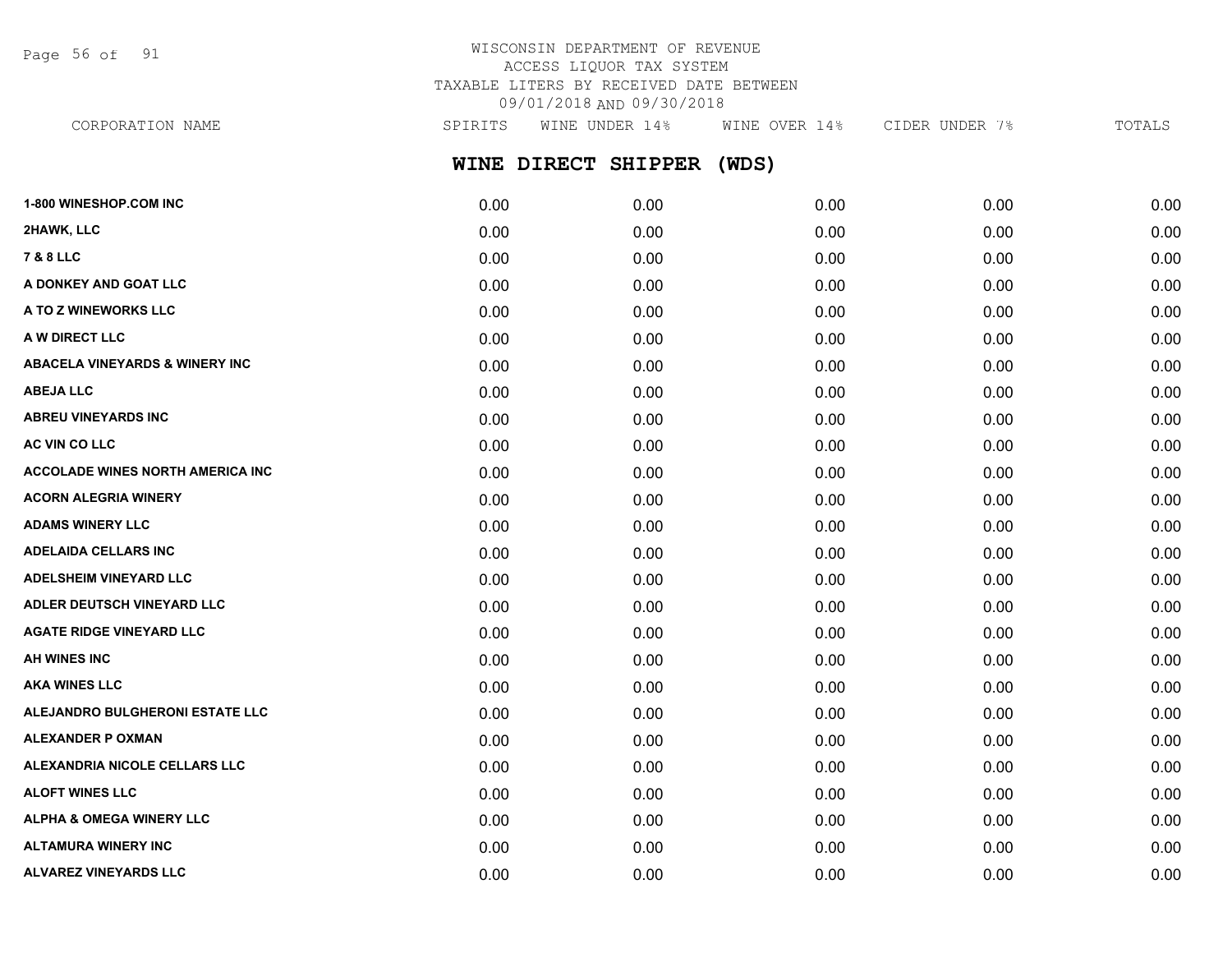Page 57 of 91

| CORPORATION NAME                            | SPIRITS | WINE UNDER 14% | WINE OVER 14% | CIDER UNDER 7% | TOTALS |
|---------------------------------------------|---------|----------------|---------------|----------------|--------|
| <b>AMANDA STEFL</b>                         | 0.00    | 0.00           | 0.00          | 0.00           | 0.00   |
| <b>AMAPOLA CREEK VINEYARDS &amp; WINERY</b> | 0.00    | 0.00           | 0.00          | 0.00           | 0.00   |
| <b>AMAVI CELLARS LLC</b>                    | 0.00    | 0.00           | 0.00          | 0.00           | 0.00   |
| <b>AMERICAN VINTNERS LLC</b>                | 0.00    | 0.00           | 0.00          | 0.00           | 0.00   |
| <b>AMERICAN WINE TRADE INC</b>              | 0.00    | 0.00           | 0.00          | 0.00           | 0.00   |
| <b>AMICI CELLARS INC</b>                    | 0.00    | 0.00           | 0.00          | 0.00           | 0.00   |
| <b>AMIZETTA VINEYARDS WINERY LLC</b>        | 0.00    | 0.00           | 0.00          | 0.00           | 0.00   |
| <b>AMPELOS CELLARS INC</b>                  | 0.00    | 0.00           | 0.00          | 0.00           | 0.00   |
| <b>AMUSE BOUCHE LLC</b>                     | 0.00    | 0.00           | 0.00          | 0.00           | 0.00   |
| <b>ANCIENT PEAK INC</b>                     | 0.00    | 0.00           | 0.00          | 0.00           | 0.00   |
| ANDERSONS CONN VALLEY WINERY INC            | 0.00    | 4.50           | 12.00         | 0.00           | 16.50  |
| <b>ANDREW J CARINI</b>                      | 0.00    | 0.00           | 0.00          | 0.00           | 0.00   |
| <b>ANDREW TOW</b>                           | 0.00    | 0.00           | 0.00          | 0.00           | 0.00   |
| <b>ANIMOLP</b>                              | 0.00    | 0.00           | 0.00          | 0.00           | 0.00   |
| <b>ANOMALY VINEYARDS LLC</b>                | 0.00    | 0.00           | 0.00          | 0.00           | 0.00   |
| <b>ANTHILL FARMS LLC</b>                    | 0.00    | 0.00           | 0.00          | 0.00           | 0.00   |
| <b>ANTHONY M TRUCHARD</b>                   | 0.00    | 0.00           | 0.00          | 0.00           | 0.00   |
| <b>ANTHONY ROAD WINE CO INC</b>             | 0.00    | 0.00           | 0.00          | 0.00           | 0.00   |
| <b>APPELLATION TRADING COMPANY LLC</b>      | 0.00    | 0.00           | 0.00          | 0.00           | 0.00   |
| <b>AQUA PUMPKIN INC</b>                     | 0.00    | 0.00           | 0.00          | 0.00           | 0.00   |
| <b>ARCHANGEL INVESTMENTS LLC</b>            | 0.00    | 0.00           | 0.00          | 0.00           | 0.00   |
| <b>ARETE WINES LLC</b>                      | 0.00    | 0.00           | 0.00          | 0.00           | 0.00   |
| <b>ARIETTA INC</b>                          | 0.00    | 0.00           | 0.00          | 0.00           | 0.00   |
| <b>ARISTA WINES LLC</b>                     | 0.00    | 0.00           | 0.00          | 0.00           | 0.00   |
| ARIZONA STRONGHOLD VINEYARDS LLC            | 0.00    | 0.00           | 0.00          | 0.00           | 0.00   |
| <b>ARKENSTONE VINEYARDS LLC</b>             | 0.00    | 0.00           | 0.00          | 0.00           | 0.00   |
| <b>ARMIDA WINERY INC</b>                    | 0.00    | 0.00           | 0.00          | 0.00           | 0.00   |
| <b>ARMSTRONG VINEYARDS INC</b>              | 0.00    | 0.00           | 0.00          | 0.00           | 0.00   |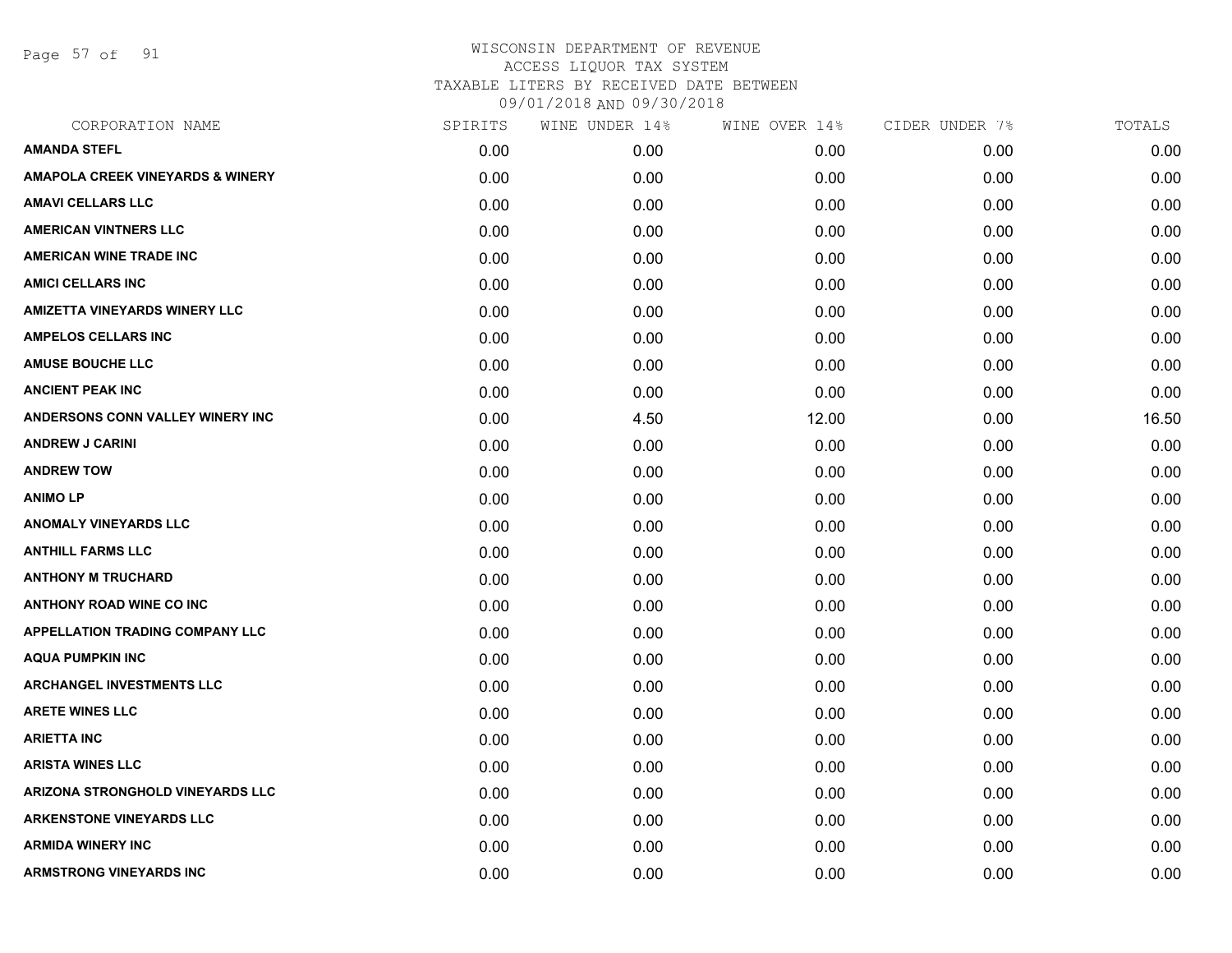Page 58 of 91

| CORPORATION NAME                       | SPIRITS | WINE UNDER 14% | WINE OVER 14% | CIDER UNDER 7% | TOTALS |
|----------------------------------------|---------|----------------|---------------|----------------|--------|
| <b>ARRINGTON VINEYARDS LLC</b>         | 0.00    | 0.00           | 0.00          | 0.00           | 0.00   |
| <b>ARTISTE MANAGEMENT CO LLC</b>       | 0.00    | 0.00           | 0.00          | 0.00           | 0.00   |
| AU BON CLIMAT LLC                      | 0.00    | 0.00           | 0.00          | 0.00           | 0.00   |
| <b>AUBERT WINEGROWING INC</b>          | 0.00    | 0.00           | 0.00          | 0.00           | 0.00   |
| <b>AUGUST BRIGGS JR INC</b>            | 0.00    | 0.00           | 0.00          | 0.00           | 0.00   |
| <b>AUSTIN NICHOLS &amp; CO INC</b>     | 0.00    | 0.00           | 0.00          | 0.00           | 0.00   |
| AVV WINERY CO LLC                      | 0.00    | 0.00           | 0.00          | 0.00           | 0.00   |
| <b>B &amp; B ORGANICS, LLC</b>         | 0.00    | 0.00           | 0.00          | 0.00           | 0.00   |
| <b>B WISE VINEYARDS LLC</b>            | 0.00    | 0.00           | 0.00          | 0.00           | 0.00   |
| <b>BADGER MOUNTAIN INC</b>             | 0.00    | 0.00           | 0.00          | 0.00           | 0.00   |
| <b>BALBOA WINERY LLC</b>               | 0.00    | 0.00           | 0.00          | 0.00           | 0.00   |
| <b>BALLENTINE VINEYARDS INC</b>        | 0.00    | 0.00           | 0.00          | 0.00           | 0.00   |
| <b>BALTIMORE BEND VINEYARD LLC</b>     | 0.00    | 9.00           | 0.00          | 0.00           | 9.00   |
| <b>BANSHEE WINES LLC</b>               | 0.00    | 0.00           | 0.00          | 0.00           | 0.00   |
| <b>BARABOO BLUFF WINERY, LLC</b>       | 0.00    | 0.00           | 0.00          | 0.00           | 0.00   |
| <b>BARGETTOS SANTA CRUZ WINERY INC</b> | 0.00    | 0.00           | 0.00          | 0.00           | 0.00   |
| <b>BARNARD GRIFFIN INC</b>             | 0.00    | 0.00           | 0.00          | 0.00           | 0.00   |
| <b>BARNETT VINEYARDS LP</b>            | 0.00    | 0.00           | 0.00          | 0.00           | 0.00   |
| <b>BATTLE FAMILY VINEYARDS LLC</b>     | 0.00    | 0.00           | 0.00          | 0.00           | 0.00   |
| <b>BAW INC</b>                         | 0.00    | 0.00           | 0.00          | 0.00           | 0.00   |
| <b>BAYFIELD WINERY, LTD.</b>           | 0.00    | 0.00           | 0.00          | 0.00           | 0.00   |
| <b>BEAUX FRERES LLC</b>                | 0.00    | 0.00           | 0.00          | 0.00           | 0.00   |
| <b>BECKER FARMS INC</b>                | 0.00    | 0.00           | 0.00          | 0.00           | 0.00   |
| <b>BEDELL NORTH FORK LLC</b>           | 0.00    | 0.00           | 0.00          | 0.00           | 0.00   |
| <b>BEHRENS AND DRINKWARD</b>           | 0.00    | 0.00           | 0.00          | 0.00           | 0.00   |
| <b>BEL VINO LLC</b>                    | 0.00    | 0.00           | 0.00          | 0.00           | 0.00   |
| <b>BELLEVINEZ LLC</b>                  | 0.00    | 0.00           | 0.00          | 0.00           | 0.00   |
| <b>BENESSERE VINEYARDS LTD</b>         | 0.00    | 0.00           | 0.00          | 0.00           | 0.00   |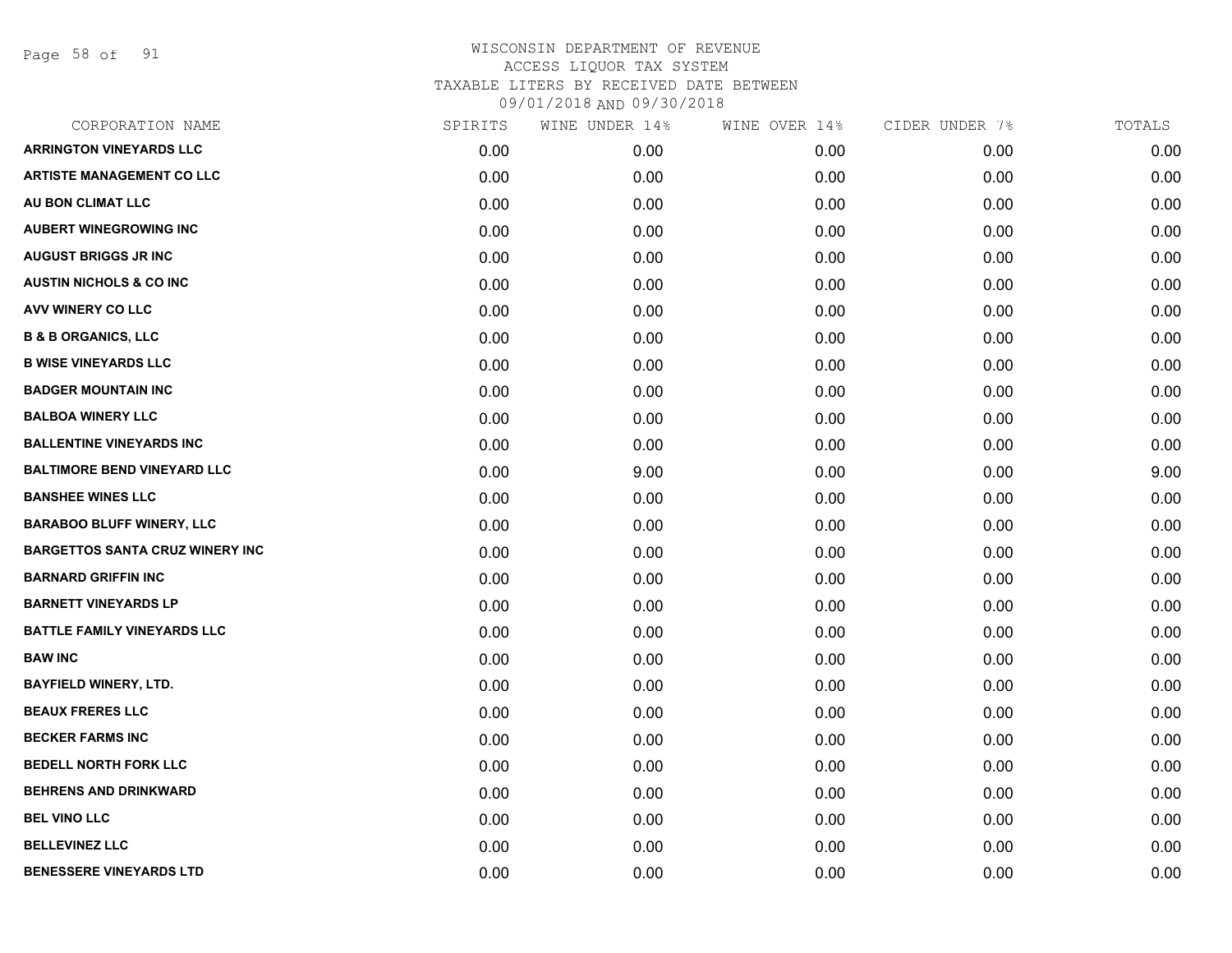Page 59 of 91

| CORPORATION NAME                                | SPIRITS | WINE UNDER 14% | WINE OVER 14% | CIDER UNDER 7% | TOTALS |
|-------------------------------------------------|---------|----------------|---------------|----------------|--------|
| <b>BENNETT LANE WINERY LLC</b>                  | 0.00    | 0.00           | 0.00          | 0.00           | 0.00   |
| <b>BENOVIA WINERY LLC</b>                       | 0.00    | 0.00           | 0.00          | 0.00           | 0.00   |
| <b>BENT CREEK WINERY LLC</b>                    | 0.00    | 0.00           | 0.00          | 0.00           | 0.00   |
| <b>BERGSTROM WINES LLC</b>                      | 0.00    | 0.00           | 0.00          | 0.00           | 0.00   |
| <b>BERNARDUS LLC</b>                            | 0.00    | 0.00           | 0.00          | 0.00           | 0.00   |
| BETHEL HEIGHTS VINEYARD INC                     | 0.00    | 0.00           | 0.00          | 0.00           | 0.00   |
| BETTER BRANDS INTERNATIONAL                     | 0.00    | 0.00           | 0.00          | 0.00           | 0.00   |
| <b>BETZ CELLARS LLC</b>                         | 0.00    | 0.00           | 0.00          | 0.00           | 0.00   |
| BIEN NACIDO VINEYARDS OF RANCHO TEPUSQUET<br>LP | 0.00    | 0.00           | 0.00          | 0.00           | 0.00   |
| <b>BIG BASIN VINEYARDS LLC</b>                  | 0.00    | 0.00           | 0.00          | 0.00           | 0.00   |
| <b>BIG TABLE FARM, INC</b>                      | 0.00    | 0.00           | 0.00          | 0.00           | 0.00   |
| <b>BILTMORE ESTATE WINE COMPANY</b>             | 0.00    | 0.00           | 0.00          | 0.00           | 0.00   |
| <b>BLACK CAT VINEYARD LLC</b>                   | 0.00    | 0.00           | 0.00          | 0.00           | 0.00   |
| <b>BLACK MESA WINERY LLC</b>                    | 0.00    | 0.00           | 0.00          | 0.00           | 0.00   |
| <b>BLACKBIRD VINEYARDS LLC</b>                  | 0.00    | 0.00           | 0.00          | 0.00           | 0.00   |
| <b>BLANKIET ESTATE LLC</b>                      | 0.00    | 0.00           | 0.00          | 0.00           | 0.00   |
| <b>BLIND HORSE WINERY LLC</b>                   | 0.00    | 0.00           | 0.00          | 0.00           | 0.00   |
| BLUE MOUNTAIN CIDER COMPANY LLC                 | 0.00    | 0.00           | 0.00          | 0.00           | 0.00   |
| <b>BLUE SKY VINTNERS LLC</b>                    | 0.00    | 0.00           | 0.00          | 0.00           | 0.00   |
| <b>BNA WINE GROUP LLC</b>                       | 0.00    | 0.00           | 0.00          | 0.00           | 0.00   |
| <b>BOARS VIEW LLC</b>                           | 0.00    | 0.00           | 0.00          | 0.00           | 0.00   |
| <b>BOEGER WINERY INC</b>                        | 0.00    | 0.00           | 0.00          | 0.00           | 0.00   |
| <b>BOGLE VINEYARDS INC</b>                      | 0.00    | 0.00           | 0.00          | 0.00           | 0.00   |
| <b>BONNY DOON WINERY INC</b>                    | 0.00    | 0.00           | 0.00          | 0.00           | 0.00   |
| <b>BOOKWALTER WINERY LLC</b>                    | 0.00    | 0.00           | 0.00          | 0.00           | 0.00   |
| <b>BOTHAM VINEYARDS, INC.</b>                   | 0.00    | 0.00           | 0.00          | 0.00           | 0.00   |
| <b>BOUCHAINE VINEYARDS INC</b>                  | 0.00    | 0.00           | 0.00          | 0.00           | 0.00   |
|                                                 |         |                |               |                |        |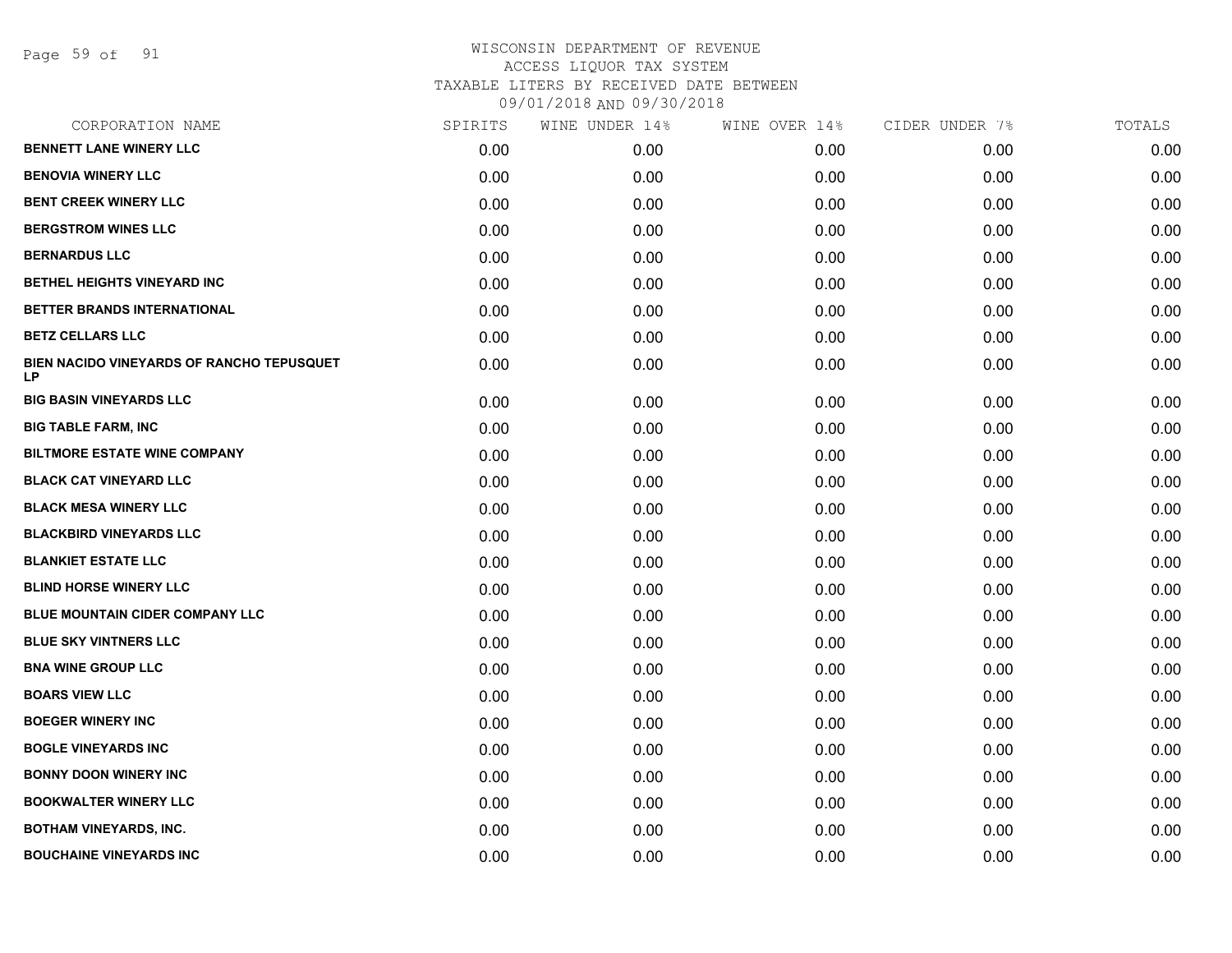Page 60 of 91

| CORPORATION NAME                             | SPIRITS | WINE UNDER 14% | WINE OVER 14% | CIDER UNDER 7% | TOTALS |
|----------------------------------------------|---------|----------------|---------------|----------------|--------|
| BOWERS HARBOR VINEYARDS AND WINERY INC       | 0.00    | 0.00           | 0.00          | 0.00           | 0.00   |
| <b>BRANCHES WINERY LLC</b>                   | 0.00    | 0.00           | 0.00          | 0.00           | 0.00   |
| <b>BRASSFIELD ESTATE WINERY LLC</b>          | 0.00    | 0.00           | 0.00          | 0.00           | 0.00   |
| <b>BRESSLER VINEYARDS LLC</b>                | 0.00    | 0.00           | 0.00          | 0.00           | 0.00   |
| <b>BRET LOPEZ</b>                            | 0.00    | 0.00           | 0.00          | 0.00           | 0.00   |
| <b>BRIAN CARTER CELLARS LLC</b>              | 0.00    | 0.00           | 0.00          | 0.00           | 0.00   |
| <b>BRIAN M HEATH</b>                         | 0.00    | 0.00           | 0.00          | 0.00           | 0.00   |
| <b>BRIGADOON FARM &amp; WINERY LLC</b>       | 0.00    | 0.00           | 0.00          | 0.00           | 0.00   |
| <b>BRIGHT CELLARS INC</b>                    | 0.00    | 0.00           | 0.00          | 0.00           | 0.00   |
| <b>BRONCO WINE COMPANY</b>                   | 0.00    | 0.00           | 0.00          | 0.00           | 0.00   |
| <b>BROWN COUNTY WINE COMPANY, INC.</b>       | 0.00    | 0.00           | 0.00          | 0.00           | 0.00   |
| <b>BROWN ESTATE VINEYARDS LLC</b>            | 0.00    | 0.00           | 0.00          | 0.00           | 0.00   |
| <b>BRUTOCAO CELLARS LP</b>                   | 0.00    | 0.00           | 0.00          | 0.00           | 0.00   |
| <b>BRYANT VINEYARDS INC</b>                  | 0.00    | 0.00           | 0.00          | 0.00           | 0.00   |
| <b>BUCKLER FAMILY VINEYARDS LLC</b>          | 0.00    | 0.00           | 0.00          | 0.00           | 0.00   |
| <b>BULLY HILL VINEYARDS INC</b>              | 0.00    | 0.00           | 0.00          | 0.00           | 0.00   |
| <b>BURGESS CELLARS INC</b>                   | 0.00    | 0.00           | 0.00          | 0.00           | 0.00   |
| <b>BURRELL SCHOOL VINEYARDS INC</b>          | 0.00    | 0.00           | 0.00          | 0.00           | 0.00   |
| <b>BUTTONWOOD FARM WINERY INC</b>            | 0.00    | 0.00           | 0.00          | 0.00           | 0.00   |
| <b>C &amp; C WINE SERVICES INC</b>           | 0.00    | 0.00           | 0.00          | 0.00           | 0.00   |
| <b>C &amp; N CORPORATION</b>                 | 0.00    | 0.00           | 0.00          | 0.00           | 0.00   |
| <b>C G DI ARIE VINEYARD &amp; WINERY LLC</b> | 0.00    | 0.00           | 0.00          | 0.00           | 0.00   |
| <b>C MONDAVI &amp; SONS</b>                  | 0.00    | 0.00           | 0.00          | 0.00           | 0.00   |
| <b>CADA LLC</b>                              | 0.00    | 0.00           | 0.00          | 0.00           | 0.00   |
| <b>CAIN CELLARS INC</b>                      | 0.00    | 0.00           | 0.00          | 0.00           | 0.00   |
| <b>CAKEBREAD CELLARS</b>                     | 0.00    | 0.00           | 0.00          | 0.00           | 0.00   |
| <b>CALCAREOUS VINEYARD LLC</b>               | 0.00    | 0.00           | 0.00          | 0.00           | 0.00   |
| <b>CALDWELL WINERY LLC</b>                   | 0.00    | 0.00           | 0.00          | 0.00           | 0.00   |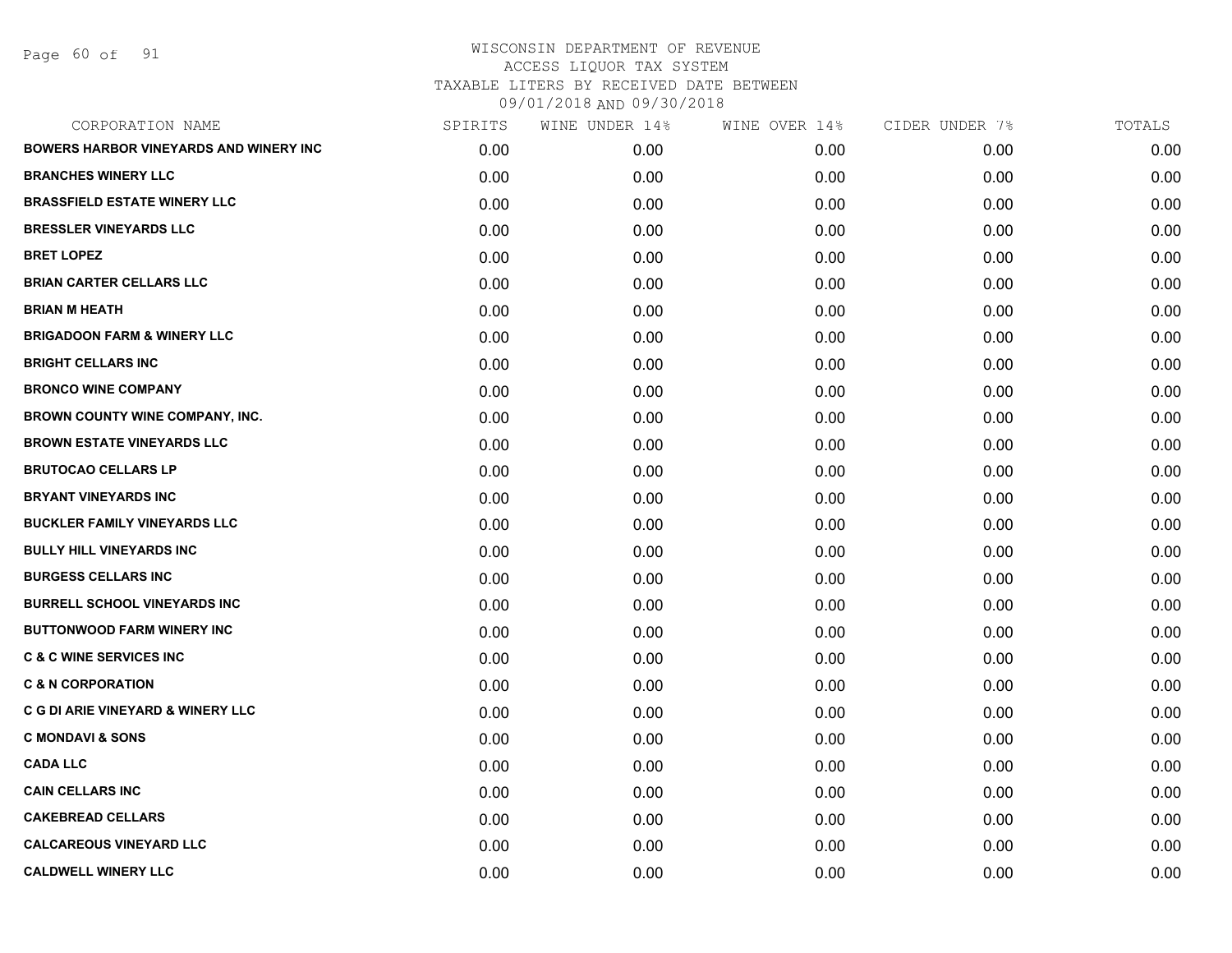Page 61 of 91

| CORPORATION NAME                                  | SPIRITS | WINE UNDER 14% | WINE OVER 14% | CIDER UNDER 7% | TOTALS |
|---------------------------------------------------|---------|----------------|---------------|----------------|--------|
| <b>CALLAWAY TEMECULA LP</b>                       | 0.00    | 0.00           | 0.00          | 0.00           | 0.00   |
| <b>CANA'S FEAST WINERY LLC</b>                    | 0.00    | 0.00           | 0.00          | 0.00           | 0.00   |
| <b>CARACCIOLI CELLARS INC</b>                     | 0.00    | 0.00           | 0.00          | 0.00           | 0.00   |
| <b>CARL THOMA</b>                                 | 0.00    | 0.00           | 0.00          | 0.00           | 0.00   |
| <b>CARLISLE WINERY &amp; VINEYARDS LLC</b>        | 0.00    | 0.00           | 0.00          | 0.00           | 0.00   |
| <b>CARLOS CREEK WINERY INC</b>                    | 0.00    | 0.00           | 0.00          | 0.00           | 0.00   |
| <b>CARLSON VINEYARDS INC</b>                      | 0.00    | 0.00           | 0.00          | 0.00           | 0.00   |
| <b>CARNEROS WINE COMPANY INC</b>                  | 0.00    | 0.00           | 0.00          | 0.00           | 0.00   |
| <b>CASTORO CELLARS</b>                            | 0.00    | 0.00           | 0.00          | 0.00           | 0.00   |
| <b>CATHERINE ELIZABETH INC</b>                    | 0.00    | 0.00           | 0.00          | 0.00           | 0.00   |
| <b>CAYMUS VINEYARDS INC</b>                       | 0.00    | 0.00           | 0.00          | 0.00           | 0.00   |
| <b>CECIL A ZERBA</b>                              | 0.00    | 0.00           | 0.00          | 0.00           | 0.00   |
| <b>CEDAR KNOLL VINEYARDS INC</b>                  | 0.00    | 0.00           | 0.00          | 0.00           | 0.00   |
| <b>CEJA VINEYARDS INC</b>                         | 0.00    | 0.00           | 0.00          | 0.00           | 0.00   |
| <b>CELLAR RAT CELLARS LLC</b>                     | 0.00    | 0.00           | 0.00          | 0.00           | 0.00   |
| <b>CHACEWATER LLC</b>                             | 0.00    | 0.00           | 0.00          | 0.00           | 0.00   |
| <b>CHAPPELLET WINERY INC</b>                      | 0.00    | 0.00           | 0.00          | 0.00           | 0.00   |
| <b>CHARLES &amp; MARTHA BARRA</b>                 | 0.00    | 0.00           | 0.00          | 0.00           | 0.00   |
| <b>CHARLES REININGER LLC</b>                      | 0.00    | 0.00           | 0.00          | 0.00           | 0.00   |
| <b>CHATEAU BIANCA INC</b>                         | 0.00    | 0.00           | 0.00          | 0.00           | 0.00   |
| <b>CHATEAU DIANA LLC</b>                          | 0.00    | 0.00           | 0.00          | 0.00           | 0.00   |
| <b>CHATEAU GRAND TRAVERSE LTD</b>                 | 0.00    | 0.00           | 0.00          | 0.00           | 0.00   |
| <b>CHATEAU MARGENE INC</b>                        | 0.00    | 0.00           | 0.00          | 0.00           | 0.00   |
| <b>CHATEAU MORRISETTE INC</b>                     | 0.00    | 0.00           | 0.00          | 0.00           | 0.00   |
| <b>CHATEAU OPERATIONS, LTD.</b>                   | 0.00    | 0.00           | 0.00          | 0.00           | 0.00   |
| <b>CHATEAU POTELLE HOLDINGS LLC</b>               | 0.00    | 0.00           | 0.00          | 0.00           | 0.00   |
| <b>CHATEAU ST CROIX WINERY &amp; VINEYARD LLC</b> | 0.00    | 0.00           | 0.00          | 0.00           | 0.00   |
| <b>CHERRY HILL LLC</b>                            | 0.00    | 0.00           | 0.00          | 0.00           | 0.00   |
|                                                   |         |                |               |                |        |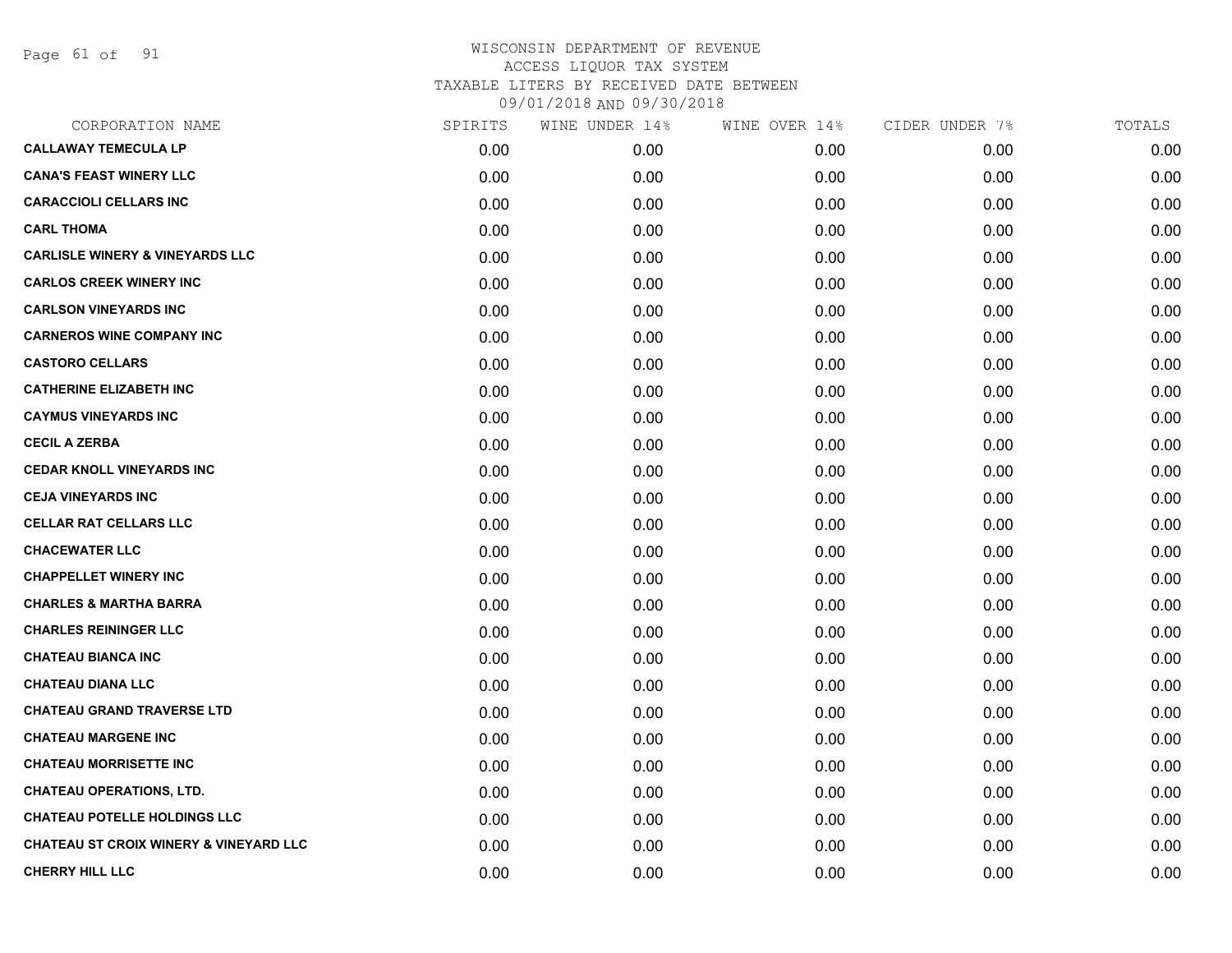Page 62 of 91

| CORPORATION NAME                                 | SPIRITS | WINE UNDER 14% | WINE OVER 14% | CIDER UNDER 7% | TOTALS |
|--------------------------------------------------|---------|----------------|---------------|----------------|--------|
| <b>CHIARELLO FAMILY VINEYARDS LLC</b>            | 0.00    | 0.00           | 0.00          | 0.00           | 0.00   |
| <b>CHIMNEY ROCK WINERY LLC</b>                   | 0.00    | 0.00           | 0.00          | 0.00           | 0.00   |
| <b>CHRISTOPHE BARON</b>                          | 0.00    | 0.00           | 0.00          | 0.00           | 0.00   |
| <b>CHRISTOPHER FIGGINS</b>                       | 0.00    | 0.00           | 0.00          | 0.00           | 0.00   |
| <b>CIDER HOUSE OF WISCONSIN LLC</b>              | 0.00    | 0.00           | 0.00          | 0.00           | 0.00   |
| <b>CINNABAR WINERY LLC</b>                       | 0.00    | 0.00           | 0.00          | 0.00           | 0.00   |
| <b>CLAY JAR HOLDINGS LLC</b>                     | 0.00    | 0.00           | 0.00          | 0.00           | 0.00   |
| <b>CLEARWATER CANYON CELLARS LLC</b>             | 0.00    | 0.00           | 0.00          | 0.00           | 0.00   |
| <b>CLIF BAR FAMILY WINERY &amp; FARM LLC</b>     | 0.00    | 0.00           | 0.00          | 0.00           | 0.00   |
| <b>CLINE CELLARS INC</b>                         | 0.00    | 0.00           | 0.00          | 0.00           | 0.00   |
| <b>CLOS DU VAL WINE CO LTD</b>                   | 0.00    | 0.00           | 0.00          | 0.00           | 0.00   |
| <b>CLOS LACHANCE WINES LLC</b>                   | 0.00    | 0.00           | 0.00          | 0.00           | 0.00   |
| <b>COCKERELL WINE CONSULTING LLC</b>             | 0.00    | 0.00           | 0.00          | 0.00           | 0.00   |
| <b>CODORNIU NAPA INC</b>                         | 0.00    | 0.00           | 0.00          | 0.00           | 0.00   |
| <b>COELHO WINERY INC</b>                         | 0.00    | 0.00           | 0.00          | 0.00           | 0.00   |
| <b>COL SOLARE, LLP</b>                           | 0.00    | 0.00           | 0.00          | 0.00           | 0.00   |
| <b>COLGIN PARTNERS LLC</b>                       | 0.00    | 0.00           | 0.00          | 0.00           | 0.00   |
| <b>COLLEEN M BOS</b>                             | 0.00    | 0.00           | 0.00          | 0.00           | 0.00   |
| <b>COLUMBIA RIVER WINERY INC</b>                 | 0.00    | 0.00           | 0.00          | 0.00           | 0.00   |
| <b>CONSTELLATION BRANDS U.S. OPERATIONS INC.</b> | 0.00    | 0.00           | 0.00          | 0.00           | 0.00   |
| <b>CONUNDRUM WINERY LLC</b>                      | 0.00    | 0.00           | 0.00          | 0.00           | 0.00   |
| <b>CONWAY VINEYARDS INC</b>                      | 0.00    | 0.00           | 0.00          | 0.00           | 0.00   |
| <b>COOL HAND VINEYARDS LLC</b>                   | 0.00    | 0.00           | 0.00          | 0.00           | 0.00   |
| <b>COPPER CANE LLC</b>                           | 0.00    | 0.00           | 0.00          | 0.00           | 0.00   |
| <b>CORISON WINERY INC</b>                        | 0.00    | 0.00           | 0.00          | 0.00           | 0.00   |
| <b>CORNERSTONE CELLARS LLC</b>                   | 0.00    | 0.00           | 0.00          | 0.00           | 0.00   |
| <b>CORY J MICHAL</b>                             | 0.00    | 0.00           | 0.00          | 0.00           | 0.00   |
| <b>COURAGEOUS INC</b>                            | 0.00    | 0.00           | 0.00          | 0.00           | 0.00   |
|                                                  |         |                |               |                |        |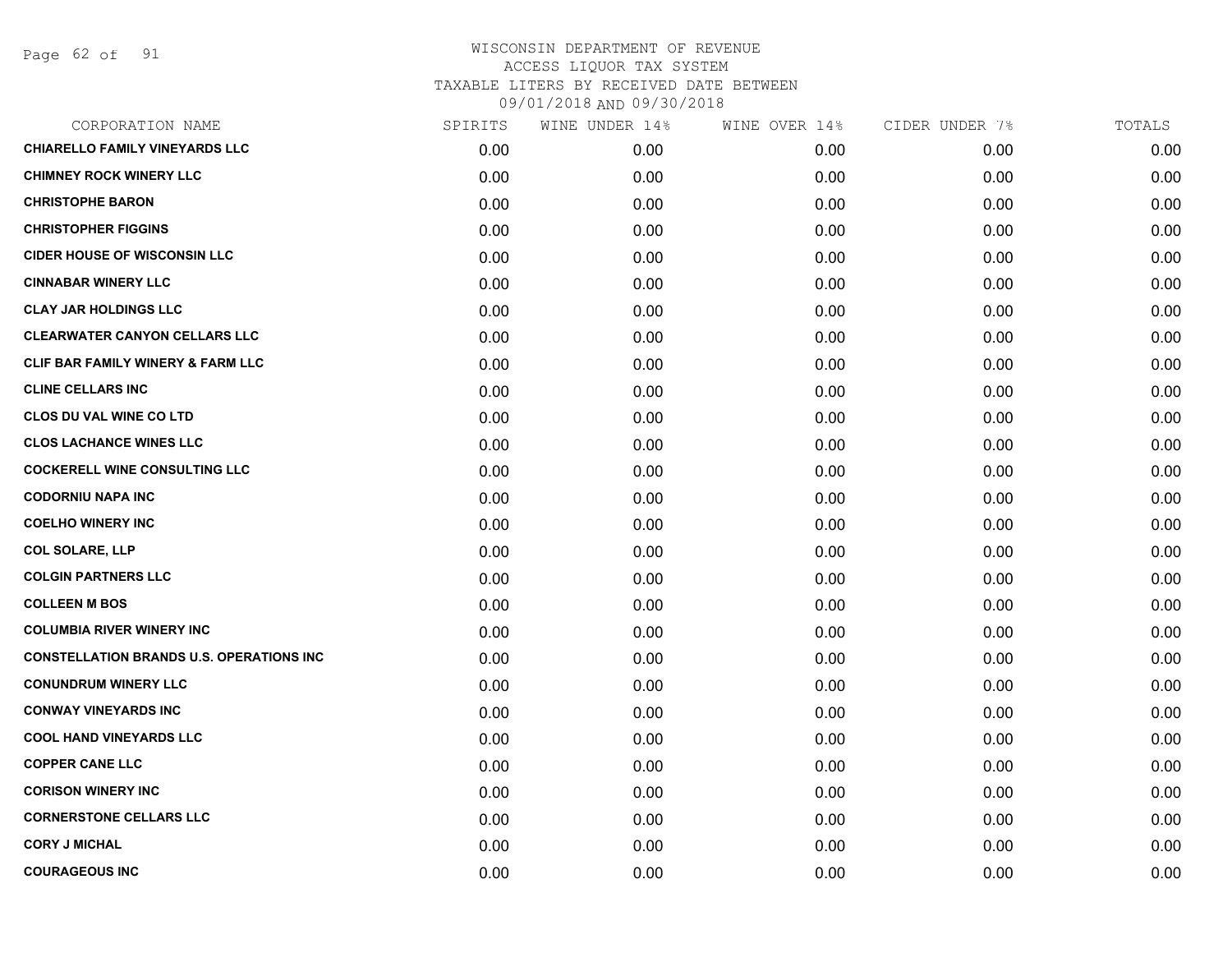Page 63 of 91

| CORPORATION NAME                       | SPIRITS | WINE UNDER 14% | WINE OVER 14% | CIDER UNDER 7% | TOTALS |
|----------------------------------------|---------|----------------|---------------|----------------|--------|
| <b>CRAIG FLETCHER</b>                  | 0.00    | 0.00           | 0.00          | 0.00           | 0.00   |
| <b>CRAIG S HANDLY</b>                  | 0.00    | 0.00           | 0.00          | 0.00           | 0.00   |
| <b>CREATIVE WINE CONCEPTS INC</b>      | 0.00    | 0.00           | 0.00          | 0.00           | 0.00   |
| <b>CREW WINE COMPANY LLC</b>           | 0.00    | 0.00           | 0.00          | 0.00           | 0.00   |
| <b>CRIMSON WINE GROUP LTD</b>          | 0.00    | 0.00           | 0.00          | 0.00           | 0.00   |
| <b>CRISTOM VINEYARDS INC</b>           | 0.00    | 0.00           | 0.00          | 0.00           | 0.00   |
| <b>CROCKER &amp; STARR WINE CO LLC</b> | 0.00    | 0.00           | 0.00          | 0.00           | 0.00   |
| <b>CROWN POINT WINERY LLC</b>          | 0.00    | 0.00           | 0.00          | 0.00           | 0.00   |
| <b>CULTIVATE WINES LLC</b>             | 0.00    | 0.00           | 0.00          | 0.00           | 0.00   |
| <b>CUNAT PREMIUM VINEYARDS LLC</b>     | 0.00    | 0.00           | 0.00          | 0.00           | 0.00   |
| <b>CUSHMAN WINERY CORPORATION</b>      | 0.00    | 0.00           | 0.00          | 0.00           | 0.00   |
| <b>CUVAISON INC</b>                    | 0.00    | 0.00           | 0.00          | 0.00           | 0.00   |
| <b>CWC WINERY LLC</b>                  | 0.00    | 0.00           | 0.00          | 0.00           | 0.00   |
| <b>D &amp; J F CELLARS INC</b>         | 0.00    | 0.00           | 0.00          | 0.00           | 0.00   |
| <b>D MYERS LLC</b>                     | 0.00    | 0.00           | 0.00          | 0.00           | 0.00   |
| <b>DANA ESTATES INC</b>                | 0.00    | 0.00           | 0.00          | 0.00           | 0.00   |
| <b>DANICA PATRICK</b>                  | 0.00    | 0.00           | 0.00          | 0.00           | 0.00   |
| <b>DANIEL J KOEPKE</b>                 | 0.00    | 0.00           | 0.00          | 0.00           | 0.00   |
| DANZA DEL SOL WINERY INC               | 0.00    | 0.00           | 0.00          | 0.00           | 0.00   |
| <b>DANZINGER VINEYARDS LLC</b>         | 0.00    | 0.00           | 0.00          | 0.00           | 0.00   |
| <b>DAOU VINEYARDS LLC</b>              | 0.00    | 0.00           | 0.00          | 0.00           | 0.00   |
| <b>DARIOUSH KHALEDI WINERY LLC</b>     | 0.00    | 0.00           | 0.00          | 0.00           | 0.00   |
| <b>DAVID BRUCE WINERY INC</b>          | 0.00    | 0.00           | 0.00          | 0.00           | 0.00   |
| <b>DAVID COFFARO</b>                   | 0.00    | 0.00           | 0.00          | 0.00           | 0.00   |
| <b>DAVID J MATTHEWS</b>                | 0.00    | 0.00           | 0.00          | 0.00           | 0.00   |
| <b>DAVID JAMES LLC</b>                 | 0.00    | 0.00           | 0.00          | 0.00           | 0.00   |
| <b>DAVIDS PINOT VINEYARDS INC</b>      | 0.00    | 0.00           | 0.00          | 0.00           | 0.00   |
| <b>DAVIS ESTATES LLC</b>               | 0.00    | 0.00           | 0.00          | 0.00           | 0.00   |
|                                        |         |                |               |                |        |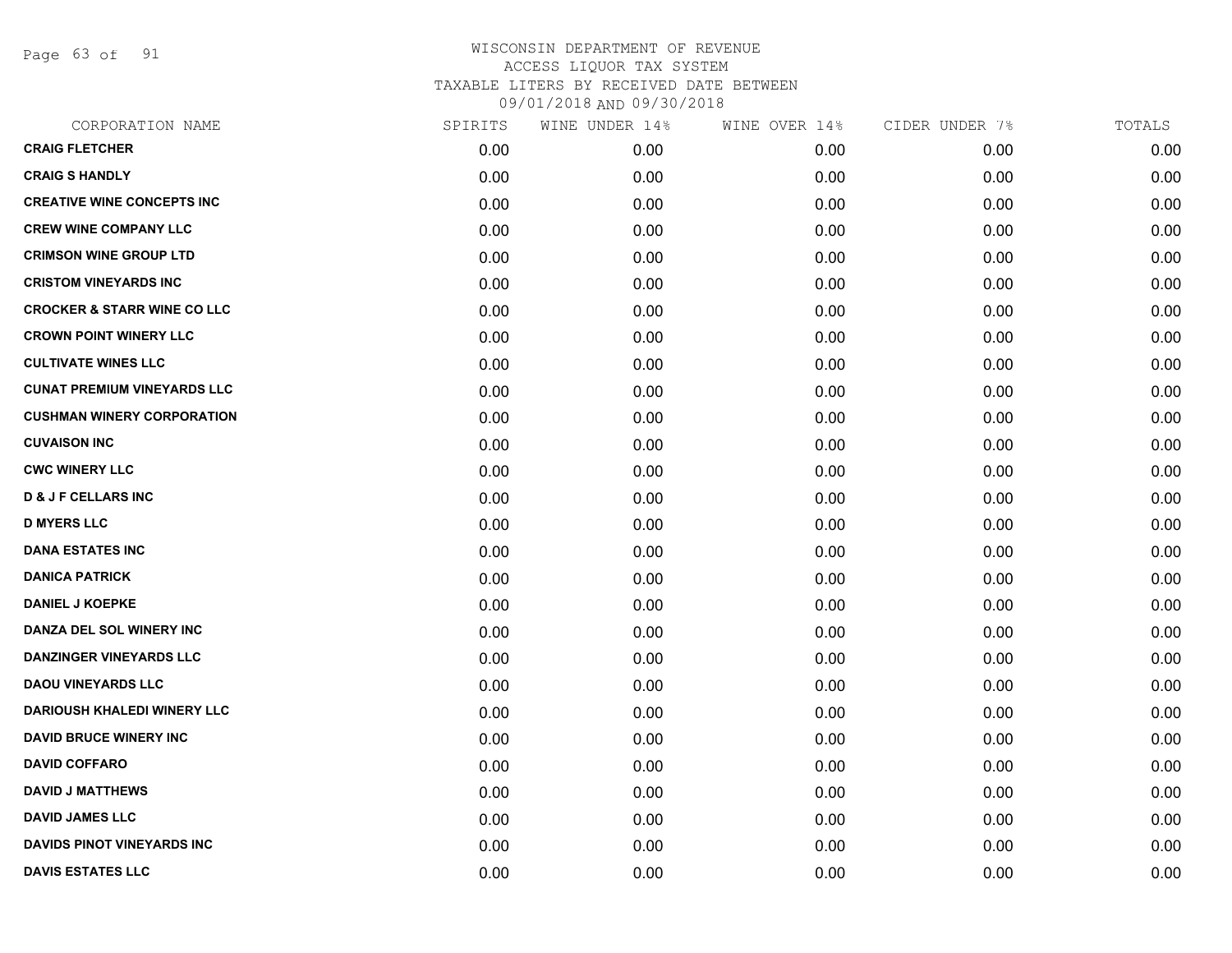Page 64 of 91

| CORPORATION NAME                                              | SPIRITS | WINE UNDER 14% | WINE OVER 14% | CIDER UNDER 7% | TOTALS |
|---------------------------------------------------------------|---------|----------------|---------------|----------------|--------|
| DE LA MONTANYA WINERY INC                                     | 0.00    | 0.00           | 0.00          | 0.00           | 0.00   |
| <b>DEERFIELD RANCH WINERY LLC</b>                             | 0.00    | 48.75          | 46.50         | 0.00           | 95.25  |
| <b>DEL DOTTO VINEYARDS INC</b>                                | 0.00    | 0.00           | 0.00          | 0.00           | 0.00   |
| <b>DELICATO VINEYARDS INC</b>                                 | 0.00    | 0.00           | 0.00          | 0.00           | 0.00   |
| <b>DELILLE CELLARS LLC</b>                                    | 0.00    | 0.00           | 0.00          | 0.00           | 0.00   |
| <b>DENNER WINERY INC</b>                                      | 0.00    | 0.00           | 0.00          | 0.00           | 0.00   |
| <b>DENNIS R ONEIL</b>                                         | 0.00    | 0.00           | 0.00          | 0.00           | 0.00   |
| DH GUSTAFSON FAMILY VINEYARDS LLC                             | 0.00    | 0.00           | 0.00          | 0.00           | 0.00   |
| <b>DIAMOND MOUNTAIN VINEYARD</b>                              | 0.00    | 0.00           | 0.00          | 0.00           | 0.00   |
| <b>DIANA HOBSON</b>                                           | 0.00    | 0.00           | 0.00          | 0.00           | 0.00   |
| <b>DOMAINE CARNEROS LTD</b>                                   | 0.00    | 0.00           | 0.00          | 0.00           | 0.00   |
| <b>DOMAINE CHANDON INC</b>                                    | 0.00    | 0.00           | 0.00          | 0.00           | 0.00   |
| <b>DOMAINE DE MARIA SOTER LLC</b>                             | 0.00    | 0.00           | 0.00          | 0.00           | 0.00   |
| <b>DOMAINE DROUHIN OREGON LLC</b>                             | 0.00    | 0.00           | 0.00          | 0.00           | 0.00   |
| <b>DOMAINE MB LLC</b>                                         | 0.00    | 0.00           | 0.00          | 0.00           | 0.00   |
| <b>DOMAINE SERENE VINEYARDS &amp; WINERY INC</b>              | 0.00    | 0.00           | 0.00          | 0.00           | 0.00   |
| <b>DOMINICK CHIRICHILLO</b>                                   | 0.00    | 0.00           | 0.00          | 0.00           | 0.00   |
| DON SEBASTIANI & SONS INTERNATIONAL WINE<br><b>NEGOCIANTS</b> | 0.00    | 0.00           | 0.00          | 0.00           | 0.00   |
| <b>DONALD PHILLIPS HILL JR</b>                                | 0.00    | 0.00           | 0.00          | 0.00           | 0.00   |
| <b>DONATI FAMILY VINEYARD INC</b>                             | 0.00    | 0.00           | 0.00          | 0.00           | 0.00   |
| DONELAN FAMILY WINE CELLARS LLC                               | 0.00    | 0.00           | 0.00          | 0.00           | 0.00   |
| DOUBLE CANYON VINEYARDS LLC                                   | 0.00    | 0.00           | 0.00          | 0.00           | 0.00   |
| DRAKE MAKES WINE, INC.                                        | 0.00    | 0.00           | 0.00          | 0.00           | 0.00   |
| <b>DRUMLIN RIDGE WINERY LLC</b>                               | 0.00    | 0.00           | 0.00          | 0.00           | 0.00   |
| DRY CREEK VINEYARD INC                                        | 0.00    | 0.00           | 0.00          | 0.00           | 0.00   |
| <b>DSC INVESTORS INC</b>                                      | 0.00    | 0.00           | 0.00          | 0.00           | 0.00   |
| <b>DUCKHORN WINE COMPANY</b>                                  | 0.00    | 0.00           | 0.00          | 0.00           | 0.00   |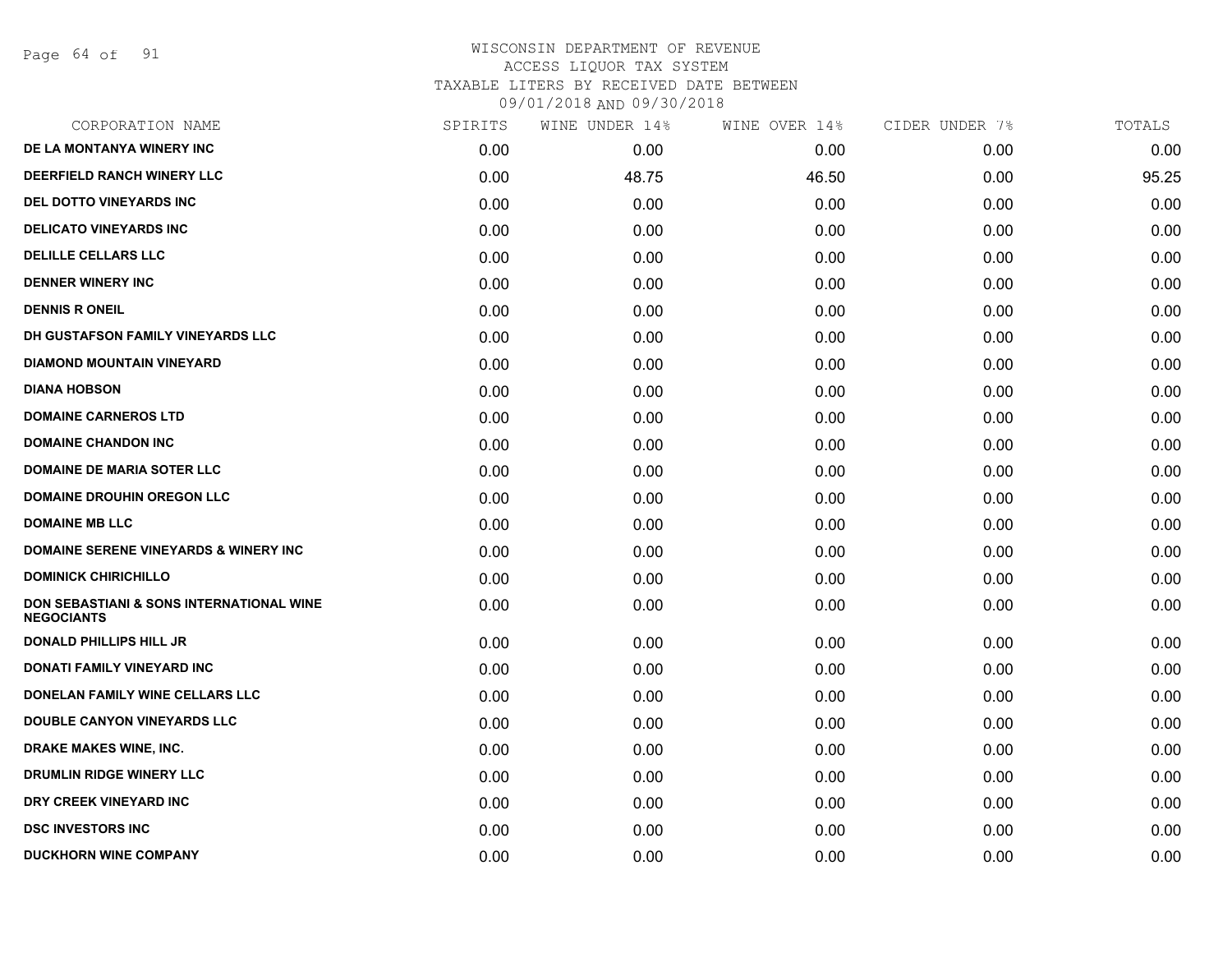Page 65 of 91

| CORPORATION NAME                         | SPIRITS | WINE UNDER 14% | WINE OVER 14% | CIDER UNDER 7% | TOTALS |
|------------------------------------------|---------|----------------|---------------|----------------|--------|
| <b>DUMOL WINERY LLC</b>                  | 0.00    | 0.00           | 0.00          | 0.00           | 0.00   |
| <b>DUNHAM CELLARS LLC</b>                | 0.00    | 0.00           | 0.00          | 0.00           | 0.00   |
| <b>DUNN VINEYARDS LLC</b>                | 0.00    | 0.00           | 0.00          | 0.00           | 0.00   |
| <b>DUPLIN WINE CELLARS INC</b>           | 0.00    | 0.00           | 0.00          | 0.00           | 0.00   |
| DUTTON GOLDFIELD WINERY LLC              | 0.00    | 0.00           | 0.00          | 0.00           | 0.00   |
| <b>E &amp; J GALLO WINERY</b>            | 0.00    | 0.00           | 0.00          | 0.00           | 0.00   |
| <b>E STRING CELLARS LLC</b>              | 0.00    | 0.00           | 0.00          | 0.00           | 0.00   |
| <b>EAGLES LANDING WINERY LLC</b>         | 0.00    | 0.00           | 0.00          | 0.00           | 0.00   |
| <b>EARL E BROWN &amp; SONS INC</b>       | 0.00    | 0.00           | 0.00          | 0.00           | 0.00   |
| <b>EBERLE WINERY LP</b>                  | 0.00    | 0.00           | 0.00          | 0.00           | 0.00   |
| EDEN ICE CIDER COMPANY INC.              | 0.00    | 0.00           | 0.00          | 0.00           | 0.00   |
| <b>EDWARD J RINK</b>                     | 0.00    | 0.00           | 0.00          | 0.00           | 0.00   |
| EHREN JORDAN WINE CELLARS LLC            | 0.00    | 0.00           | 0.00          | 0.00           | 0.00   |
| <b>EILEEN BRYS</b>                       | 0.00    | 0.00           | 0.00          | 0.00           | 0.00   |
| <b>ELEGANCE PROPERTIES LLC</b>           | 0.00    | 0.00           | 0.00          | 0.00           | 0.00   |
| <b>ELISABETH W KLEIN</b>                 | 0.00    | 0.00           | 0.00          | 0.00           | 0.00   |
| ELK COVE VINEYARDS INC                   | 0.00    | 0.00           | 0.00          | 0.00           | 0.00   |
| <b>ELV-OREGON LLC</b>                    | 0.00    | 0.00           | 0.00          | 0.00           | 0.00   |
| <b>ELYSE WINERY LLC</b>                  | 0.00    | 0.00           | 0.00          | 0.00           | 0.00   |
| <b>EMILIO GUGLIELMO WINERY INC</b>       | 0.00    | 0.00           | 0.00          | 0.00           | 0.00   |
| <b>ERIC TRUMP WINE MANUFACTURING LLC</b> | 0.00    | 0.00           | 0.00          | 0.00           | 0.00   |
| <b>ERNEST VINEYARDS LLC</b>              | 0.00    | 0.00           | 0.00          | 0.00           | 0.00   |
| <b>ESCALERA-BOULET LLC</b>               | 0.00    | 0.00           | 0.00          | 0.00           | 0.00   |
| <b>F KORBEL &amp; BROS INC</b>           | 0.00    | 0.00           | 0.00          | 0.00           | 0.00   |
| <b>FANTESCA LLC</b>                      | 0.00    | 0.00           | 0.00          | 0.00           | 0.00   |
| <b>FAT BOYS INC</b>                      | 0.00    | 0.00           | 0.00          | 0.00           | 0.00   |
| <b>FAWN CREEK WINERY LLC</b>             | 0.00    | 0.00           | 0.00          | 0.00           | 0.00   |
| FAZELI VINEYARDS, LLC                    | 0.00    | 0.00           | 0.00          | 0.00           | 0.00   |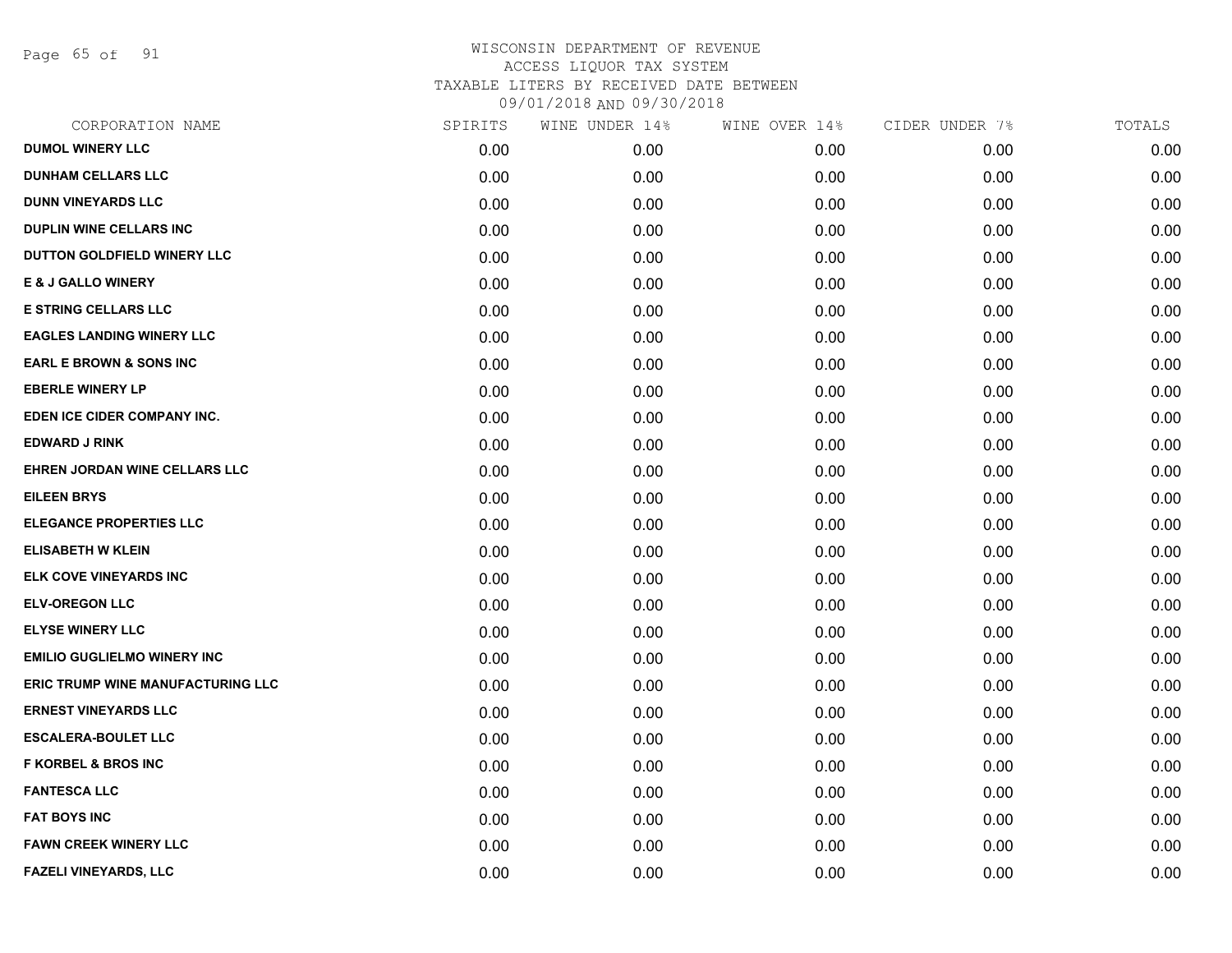Page 66 of 91

| CORPORATION NAME                                 | SPIRITS | WINE UNDER 14% | WINE OVER 14% | CIDER UNDER 7% | TOTALS |
|--------------------------------------------------|---------|----------------|---------------|----------------|--------|
| <b>FENESTRA WINERY INC</b>                       | 0.00    | 0.00           | 0.00          | 0.00           | 0.00   |
| FENN VALLEY VINEYARDS, INC.                      | 0.00    | 0.00           | 0.00          | 0.00           | 0.00   |
| <b>FERMENTING CELLARS LLC</b>                    | 0.00    | 0.00           | 0.00          | 0.00           | 0.00   |
| <b>FERRARI CARANO VINEYARDS &amp; WINERY LLC</b> | 0.00    | 0.00           | 0.00          | 0.00           | 0.00   |
| <b>FETZER VINEYARDS</b>                          | 0.00    | 0.00           | 0.00          | 0.00           | 0.00   |
| <b>FICKLIN VINEYARDS INC</b>                     | 0.00    | 0.00           | 0.00          | 0.00           | 0.00   |
| <b>FIDDLEHEAD CELLARS LP</b>                     | 0.00    | 0.00           | 0.00          | 0.00           | 0.00   |
| <b>FIDELITAS WINES LLC</b>                       | 0.00    | 0.00           | 0.00          | 0.00           | 0.00   |
| FIESTA VINEYARD & WINERY LLC                     | 0.00    | 0.00           | 0.00          | 0.00           | 0.00   |
| <b>FINKELSTEIN VINEYARDS INC</b>                 | 0.00    | 0.00           | 0.00          | 0.00           | 0.00   |
| <b>FIRESTEED CORPORATION</b>                     | 0.00    | 0.00           | 0.00          | 0.00           | 0.00   |
| FISHER KING WINERY, LLC                          | 0.00    | 0.00           | 0.00          | 0.00           | 0.00   |
| <b>FISHER VINEYARDS</b>                          | 0.00    | 0.00           | 0.00          | 0.00           | 0.00   |
| <b>FITVINE LLC</b>                               | 0.00    | 0.00           | 0.00          | 0.00           | 0.00   |
| <b>FIVE VINES LLC</b>                            | 0.00    | 0.00           | 0.00          | 0.00           | 0.00   |
| <b>FLORA SPRINGS WINE COMPANY</b>                | 0.00    | 0.00           | 0.00          | 0.00           | 0.00   |
| FLOWERS VINEYARD AND WINERY, LLC                 | 0.00    | 0.00           | 0.00          | 0.00           | 0.00   |
| <b>FLYING B VINEYARD LP</b>                      | 0.00    | 0.00           | 0.00          | 0.00           | 0.00   |
| <b>FN CELLARS LLC</b>                            | 0.00    | 0.00           | 0.00          | 0.00           | 0.00   |
| <b>FOLEY ESTATES VINEYARD &amp; WINERY LLC</b>   | 0.00    | 0.00           | 0.00          | 0.00           | 0.00   |
| <b>FOLEY FAMILY WINES INC</b>                    | 0.00    | 0.00           | 0.00          | 0.00           | 0.00   |
| <b>FOLEY FAMILY WINES INC</b>                    | 0.00    | 0.00           | 0.00          | 0.00           | 0.00   |
| <b>FOLIO WINE COMPANY LLC</b>                    | 0.00    | 0.00           | 0.00          | 0.00           | 0.00   |
| <b>FONTANELLA WINES LLC</b>                      | 0.00    | 0.00           | 0.00          | 0.00           | 0.00   |
| FORT ROSS VINEYARD & WINERY LLC                  | 0.00    | 0.00           | 0.00          | 0.00           | 0.00   |
| <b>FOUR BEARS WINERY LLC</b>                     | 0.00    | 0.00           | 0.00          | 0.00           | 0.00   |
| <b>FOXEN VINEYARD INC</b>                        | 0.00    | 0.00           | 0.00          | 0.00           | 0.00   |
| <b>FRANCIS COPPOLA WINERY LLC</b>                | 0.00    | 0.00           | 0.00          | 0.00           | 0.00   |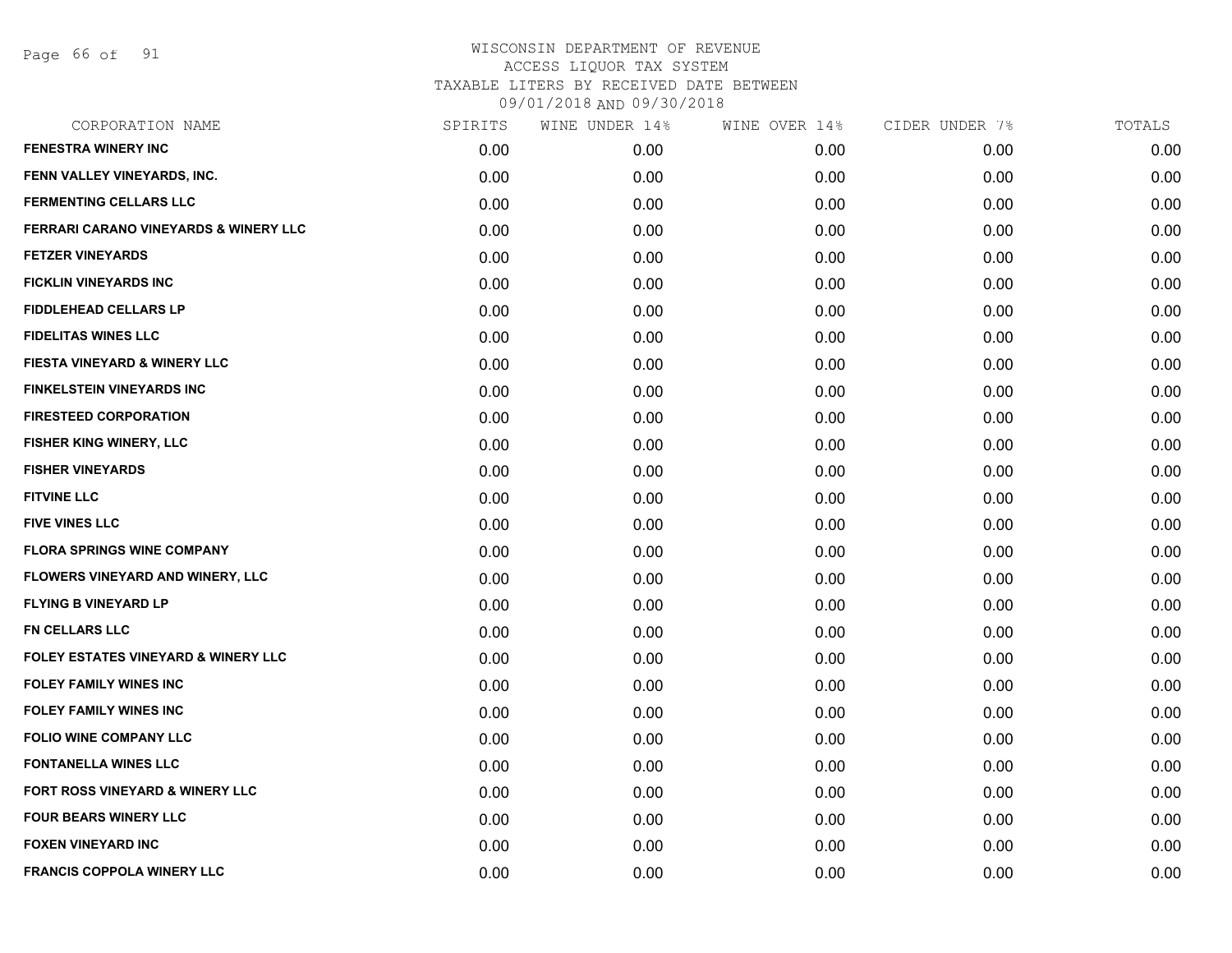Page 67 of 91

| CORPORATION NAME                                    | SPIRITS | WINE UNDER 14% | WINE OVER 14% | CIDER UNDER 7% | TOTALS |
|-----------------------------------------------------|---------|----------------|---------------|----------------|--------|
| <b>FRANCISCAN VINEYARDS INC</b>                     | 0.00    | 0.00           | 0.00          | 0.00           | 0.00   |
| <b>FRANK FAMILY VINEYARDS LLC</b>                   | 0.00    | 0.00           | 0.00          | 0.00           | 0.00   |
| <b>FRED C SCHERRER</b>                              | 0.00    | 0.00           | 0.00          | 0.00           | 0.00   |
| <b>FREIXENET SONOMA CAVES INC</b>                   | 0.00    | 0.00           | 0.00          | 0.00           | 0.00   |
| <b>FREY VINEYARDS LTD</b>                           | 0.00    | 0.00           | 0.00          | 0.00           | 0.00   |
| <b>FROGS LEAP WINERY</b>                            | 0.00    | 0.00           | 0.00          | 0.00           | 0.00   |
| <b>FROGTOWN CELLARS LLP</b>                         | 0.00    | 0.00           | 0.00          | 0.00           | 0.00   |
| FRUIT OF THE WOODS WINE CELLAR, INC.                | 0.00    | 0.00           | 0.00          | 0.00           | 0.00   |
| <b>FULCRUM WINES LLC</b>                            | 0.00    | 0.00           | 0.00          | 0.00           | 0.00   |
| <b>FULKERSON WINE CELLARS LLC</b>                   | 0.00    | 0.00           | 0.00          | 0.00           | 0.00   |
| <b>FULLERTON WINES, INC</b>                         | 0.00    | 0.00           | 0.00          | 0.00           | 0.00   |
| <b>FURTHERMORE LLC</b>                              | 0.00    | 0.00           | 0.00          | 0.00           | 0.00   |
| <b>G GRAHAM WINES INC</b>                           | 0.00    | 0.00           | 0.00          | 0.00           | 0.00   |
| <b>GALENA CELLARS INC</b>                           | 0.00    | 0.00           | 0.00          | 0.00           | 0.00   |
| <b>GALLICA WINES LLC</b>                            | 0.00    | 0.00           | 0.00          | 0.00           | 0.00   |
| <b>GAMBLE FAMILY VINEYARDS LLC</b>                  | 0.00    | 0.00           | 0.00          | 0.00           | 0.00   |
| <b>GARGIULO VINEYARD LLC</b>                        | 0.00    | 0.00           | 0.00          | 0.00           | 0.00   |
| <b>GARROD TRUST</b>                                 | 0.00    | 0.00           | 0.00          | 0.00           | 0.00   |
| <b>GARVIN HEIGHTS VINEYARDS, LLC</b>                | 0.00    | 0.00           | 0.00          | 0.00           | 0.00   |
| <b>GEARY MARKET INVESTMENT COMPANY LTD</b>          | 0.00    | 0.00           | 0.00          | 0.00           | 0.00   |
| <b>GEMSTONE VINEYARDS LLC</b>                       | 0.00    | 0.00           | 0.00          | 0.00           | 0.00   |
| <b>GENERATIONS OF SONOMA LLC</b>                    | 0.00    | 0.00           | 0.00          | 0.00           | 0.00   |
| <b>GENESEO PARTNERS LP</b>                          | 0.00    | 0.00           | 0.00          | 0.00           | 0.00   |
| <b>GEORGE O HENDRY</b>                              | 0.00    | 0.00           | 0.00          | 0.00           | 0.00   |
| <b>GERBER, GERBER &amp; GERBER DISCLAIMER TRUST</b> | 0.00    | 0.00           | 0.00          | 0.00           | 0.00   |
| <b>GERHARD REISACHER</b>                            | 0.00    | 0.00           | 0.00          | 0.00           | 0.00   |
| <b>GF WINES LLC</b>                                 | 0.00    | 0.00           | 0.00          | 0.00           | 0.00   |
| <b>GHOST HILL CELLARS LLC</b>                       | 0.00    | 0.00           | 0.00          | 0.00           | 0.00   |
|                                                     |         |                |               |                |        |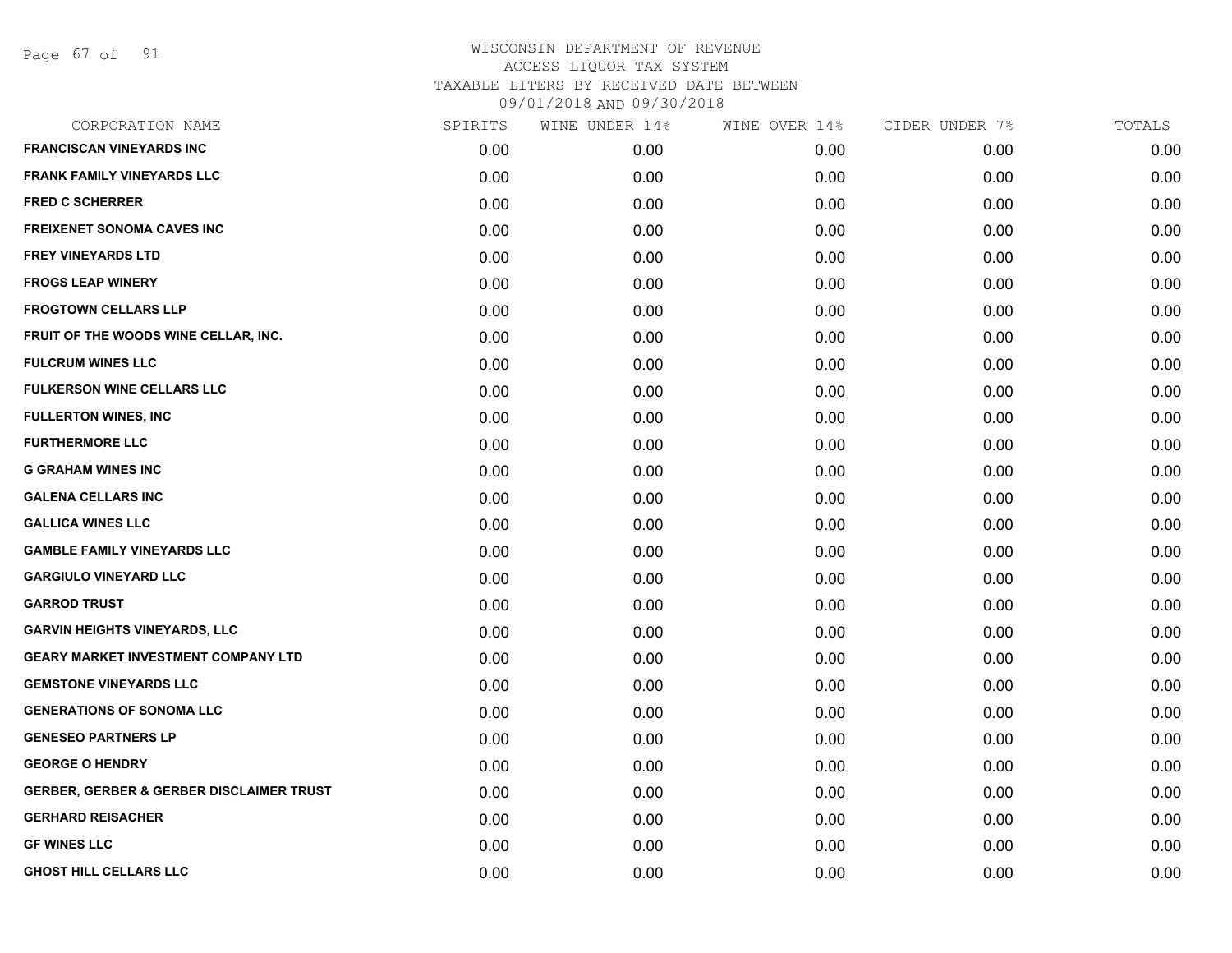Page 68 of 91

| CORPORATION NAME                        | SPIRITS | WINE UNDER 14% | WINE OVER 14% | CIDER UNDER 7% | TOTALS |
|-----------------------------------------|---------|----------------|---------------|----------------|--------|
| <b>GIFT SERVICES INC</b>                | 0.00    | 0.00           | 0.00          | 0.00           | 0.00   |
| <b>GLOBAL UNIVERSAL SRL</b>             | 0.00    | 0.00           | 0.00          | 0.00           | 0.00   |
| <b>GOLDIN INVESTMENT II INC</b>         | 0.00    | 0.00           | 0.00          | 0.00           | 0.00   |
| <b>GOLDRIDGEPINOT.COM LLC</b>           | 0.00    | 0.00           | 0.00          | 0.00           | 0.00   |
| <b>GOOD FOUNDATIONS INC</b>             | 0.00    | 0.00           | 0.00          | 0.00           | 0.00   |
| <b>GOOSE RIDGE LLC</b>                  | 0.00    | 0.00           | 0.00          | 0.00           | 0.00   |
| <b>GRAPE VISIONS LLC</b>                | 0.00    | 0.00           | 0.00          | 0.00           | 0.00   |
| <b>GRAPESEED WINE FUND LLC</b>          | 0.00    | 0.00           | 0.00          | 0.00           | 0.00   |
| <b>GRASSINI FAMILY VINEYARDS LLC</b>    | 0.00    | 0.00           | 0.00          | 0.00           | 0.00   |
| <b>GREEN FAMILY WINERY LLC</b>          | 0.00    | 0.00           | 0.00          | 0.00           | 0.00   |
| <b>GREG SANDERS</b>                     | 0.00    | 0.00           | 0.00          | 0.00           | 0.00   |
| <b>GRGICH HILLS CELLAR</b>              | 0.00    | 0.00           | 0.00          | 0.00           | 0.00   |
| <b>GRIEB OPTIMAL WINECRAFTING LLC</b>   | 0.00    | 0.00           | 0.00          | 0.00           | 0.00   |
| <b>GROTH VINEYARDS &amp; WINERY LLC</b> | 0.00    | 0.00           | 0.00          | 0.00           | 0.00   |
| <b>GULLETT &amp; GULLETT</b>            | 0.00    | 0.00           | 0.00          | 0.00           | 0.00   |
| H DE V LLC                              | 0.00    | 0.00           | 0.00          | 0.00           | 0.00   |
| <b>HAFNER VINEYARD LLC</b>              | 0.00    | 0.00           | 0.00          | 0.00           | 0.00   |
| <b>HAGAFEN CELLARS INC</b>              | 0.00    | 0.00           | 0.00          | 0.00           | 0.00   |
| <b>HAHN ESTATE</b>                      | 0.00    | 0.00           | 0.00          | 0.00           | 0.00   |
| <b>HALF KRAKT LLC</b>                   | 0.00    | 0.00           | 0.00          | 0.00           | 0.00   |
| <b>HALF MOON HILL LLC</b>               | 0.00    | 0.00           | 0.00          | 0.00           | 0.00   |
| <b>HALL WINES LLC</b>                   | 0.00    | 0.00           | 0.00          | 0.00           | 0.00   |
| <b>HALTER WINERY LLC</b>                | 0.00    | 0.00           | 0.00          | 0.00           | 0.00   |
| HAMEL FAMILY WINES LLC                  | 0.00    | 0.00           | 0.00          | 0.00           | 0.00   |
| <b>HAMMLER WINE CORP</b>                | 0.00    | 0.00           | 0.00          | 0.00           | 0.00   |
| HANDLEY CELLARS LIMITED PARTNERSHIP     | 0.00    | 0.00           | 0.00          | 0.00           | 0.00   |
| <b>HANNA WINERY INC</b>                 | 0.00    | 0.00           | 0.00          | 0.00           | 0.00   |
| <b>HARALD TOMESCH</b>                   | 0.00    | 0.00           | 0.00          | 0.00           | 0.00   |
|                                         |         |                |               |                |        |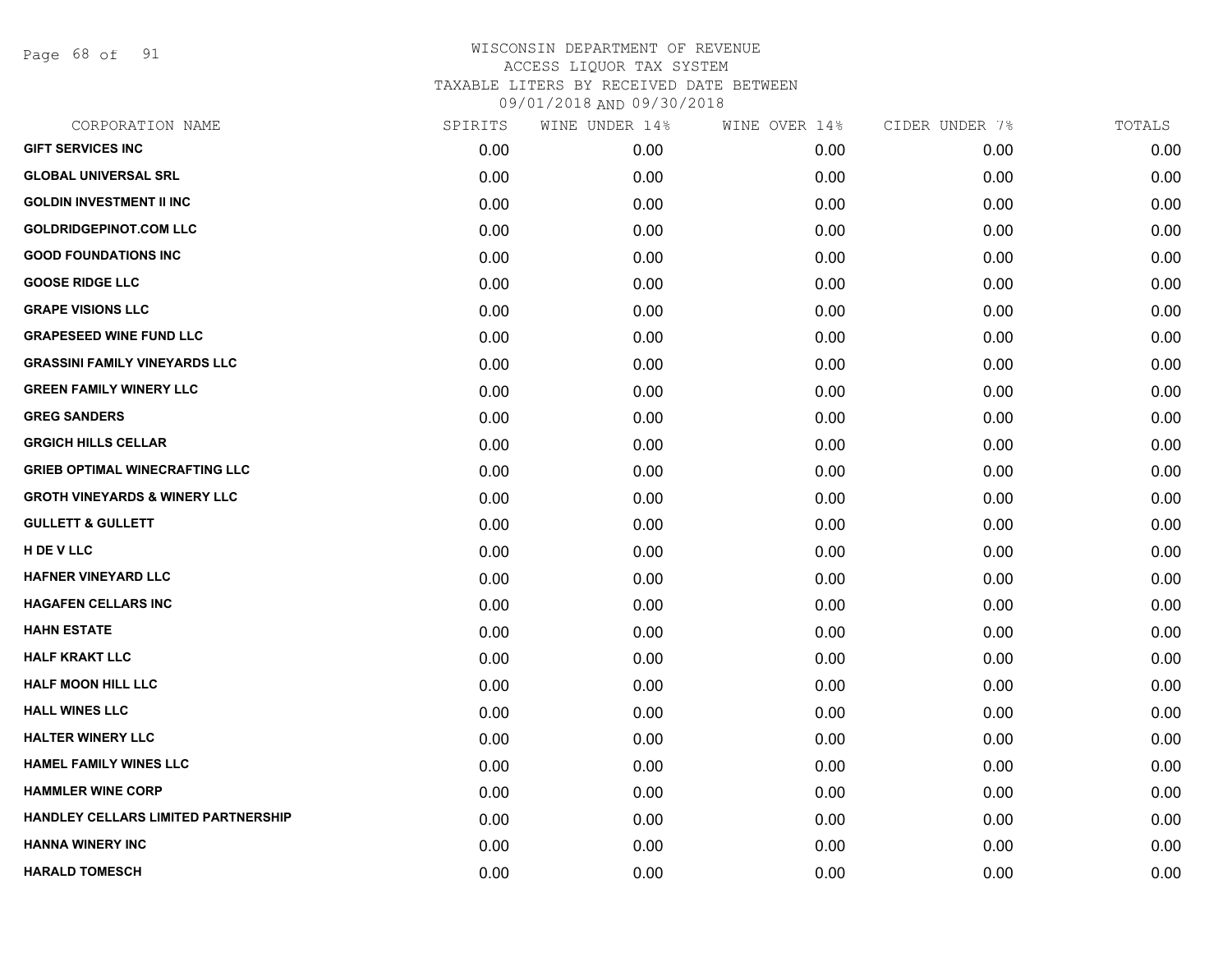Page 69 of 91

| CORPORATION NAME                      | SPIRITS | WINE UNDER 14% | WINE OVER 14% | CIDER UNDER 7% | TOTALS |
|---------------------------------------|---------|----------------|---------------|----------------|--------|
| <b>HARBOR RIDGE WINERY INC.</b>       | 0.00    | 0.00           | 0.00          | 0.00           | 0.00   |
| <b>HARLAN ESTATE WINERY INC</b>       | 0.00    | 0.00           | 0.00          | 0.00           | 0.00   |
| <b>HARMELL CELLARS LLC</b>            | 0.00    | 0.00           | 0.00          | 0.00           | 0.00   |
| <b>HARRIS &amp; HARRIS</b>            | 0.00    | 0.00           | 0.00          | 0.00           | 0.00   |
| <b>HARRY &amp; DAVID HOLDINGS INC</b> | 0.00    | 0.00           | 0.00          | 0.00           | 0.00   |
| HARTWELL VINEYARDS LLC                | 0.00    | 0.00           | 0.00          | 0.00           | 0.00   |
| HAWK AND HORSE VINEYARDS LLC          | 0.00    | 0.00           | 0.00          | 0.00           | 0.00   |
| <b>HAWKES LLC</b>                     | 0.00    | 0.00           | 0.00          | 0.00           | 0.00   |
| <b>HDD LLC</b>                        | 0.00    | 0.00           | 0.00          | 0.00           | 0.00   |
| <b>HEITZ WINE CELLARS</b>             | 0.00    | 0.00           | 0.00          | 0.00           | 0.00   |
| <b>HEMISPHERE WINE COMPANY INC</b>    | 0.00    | 0.00           | 0.00          | 0.00           | 0.00   |
| <b>HEMISPHERES LLC</b>                | 0.00    | 0.00           | 0.00          | 0.00           | 0.00   |
| HERB LAMB VINEYARDS, LLC              | 0.00    | 0.00           | 0.00          | 0.00           | 0.00   |
| <b>HERDIE BAISDEN</b>                 | 0.00    | 0.00           | 0.00          | 0.00           | 0.00   |
| <b>HERON HILL VINEYARDS INC</b>       | 0.00    | 0.00           | 0.00          | 0.00           | 0.00   |
| <b>HERRERA &amp; HERRERA</b>          | 0.00    | 0.00           | 0.00          | 0.00           | 0.00   |
| <b>HESTAN VINEYARDS LLC</b>           | 0.00    | 0.00           | 0.00          | 0.00           | 0.00   |
| <b>HIDDEN RIDGE VINEYARD LLC</b>      | 0.00    | 0.00           | 0.00          | 0.00           | 0.00   |
| <b>HILL ESTATES INC</b>               | 0.00    | 0.00           | 0.00          | 0.00           | 0.00   |
| <b>HIRSCH WINERY LLC</b>              | 0.00    | 0.00           | 0.00          | 0.00           | 0.00   |
| HOLLYS HILL VINEYARDS LLC             | 0.00    | 0.00           | 0.00          | 0.00           | 0.00   |
| HONIG VINEYARD AND WINERY LLC         | 0.00    | 0.00           | 0.00          | 0.00           | 0.00   |
| <b>HOPE WINE LLC</b>                  | 0.00    | 0.00           | 0.00          | 0.00           | 0.00   |
| <b>HOUDINI INC</b>                    | 0.00    | 0.00           | 0.00          | 0.00           | 0.00   |
| <b>HOURGLASS WINE COMPANY INC</b>     | 0.00    | 0.00           | 0.00          | 0.00           | 0.00   |
| HUNEEUS VINTNERS LLC                  | 0.00    | 0.00           | 0.00          | 0.00           | 0.00   |
| HUNT COUNTRY VINEYARDS LLC            | 0.00    | 0.00           | 0.00          | 0.00           | 0.00   |
| <b>HUSCH VINEYARDS INC</b>            | 0.00    | 0.00           | 0.00          | 0.00           | 0.00   |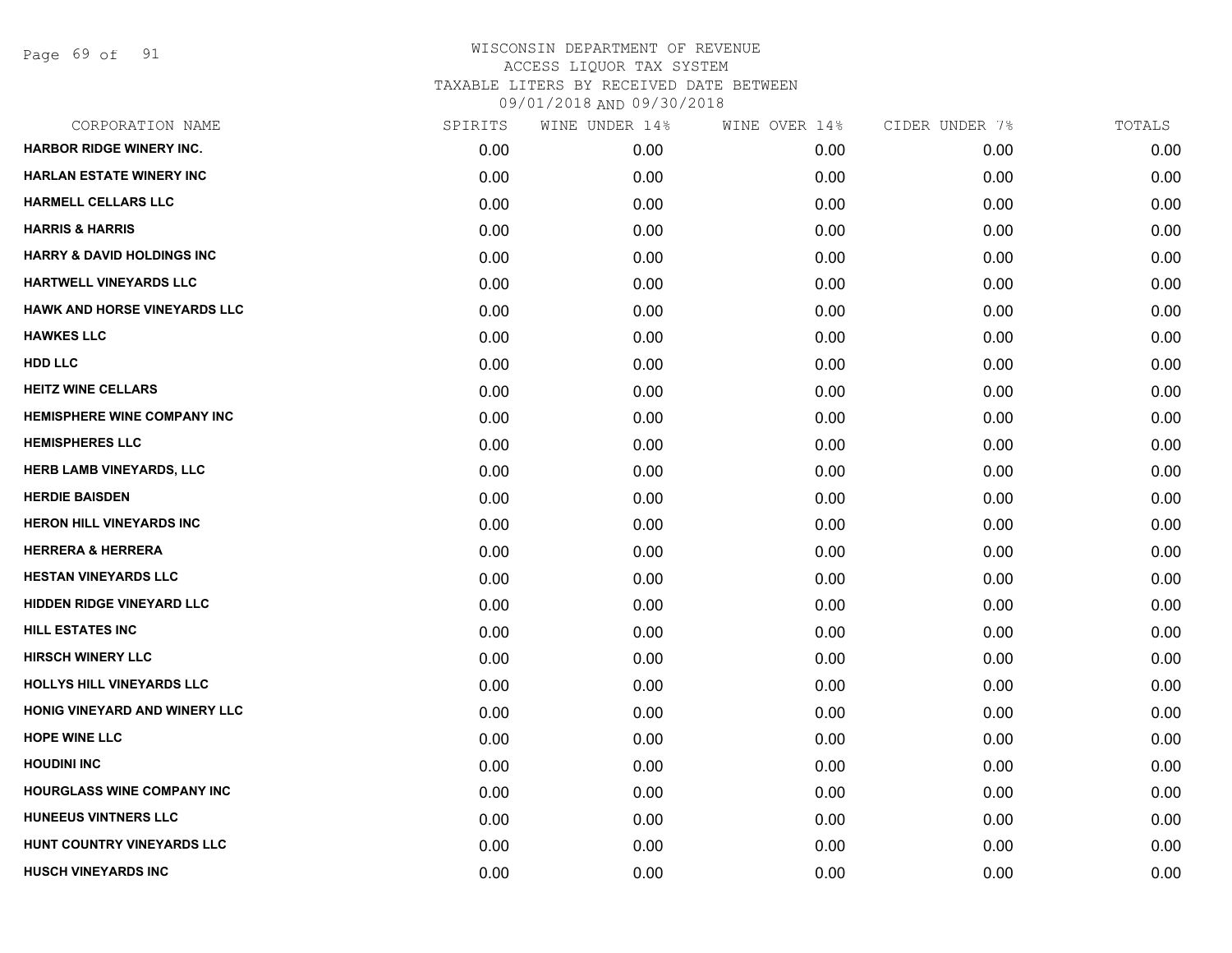Page 70 of 91

| CORPORATION NAME                      | SPIRITS | WINE UNDER 14% | WINE OVER 14% | CIDER UNDER 7% | TOTALS |
|---------------------------------------|---------|----------------|---------------|----------------|--------|
| <b>INCEPTION WINES LLC</b>            | 0.00    | 0.00           | 0.00          | 0.00           | 0.00   |
| <b>INMAN FAMILY WINES LLC</b>         | 0.00    | 0.00           | 0.00          | 0.00           | 0.00   |
| <b>INVESTOR'S OF AMERICA LP</b>       | 0.00    | 0.00           | 0.00          | 0.00           | 0.00   |
| <b>IRON HORSE VINEYARDS LP</b>        | 0.00    | 0.00           | 0.00          | 0.00           | 0.00   |
| <b>ISENHOWER CELLARS LLC</b>          | 0.00    | 7.50           | 6.00          | 0.00           | 13.50  |
| <b>ISLAND ORCHARD CIDER LLC</b>       | 0.00    | 0.00           | 0.00          | 0.00           | 0.00   |
| <b>ISR VINEYARDS ASSOCIATION</b>      | 0.00    | 0.00           | 0.00          | 0.00           | 0.00   |
| <b>J CELLARS INVESTMENTS LLC</b>      | 0.00    | 0.00           | 0.00          | 0.00           | 0.00   |
| <b>J LOHR WINERY CORP</b>             | 0.00    | 0.00           | 0.00          | 0.00           | 0.00   |
| J PEDRONCELLI WINERY                  | 0.00    | 0.00           | 0.00          | 0.00           | 0.00   |
| <b>J RICKARDS WINERY LLC</b>          | 0.00    | 0.00           | 0.00          | 0.00           | 0.00   |
| <b>J WILLETT COMPANIES</b>            | 0.00    | 0.00           | 0.00          | 0.00           | 0.00   |
| <b>J.W. THOMAS LLC</b>                | 0.00    | 0.00           | 0.00          | 0.00           | 0.00   |
| <b>J3 WINE PARTNERS LLC</b>           | 0.00    | 0.00           | 0.00          | 0.00           | 0.00   |
| JACK JOHN INVESTMENTS INC             | 0.00    | 0.00           | 0.00          | 0.00           | 0.00   |
| <b>JACKSON FAMILY WINES INC</b>       | 0.00    | 0.00           | 0.00          | 0.00           | 0.00   |
| <b>JACKSON WINE LLC</b>               | 0.00    | 0.00           | 0.00          | 0.00           | 0.00   |
| <b>JACKSON WINERY &amp; VINEYARDS</b> | 0.00    | 0.00           | 0.00          | 0.00           | 0.00   |
| JACUZZI FAMILY VINEYARDS LLC          | 0.00    | 0.00           | 0.00          | 0.00           | 0.00   |
| <b>JAM CELLARS INC</b>                | 0.00    | 0.00           | 0.00          | 0.00           | 0.00   |
| <b>JAMES L LAMBERT</b>                | 0.00    | 0.00           | 0.00          | 0.00           | 0.00   |
| <b>JAMES P PROSSER</b>                | 0.00    | 0.00           | 0.00          | 0.00           | 0.00   |
| <b>JB GEORGE LLC</b>                  | 0.00    | 0.00           | 0.00          | 0.00           | 0.00   |
| <b>JC CELLARS INC</b>                 | 0.00    | 0.00           | 0.00          | 0.00           | 0.00   |
| <b>JEFFERY M GORDON</b>               | 0.00    | 0.00           | 0.00          | 0.00           | 0.00   |
| <b>JEFFREY L STOEGER</b>              | 0.00    | 0.00           | 0.00          | 0.00           | 0.00   |
| <b>JENNIFER L JACKSON-HARTFORD</b>    | 0.00    | 0.00           | 0.00          | 0.00           | 0.00   |
| JESSUP CELLARS HOLDING CO LLC         | 0.00    | 0.00           | 0.00          | 0.00           | 0.00   |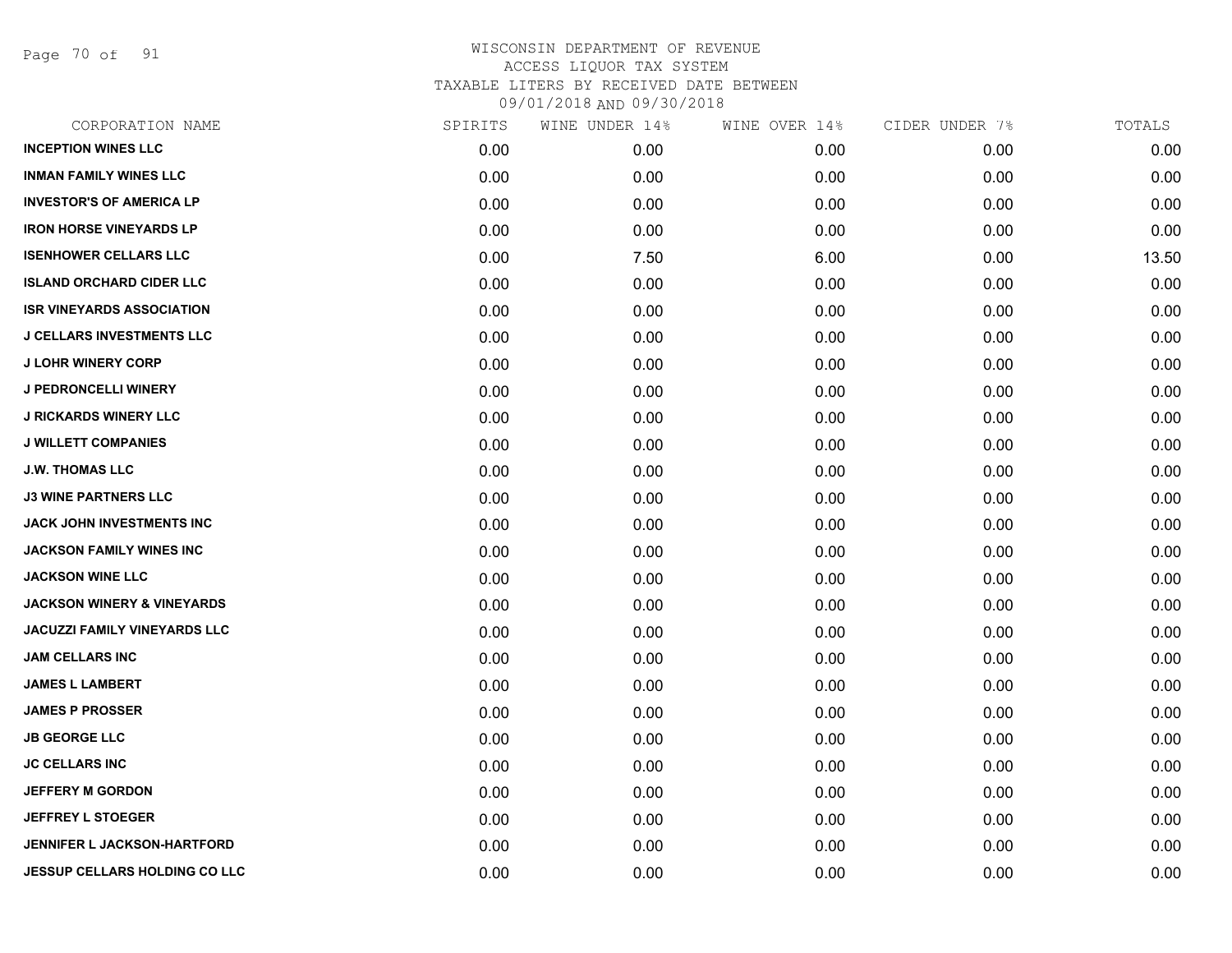Page 71 of 91

| CORPORATION NAME                         | SPIRITS | WINE UNDER 14% | WINE OVER 14% | CIDER UNDER 7% | TOTALS |
|------------------------------------------|---------|----------------|---------------|----------------|--------|
| <b>JM CELLARS COMPANY</b>                | 0.00    | 0.00           | 0.00          | 0.00           | 0.00   |
| <b>J-NH WINE GROUP LLC</b>               | 0.00    | 0.00           | 0.00          | 0.00           | 0.00   |
| JOHN ANTHONY VINEYARDS LLC               | 0.00    | 0.00           | 0.00          | 0.00           | 0.00   |
| <b>JOHN E NICOLOZAKES</b>                | 0.00    | 0.00           | 0.00          | 0.00           | 0.00   |
| <b>JOHN M STEWART</b>                    | 0.00    | 0.00           | 0.00          | 0.00           | 0.00   |
| <b>JONATHAN DALE</b>                     | 0.00    | 0.00           | 0.00          | 0.00           | 0.00   |
| <b>JONES FAMILY WINERY LLC</b>           | 0.00    | 0.00           | 0.00          | 0.00           | 0.00   |
| <b>JORNY'S END LLC</b>                   | 0.00    | 0.00           | 0.00          | 0.00           | 0.00   |
| <b>JOSEPH ALEXANDER VILLICANA II</b>     | 0.00    | 0.00           | 0.00          | 0.00           | 0.00   |
| <b>JOSEPH CALLOW</b>                     | 0.00    | 0.00           | 0.00          | 0.00           | 0.00   |
| JOSEPH PHELPS VINEYARDS LLC              | 0.00    | 0.00           | 0.00          | 0.00           | 0.00   |
| <b>JOSEPH STALLER</b>                    | 0.00    | 0.00           | 0.00          | 0.00           | 0.00   |
| <b>JOSEPH WYNIMKO</b>                    | 0.00    | 0.00           | 0.00          | 0.00           | 0.00   |
| <b>JOYCE VINEYARDS LLC</b>               | 0.00    | 0.00           | 0.00          | 0.00           | 0.00   |
| <b>JRV LLC</b>                           | 0.00    | 0.00           | 0.00          | 0.00           | 0.00   |
| <b>JULIE A ANDRZEJCZAK</b>               | 0.00    | 0.00           | 0.00          | 0.00           | 0.00   |
| <b>JUSTIN VINEYARDS &amp; WINERY LLC</b> | 0.00    | 0.00           | 0.00          | 0.00           | 0.00   |
| <b>JVW CORPORATION</b>                   | 0.00    | 0.00           | 0.00          | 0.00           | 0.00   |
| <b>K VINTNERS LLC</b>                    | 0.00    | 0.00           | 0.00          | 0.00           | 0.00   |
| <b>KACHINA CELLARS LLC</b>               | 0.00    | 0.00           | 0.00          | 0.00           | 0.00   |
| <b>KAMEN WINES LLC</b>                   | 0.00    | 0.00           | 0.00          | 0.00           | 0.00   |
| KANGARU ENTERPRISES LLC                  | 0.00    | 0.00           | 0.00          | 0.00           | 0.00   |
| <b>KB WINES LLC</b>                      | 0.00    | 0.00           | 0.00          | 0.00           | 0.00   |
| <b>KEEVER VINEYARDS LLC</b>              | 0.00    | 0.00           | 0.00          | 0.00           | 0.00   |
| <b>KEN BROWN WINES LLC</b>               | 0.00    | 0.00           | 0.00          | 0.00           | 0.00   |
| <b>KENEFICK RANCHES WINERY LLC</b>       | 0.00    | 0.00           | 0.00          | 0.00           | 0.00   |
| <b>KENT HUMPHREY</b>                     | 0.00    | 0.00           | 0.00          | 0.00           | 0.00   |
| KENWARD FAMILY VINEYARDS, LLC            | 0.00    | 0.00           | 0.00          | 0.00           | 0.00   |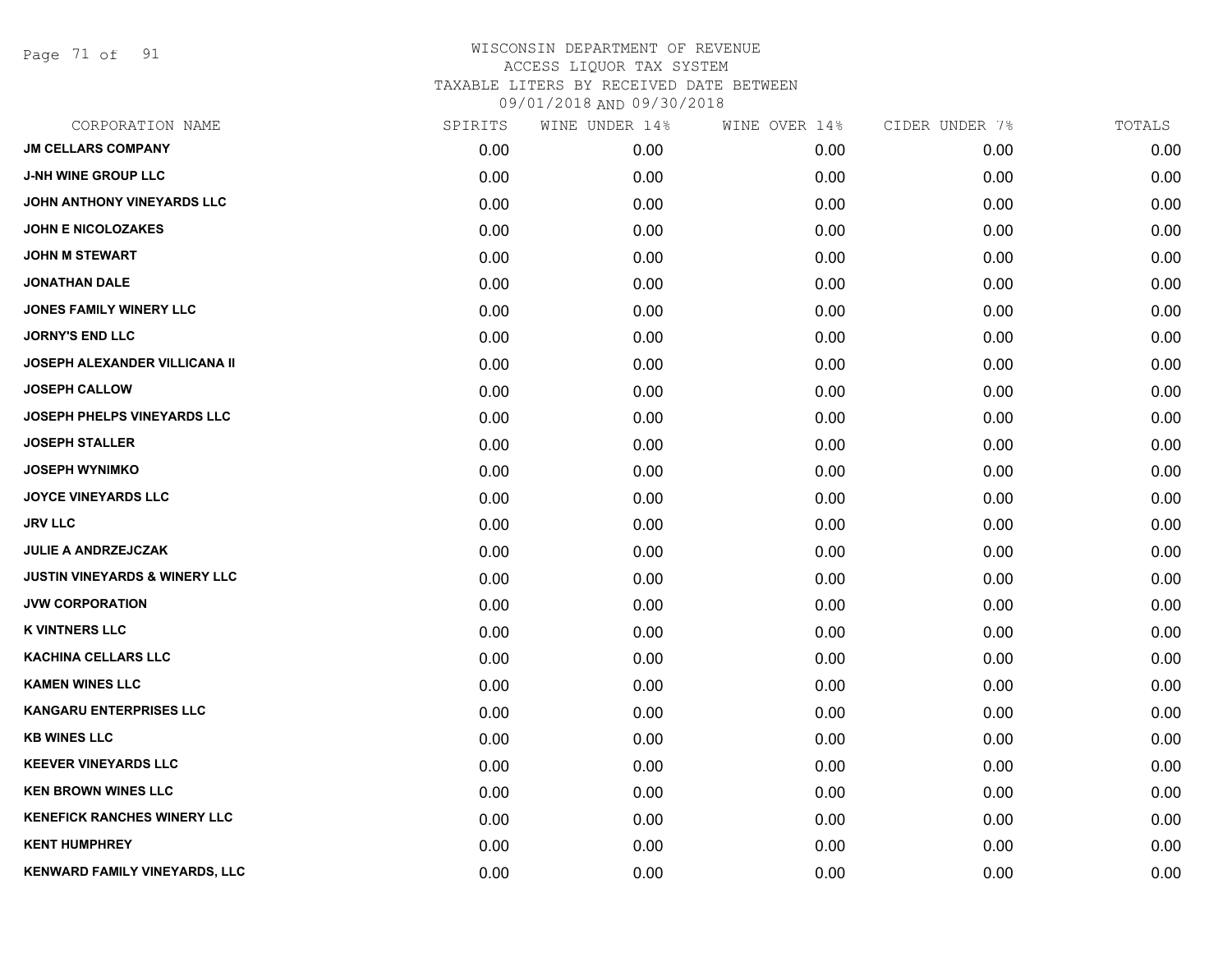Page 72 of 91

| CORPORATION NAME                             | SPIRITS | WINE UNDER 14% | WINE OVER 14% | CIDER UNDER 7% | TOTALS |
|----------------------------------------------|---------|----------------|---------------|----------------|--------|
| <b>KENZO ESTATE INC</b>                      | 0.00    | 0.00           | 0.00          | 0.00           | 0.00   |
| <b>KERWIN ESTATE LLC</b>                     | 0.00    | 0.00           | 0.00          | 0.00           | 0.00   |
| <b>KESTREL PROPERTIES LLC</b>                | 0.00    | 0.00           | 0.00          | 0.00           | 0.00   |
| <b>KEVIN BEHNKE</b>                          | 0.00    | 0.00           | 0.00          | 0.00           | 0.00   |
| <b>KEVIN C MILLER</b>                        | 0.00    | 0.00           | 0.00          | 0.00           | 0.00   |
| <b>KING ESTATE WINERY LP</b>                 | 0.00    | 0.00           | 0.00          | 0.00           | 0.00   |
| KISMET WINE, INC.                            | 0.00    | 0.00           | 0.00          | 0.00           | 0.00   |
| KISTLER VINEYARDS, LLC                       | 0.00    | 0.00           | 0.00          | 0.00           | 0.00   |
| <b>KLEIN FOODS INC</b>                       | 0.00    | 0.00           | 0.00          | 0.00           | 0.00   |
| <b>KNIGHTS BRIDGE WINERY LLC</b>             | 0.00    | 0.00           | 0.00          | 0.00           | 0.00   |
| <b>KOEHLER WINERY LLC</b>                    | 0.00    | 0.00           | 0.00          | 0.00           | 0.00   |
| <b>KONSTANTIN D FRANK &amp; SONS</b>         | 0.00    | 0.00           | 0.00          | 0.00           | 0.00   |
| <b>KOPRI INC</b>                             | 0.00    | 0.00           | 0.00          | 0.00           | 0.00   |
| <b>KRUPP BROTHERS LLC</b>                    | 0.00    | 0.00           | 0.00          | 0.00           | 0.00   |
| <b>KSSM LLC</b>                              | 0.00    | 0.00           | 0.00          | 0.00           | 0.00   |
| <b>KT WINECO LLC</b>                         | 0.00    | 0.00           | 0.00          | 0.00           | 0.00   |
| <b>KULETO VILLA LLC</b>                      | 0.00    | 0.00           | 0.00          | 0.00           | 0.00   |
| <b>KUNDE ENTERPRISES INC</b>                 | 0.00    | 0.00           | 0.00          | 0.00           | 0.00   |
| <b>LC WINE</b>                               | 0.00    | 0.00           | 0.00          | 0.00           | 0.00   |
| L FOPPIANO WINE CO INC                       | 0.00    | 0.00           | 0.00          | 0.00           | 0.00   |
| <b>L18 WINES LLC</b>                         | 0.00    | 0.00           | 0.00          | 0.00           | 0.00   |
| <b>LADERA WINERY LLC</b>                     | 0.00    | 0.00           | 0.00          | 0.00           | 0.00   |
| <b>LAETITIA VINEYARD &amp; WINERY INC</b>    | 0.00    | 0.00           | 0.00          | 0.00           | 0.00   |
| <b>LAGUNA OAKS VINEYARD &amp; WINERY INC</b> | 0.00    | 0.00           | 0.00          | 0.00           | 0.00   |
| <b>LAIL VINEYARDS LLC</b>                    | 0.00    | 0.00           | 0.00          | 0.00           | 0.00   |
| <b>LAIRD FAMILY ESTATE LLC</b>               | 0.00    | 0.00           | 0.00          | 0.00           | 0.00   |
| LAKE NOKOMIS CRANBERRIES INC                 | 0.00    | 0.00           | 0.00          | 0.00           | 0.00   |
| <b>LAMBERT BRIDGE WINERY INC</b>             | 0.00    | 0.00           | 0.00          | 0.00           | 0.00   |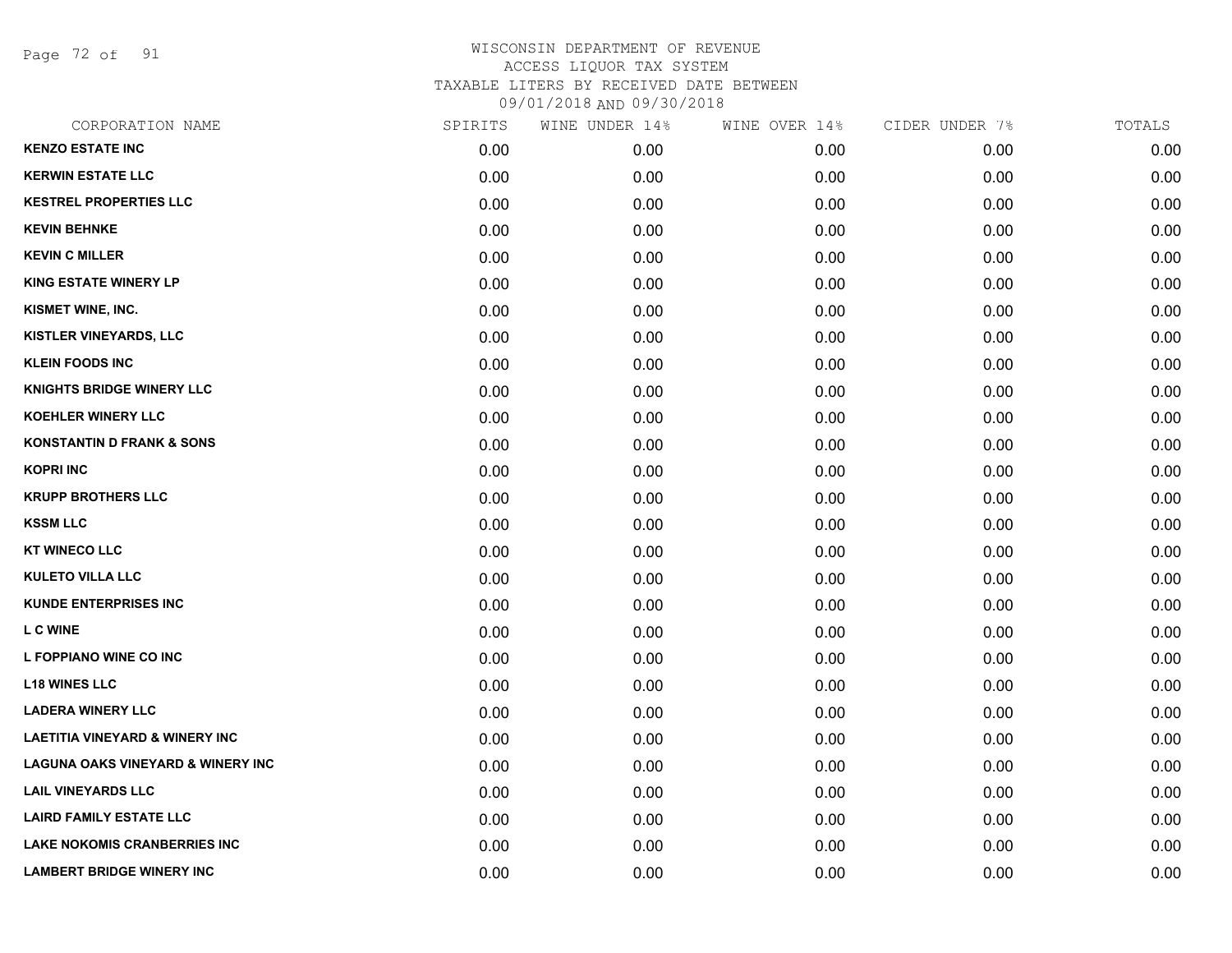Page 73 of 91

| CORPORATION NAME                                  | SPIRITS | WINE UNDER 14% | WINE OVER 14% | CIDER UNDER 7% | TOTALS |
|---------------------------------------------------|---------|----------------|---------------|----------------|--------|
| <b>LANCASTER ESTATE VINEYARD &amp; WINERY LLC</b> | 0.00    | 0.00           | 0.00          | 0.00           | 0.00   |
| <b>LANGE WINERY LLC</b>                           | 0.00    | 0.00           | 0.00          | 0.00           | 0.00   |
| <b>LANGETWINS WINE CO INC</b>                     | 0.00    | 0.00           | 0.00          | 0.00           | 0.00   |
| <b>LANGTRY VINEYARD &amp; WINERY, LLC</b>         | 0.00    | 0.00           | 0.00          | 0.00           | 0.00   |
| <b>LARKMEAD VINEYARDS INC</b>                     | 0.00    | 0.00           | 0.00          | 0.00           | 0.00   |
| <b>LARSON &amp; LARSON</b>                        | 0.00    | 0.00           | 0.00          | 0.00           | 0.00   |
| <b>LARSON FAMILY WINERY INC</b>                   | 0.00    | 0.00           | 0.00          | 0.00           | 0.00   |
| <b>LASSETER FAMILY WINERY LLC</b>                 | 0.00    | 0.00           | 0.00          | 0.00           | 0.00   |
| <b>LATITUDE BEVERAGE COMPANY</b>                  | 0.00    | 0.00           | 0.00          | 0.00           | 0.00   |
| <b>LAURO GUERRA</b>                               | 0.00    | 0.00           | 0.00          | 0.00           | 0.00   |
| <b>LAUTENBACH'S ORCHARD COUNTRY INC</b>           | 0.00    | 0.00           | 0.00          | 0.00           | 0.00   |
| <b>LAVA SPRINGS INC</b>                           | 0.00    | 0.00           | 0.00          | 0.00           | 0.00   |
| <b>LAW ESTATE WINES</b>                           | 0.00    | 0.00           | 0.00          | 0.00           | 0.00   |
| <b>LAWER FAMILY WINERY INC</b>                    | 0.00    | 0.00           | 0.00          | 0.00           | 0.00   |
| LE CEP II INC                                     | 0.00    | 0.00           | 0.00          | 0.00           | 0.00   |
| <b>LEAL VINEYARDS INC</b>                         | 0.00    | 0.00           | 0.00          | 0.00           | 0.00   |
| <b>LEFT COAST CELLARS LLC</b>                     | 0.00    | 0.00           | 0.00          | 0.00           | 0.00   |
| <b>LEMELSON WINERY LLC</b>                        | 0.00    | 0.00           | 0.00          | 0.00           | 0.00   |
| <b>LEONARDINI FAMILY WINERY LLC</b>               | 0.00    | 0.00           | 0.00          | 0.00           | 0.00   |
| <b>LEONESSE CELLARS LLC</b>                       | 0.00    | 0.00           | 0.00          | 0.00           | 0.00   |
| <b>LEONETTI CELLAR LLC</b>                        | 0.00    | 0.00           | 0.00          | 0.00           | 0.00   |
| LIFE IS SHORT! LLC                                | 0.00    | 0.00           | 0.00          | 0.00           | 0.00   |
| <b>LIMERICK LANE CELLARS INC</b>                  | 0.00    | 0.00           | 0.00          | 0.00           | 0.00   |
| <b>LION NATHAN USA INC</b>                        | 0.00    | 0.00           | 0.00          | 0.00           | 0.00   |
| <b>LIONS PEAK</b>                                 | 0.00    | 0.00           | 0.00          | 0.00           | 0.00   |
| <b>LLOYD W DAVIS</b>                              | 0.00    | 0.00           | 0.00          | 0.00           | 0.00   |
| <b>LOBO WINES LLC</b>                             | 0.00    | 0.00           | 0.00          | 0.00           | 0.00   |
| LONG MEADOW RANCH WINERY INC                      | 0.00    | 0.00           | 0.00          | 0.00           | 0.00   |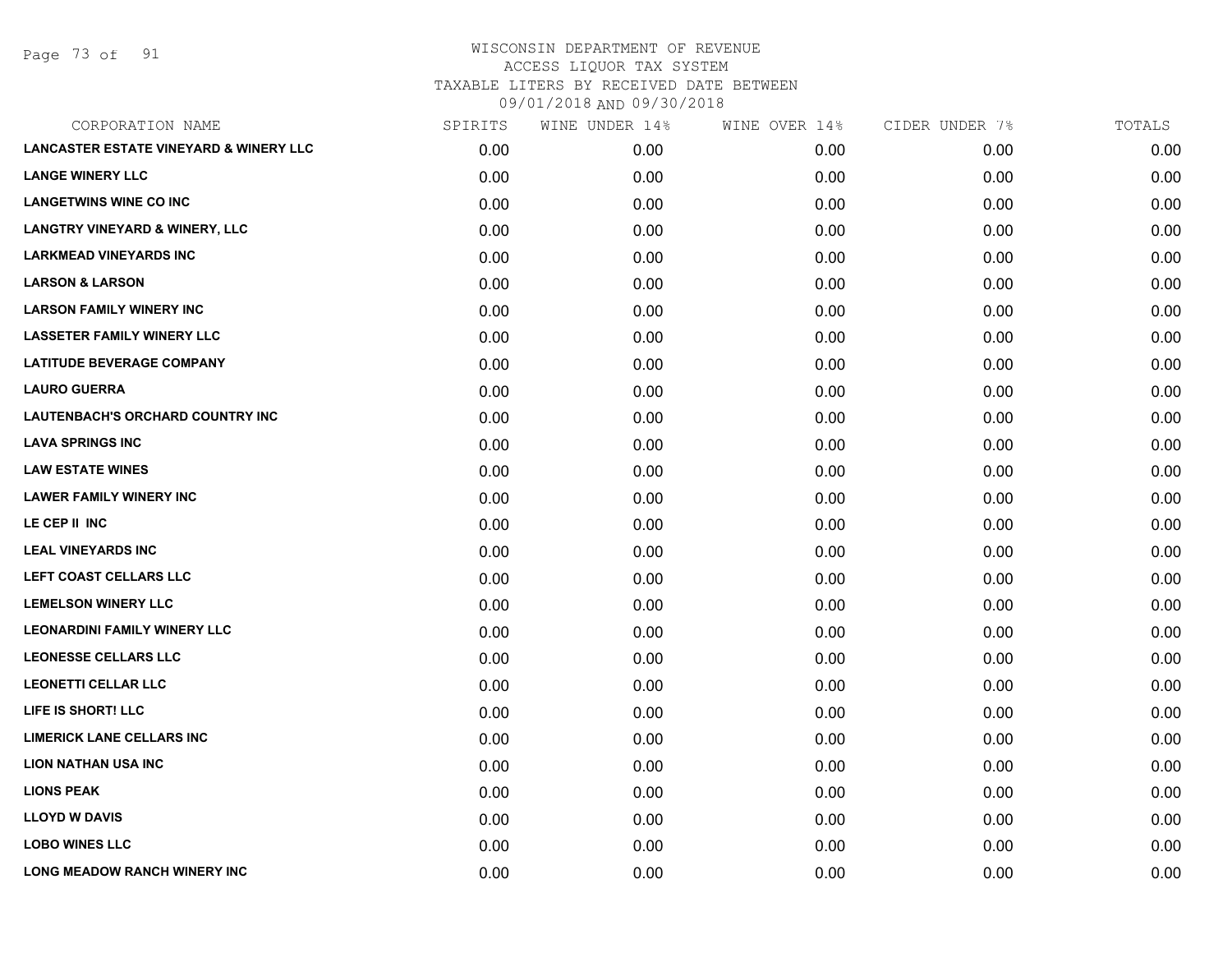Page 74 of 91

| CORPORATION NAME                               | SPIRITS | WINE UNDER 14% | WINE OVER 14% | CIDER UNDER 7% | TOTALS |
|------------------------------------------------|---------|----------------|---------------|----------------|--------|
| <b>LONG SHADOWS VINTNERS LLC</b>               | 0.00    | 0.00           | 0.00          | 0.00           | 0.00   |
| <b>LONGBOARD VINEYARDS LLC</b>                 | 0.00    | 0.00           | 0.00          | 0.00           | 0.00   |
| <b>LONGORIA &amp; LONGORIA</b>                 | 0.00    | 0.00           | 0.00          | 0.00           | 0.00   |
| <b>LORIMAR WINERY INC</b>                      | 0.00    | 0.00           | 0.00          | 0.00           | 0.00   |
| <b>LOST ISLAND WINE LLC</b>                    | 0.00    | 0.00           | 0.00          | 0.00           | 0.00   |
| <b>LOUIDAR LLC</b>                             | 0.00    | 0.00           | 0.00          | 0.00           | 0.00   |
| <b>LOWDEN SCHOOLHOUSE CORPORATION</b>          | 0.00    | 0.00           | 0.00          | 0.00           | 0.00   |
| <b>LUCAS &amp; LEWELLEN VINEYARDS INC</b>      | 0.00    | 0.00           | 0.00          | 0.00           | 0.00   |
| <b>LUNA VINEYARDS INC</b>                      | 0.00    | 0.00           | 0.00          | 0.00           | 0.00   |
| <b>LYNFRED WINERY INC</b>                      | 0.00    | 0.00           | 0.00          | 0.00           | 0.00   |
| <b>LYNMAR WINERY LLC</b>                       | 0.00    | 0.00           | 0.00          | 0.00           | 0.00   |
| <b>M &amp; J MONDAVI FAMILY LLC</b>            | 0.00    | 0.00           | 0.00          | 0.00           | 0.00   |
| M.A.C. WINES, LLC                              | 0.00    | 0.00           | 0.00          | 0.00           | 0.00   |
| <b>MADRIGAL FAMILY WINERY LLC</b>              | 0.00    | 0.00           | 0.00          | 0.00           | 0.00   |
| <b>MADRONA VINEYARDS LP</b>                    | 0.00    | 0.00           | 0.00          | 0.00           | 0.00   |
| <b>MAKK WINE LLC</b>                           | 0.00    | 0.00           | 0.00          | 0.00           | 0.00   |
| <b>MANO'S INC</b>                              | 0.00    | 0.00           | 0.00          | 0.00           | 0.00   |
| <b>MARGERUM WINE COMPANY INC</b>               | 0.00    | 0.00           | 0.00          | 0.00           | 0.00   |
| <b>MARIETTA CELLARS INC</b>                    | 0.00    | 0.00           | 0.00          | 0.00           | 0.00   |
| <b>MARION J WEGLARZ AND MARLYS A BOCK PTRS</b> | 0.00    | 0.00           | 0.00          | 0.00           | 0.00   |
| <b>MARK HEROLD</b>                             | 0.00    | 0.00           | 0.00          | 0.00           | 0.00   |
| <b>MARKHAM VINEYARDS</b>                       | 0.00    | 0.00           | 0.00          | 0.00           | 0.00   |
| <b>MARTIN E SELL</b>                           | 0.00    | 0.00           | 0.00          | 0.00           | 0.00   |
| <b>MARTIN RAY WINERY INC</b>                   | 0.00    | 0.00           | 0.00          | 0.00           | 0.00   |
| <b>MARTINELLI WINERY INC</b>                   | 0.00    | 0.00           | 0.00          | 0.00           | 0.00   |
| <b>MARYANN MCNALLY</b>                         | 0.00    | 0.00           | 0.00          | 0.00           | 0.00   |
| <b>MATHY WINERY LLC</b>                        | 0.00    | 0.00           | 0.00          | 0.00           | 0.00   |
| <b>MATT PREIS</b>                              | 0.00    | 0.00           | 0.00          | 0.00           | 0.00   |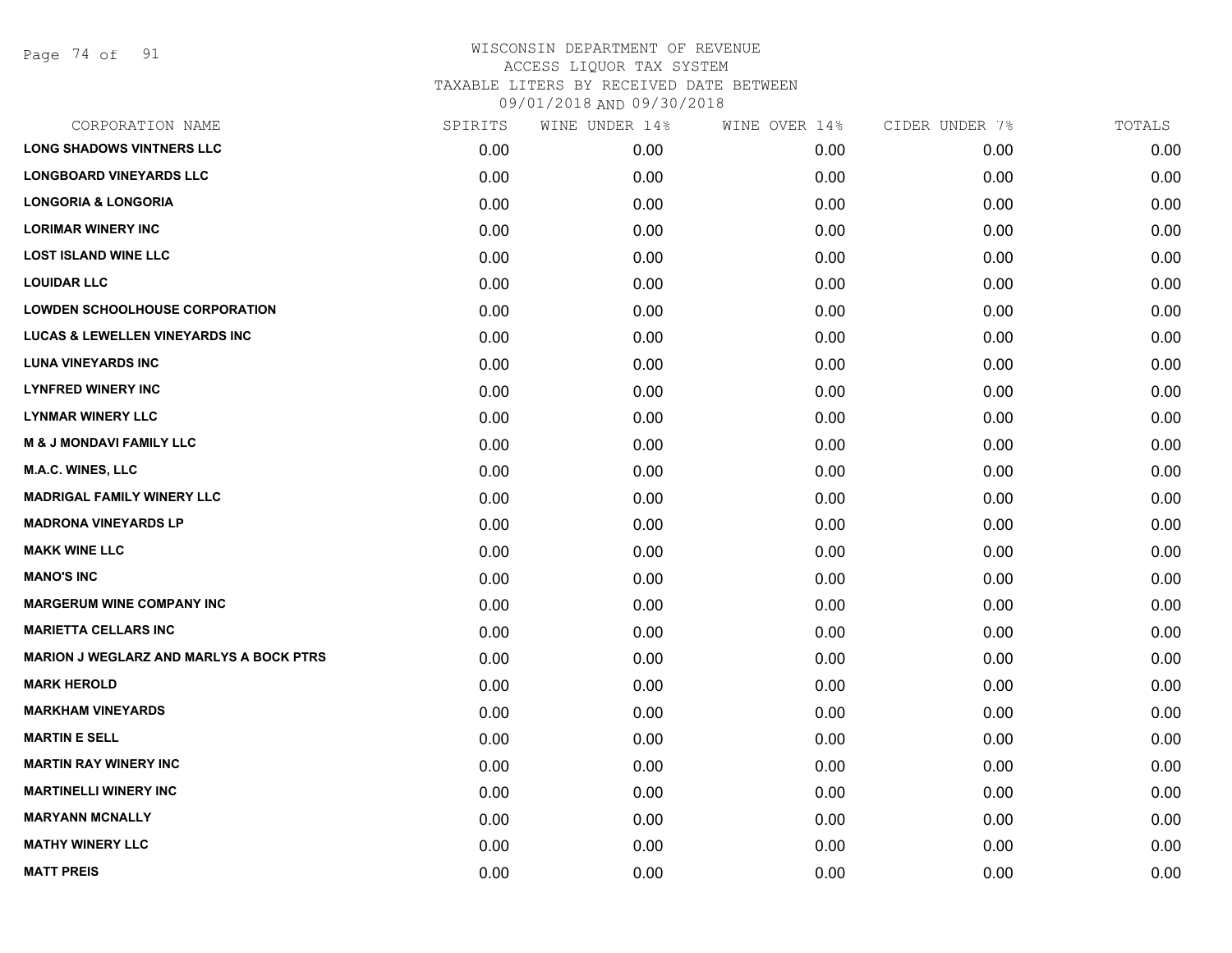Page 75 of 91

| CORPORATION NAME                              | SPIRITS | WINE UNDER 14% | WINE OVER 14% | CIDER UNDER 7% | TOTALS |
|-----------------------------------------------|---------|----------------|---------------|----------------|--------|
| <b>MATTHEW RICK</b>                           | 0.00    | 0.00           | 0.00          | 0.00           | 0.00   |
| <b>MATTHIAS A PIPPIG &amp; JAMIE M KINSER</b> | 0.00    | 0.00           | 0.00          | 0.00           | 0.00   |
| <b>MAUI WINE LTD</b>                          | 0.00    | 0.00           | 0.00          | 0.00           | 0.00   |
| <b>MAURITSON FAMILY WINERY</b>                | 0.00    | 0.00           | 0.00          | 0.00           | 0.00   |
| <b>MAYACAMAS VINEYARDS INC</b>                | 0.00    | 0.00           | 0.00          | 0.00           | 0.00   |
| <b>MAYNARD J KEENAN</b>                       | 0.00    | 0.00           | 0.00          | 0.00           | 0.00   |
| <b>MCILQUHAM LLC</b>                          | 0.00    | 0.00           | 0.00          | 0.00           | 0.00   |
| <b>MCKAHN FAMILY CELLARS, LLC</b>             | 0.00    | 0.00           | 0.00          | 0.00           | 0.00   |
| <b>MCMENAMINS INC</b>                         | 0.00    | 0.00           | 0.00          | 0.00           | 0.00   |
| <b>MCNAB RIDGE WINERY LLC</b>                 | 0.00    | 0.00           | 0.00          | 0.00           | 0.00   |
| <b>MELROSE CELLARS LLC</b>                    | 0.00    | 0.00           | 0.00          | 0.00           | 0.00   |
| <b>MELVILLE VINEYARDS SOUTH LLC</b>           | 0.00    | 0.00           | 0.00          | 0.00           | 0.00   |
| <b>MENDOCINO WINE GROUP LLC</b>               | 0.00    | 0.00           | 0.00          | 0.00           | 0.00   |
| <b>MER ET SOLEIL LLC</b>                      | 0.00    | 0.00           | 0.00          | 0.00           | 0.00   |
| <b>MERCER WINE ESTATES LLC</b>                | 0.00    | 0.00           | 0.00          | 0.00           | 0.00   |
| <b>MEREDITH VINEYARD ESTATE INC</b>           | 0.00    | 0.00           | 0.00          | 0.00           | 0.00   |
| <b>MERRYVALE VINEYARDS LLC</b>                | 0.00    | 0.00           | 0.00          | 0.00           | 0.00   |
| <b>MERSHONIAN CIDERY LLC</b>                  | 0.00    | 0.00           | 0.00          | 0.00           | 0.00   |
| <b>MESSINA HOF WINE CELLARS INC</b>           | 0.00    | 0.00           | 0.00          | 0.00           | 0.00   |
| <b>METAMORPHOSIS WINES LLC</b>                | 0.00    | 0.00           | 0.00          | 0.00           | 0.00   |
| <b>METEOR VINEYARD LLC</b>                    | 0.00    | 0.00           | 0.00          | 0.00           | 0.00   |
| <b>METROPOLITAN WINES LLC</b>                 | 0.00    | 0.00           | 0.00          | 0.00           | 0.00   |
| <b>METTLER WINES LLC</b>                      | 0.00    | 0.00           | 0.00          | 0.00           | 0.00   |
| <b>MEV CORPORATION</b>                        | 0.00    | 0.00           | 0.00          | 0.00           | 0.00   |
| <b>MEYER CELLARS LLC</b>                      | 0.00    | 0.00           | 0.00          | 0.00           | 0.00   |
| <b>MICHEAL DASHE</b>                          | 0.00    | 0.00           | 0.00          | 0.00           | 0.00   |
| <b>MIDDLETON FAMILY WINES LLC</b>             | 0.00    | 0.00           | 0.00          | 0.00           | 0.00   |
| <b>MIDNIGHT CELLARS INC</b>                   | 0.00    | 0.00           | 0.00          | 0.00           | 0.00   |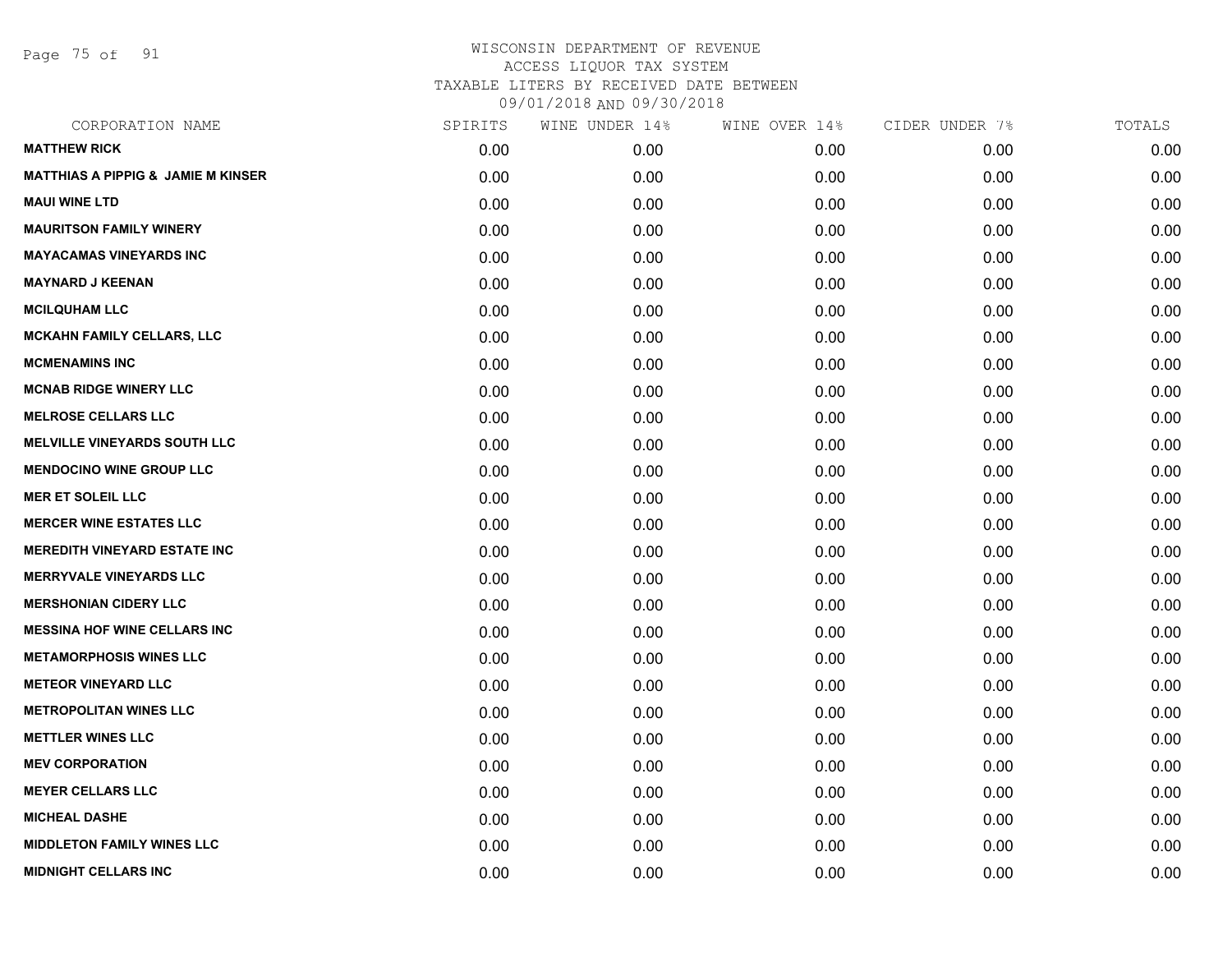Page 76 of 91

| CORPORATION NAME                                  | SPIRITS | WINE UNDER 14% | WINE OVER 14% | CIDER UNDER 7% | TOTALS |
|---------------------------------------------------|---------|----------------|---------------|----------------|--------|
| <b>MILDARA BLASS INC</b>                          | 0.00    | 0.00           | 0.00          | 0.00           | 0.00   |
| <b>MILLBROOK WINERY INC</b>                       | 0.00    | 0.00           | 0.00          | 0.00           | 0.00   |
| <b>MINER FAMILY WINERY LLC</b>                    | 0.00    | 0.00           | 0.00          | 0.00           | 0.00   |
| <b>MINNESOTAS FINEST FERMENTED PRODUCTS</b>       | 0.00    | 0.00           | 0.00          | 0.00           | 0.00   |
| <b>MIRA WINERY LLC</b>                            | 0.00    | 0.00           | 0.00          | 0.00           | 0.00   |
| <b>MIRAMONT ESTATE VINEYARDS &amp; WINERY INC</b> | 0.00    | 0.00           | 0.00          | 0.00           | 0.00   |
| <b>MIRASOL WINE LLC</b>                           | 0.00    | 0.00           | 0.00          | 0.00           | 0.00   |
| <b>MODERN DEVELOPMENT COMPANY</b>                 | 0.00    | 0.00           | 0.00          | 0.00           | 0.00   |
| <b>MOLLYDOOKER INTERNATIONAL LLC</b>              | 0.00    | 0.00           | 0.00          | 0.00           | 0.00   |
| <b>MONTICELLO CELLARS INC</b>                     | 0.00    | 0.00           | 0.00          | 0.00           | 0.00   |
| <b>MONTINORE VINEYARDS LIMITED</b>                | 0.00    | 0.00           | 0.00          | 0.00           | 0.00   |
| <b>MORCHELLA WINE CELLARS LLC</b>                 | 0.00    | 0.00           | 0.00          | 0.00           | 0.00   |
| <b>MOSHIN VINEYARDS INC</b>                       | 0.00    | 0.00           | 0.00          | 0.00           | 0.00   |
| <b>MULLIGAN &amp; MULLIGAN</b>                    | 0.00    | 0.00           | 0.00          | 0.00           | 0.00   |
| <b>MUNCH &amp; FOX</b>                            | 0.00    | 0.00           | 0.00          | 0.00           | 0.00   |
| <b>MUNSON BRIDGE WINERY INC</b>                   | 0.00    | 0.00           | 0.00          | 0.00           | 0.00   |
| <b>MUSETTA WINERY, LLC</b>                        | 0.00    | 0.00           | 0.00          | 0.00           | 0.00   |
| <b>NCWGINC</b>                                    | 0.00    | 0.00           | 0.00          | 0.00           | 0.00   |
| <b>NABOR WINES LLC</b>                            | 0.00    | 0.00           | 0.00          | 0.00           | 0.00   |
| <b>NAKED WINES LLC</b>                            | 0.00    | 0.00           | 0.00          | 0.00           | 0.00   |
| <b>NAKEDWINES.COM INC</b>                         | 0.00    | 0.00           | 0.00          | 0.00           | 0.00   |
| NAPA WINE CELLAR, INC.                            | 0.00    | 0.00           | 0.00          | 0.00           | 0.00   |
| <b>NAPA WINERY GROUP, LLC</b>                     | 0.00    | 0.00           | 0.00          | 0.00           | 0.00   |
| <b>NAVARRE CELLARS LTD</b>                        | 0.00    | 0.00           | 0.00          | 0.00           | 0.00   |
| <b>NAVARRO VINEYARDS, LLC</b>                     | 0.00    | 0.00           | 0.00          | 0.00           | 0.00   |
| <b>NEFF CELLARS LLC</b>                           | 0.00    | 0.00           | 0.00          | 0.00           | 0.00   |
| <b>NEVADA WINE CELLARS INC</b>                    | 0.00    | 0.00           | 0.00          | 0.00           | 0.00   |
| <b>NEW VAVIN INC</b>                              | 0.00    | 0.00           | 0.00          | 0.00           | 0.00   |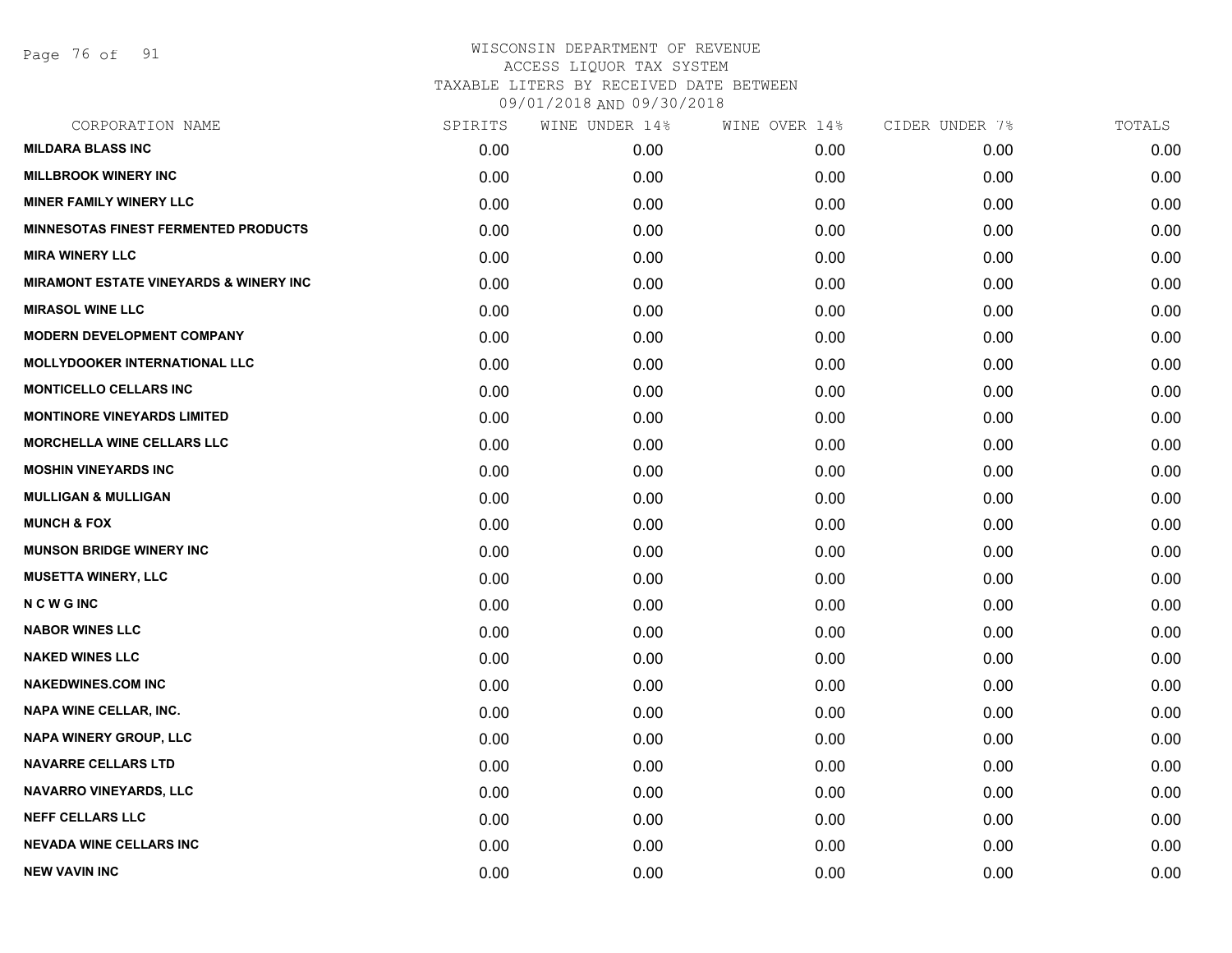Page 77 of 91

| CORPORATION NAME                    | SPIRITS | WINE UNDER 14% | WINE OVER 14% | CIDER UNDER 7% | TOTALS |
|-------------------------------------|---------|----------------|---------------|----------------|--------|
| <b>NEWTON VINEYARD LLC</b>          | 0.00    | 0.00           | 0.00          | 0.00           | 0.00   |
| <b>NICALI, LLC</b>                  | 0.00    | 0.00           | 0.00          | 0.00           | 0.00   |
| <b>NICHOLSON RANCH LLC</b>          | 0.00    | 0.00           | 0.00          | 0.00           | 0.00   |
| NIEBAUM-COPPOLA ESTATE WINERY LP    | 0.00    | 0.00           | 0.00          | 0.00           | 0.00   |
| <b>NINER WINE ESTATES LLC</b>       | 0.00    | 0.00           | 0.00          | 0.00           | 0.00   |
| <b>NO. 12 CIDER HOUSE LLC</b>       | 0.00    | 0.00           | 0.00          | 0.00           | 0.00   |
| <b>NORMAN LEE WILLIAMS</b>          | 0.00    | 0.00           | 0.00          | 0.00           | 0.00   |
| <b>NORTHLEAF WINERY, LLC</b>        | 0.00    | 0.00           | 0.00          | 0.00           | 0.00   |
| <b>NOVA WINES, INC.</b>             | 0.00    | 0.00           | 0.00          | 0.00           | 0.00   |
| <b>NV AWG LTD</b>                   | 0.00    | 0.00           | 0.00          | 0.00           | 0.00   |
| <b>NW WINE COMPANY LLC</b>          | 0.00    | 0.00           | 0.00          | 0.00           | 0.00   |
| OAK RIDGE WINERY LLC                | 0.00    | 0.00           | 0.00          | 0.00           | 0.00   |
| OAKVILLE HILLS CELLARS INC          | 0.00    | 0.00           | 0.00          | 0.00           | 0.00   |
| <b>OAKVILLE RANCH WINERY INC</b>    | 0.00    | 0.00           | 0.00          | 0.00           | 0.00   |
| <b>OAT HILL CORPORATION</b>         | 0.00    | 0.00           | 0.00          | 0.00           | 0.00   |
| OBLOQUY, INC.                       | 0.00    | 0.00           | 0.00          | 0.00           | 0.00   |
| <b>OBRIEN FAMILY VINEYARD LLC</b>   | 0.00    | 0.00           | 0.00          | 0.00           | 0.00   |
| <b>ODILON FORD WINERY INC</b>       | 0.00    | 0.00           | 0.00          | 0.00           | 0.00   |
| <b>OGB PARTNERS LLC</b>             | 0.00    | 0.00           | 0.00          | 0.00           | 0.00   |
| <b>OGILVIE MERWIN VENTURES, LLC</b> | 0.00    | 0.00           | 0.00          | 0.00           | 0.00   |
| OLD VINE WINE PARTNERS LLC          | 0.00    | 0.00           | 0.00          | 0.00           | 0.00   |
| <b>OLIVER WINE COMPANY INC</b>      | 0.00    | 0.00           | 0.00          | 0.00           | 0.00   |
| ON Q WINES, LLC                     | 0.00    | 0.00           | 0.00          | 0.00           | 0.00   |
| O'NEILL BEVERAGES CO LLC            | 0.00    | 0.00           | 0.00          | 0.00           | 0.00   |
| OPAL WEST WINES, LLC                | 0.00    | 0.00           | 0.00          | 0.00           | 0.00   |
| <b>OPOLO WINES LP</b>               | 0.00    | 0.00           | 0.00          | 0.00           | 0.00   |
| OPUS ONE WINERY LLC                 | 0.00    | 0.00           | 0.00          | 0.00           | 0.00   |
| ORCA PROPERTIES LLC                 | 0.00    | 0.00           | 0.00          | 0.00           | 0.00   |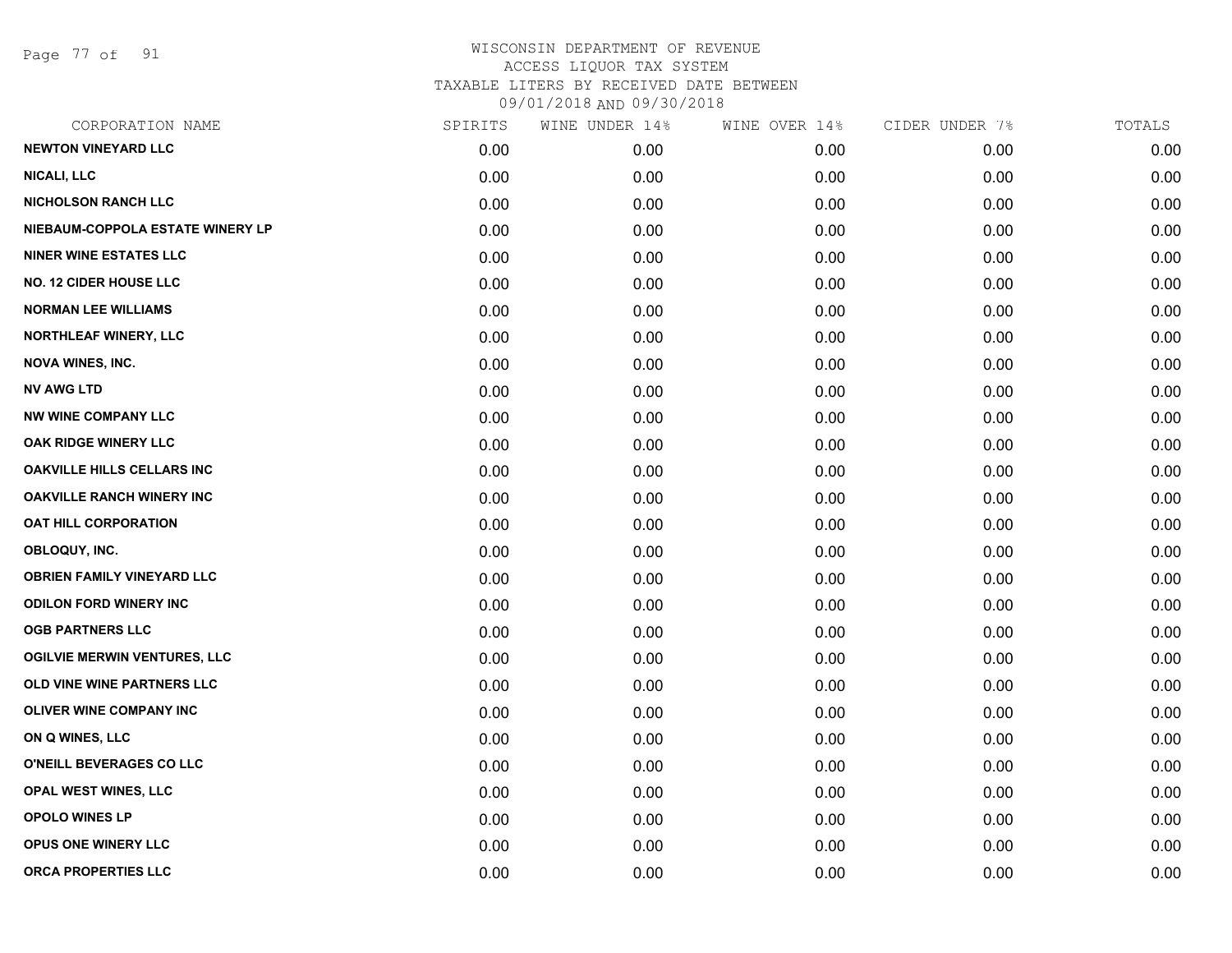Page 78 of 91

| SPIRITS | WINE UNDER 14% | WINE OVER 14% | CIDER UNDER 7% | TOTALS   |
|---------|----------------|---------------|----------------|----------|
| 0.00    | 0.00           | 0.00          | 0.00           | 0.00     |
| 0.00    | 0.00           | 0.00          | 0.00           | 0.00     |
| 0.00    | 0.00           | 0.00          | 0.00           | 0.00     |
| 0.00    | 0.00           | 0.00          | 0.00           | 0.00     |
| 0.00    | 0.00           | 0.00          | 0.00           | 0.00     |
| 0.00    | 0.00           | 0.00          | 0.00           | 0.00     |
| 0.00    | 0.00           | 0.00          | 0.00           | 0.00     |
| 0.00    | 0.00           | 0.00          | 0.00           | 0.00     |
| 0.00    | 0.00           | 0.00          | 0.00           | 0.00     |
| 0.00    | 0.00           | 0.00          | 0.00           | 0.00     |
| 0.00    | 0.00           | 0.00          | 0.00           | 0.00     |
| 0.00    | 0.00           | 0.00          | 0.00           | 0.00     |
| 0.00    | 0.00           | 0.00          | 0.00           | 0.00     |
| 0.00    | 0.00           | 0.00          | 0.00           | 0.00     |
| 0.00    | 0.00           | 0.00          | 0.00           | 0.00     |
| 0.00    | 0.00           | 0.00          | 0.00           | 0.00     |
| 0.00    | 0.00           | 0.00          | 0.00           | 0.00     |
| 0.00    | 0.00           | 0.00          | 0.00           | 0.00     |
| 0.00    | 0.00           | 0.00          | 0.00           | 0.00     |
| 0.00    | 0.00           | 0.00          | 0.00           | 0.00     |
| 0.00    | 0.00           | 0.00          | 0.00           | 0.00     |
| 0.00    | 0.00           | 0.00          | 0.00           | 0.00     |
| 0.00    | 0.00           | 0.00          | 0.00           | 0.00     |
| 0.00    | 525.75         | 494.25        | 0.00           | 1,020.00 |
| 0.00    | 0.00           | 0.00          | 0.00           | 0.00     |
| 0.00    | 0.00           | 0.00          | 0.00           | 0.00     |
| 0.00    | 0.00           | 0.00          | 0.00           | 0.00     |
| 0.00    | 0.00           | 0.00          | 0.00           | 0.00     |
|         |                |               |                |          |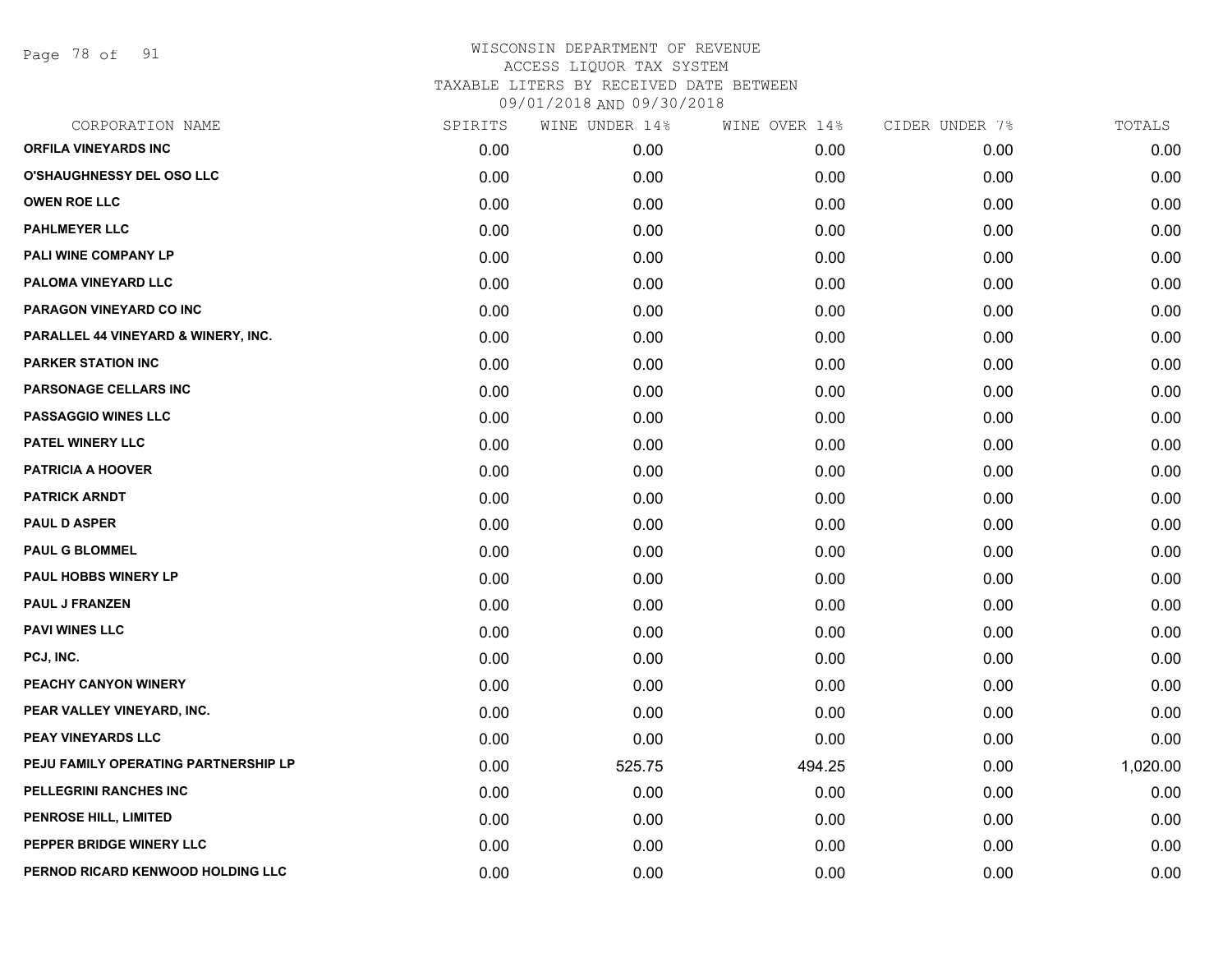Page 79 of 91

| CORPORATION NAME                   | SPIRITS | WINE UNDER 14% | WINE OVER 14% | CIDER UNDER 7% | TOTALS |
|------------------------------------|---------|----------------|---------------|----------------|--------|
| PERNOD RICARD USA LLC              | 0.00    | 0.00           | 0.00          | 0.00           | 0.00   |
| <b>PERVINO INC</b>                 | 0.00    | 0.00           | 0.00          | 0.00           | 0.00   |
| PETER FRANUS WINE COMPANY INC      | 0.00    | 0.00           | 0.00          | 0.00           | 0.00   |
| PETER MICHAEL WINERY               | 0.00    | 0.00           | 0.00          | 0.00           | 0.00   |
| PETRONI VINEYARDS LLC              | 0.00    | 0.00           | 0.00          | 0.00           | 0.00   |
| PHILIP TOGNI VINEYARD LP           | 0.00    | 0.00           | 0.00          | 0.00           | 0.00   |
| <b>PHILLIPS FARMS LLC</b>          | 0.00    | 0.00           | 0.00          | 0.00           | 0.00   |
| <b>PIEPERTK LLC</b>                | 0.00    | 0.00           | 0.00          | 0.00           | 0.00   |
| PINA CELLARS LP                    | 0.00    | 0.00           | 0.00          | 0.00           | 0.00   |
| PINE RIDGE WINERY LLC              | 0.00    | 0.00           | 0.00          | 0.00           | 0.00   |
| <b>PJK WINERY LLC</b>              | 0.00    | 0.00           | 0.00          | 0.00           | 0.00   |
| PONZI VINEYARDS, LLC               | 0.00    | 0.00           | 0.00          | 0.00           | 0.00   |
| POPE VALLEY WINERY LLC             | 0.00    | 0.00           | 0.00          | 0.00           | 0.00   |
| PORTER FAMILY VINEYARDS LLC        | 0.00    | 0.00           | 0.00          | 0.00           | 0.00   |
| <b>POTT WINE</b>                   | 0.00    | 0.00           | 0.00          | 0.00           | 0.00   |
| PRAGER WINERY & PORT WORKS, INC.   | 0.00    | 0.00           | 0.00          | 0.00           | 0.00   |
| <b>PRAIRIE BERRY LLC</b>           | 0.00    | 0.00           | 0.00          | 0.00           | 0.00   |
| <b>PRAIRIE HAWK WINERY INC</b>     | 0.00    | 0.00           | 0.00          | 0.00           | 0.00   |
| PRECEPT BRANDS LLC                 | 0.00    | 0.00           | 0.00          | 0.00           | 0.00   |
| <b>PREMIUM VINTNERS LLC</b>        | 0.00    | 0.00           | 0.00          | 0.00           | 0.00   |
| <b>PRESQU'ILE WINERY</b>           | 0.00    | 0.00           | 0.00          | 0.00           | 0.00   |
| PRIDE MOUNTAIN VINEYARDS LLC       | 0.00    | 0.00           | 0.00          | 0.00           | 0.00   |
| <b>PRINCE MICHEL LLC</b>           | 0.00    | 0.00           | 0.00          | 0.00           | 0.00   |
| <b>PROMONTORY LLC</b>              | 0.00    | 0.00           | 0.00          | 0.00           | 0.00   |
| <b>PWG LLC</b>                     | 0.00    | 0.00           | 0.00          | 0.00           | 0.00   |
| <b>QUADY SOUTH WINERY LLC</b>      | 0.00    | 0.00           | 0.00          | 0.00           | 0.00   |
| <b>QUILCEDA CREEK VINTNERS INC</b> | 0.00    | 0.00           | 0.00          | 0.00           | 0.00   |
| <b>QUPE WINE CELLARS LLC</b>       | 0.00    | 0.00           | 0.00          | 0.00           | 0.00   |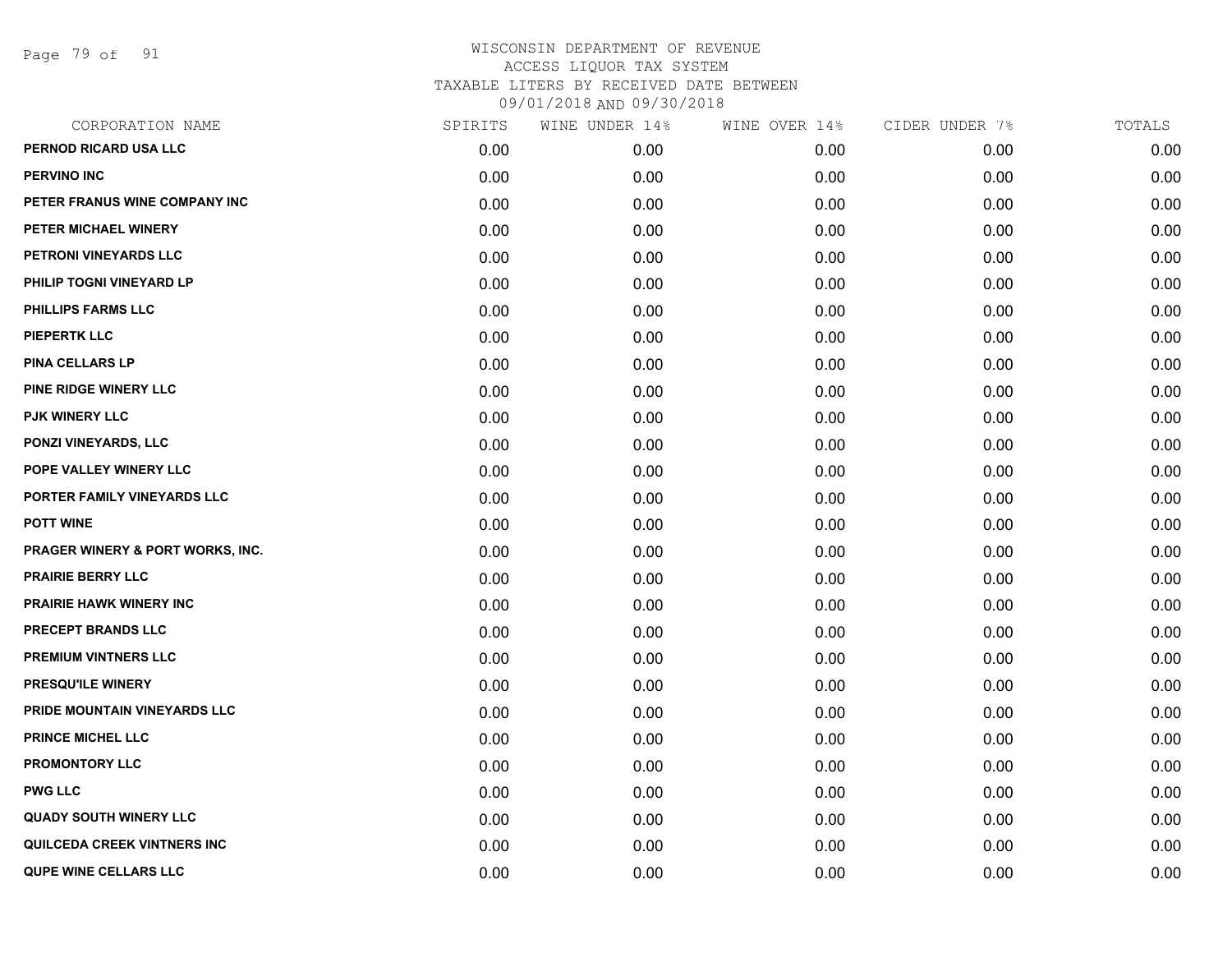Page 80 of 91

|      | WINE UNDER 14% | WINE OVER 14% | CIDER UNDER 7% | TOTALS |
|------|----------------|---------------|----------------|--------|
| 0.00 | 0.00           | 0.00          | 0.00           | 0.00   |
| 0.00 | 0.00           | 0.00          | 0.00           | 0.00   |
| 0.00 | 0.00           | 0.00          | 0.00           | 0.00   |
| 0.00 | 0.00           | 0.00          | 0.00           | 0.00   |
| 0.00 | 0.00           | 0.00          | 0.00           | 0.00   |
| 0.00 | 0.00           | 0.00          | 0.00           | 0.00   |
| 0.00 | 0.00           | 0.00          | 0.00           | 0.00   |
| 0.00 | 0.00           | 0.00          | 0.00           | 0.00   |
| 0.00 | 0.00           | 0.00          | 0.00           | 0.00   |
| 0.00 | 0.00           | 0.00          | 0.00           | 0.00   |
| 0.00 | 0.00           | 0.00          | 0.00           | 0.00   |
| 0.00 | 0.00           | 0.00          | 0.00           | 0.00   |
| 0.00 | 0.00           | 0.00          | 0.00           | 0.00   |
| 0.00 | 0.00           | 0.00          | 0.00           | 0.00   |
| 0.00 | 0.00           | 0.00          | 0.00           | 0.00   |
| 0.00 | 0.00           | 0.00          | 0.00           | 0.00   |
| 0.00 | 0.00           | 0.00          | 0.00           | 0.00   |
| 0.00 | 0.00           | 0.00          | 0.00           | 0.00   |
| 0.00 | 0.00           | 0.00          | 0.00           | 0.00   |
| 0.00 | 0.00           | 0.00          | 0.00           | 0.00   |
| 0.00 | 0.00           | 0.00          | 0.00           | 0.00   |
| 0.00 | 0.00           | 0.00          | 0.00           | 0.00   |
| 0.00 | 0.00           | 0.00          | 0.00           | 0.00   |
| 0.00 | 0.00           | 0.00          | 0.00           | 0.00   |
| 0.00 | 0.00           | 0.00          | 0.00           | 0.00   |
| 0.00 | 0.00           | 0.00          | 0.00           | 0.00   |
| 0.00 | 0.00           | 0.00          | 0.00           | 0.00   |
| 0.00 | 0.00           | 0.00          | 0.00           | 0.00   |
|      | SPIRITS        |               |                |        |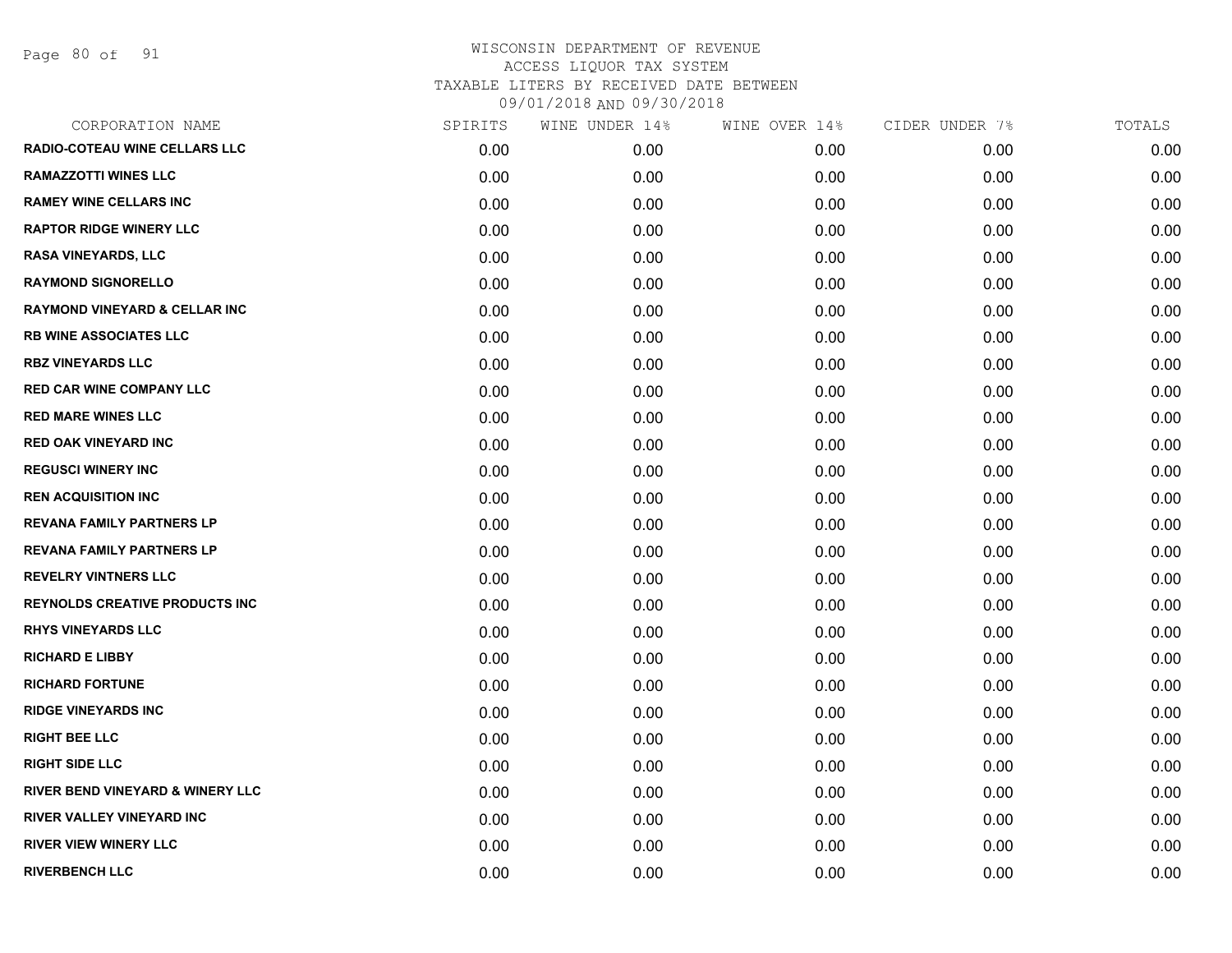Page 81 of 91

| CORPORATION NAME                       | SPIRITS | WINE UNDER 14% | WINE OVER 14% | CIDER UNDER 7% | TOTALS |
|----------------------------------------|---------|----------------|---------------|----------------|--------|
| <b>ROBERT CRAIG WINERY LP</b>          | 0.00    | 0.00           | 0.00          | 0.00           | 0.00   |
| <b>ROBERT FOLEY LLC</b>                | 0.00    | 0.00           | 0.00          | 0.00           | 0.00   |
| <b>ROBERT J BRAKESMAN</b>              | 0.00    | 0.00           | 0.00          | 0.00           | 0.00   |
| <b>ROBERT MUELLER CELLARS</b>          | 0.00    | 0.00           | 0.00          | 0.00           | 0.00   |
| <b>ROBERT YOUNG ESTATE WINERY LLC</b>  | 0.00    | 0.00           | 0.00          | 0.00           | 0.00   |
| ROCCA FAMILY VINEYARDS INC             | 0.00    | 0.00           | 0.00          | 0.00           | 0.00   |
| <b>ROCHE WINERY LLC</b>                | 0.00    | 0.00           | 0.00          | 0.00           | 0.00   |
| <b>ROCK N WOOL WINERY LLC</b>          | 0.00    | 0.00           | 0.00          | 0.00           | 0.00   |
| <b>ROCK WALL WINE COMPANY INC</b>      | 0.00    | 0.00           | 0.00          | 0.00           | 0.00   |
| <b>ROEDERER ESTATE INC</b>             | 0.00    | 0.00           | 0.00          | 0.00           | 0.00   |
| <b>ROMBAUER VINEYARDS INC</b>          | 0.00    | 0.00           | 0.00          | 0.00           | 0.00   |
| <b>RONALD L FENOLIO</b>                | 0.00    | 0.00           | 0.00          | 0.00           | 0.00   |
| <b>RONALD T RUBIN</b>                  | 0.00    | 0.00           | 0.00          | 0.00           | 0.00   |
| <b>ROUND POND ESTATE LLC</b>           | 0.00    | 0.00           | 0.00          | 0.00           | 0.00   |
| <b>ROWLEY ESTATES LLC</b>              | 0.00    | 0.00           | 0.00          | 0.00           | 0.00   |
| RRJ REAL PROPERTIES LLC                | 0.00    | 0.00           | 0.00          | 0.00           | 0.00   |
| <b>RSB VINEYARDS LLC</b>               | 0.00    | 0.00           | 0.00          | 0.00           | 0.00   |
| <b>RUDD WINES INC</b>                  | 0.00    | 0.00           | 0.00          | 0.00           | 0.00   |
| <b>RUDIUS WINES, LLC</b>               | 0.00    | 0.00           | 0.00          | 0.00           | 0.00   |
| <b>RUSHFORD MEADERY AND WINERY LLC</b> | 0.00    | 0.00           | 0.00          | 0.00           | 0.00   |
| <b>RUTHERFORD HILL WINERY LLC</b>      | 0.00    | 0.00           | 0.00          | 0.00           | 0.00   |
| <b>RYAN PRELLWITZ</b>                  | 0.00    | 0.00           | 0.00          | 0.00           | 0.00   |
| <b>SLJ GROUP INC</b>                   | 0.00    | 0.00           | 0.00          | 0.00           | 0.00   |
| <b>SAINTSBURY LLC</b>                  | 0.00    | 0.00           | 0.00          | 0.00           | 0.00   |
| <b>SAMUEL P BAXTER</b>                 | 0.00    | 0.00           | 0.00          | 0.00           | 0.00   |
| <b>SANDHI VINTNERS LLC</b>             | 0.00    | 0.00           | 0.00          | 0.00           | 0.00   |
| <b>SANFORD WINERY COMPANY LP</b>       | 0.00    | 0.00           | 0.00          | 0.00           | 0.00   |
| <b>SANTA CROCE LLC</b>                 | 0.00    | 0.00           | 0.00          | 0.00           | 0.00   |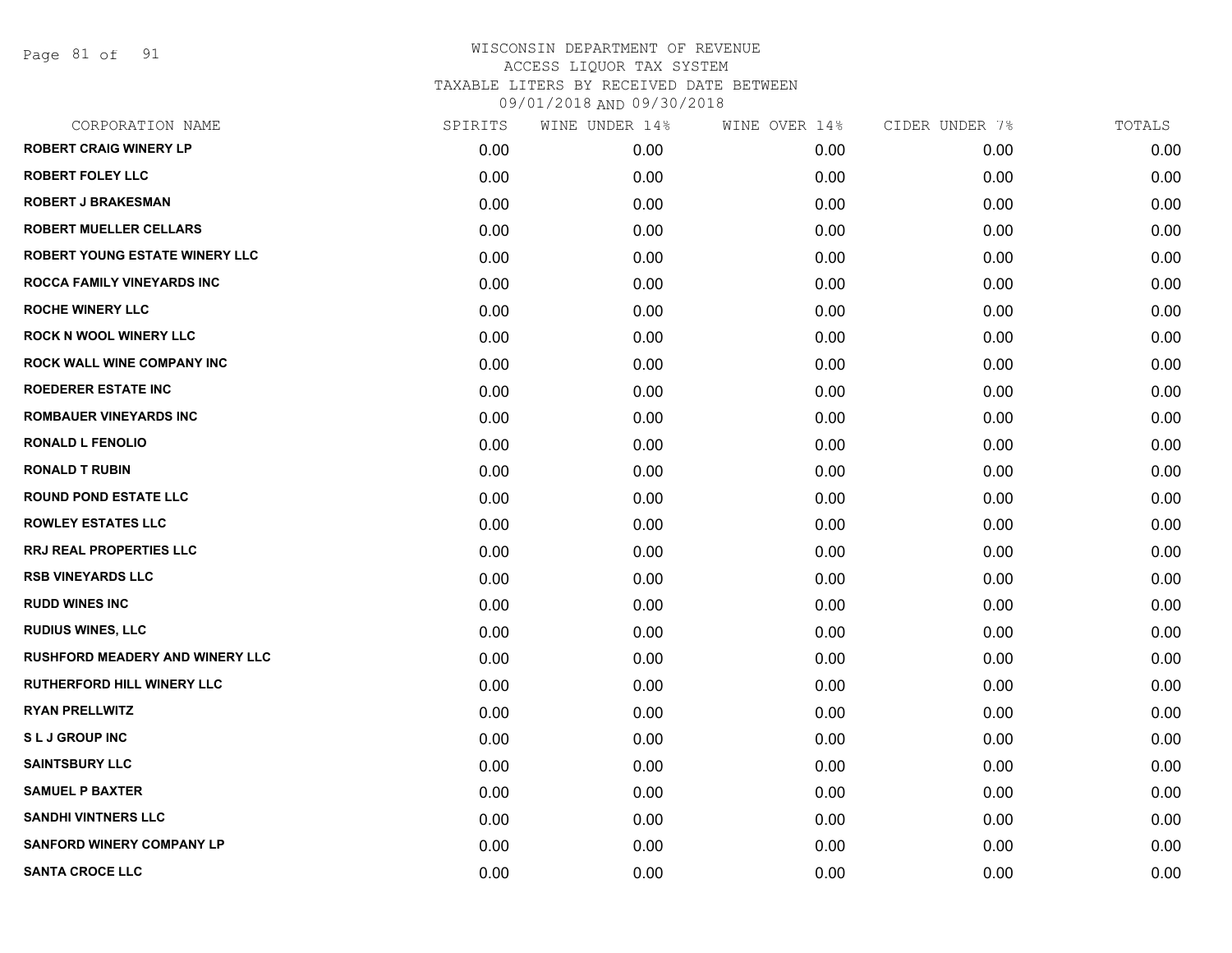Page 82 of 91

| CORPORATION NAME                              | SPIRITS | WINE UNDER 14% | WINE OVER 14% | CIDER UNDER 7% | TOTALS |
|-----------------------------------------------|---------|----------------|---------------|----------------|--------|
| <b>SARACINA VINEYARDS LLC</b>                 | 0.00    | 0.00           | 0.00          | 0.00           | 0.00   |
| <b>SAUCELITO CANYON LP</b>                    | 0.00    | 0.00           | 0.00          | 0.00           | 0.00   |
| SAVANNAH CHANELLE VINEYARDS INC               | 0.00    | 0.00           | 0.00          | 0.00           | 0.00   |
| <b>SAVIAH ROSE WINERY LLC</b>                 | 0.00    | 0.00           | 0.00          | 0.00           | 0.00   |
| <b>SAXUM VINEYARDS INC</b>                    | 0.00    | 0.00           | 0.00          | 0.00           | 0.00   |
| <b>SBRAGIA FAMILY VINEYARDS LLC</b>           | 0.00    | 0.00           | 0.00          | 0.00           | 0.00   |
| <b>SCHEID VINEYARDS CALIFORNIA INC</b>        | 0.00    | 0.00           | 0.00          | 0.00           | 0.00   |
| <b>SCHLOSSADLER INC</b>                       | 0.00    | 0.00           | 0.00          | 0.00           | 0.00   |
| <b>SCHRADER CELLARS LLC</b>                   | 0.00    | 0.00           | 0.00          | 0.00           | 0.00   |
| <b>SCHRAMSBERG VINEYARDS CO INC</b>           | 0.00    | 0.00           | 0.00          | 0.00           | 0.00   |
| <b>SCHUG WINERY LLC</b>                       | 0.00    | 0.00           | 0.00          | 0.00           | 0.00   |
| <b>SCHWEIGER VINEYARDS INC</b>                | 0.00    | 0.00           | 0.00          | 0.00           | 0.00   |
| <b>SCREAMING EAGLE LLC</b>                    | 0.00    | 0.00           | 0.00          | 0.00           | 0.00   |
| <b>SEAVER VINEYARDS LLC</b>                   | 0.00    | 0.00           | 0.00          | 0.00           | 0.00   |
| <b>SEAVEY VINEYARD LP</b>                     | 0.00    | 0.00           | 0.00          | 0.00           | 0.00   |
| <b>SEBASTOPOL VINEYARDS &amp; WINERY CORP</b> | 0.00    | 0.00           | 0.00          | 0.00           | 0.00   |
| <b>SELBY ENTERPRISES INC</b>                  | 0.00    | 0.00           | 0.00          | 0.00           | 0.00   |
| <b>SEQUOIA GROVE VINEYARDS LP</b>             | 0.00    | 0.00           | 0.00          | 0.00           | 0.00   |
| <b>SEVEN STONES WINERY LLC</b>                | 0.00    | 0.00           | 0.00          | 0.00           | 0.00   |
| <b>SHADY LADIES LLC</b>                       | 0.00    | 0.00           | 0.00          | 0.00           | 0.00   |
| <b>SHAFER VINEYARDS INC</b>                   | 0.00    | 0.00           | 0.00          | 0.00           | 0.00   |
| <b>SHANNON RIDGE INC</b>                      | 0.00    | 0.00           | 0.00          | 0.00           | 0.00   |
| <b>SHARON L PINGEL</b>                        | 0.00    | 0.00           | 0.00          | 0.00           | 0.00   |
| <b>SHELTON-MACKENZIE WINE COMPANY</b>         | 0.00    | 0.00           | 0.00          | 0.00           | 0.00   |
| <b>SHERRY HARDIE</b>                          | 0.00    | 0.00           | 0.00          | 0.00           | 0.00   |
| SHERWIN FAMILY VINEYARDS LLC                  | 0.00    | 0.00           | 0.00          | 0.00           | 0.00   |
| <b>SIERRA SUNRISE VINEYARDS</b>               | 0.00    | 0.00           | 0.00          | 0.00           | 0.00   |
| SILVER OAK WINE CELLARS LLC                   | 0.00    | 0.00           | 0.00          | 0.00           | 0.00   |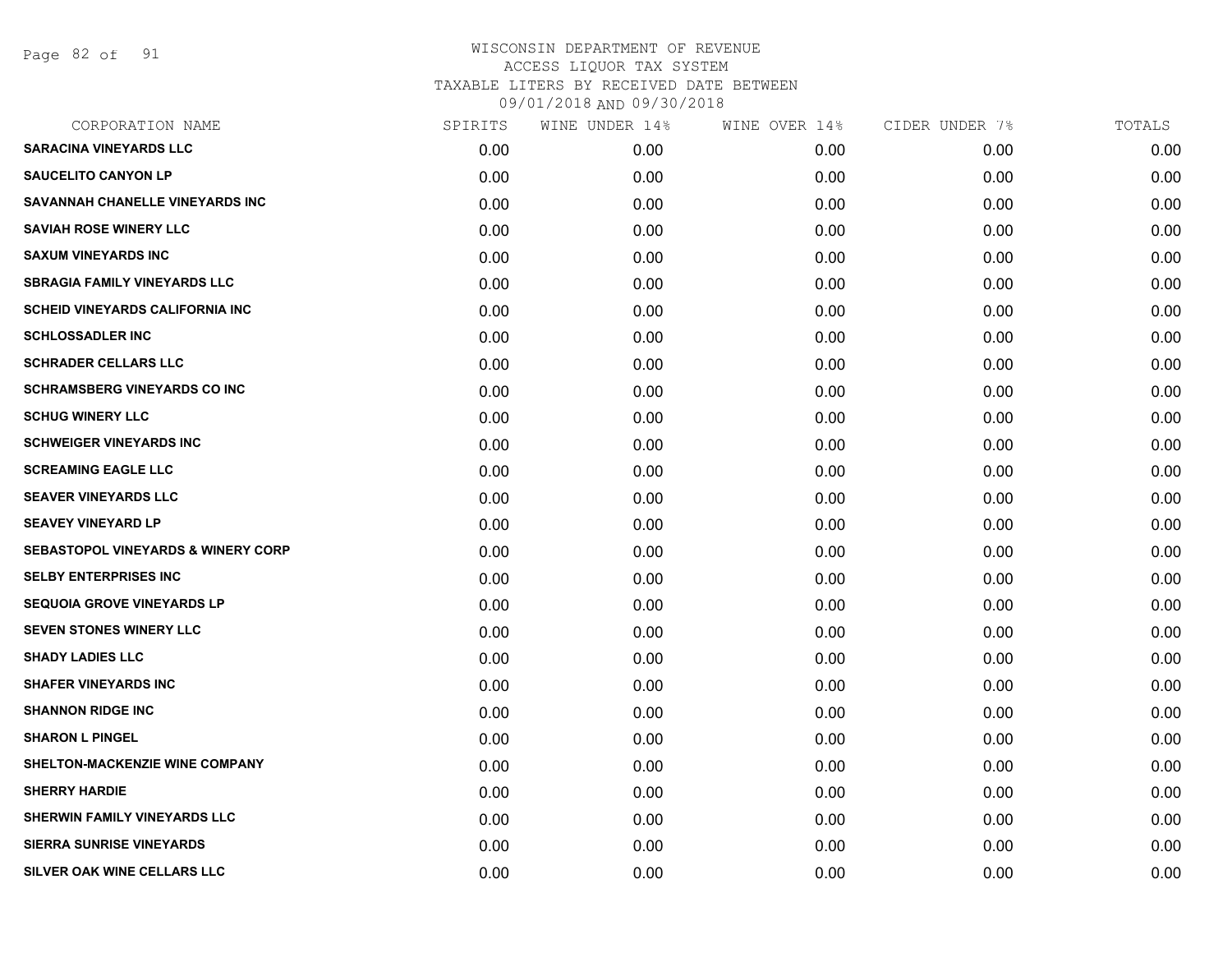Page 83 of 91

| CORPORATION NAME                           | SPIRITS | WINE UNDER 14% | WINE OVER 14% | CIDER UNDER 7% | TOTALS |
|--------------------------------------------|---------|----------------|---------------|----------------|--------|
| SILVER TRIDENT WINERY LLC                  | 0.00    | 0.00           | 0.00          | 0.00           | 0.00   |
| <b>SINE QUA NON INC</b>                    | 0.00    | 0.00           | 0.00          | 0.00           | 0.00   |
| SINNIPEE VALLEY VINEYARD LLC               | 0.00    | 0.00           | 0.00          | 0.00           | 0.00   |
| <b>SINSKEY VINEYARDS INC</b>               | 0.00    | 0.00           | 0.00          | 0.00           | 0.00   |
| <b>SISYPHUS LLC</b>                        | 0.00    | 0.00           | 0.00          | 0.00           | 0.00   |
| <b>SIX SIGMA WINERY LLC</b>                | 0.00    | 0.00           | 0.00          | 0.00           | 0.00   |
| <b>SKYWALKER VINEYARDS, LLC</b>            | 0.00    | 0.00           | 0.00          | 0.00           | 0.00   |
| <b>SMALL VINES WINES INC</b>               | 0.00    | 0.00           | 0.00          | 0.00           | 0.00   |
| <b>SMITH &amp; SMITH</b>                   | 0.00    | 0.00           | 0.00          | 0.00           | 0.00   |
| SMITH ANDERSON ENTERPRISES INC             | 0.00    | 0.00           | 0.00          | 0.00           | 0.00   |
| <b>SOKOL BLOSSER LTD</b>                   | 0.00    | 0.00           | 0.00          | 0.00           | 0.00   |
| SOMERSTON WINE COMPANY, LLC                | 0.00    | 0.00           | 0.00          | 0.00           | 0.00   |
| <b>SONJA MAGDEVSKI</b>                     | 0.00    | 0.00           | 0.00          | 0.00           | 0.00   |
| <b>SONOMA-CUTRER VINEYARDS INC</b>         | 0.00    | 0.00           | 0.00          | 0.00           | 0.00   |
| SOUTH COAST WINERY INC                     | 0.00    | 0.00           | 0.00          | 0.00           | 0.00   |
| <b>SP GROSSNICKLE LLC</b>                  | 0.00    | 0.00           | 0.00          | 0.00           | 0.00   |
| <b>SPANOS BERBERIAN WINERY LLC</b>         | 0.00    | 0.00           | 0.00          | 0.00           | 0.00   |
| <b>SPARKLING OREGON LLC</b>                | 0.00    | 0.00           | 0.00          | 0.00           | 0.00   |
| SPIRITS OF NORWAY VINEYARD LLC             | 0.00    | 0.00           | 0.00          | 0.00           | 0.00   |
| <b>SPOTTSWOODE WINERY INC</b>              | 0.00    | 0.00           | 0.00          | 0.00           | 0.00   |
| <b>SPRECHER BREWING COMPANY, INC.</b>      | 0.00    | 0.00           | 0.00          | 0.00           | 0.00   |
| <b>SPRING MOUNTAIN VINEYARD INC</b>        | 0.00    | 0.00           | 0.00          | 0.00           | 0.00   |
| <b>SPURGEON VINEYARDS &amp; WINERY LLC</b> | 0.00    | 0.00           | 0.00          | 0.00           | 0.00   |
| <b>SQUIX LLC</b>                           | 0.00    | 0.00           | 0.00          | 0.00           | 0.00   |
| <b>ST HELENA ESTATE LLC</b>                | 0.00    | 0.00           | 0.00          | 0.00           | 0.00   |
| <b>ST JAMES WINERY INC</b>                 | 0.00    | 0.00           | 0.00          | 0.00           | 0.00   |
| ST JULIAN WINE COMPANY INC                 | 0.00    | 0.00           | 0.00          | 0.00           | 0.00   |
| <b>ST SUPERY INC</b>                       | 0.00    | 0.00           | 0.00          | 0.00           | 0.00   |
|                                            |         |                |               |                |        |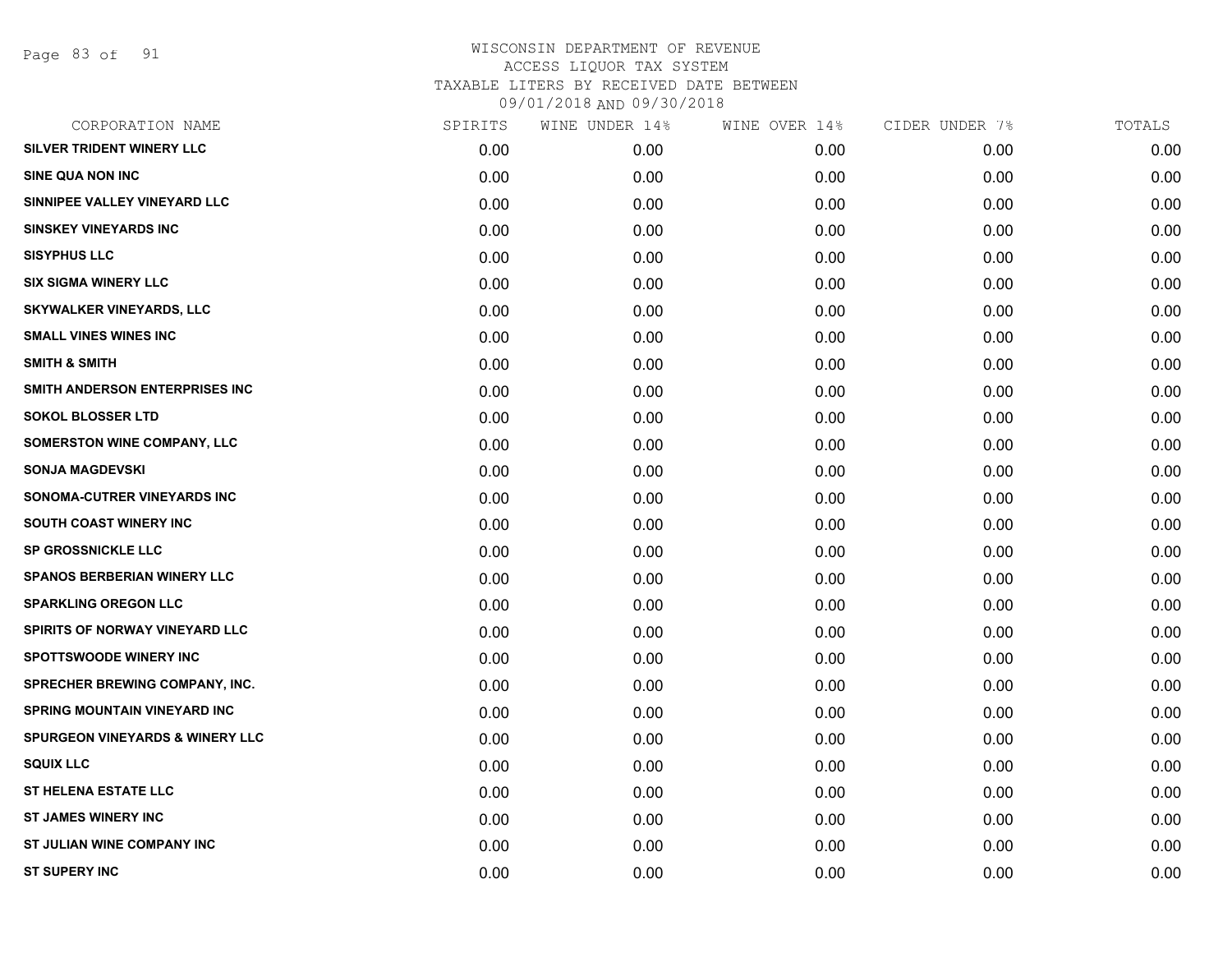Page 84 of 91

| CORPORATION NAME                       | SPIRITS | WINE UNDER 14% | WINE OVER 14% | CIDER UNDER 7% | TOTALS |
|----------------------------------------|---------|----------------|---------------|----------------|--------|
| ST. FRANCIS WINERY & VINEYARD L.P.     | 0.00    | 0.00           | 0.00          | 0.00           | 0.00   |
| <b>STAGLIN FAMILY VINEYARD LLC</b>     | 0.00    | 0.00           | 0.00          | 0.00           | 0.00   |
| <b>STAG'S LEAP WINE CELLARS LLC</b>    | 0.00    | 0.00           | 0.00          | 0.00           | 0.00   |
| <b>STANDING JOURNEY LLC</b>            | 0.00    | 0.00           | 0.00          | 0.00           | 0.00   |
| STE MICHELLE WINE ESTATES LTD          | 0.00    | 0.00           | 0.00          | 0.00           | 0.00   |
| <b>STEPHAN VINEYARD INC</b>            | 0.00    | 0.00           | 0.00          | 0.00           | 0.00   |
| <b>STEPHEN M KENNEDY</b>               | 0.00    | 0.00           | 0.00          | 0.00           | 0.00   |
| <b>STEPHEN M REUSTLE</b>               | 0.00    | 0.00           | 0.00          | 0.00           | 0.00   |
| STEPHEN W. PARRY AND SUSAN F. PARRY    | 0.00    | 0.00           | 0.00          | 0.00           | 0.00   |
| <b>STEVEN DEBAKER</b>                  | 0.00    | 0.00           | 0.00          | 0.00           | 0.00   |
| <b>STEVEN KENT LLC</b>                 | 0.00    | 0.00           | 0.00          | 0.00           | 0.00   |
| STEVEN M & JUDITH A JACOBSON LLC       | 0.00    | 0.00           | 0.00          | 0.00           | 0.00   |
| <b>STEVEN N LEDSON</b>                 | 0.00    | 0.00           | 0.00          | 0.00           | 0.00   |
| <b>STEWART CELLARS, LLC</b>            | 0.00    | 0.00           | 0.00          | 0.00           | 0.00   |
| <b>STOLLER VINEYARDS INC</b>           | 0.00    | 0.00           | 0.00          | 0.00           | 0.00   |
| STOLPMAN VINEYARDS LLC                 | 0.00    | 0.00           | 0.00          | 0.00           | 0.00   |
| <b>STONE EDGE WINERY LLC</b>           | 0.00    | 0.00           | 0.00          | 0.00           | 0.00   |
| <b>STONE HILL WINE CO INC</b>          | 0.00    | 0.00           | 0.00          | 0.00           | 0.00   |
| <b>STONECUSHION INC</b>                | 0.00    | 0.00           | 0.00          | 0.00           | 0.00   |
| STONEHAUS WINERY, INC.                 | 0.00    | 0.00           | 0.00          | 0.00           | 0.00   |
| <b>STONES THROW WINERY INC</b>         | 0.00    | 0.00           | 0.00          | 0.00           | 0.00   |
| <b>STONY HILL VINEYARD INC</b>         | 0.00    | 0.00           | 0.00          | 0.00           | 0.00   |
| STORYBOOK MOUNTAIN WINERY INC          | 0.00    | 0.00           | 0.00          | 0.00           | 0.00   |
| SULLIVAN VINEYARDS CORPORATION         | 0.00    | 0.00           | 0.00          | 0.00           | 0.00   |
| <b>SULPHUR SPRINGS WINERY LLC</b>      | 0.00    | 0.00           | 0.00          | 0.00           | 0.00   |
| <b>SUMMERS WINERY LLC</b>              | 0.00    | 0.00           | 0.00          | 0.00           | 0.00   |
| <b>SUMMERWOOD WINERY &amp; INN INC</b> | 0.00    | 0.00           | 0.00          | 0.00           | 0.00   |
| <b>SUNSET POINT WINERY LLC</b>         | 0.00    | 0.00           | 0.00          | 0.00           | 0.00   |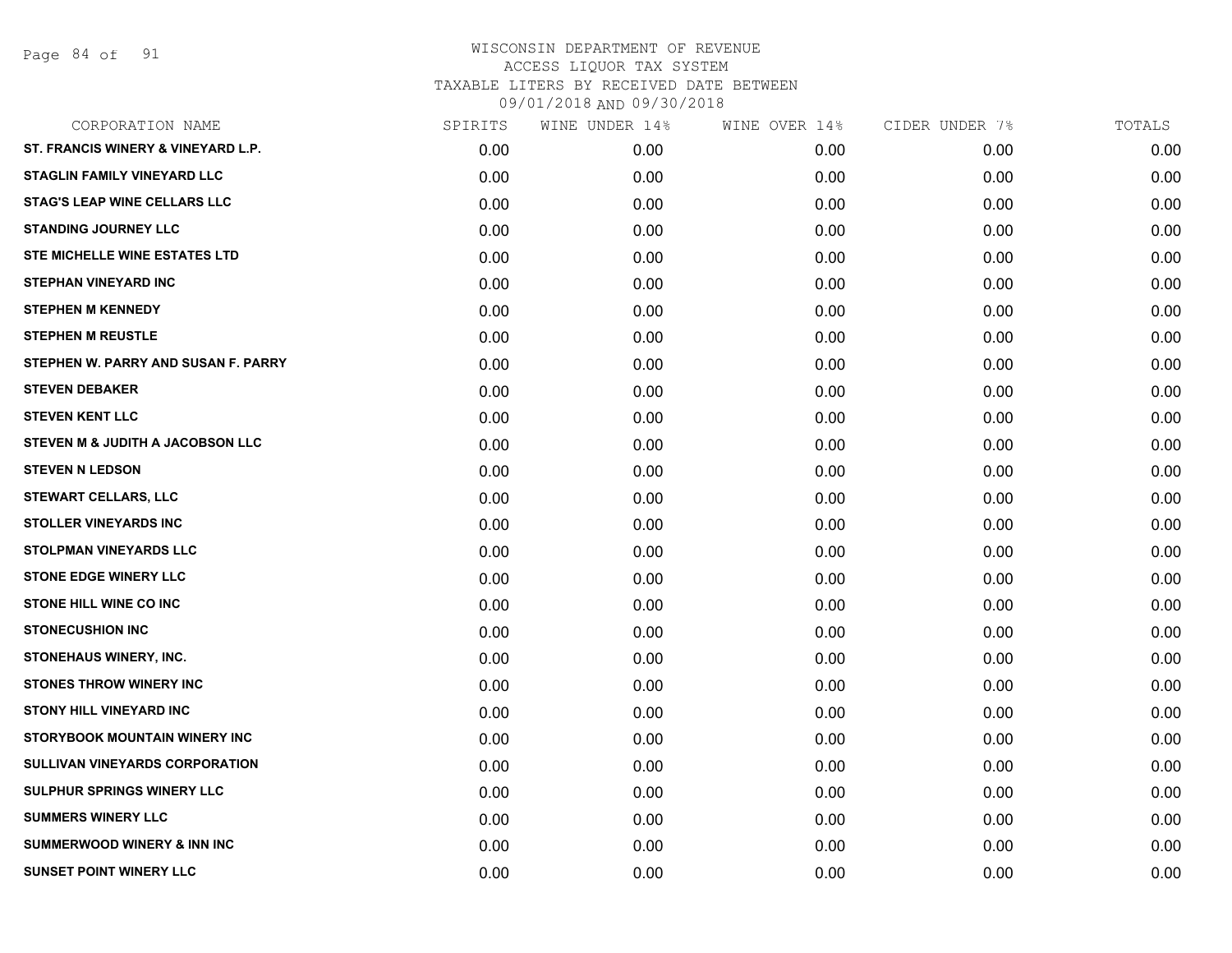| CORPORATION NAME                           | SPIRITS | WINE UNDER 14% | WINE OVER 14% | CIDER UNDER 7% | TOTALS |
|--------------------------------------------|---------|----------------|---------------|----------------|--------|
| <b>SUNSTONE VINEYARDS &amp; WINERY INC</b> | 0.00    | 0.00           | 0.00          | 0.00           | 0.00   |
| <b>SUSAN M BOSWELL</b>                     | 0.00    | 0.00           | 0.00          | 0.00           | 0.00   |
| <b>SUTTER HOME WINERY INC</b>              | 0.00    | 0.00           | 0.00          | 0.00           | 0.00   |
| <b>SWEAZEY WINERY INVESTMENT LLC</b>       | 0.00    | 0.00           | 0.00          | 0.00           | 0.00   |
| <b>SWEET CHEEKS VINEYARDS INC</b>          | 0.00    | 0.00           | 0.00          | 0.00           | 0.00   |
| <b>TABLAS CREEK VINEYARD LP</b>            | 0.00    | 0.00           | 0.00          | 0.00           | 0.00   |
| <b>TAFT STREET INC</b>                     | 0.00    | 0.00           | 0.00          | 0.00           | 0.00   |
| <b>TAKARA SAKE USA INC</b>                 | 0.00    | 0.00           | 0.00          | 0.00           | 0.00   |
| <b>TALLEY VINEYARDS INC</b>                | 0.00    | 0.00           | 0.00          | 0.00           | 0.00   |
| <b>TAMBER BEY VINEYARDS LLC</b>            | 0.00    | 0.00           | 0.00          | 0.00           | 0.00   |
| <b>TANDEM WINES LLC</b>                    | 0.00    | 0.00           | 0.00          | 0.00           | 0.00   |
| <b>TARA BELLA WINERY LLC</b>               | 0.00    | 0.00           | 0.00          | 0.00           | 0.00   |
| <b>TEALE CREEK ASSOCIATES</b>              | 0.00    | 0.00           | 0.00          | 0.00           | 0.00   |
| <b>TENBA RIDGE WINERY LLC</b>              | 0.00    | 0.00           | 0.00          | 0.00           | 0.00   |
| <b>TERRA VINUM LLC</b>                     | 0.00    | 0.00           | 0.00          | 0.00           | 0.00   |
| <b>TERRAVANT WINE COMPANY LLC</b>          | 0.00    | 0.00           | 0.00          | 0.00           | 0.00   |
| <b>TESTAROSSA VINEYARDS LLC</b>            | 0.00    | 0.00           | 0.00          | 0.00           | 0.00   |
| THE BIALE ESTATE                           | 0.00    | 0.00           | 0.00          | 0.00           | 0.00   |
| THE BRANDER VINEYARD                       | 0.00    | 0.00           | 0.00          | 0.00           | 0.00   |
| THE CELLAR LLC                             | 0.00    | 0.00           | 0.00          | 0.00           | 0.00   |
| THE HESS COLLECTION WINERY                 | 0.00    | 0.00           | 0.00          | 0.00           | 0.00   |
| THE HOGUE CELLARS LTD                      | 0.00    | 0.00           | 0.00          | 0.00           | 0.00   |
| THE INFINITE MONKEY THEOREM INC            | 0.00    | 0.00           | 0.00          | 0.00           | 0.00   |
| THE LITTORAI WINES                         | 0.00    | 0.00           | 0.00          | 0.00           | 0.00   |
| THE LOCK AGRICULTURAL VENTURES LLC         | 0.00    | 0.00           | 0.00          | 0.00           | 0.00   |
| THE MASCOT WINE, LLC                       | 0.00    | 0.00           | 0.00          | 0.00           | 0.00   |
| THE MEEKER VINEYARD                        | 0.00    | 0.00           | 0.00          | 0.00           | 0.00   |
| THE MORLET SELECTION INC                   | 0.00    | 0.00           | 0.00          | 0.00           | 0.00   |
|                                            |         |                |               |                |        |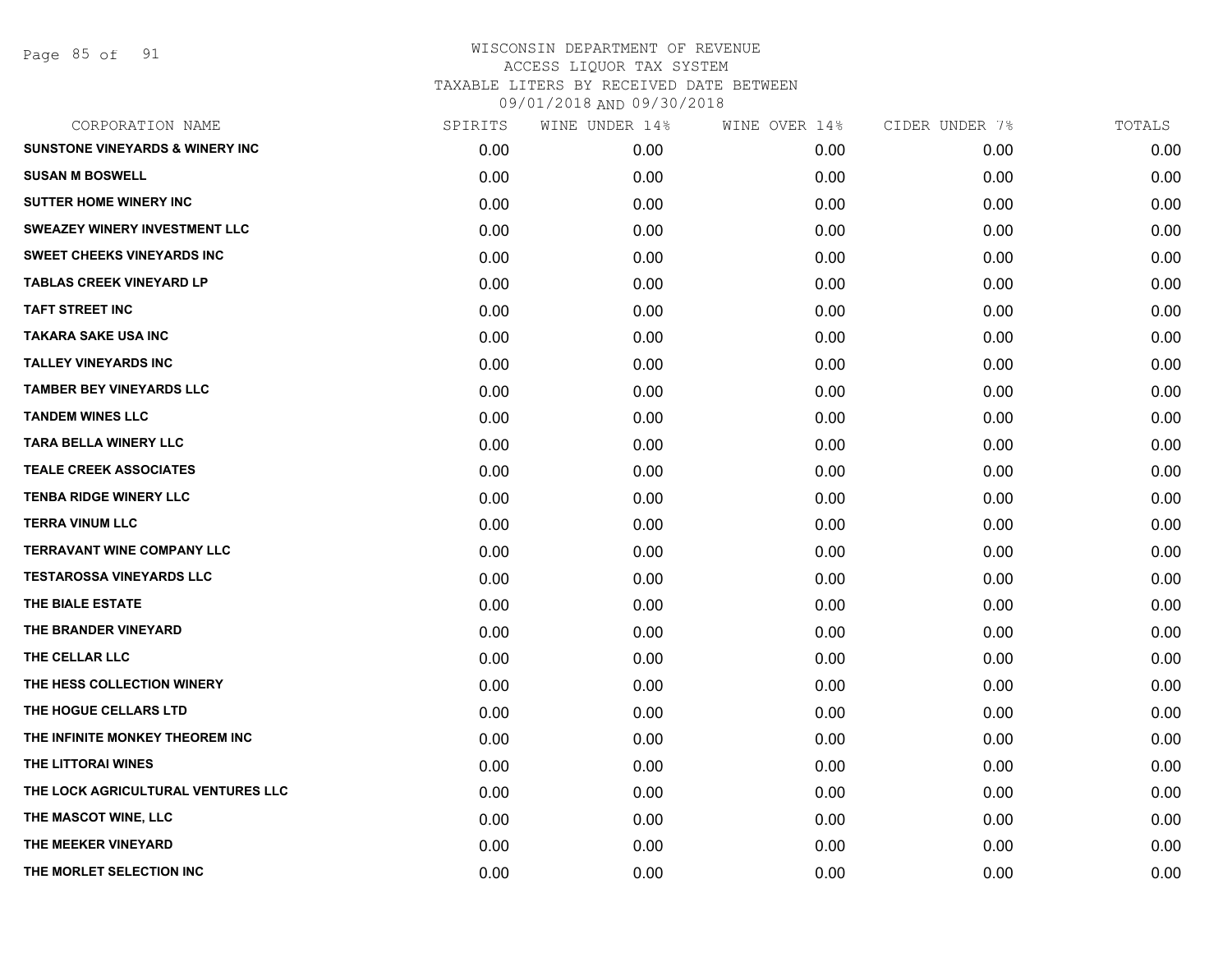Page 86 of 91

| CORPORATION NAME                          | SPIRITS | WINE UNDER 14% | WINE OVER 14% | CIDER UNDER 7% | TOTALS |
|-------------------------------------------|---------|----------------|---------------|----------------|--------|
| THE MORNE WINE COMPANY                    | 0.00    | 0.00           | 0.00          | 0.00           | 0.00   |
| THE RUM TREE, INC.                        | 0.00    | 0.00           | 0.00          | 0.00           | 0.00   |
| THE SHORES OF FAIRHAVEN INC               | 0.00    | 0.00           | 0.00          | 0.00           | 0.00   |
| THE SILVERADO VINEYARDS                   | 0.00    | 0.00           | 0.00          | 0.00           | 0.00   |
| THE VINEYARD LLC                          | 0.00    | 0.00           | 0.00          | 0.00           | 0.00   |
| THE WILLIAMSBURG WINERY LTD               | 0.00    | 0.00           | 0.00          | 0.00           | 0.00   |
| THE WINE GROUP INC                        | 0.00    | 0.00           | 0.00          | 0.00           | 0.00   |
| THE WINE VINEYARD LLC                     | 0.00    | 0.00           | 0.00          | 0.00           | 0.00   |
| THE WOODLAND TRAIL BEVERAGE COMPANY, INC. | 0.00    | 0.00           | 0.00          | 0.00           | 0.00   |
| THIS REALM LLC                            | 0.00    | 0.00           | 0.00          | 0.00           | 0.00   |
| <b>THOMAS C HOFFMAN</b>                   | 0.00    | 0.00           | 0.00          | 0.00           | 0.00   |
| THOMAS FOGARTY WINERY LLC                 | 0.00    | 0.00           | 0.00          | 0.00           | 0.00   |
| THOMAS L BECKMEN & JUDITH F BECKMEN       | 0.00    | 0.00           | 0.00          | 0.00           | 0.00   |
| <b>THURMAN J RODGERS</b>                  | 0.00    | 0.00           | 0.00          | 0.00           | 0.00   |
| <b>THVS CORP</b>                          | 0.00    | 0.00           | 0.00          | 0.00           | 0.00   |
| TI BEVERAGE GROUP LTD                     | 0.00    | 0.00           | 0.00          | 0.00           | 0.00   |
| TIM BLUE WINES LLC                        | 0.00    | 0.00           | 0.00          | 0.00           | 0.00   |
| <b>TIMOTHY P MCDONALD</b>                 | 0.00    | 0.00           | 0.00          | 0.00           | 0.00   |
| TMR WINE COMPANY LLC                      | 0.00    | 0.00           | 0.00          | 0.00           | 0.00   |
| <b>TOAD HOLLOW VINEYARDS INC</b>          | 0.00    | 0.00           | 0.00          | 0.00           | 0.00   |
| <b>TOBIN JAMES CELLARS</b>                | 0.00    | 0.00           | 0.00          | 0.00           | 0.00   |
| <b>TODD KUEHL</b>                         | 0.00    | 0.00           | 0.00          | 0.00           | 0.00   |
| <b>TOLLIVER RANCH BRANDS LLC</b>          | 0.00    | 0.00           | 0.00          | 0.00           | 0.00   |
| <b>TOM MEADOWCROFT</b>                    | 0.00    | 0.00           | 0.00          | 0.00           | 0.00   |
| <b>TOMMYS TOO HIGH WINES LLC</b>          | 0.00    | 0.00           | 0.00          | 0.00           | 0.00   |
| TOUR DE FORCE WINE COMPANY LLC            | 0.00    | 0.00           | 0.00          | 0.00           | 0.00   |
| <b>TREANA WINERY LLC</b>                  | 0.00    | 0.00           | 0.00          | 0.00           | 0.00   |
| TREASURY WINE ESTATES AMERICAS COMPANY    | 0.00    | 0.00           | 0.00          | 0.00           | 0.00   |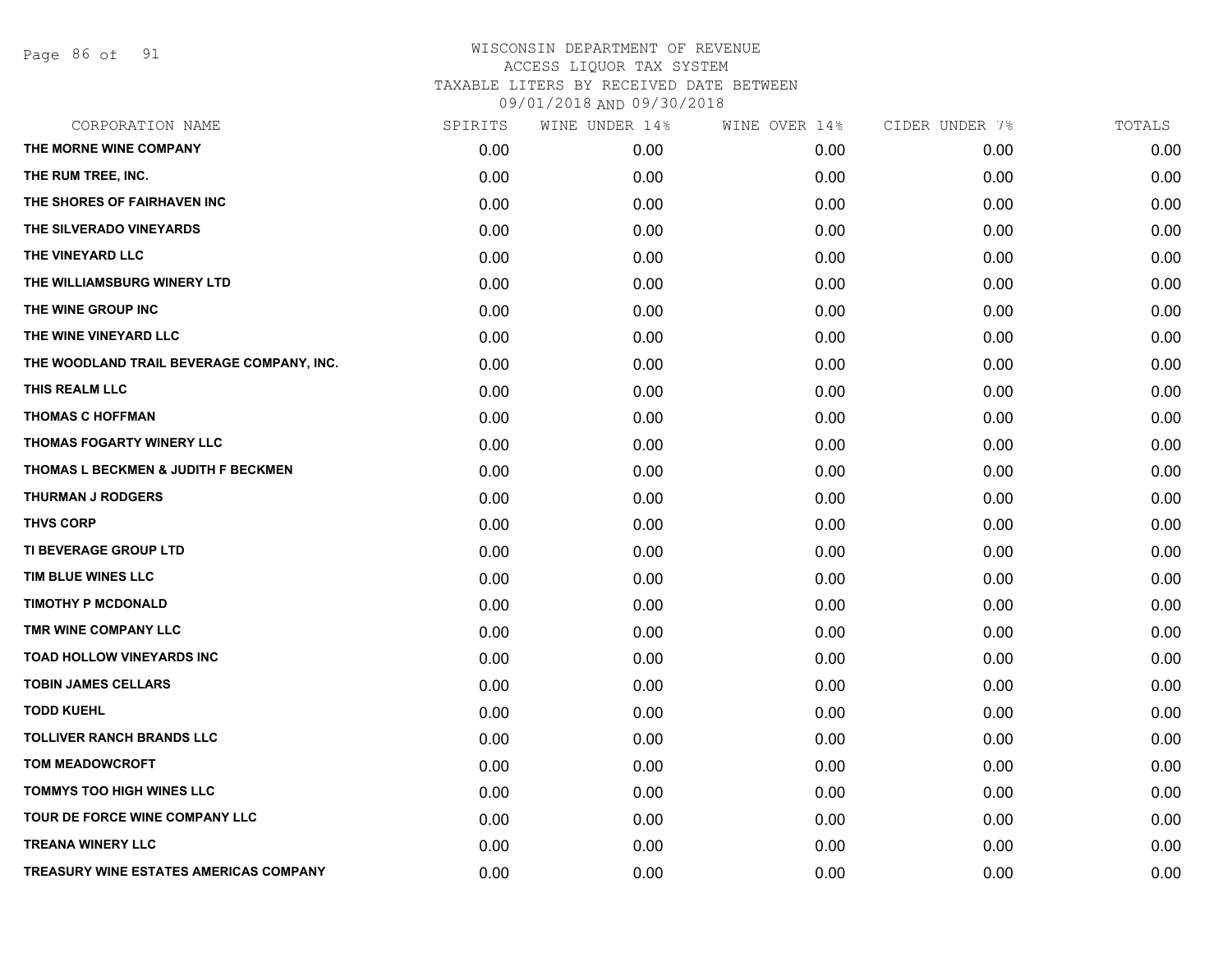Page 87 of 91

| CORPORATION NAME                  | SPIRITS | WINE UNDER 14% | WINE OVER 14% | CIDER UNDER 7% | TOTALS |
|-----------------------------------|---------|----------------|---------------|----------------|--------|
| TREFETHEN VINEYARDS WINERY INC    | 0.00    | 0.00           | 0.00          | 0.00           | 0.00   |
| <b>TRENTADUE WINERY LLC</b>       | 0.00    | 0.00           | 0.00          | 0.00           | 0.00   |
| TRESPASS VINEYARDS INC.           | 0.00    | 0.00           | 0.00          | 0.00           | 0.00   |
| TRINITAS CELLARS LLC              | 0.00    | 0.00           | 0.00          | 0.00           | 0.00   |
| TRINITY VALLEY VINEYARDS LLC      | 0.00    | 0.00           | 0.00          | 0.00           | 0.00   |
| <b>TRIONE VINEYARDS LLC</b>       | 0.00    | 0.00           | 0.00          | 0.00           | 0.00   |
| <b>TROY LANDWEHR</b>              | 0.00    | 0.00           | 0.00          | 0.00           | 0.00   |
| <b>TSG LLC</b>                    | 0.00    | 0.00           | 0.00          | 0.00           | 0.00   |
| <b>TURKOVICH FAMILY WINES LLC</b> | 0.00    | 0.00           | 0.00          | 0.00           | 0.00   |
| <b>TURLEY WINE CELLARS INC</b>    | 0.00    | 0.00           | 0.00          | 0.00           | 0.00   |
| <b>TURNBULL WINE CELLARS</b>      | 0.00    | 0.00           | 0.00          | 0.00           | 0.00   |
| <b>TWIN PEAKS WINERY INC</b>      | 0.00    | 0.00           | 0.00          | 0.00           | 0.00   |
| <b>TWIN RIDGE ESTATES LLC</b>     | 0.00    | 0.00           | 0.00          | 0.00           | 0.00   |
| <b>TWISTED OAK WINERY LLC</b>     | 0.00    | 0.00           | 0.00          | 0.00           | 0.00   |
| <b>TWO LADS LLC</b>               | 0.00    | 0.00           | 0.00          | 0.00           | 0.00   |
| TY R CATON                        | 0.00    | 0.00           | 0.00          | 0.00           | 0.00   |
| <b>UNTI WINE CO LLC</b>           | 0.00    | 0.00           | 0.00          | 0.00           | 0.00   |
| <b>UPSTREAM CIDER LLC</b>         | 0.00    | 0.00           | 0.00          | 0.00           | 0.00   |
| <b>URBAN CELLARS LLC</b>          | 0.00    | 0.00           | 0.00          | 0.00           | 0.00   |
| <b>V&amp;CLLC</b>                 | 0.00    | 0.00           | 0.00          | 0.00           | 0.00   |
| <b>V SATTUI WINERY INC</b>        | 0.00    | 0.00           | 0.00          | 0.00           | 0.00   |
| <b>V2 WINE GROUP LLC</b>          | 0.00    | 0.00           | 0.00          | 0.00           | 0.00   |
| VAN RUITEN FAMILY WINERY LLC      | 0.00    | 0.00           | 0.00          | 0.00           | 0.00   |
| VAN WYCHEN WINES INC.             | 0.00    | 0.00           | 0.00          | 0.00           | 0.00   |
| <b>VERMEIL WINE GROUP LLC</b>     | 0.00    | 0.00           | 0.00          | 0.00           | 0.00   |
| <b>VERNON VINEYARDS LTD</b>       | 0.00    | 0.00           | 0.00          | 0.00           | 0.00   |
| <b>VICINI ENTERPRISES LLC</b>     | 0.00    | 0.00           | 0.00          | 0.00           | 0.00   |
| <b>VIGNETTE WINERY LLC</b>        | 0.00    | 0.00           | 0.00          | 0.00           | 0.00   |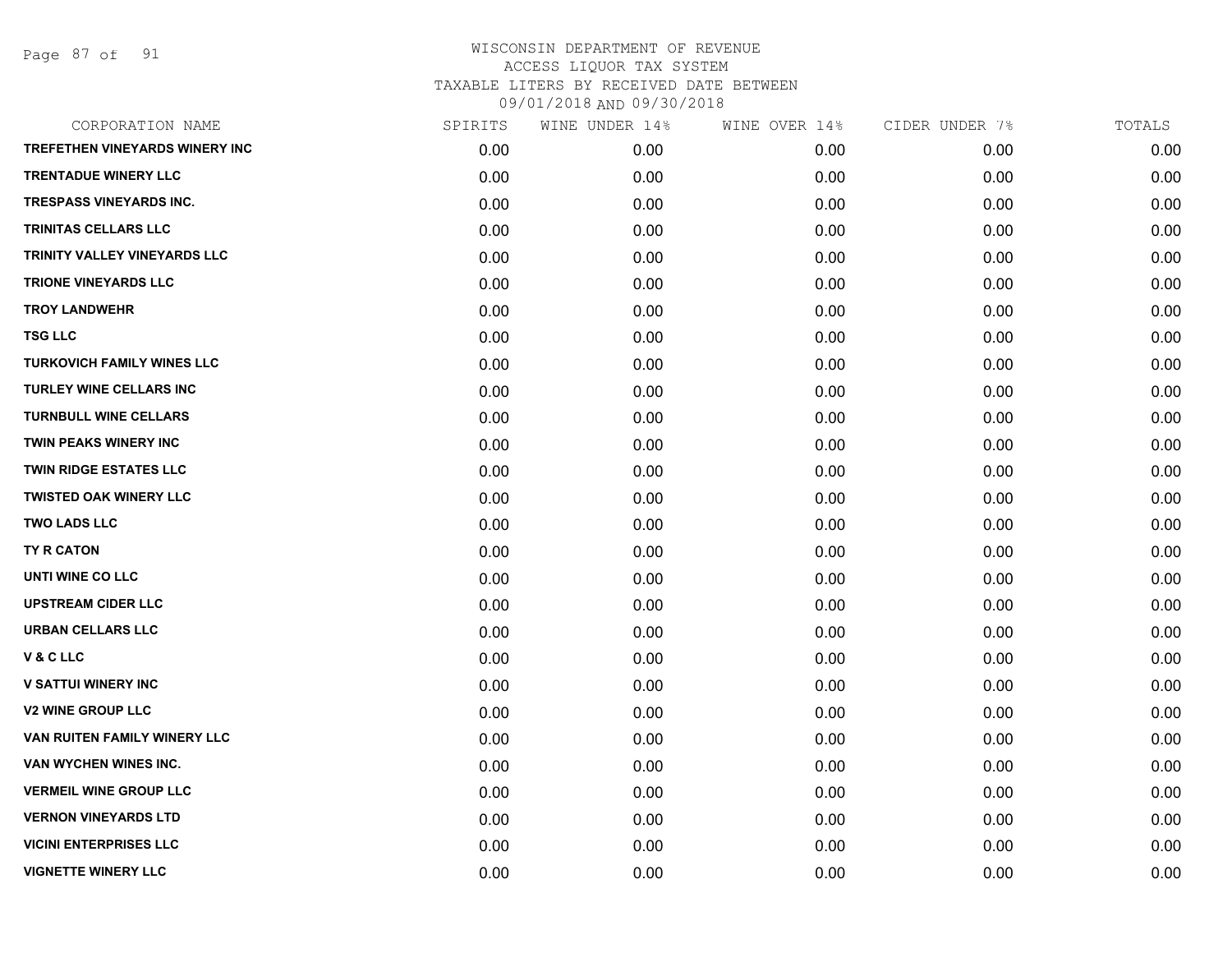Page 88 of 91

| SPIRITS | WINE UNDER 14% | WINE OVER 14% | CIDER UNDER 7% | TOTALS |
|---------|----------------|---------------|----------------|--------|
| 0.00    | 0.00           | 0.00          | 0.00           | 0.00   |
| 0.00    | 0.00           | 0.00          | 0.00           | 0.00   |
| 0.00    | 0.00           | 0.00          | 0.00           | 0.00   |
| 0.00    | 0.00           | 0.00          | 0.00           | 0.00   |
| 0.00    | 0.00           | 0.00          | 0.00           | 0.00   |
| 0.00    | 0.00           | 0.00          | 0.00           | 0.00   |
| 0.00    | 0.00           | 0.00          | 0.00           | 0.00   |
| 0.00    | 0.00           | 0.00          | 0.00           | 0.00   |
| 0.00    | 0.00           | 0.00          | 0.00           | 0.00   |
| 0.00    | 0.00           | 0.00          | 0.00           | 0.00   |
| 0.00    | 0.00           | 0.00          | 0.00           | 0.00   |
| 0.00    | 0.00           | 0.00          | 0.00           | 0.00   |
| 0.00    | 4.50           | 70.50         | 0.00           | 75.00  |
| 0.00    | 0.00           | 0.00          | 0.00           | 0.00   |
| 0.00    | 0.00           | 0.00          | 0.00           | 0.00   |
| 0.00    | 0.00           | 0.00          | 0.00           | 0.00   |
| 0.00    | 0.00           | 0.00          | 0.00           | 0.00   |
| 0.00    | 0.00           | 0.00          | 0.00           | 0.00   |
| 0.00    | 0.00           | 0.00          | 0.00           | 0.00   |
| 0.00    | 0.00           | 0.00          | 0.00           | 0.00   |
| 0.00    | 0.00           | 0.00          | 0.00           | 0.00   |
| 0.00    | 0.00           | 0.00          | 0.00           | 0.00   |
| 0.00    | 0.00           | 0.00          | 0.00           | 0.00   |
| 0.00    | 0.00           | 0.00          | 0.00           | 0.00   |
| 0.00    | 0.00           | 0.00          | 0.00           | 0.00   |
| 0.00    | 0.00           | 0.00          | 0.00           | 0.00   |
| 0.00    | 0.00           | 0.00          | 0.00           | 0.00   |
| 0.00    | 9.75           | 0.00          | 0.00           | 9.75   |
|         |                |               |                |        |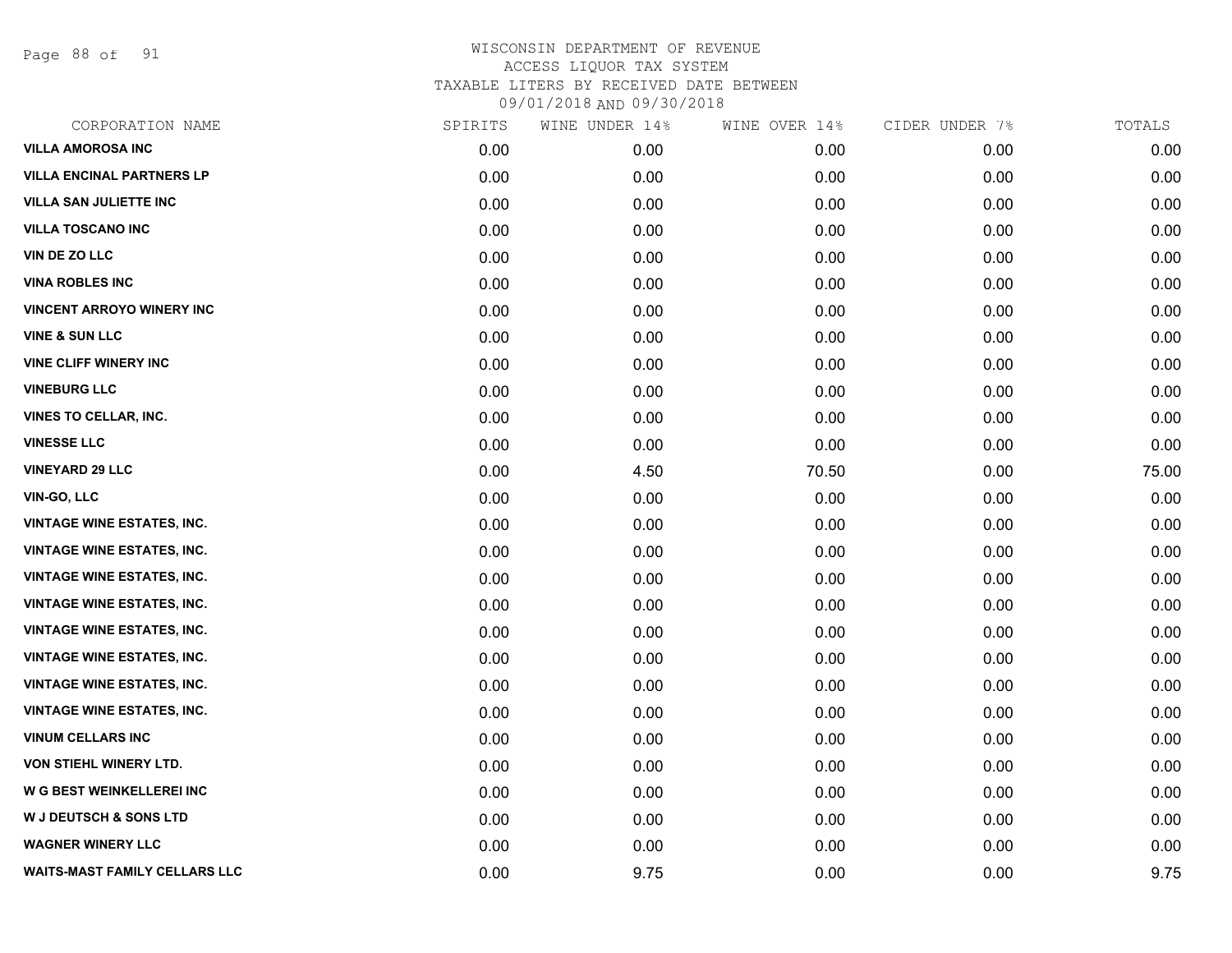Page 89 of 91

| CORPORATION NAME                                   | SPIRITS | WINE UNDER 14% | WINE OVER 14% | CIDER UNDER 7% | TOTALS |
|----------------------------------------------------|---------|----------------|---------------|----------------|--------|
| <b>WASHINGTON VINTNERS LLC</b>                     | 0.00    | 0.00           | 0.00          | 0.00           | 0.00   |
| <b>WEIBEL INCORPORATED</b>                         | 0.00    | 0.00           | 0.00          | 0.00           | 0.00   |
| <b>WENTE BROS</b>                                  | 0.00    | 0.00           | 0.00          | 0.00           | 0.00   |
| <b>WEST COAST WINE PARTNERS LLC</b>                | 0.00    | 0.00           | 0.00          | 0.00           | 0.00   |
| <b>WEST PRAIRIE WINERY LLC</b>                     | 0.00    | 0.00           | 0.00          | 0.00           | 0.00   |
| <b>WESTFALL WINERY LLC</b>                         | 0.00    | 0.00           | 0.00          | 0.00           | 0.00   |
| <b>WESTPORT WINERY LLC</b>                         | 0.00    | 0.00           | 0.00          | 0.00           | 0.00   |
| <b>WHEELER WINERY INC</b>                          | 0.00    | 0.00           | 0.00          | 0.00           | 0.00   |
| <b>WHETSTONE WINE CELLARS LLC</b>                  | 0.00    | 0.00           | 0.00          | 0.00           | 0.00   |
| <b>WHISPERING BLUFFS VINEYARD &amp; WINERY LTD</b> | 0.00    | 0.00           | 0.00          | 0.00           | 0.00   |
| <b>WHISPERING WINDS WINERY LLC</b>                 | 0.00    | 0.00           | 0.00          | 0.00           | 0.00   |
| <b>WHITE BEAR SPIRITS LLC</b>                      | 0.00    | 0.00           | 0.00          | 0.00           | 0.00   |
| <b>WHITE OAK VINEYARDS &amp; WINERY LLC</b>        | 0.00    | 0.00           | 0.00          | 0.00           | 0.00   |
| <b>WHITE WINTER WINERY INC.</b>                    | 0.00    | 0.00           | 0.00          | 0.00           | 0.00   |
| <b>WIENS CELLARS LLC</b>                           | 0.00    | 0.00           | 0.00          | 0.00           | 0.00   |
| <b>WILDEROTTER WINERY LLC</b>                      | 0.00    | 0.00           | 0.00          | 0.00           | 0.00   |
| <b>WILLAMETTE VALLEY VINEYARDS INC</b>             | 0.00    | 0.00           | 0.00          | 0.00           | 0.00   |
| <b>WILLIAM F BLUHM</b>                             | 0.00    | 0.00           | 0.00          | 0.00           | 0.00   |
| <b>WILLIAM MOSBY</b>                               | 0.00    | 0.00           | 0.00          | 0.00           | 0.00   |
| <b>WILLIAMS &amp; SELYEM LLC</b>                   | 0.00    | 0.00           | 0.00          | 0.00           | 0.00   |
| <b>WILRONA LLC</b>                                 | 0.00    | 0.00           | 0.00          | 0.00           | 0.00   |
| <b>WILSON CREEK WINERY &amp; VINEYARDS INC</b>     | 0.00    | 0.00           | 0.00          | 0.00           | 0.00   |
| <b>WIND GAP WINES LLC</b>                          | 0.00    | 0.00           | 0.00          | 0.00           | 0.00   |
| <b>WINDERLEA WINE COMPANY LLC</b>                  | 0.00    | 0.00           | 0.00          | 0.00           | 0.00   |
| <b>WINDWARD VINEYARD LLC</b>                       | 0.00    | 0.00           | 0.00          | 0.00           | 0.00   |
| <b>WINE BY JOE LLC</b>                             | 0.00    | 0.00           | 0.00          | 0.00           | 0.00   |
| WINE OF THE MONTH CLUB, INC.                       | 0.00    | 0.00           | 0.00          | 0.00           | 0.00   |
| <b>WINE ROAD VINTNERS LLC</b>                      | 0.00    | 0.00           | 0.00          | 0.00           | 0.00   |
|                                                    |         |                |               |                |        |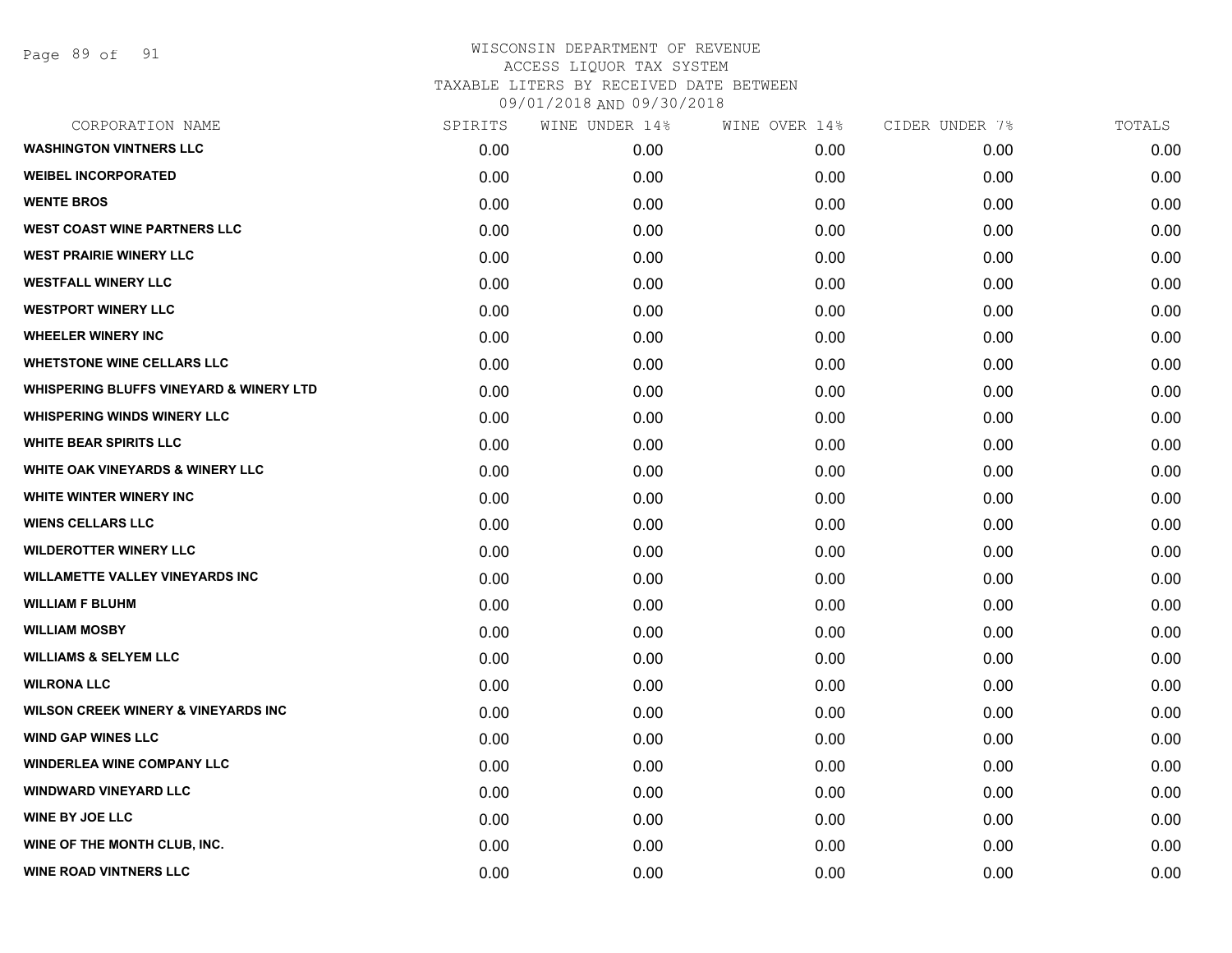Page 90 of 91

| SPIRITS | WINE UNDER 14% | WINE OVER 14% | CIDER UNDER 7% | TOTALS   |
|---------|----------------|---------------|----------------|----------|
| 0.00    | 0.00           | 0.00          | 0.00           | 0.00     |
| 0.00    | 0.00           | 0.00          | 0.00           | 0.00     |
| 0.00    | 0.00           | 0.00          | 0.00           | 0.00     |
| 0.00    | 0.00           | 0.00          | 0.00           | 0.00     |
| 0.00    | 0.00           | 0.00          | 0.00           | 0.00     |
| 0.00    | 0.00           | 0.00          | 0.00           | 0.00     |
| 0.00    | 0.00           | 0.00          | 0.00           | 0.00     |
| 0.00    | 0.00           | 0.00          | 0.00           | 0.00     |
| 0.00    | 0.00           | 0.00          | 0.00           | 0.00     |
| 0.00    | 0.00           | 0.00          | 0.00           | 0.00     |
| 0.00    | 0.00           | 0.00          | 0.00           | 0.00     |
| 0.00    | 0.00           | 0.00          | 0.00           | 0.00     |
| 0.00    | 0.00           | 0.00          | 0.00           | 0.00     |
| 0.00    | 0.00           | 0.00          | 0.00           | 0.00     |
| 0.00    | 0.00           | 0.00          | 0.00           | 0.00     |
| 0.00    | 0.00           | 0.00          | 0.00           | 0.00     |
| 0.00    | 0.00           | 0.00          | 0.00           | 0.00     |
| 0.00    | 609.75         | 629.25        | 0.00           | 1,239.00 |
|         |                |               |                |          |